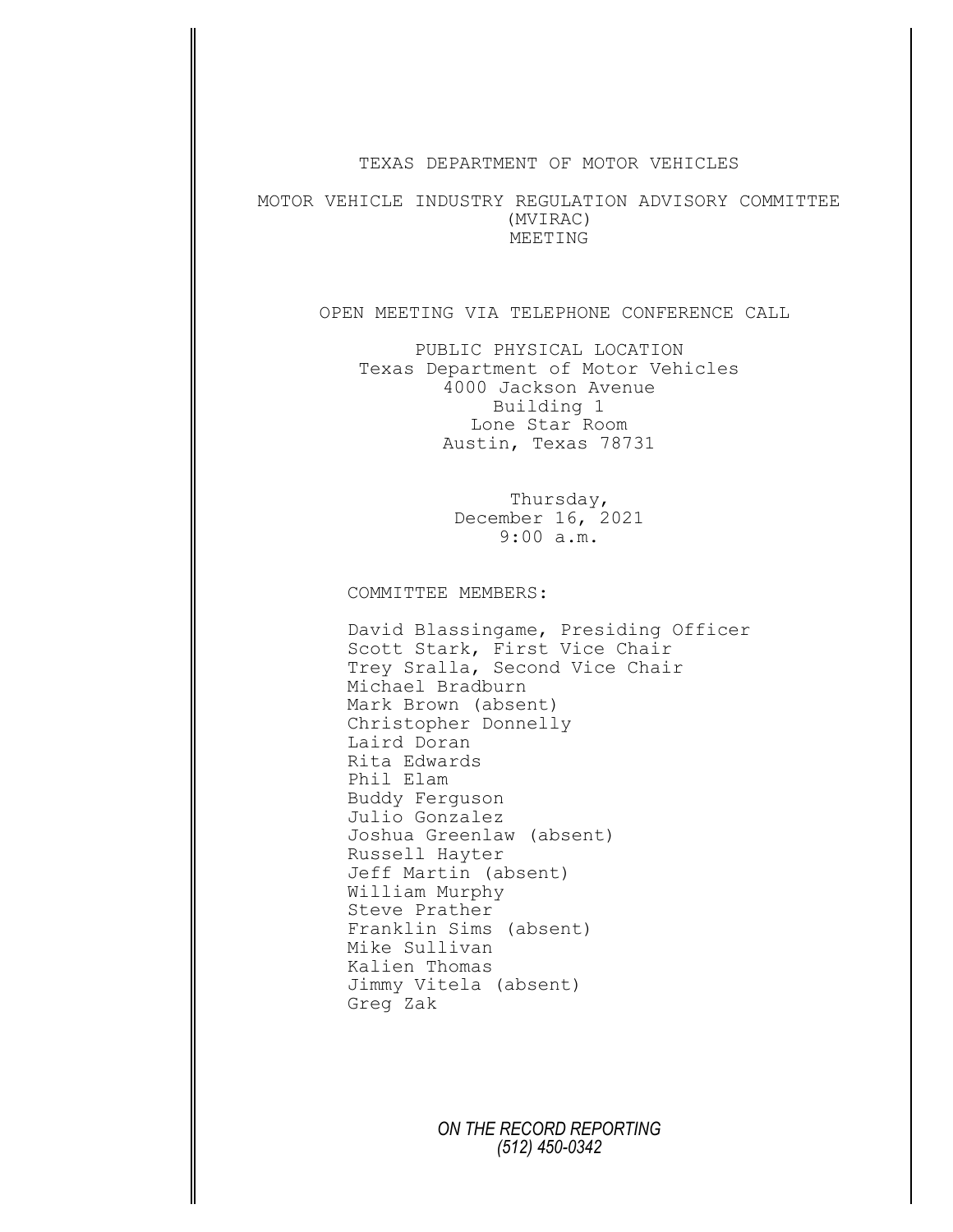2

## I N D E X

|       | AGENDA ITEM       |               |                                                                                                                                                                                                                                      | PAGE |
|-------|-------------------|---------------|--------------------------------------------------------------------------------------------------------------------------------------------------------------------------------------------------------------------------------------|------|
| 1.    |                   | CALL TO ORDER |                                                                                                                                                                                                                                      | 3    |
|       | Α.                |               | Roll Call and Establishment of Quorum                                                                                                                                                                                                | 6    |
| $2$ . |                   |               | DISCUSSION, BRIEFING, AND ACTION ITEMS                                                                                                                                                                                               |      |
|       | Α.                |               | Implementation Plan for Advisory Committee<br>Recommendations Regarding House Bill 3927;<br>Maximum Tag Limits                                                                                                                       | 10   |
|       |                   | Ι.            | Presentation by TxDMV Staff regarding<br>House Bill 3927; Maximum Tag Limits<br>Rule Proposal and Public Comments                                                                                                                    | 17   |
|       |                   | ii.           | Recommendations of Advisory Committee<br>for Presentation to the Board regarding<br>House Bill 3927; Maximum Tag Limits<br>Rule Proposal and Public Comments                                                                         | 70   |
|       | B.                |               | Pre-Licensing Process for Motor Vehicle<br>Dealers related to Applicant Verification<br>Processes including Fingerprinting and<br>Location Verification                                                                              |      |
|       |                   | Ι.            | Presentation by TxDMV Staff regarding<br>Pre-Licensing Process related to<br>Applicant Verification Processes for<br>Motor Vehicle Dealers                                                                                           | 101  |
|       |                   | ii.           | Presentation by TxDMV Staff and Texas<br>Office of Consumer Credit Commissioner<br>(OCCC) regarding Applicant Licensing<br>Verification Using Fingerprinting                                                                         | 90   |
|       |                   |               | iii. Recommendations of Advisory Committee<br>to the Department regarding<br>Pre-Licensing Process for Motor Vehicle<br>Dealers related to Applicant Verification<br>Processes including Fingerprinting and<br>Location Verification | 113  |
|       | 3. PUBLIC COMMENT |               |                                                                                                                                                                                                                                      | none |
|       |                   |               |                                                                                                                                                                                                                                      | 121  |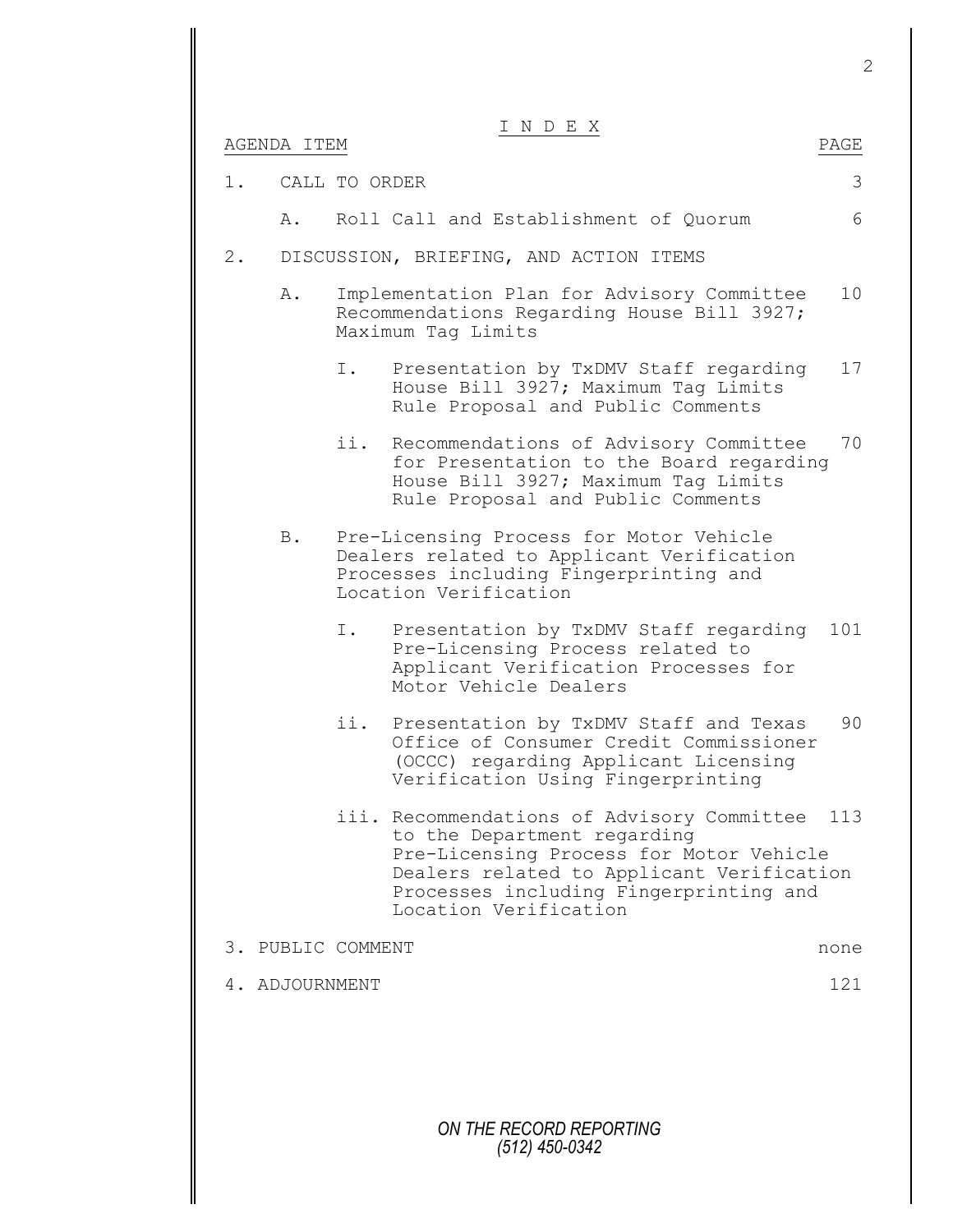| $\mathbf 1$    | P R O C E E D I N G S                                      |
|----------------|------------------------------------------------------------|
| $\mathbf{2}$   | MR. BLASSINGAME: Good morning. My name is                  |
| 3              | David Blassingame. I am pleased to open the third meeting  |
| $\overline{4}$ | of the Motor Vehicle Industry Regulation Advisory          |
| 5              | Committee. For ease of reference, I will be referring to   |
| 6              | this committee as MVIRAC, which is the acronym for this    |
| $\overline{7}$ | committee.                                                 |
| 8              | It is about 9:00 a.m., and I'm calling the                 |
| $\mathcal{G}$  | MVIRAC meeting for December 16, 2021 to order. I want to   |
| 10             | note for the record that the public notice of this meeting |
| 11             | contains all the items on the agenda and was filed with    |
| 12             | the Office of Secretary of State on December 8, 2021.      |
| 13             | This meeting is being held by telephone                    |
| 14             | conference call, in accordance with Texas Government Code  |
| 15             | Chapter 551.125. Members of the public may physically      |
| 16             | attend this meeting in person at the headquarters location |
| 17             | at 4000 Jackson Avenue, Building 1, Lone Star Room,        |
| 18             | Austin, Texas 78731, or attend this meeting by calling the |
| 19             | toll-free number, which is posted in our agenda, which was |
| 20             | filed with the Office of the Secretary of State on         |
| 21             | December 8, 2021.                                          |
| 22             | We have one member in person with the vast                 |
| 23             | majority of the advisory committee members, including      |
| 24             | myself, participating remotely via telephone conference    |
| 25             | call.                                                      |
|                |                                                            |
|                | ON THE RECORD REPORTING                                    |

 $\mathbf{I}$ 

II

*(512) 450-0342*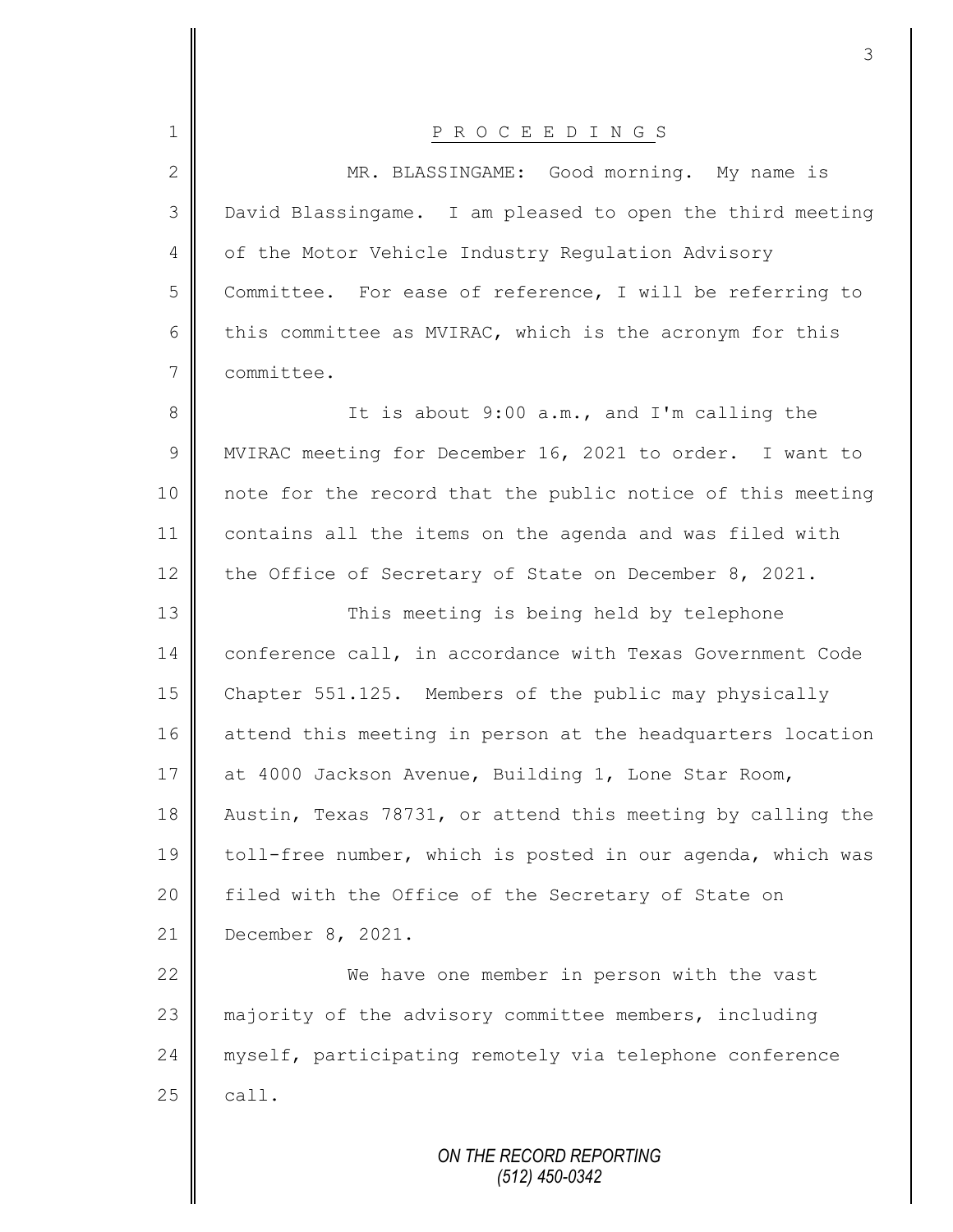1 || At this time will all attendees please mute 2  $\parallel$  your phone for the entire duration of this meeting. I'm 3 | asking our meeting host to make sure all participants' 4 phones are muted except for advisory committee members and  $5 \parallel$  those who are presenting. Callers will be removed for any 6 disruption, including background noise.

7 || Twould like to remind all participants that 8 this is a telephone conference call meeting. Because this 9 meeting is being held by telephone conference call there 10 are a few things that the department thinks will assist in 11 making the meeting run smoother and assist the court 12 | reporter in getting an accurate record.

13 **Please identify yourself before speaking; speak** 14 clearly; remember that there may be a slight delay due to 15 the telephone conference call meeting so wait a little bit 16 | longer than usual before responding to participants; do 17 not speak over others; please ask the presiding officer to 18 proceed and be sure to get recognized before speaking.

19 || For advisory committee members participating by 20 phone only, please use the instructions provided to raise 21 your hand. Once unmuted by the meeting host, your line 22 will remain unmuted for the duration of the meeting.

23 Please be mindful of any background noises. To 24 limit background noises, please keep your line muted on  $25$  your end until you are ready to speak. When ready to

> *ON THE RECORD REPORTING (512) 450-0342*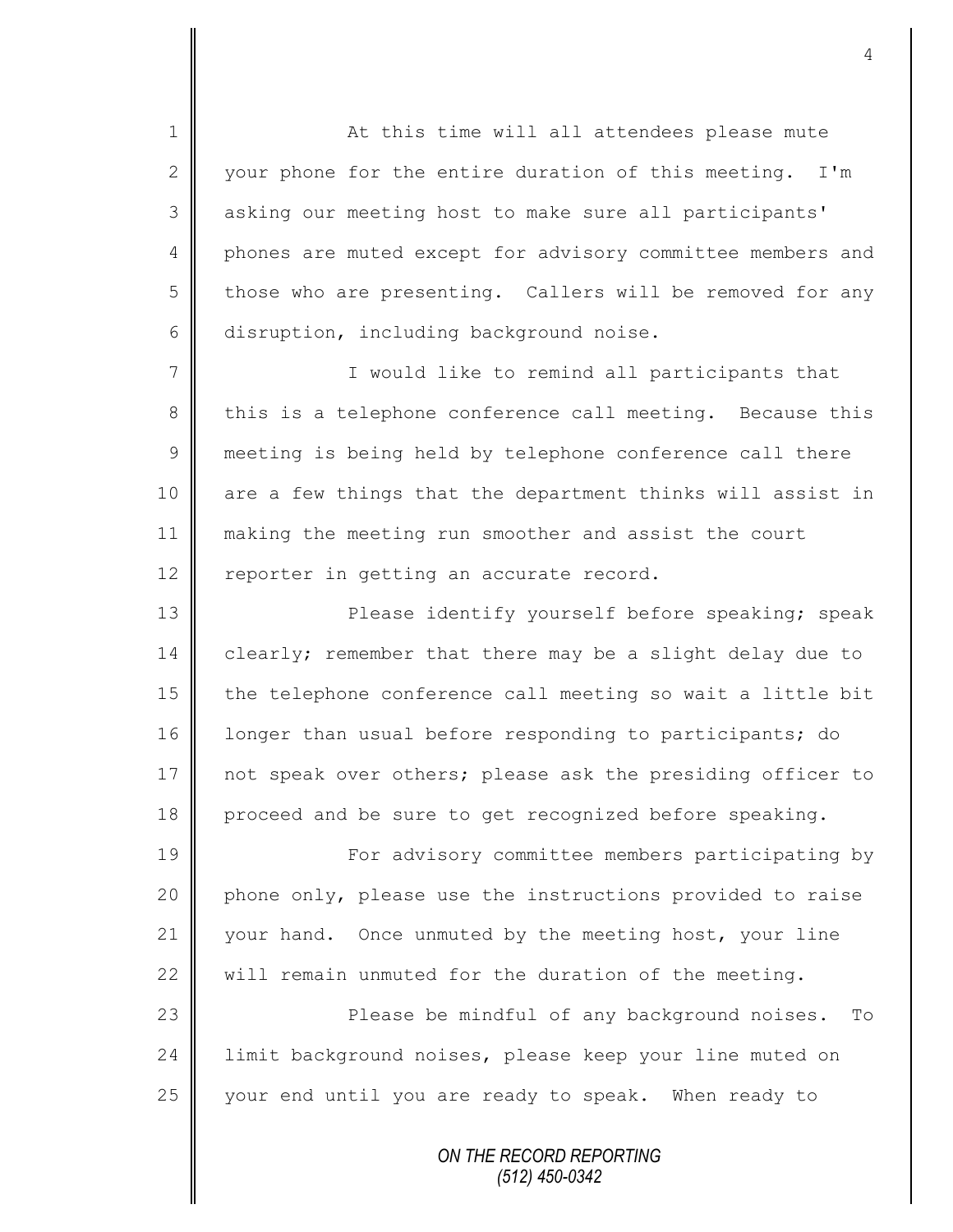1 speak, unmute your line, state your name for the record, 2 and ask for the floor and wait to be recognized before 3 speaking.

4 || I would also like to thank our court reporter 5 who is transcribing this meeting. To make sure we have an 6 accurate record of the meeting, it is very important that 7 advisory committee members and anyone presenting today 8 identify themselves before speaking and speak clearly and 9 slowly.

10 || If you wish to address this advisory committee 11 or speak on an agenda item during today's meeting, please 12 send an email to: GCO general@TxDMV.gov. That's 13 GCO General@TxDMV.gov.

14 **Please** identify in your email the specific item 15 | you're interested in commenting on, your name and address, 16 and whether you are representing anyone or speaking for 17 | yourself. If your comment does not pertain to a specific 18 agenda item, we will take your comment during the general 19 public comment portion of the meeting, which is listed on  $20$  the agenda.

21 **Comments** should be pertinent to the issue 22 stated in your email. When addressing the advisory 23 committee, please state your name and affiliation for the 24 record.

25 | Before we begin today I'd like to remind all

*ON THE RECORD REPORTING (512) 450-0342*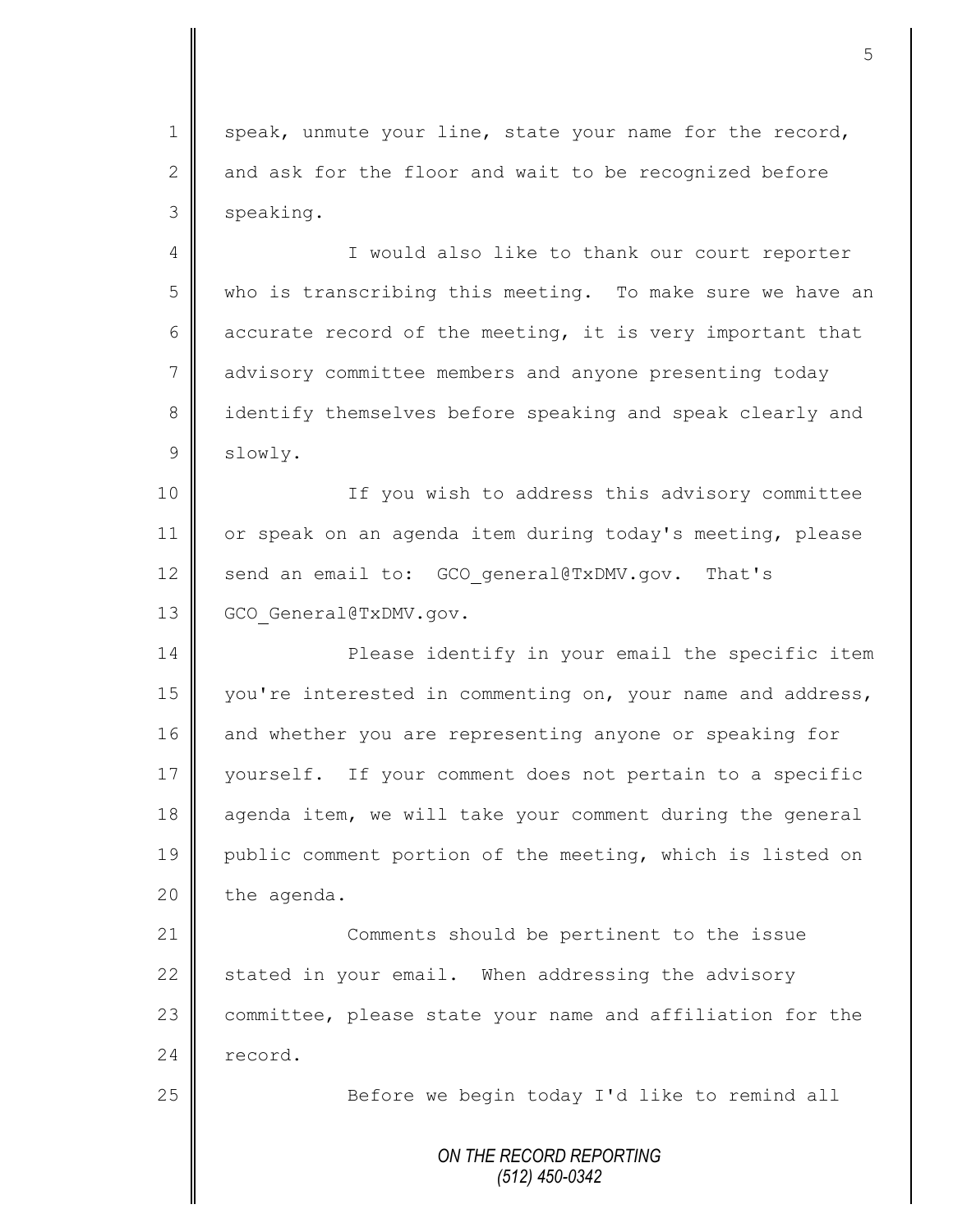1 presenters and those in attendance of the rules of conduct 2 at our advisory committee meetings. In the department's  $3 \parallel$  rules under 43 TAC, Section 206.22, the presiding officer 4 is given the authority to supervise the conduct of 5 meetings.

6 || This includes the authority to determine when a  $7 \parallel$  speaker is being disruptive of the meeting or is otherwise 8 violating timing or presentation rules I just discussed. 9 Disruptive speakers will be muted, given a warning about 10 disruptive behavior, and then removed from the meeting for 11 any continued disruption.

12 | Advisory committee members, please let us know 13 immediately if you are no longer able to participate in 14 the meeting for any reason. If your phone call drops or 15 you're disconnected, TxDMV staff will interrupt the 16 || meeting to let us know how to get you back online before 17 | we proceed with the agenda.

18 || Agenda item 1. Roll call and establishment of 19 quorum. I'd like to do a roll call now and have the 20 | advisory committee members please respond verbally when I 21 call your name. Please indicate you are present. 22 | Member Bradburn, Sr., are you present? 23 | Check Let me ask a question real quickly. Do we have  $24$  | a quorum established already? 25 MR. RICHARDS: Yes, sir, we do. And actually,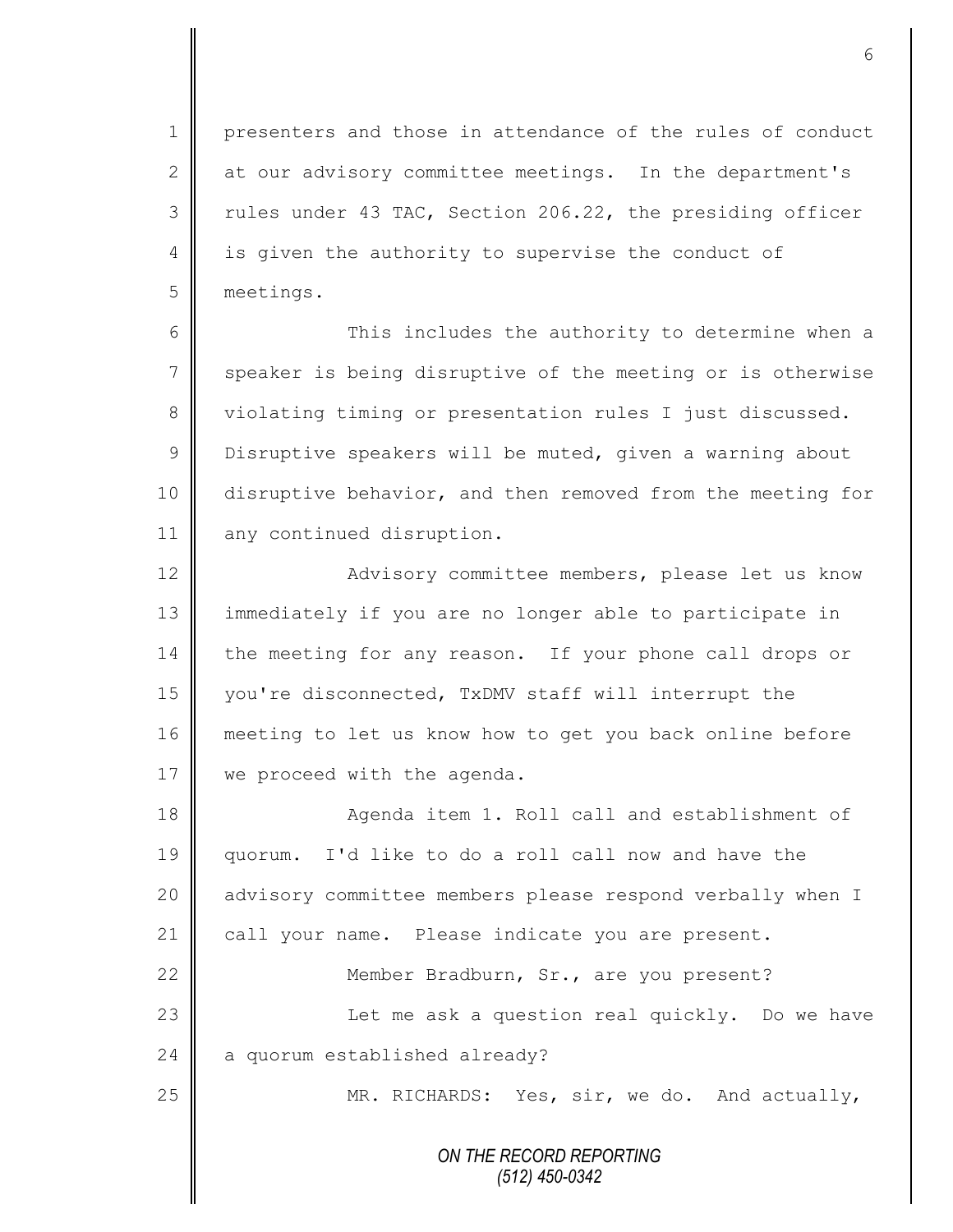*ON THE RECORD REPORTING (512) 450-0342* 1 we just found out that several members came in person. 2 They didn't indicate that they were. 3 || So Member Bradburn, I'm told, is in the Lone 4 Star Room here at Jackson Avenue. 5 MR. BLASSINGAME: Okay. Since we already have 6 established a quorum, do you want me to go through this 7 entire list? 8 MR. RICHARDS: Yes, sir. 9 | MR. BLASSINGAME: Okay. 10 || Member Brown, are you present? 11 (No response.) 12 MR. BLASSINGAME: Member Donnelly, are you 13 present? 14 MR. RICHARDS: Presiding Officer Blassingame, I 15 || am also told that Member Donnelly has appeared in person 16 and is in the Lone Star Room as well. 17  $\parallel$  MR. BLASSINGAME: Got it. 18 || Member Doran, are you present? 19 MR. RICHARDS: Presiding Officer Blassingame, 20 I'm told that Member Doran has also appeared in person 21  $\parallel$  here at the department headquarters. 22  $\parallel$  MR. BLASSINGAME: Got it. 23 || Member Edwards, are you present? 24 (No response.) 25 MR. BLASSINGAME: Member Elam, are you present?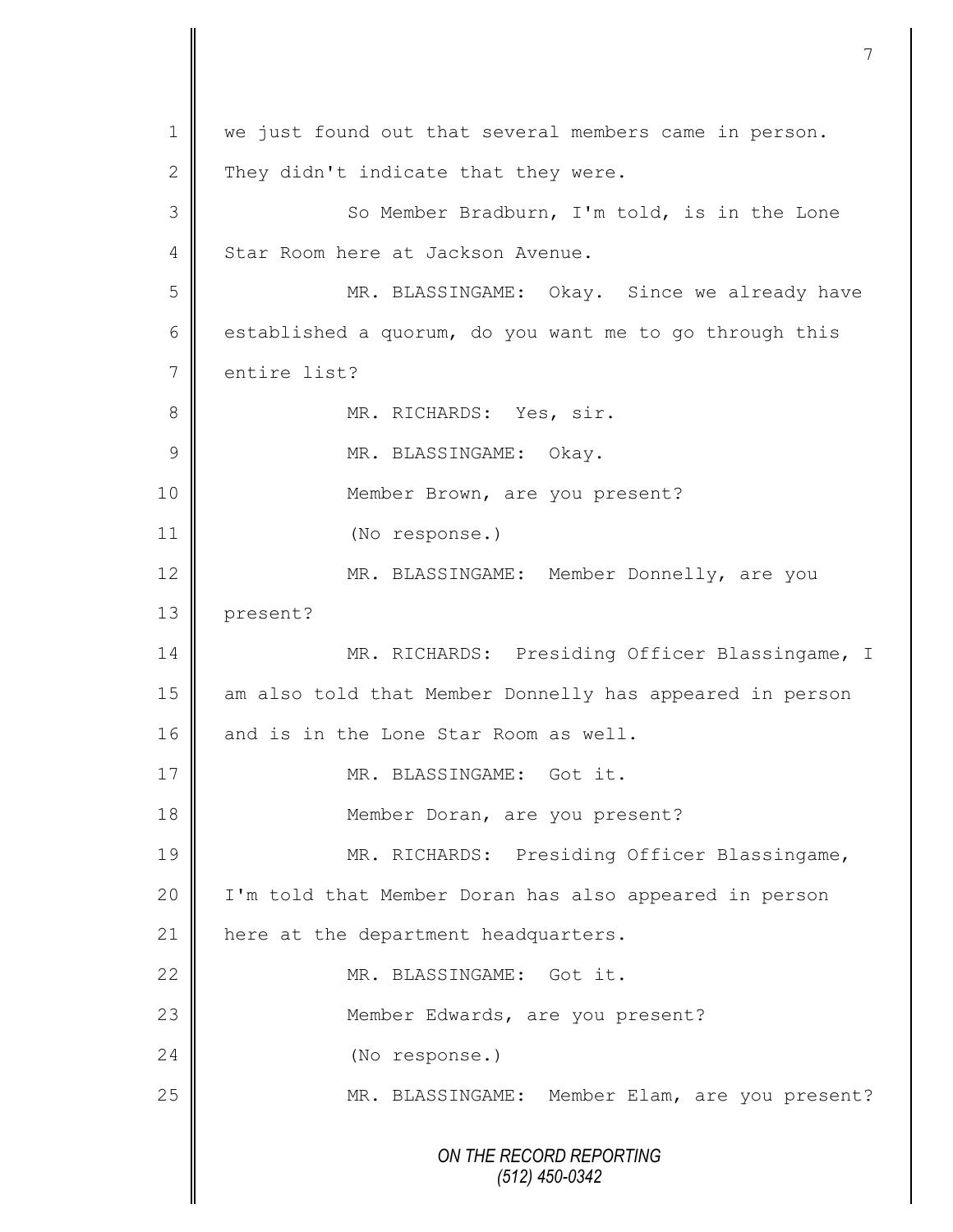*ON THE RECORD REPORTING (512) 450-0342* 1 | MR. ELAM: Present, sir. 2 || MR. BLASSINGAME: Member Ferguson, are you 3 present? 4 || MR. FERGUSON: Present. 5 || MR. BLASSINGAME: Member Gonzalez, are you 6 present? 7 || MR. GONZALEZ: Present. 8 MR. BLASSINGAME: Member Greenlaw, are you 9 present? 10 (No response.) 11 MR. BLASSINGAME: Member Hayter, are you 12 present? 13 NR. HAYTER: Present. 14 MR. BLASSINGAME: Member Martin, are you 15 present? 16 (No response.) 17 MR. BLASSINGAME: Member Murphy, are you 18 present? 19 || MR. RICHARDS: Member Murphy, you will need to 20 | unmute yourself and respond. 21 **He's** on the call. 22 | MR. BLASSINGAME: I got him. Okay. 23 | Member Prather Senior, are you present? 24 || MR. RICHARDS: Member Prather, you'll need to 25 unmute yourself as well.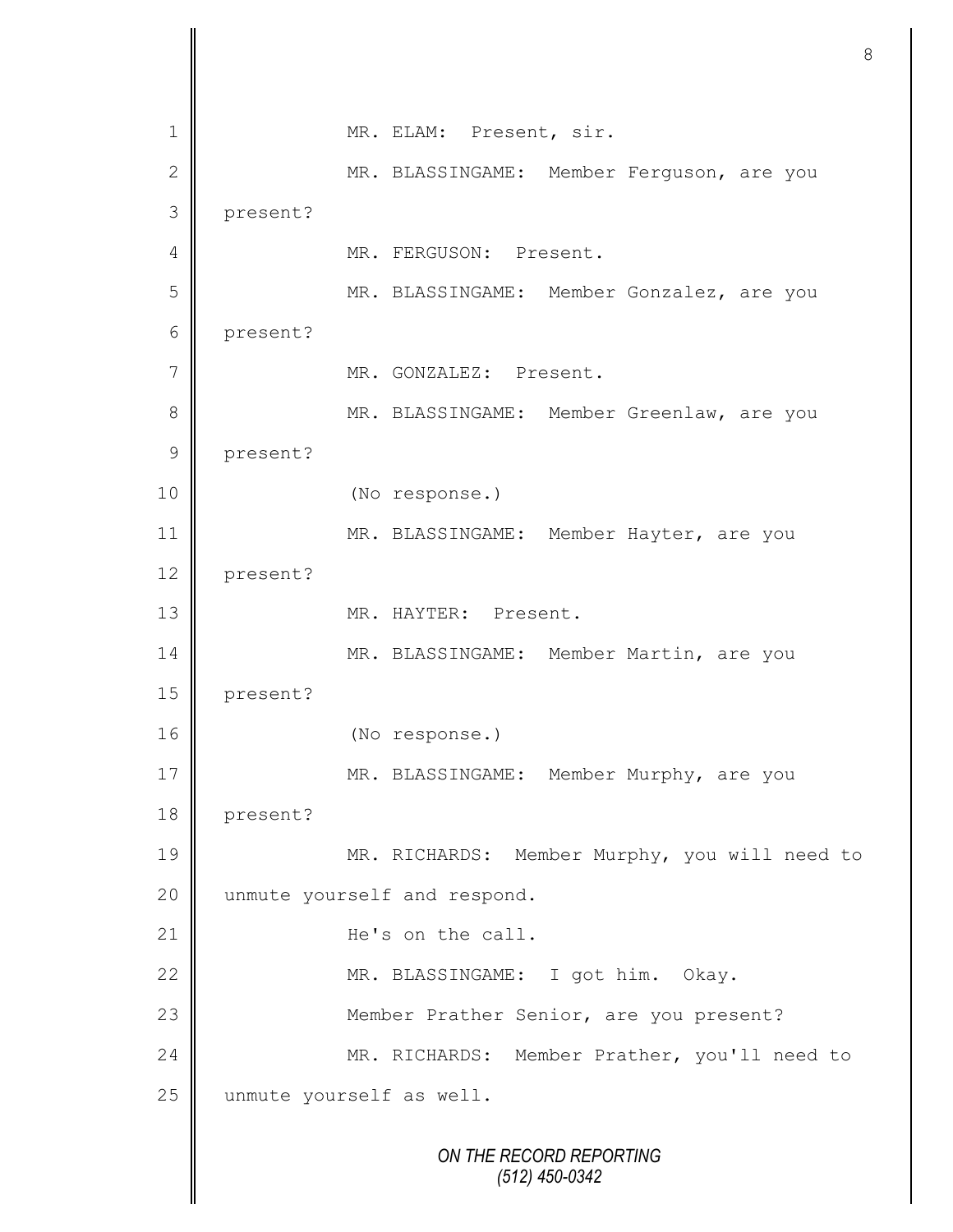*ON THE RECORD REPORTING (512) 450-0342* 1 MR. BLASSINGAME: He still shows to be muted. 2 || MR. PRATHER: Okay. It just unmuted this. I'm 3 here, Prather. 4 | MR. BLASSINGAME: Thank you. 5 || Member Sims, are you present? 6 (No response.) 7 || MR. BLASSINGAME: Member Sralla, are you 8 present? 9 (No response.) 10 || MR. BLASSINGAME: Member Stark, are you 11 present? 12 | MR. STARK: Yes, sir, I'm present. 13 || MR. BLASSINGAME: Member Sullivan, are you 14 present? 15 || MR. RICHARDS: Presiding Officer Blassingame, 16 Member Sullivan is also at department headquarters in the 17 | Lone Star Room, so he is present. 18 MR. BLASSINGAME: Thank you, sir. 19 || Member Thomas, are you present? Member Thomas? 20 (No response.) 21 | MR. BLASSINGAME: Member Vitela, are you 22 present? 23 (No response.) 24 MR. BLASSINGAME: Member Zak, are you present? 25 || MR. ZAK: Present.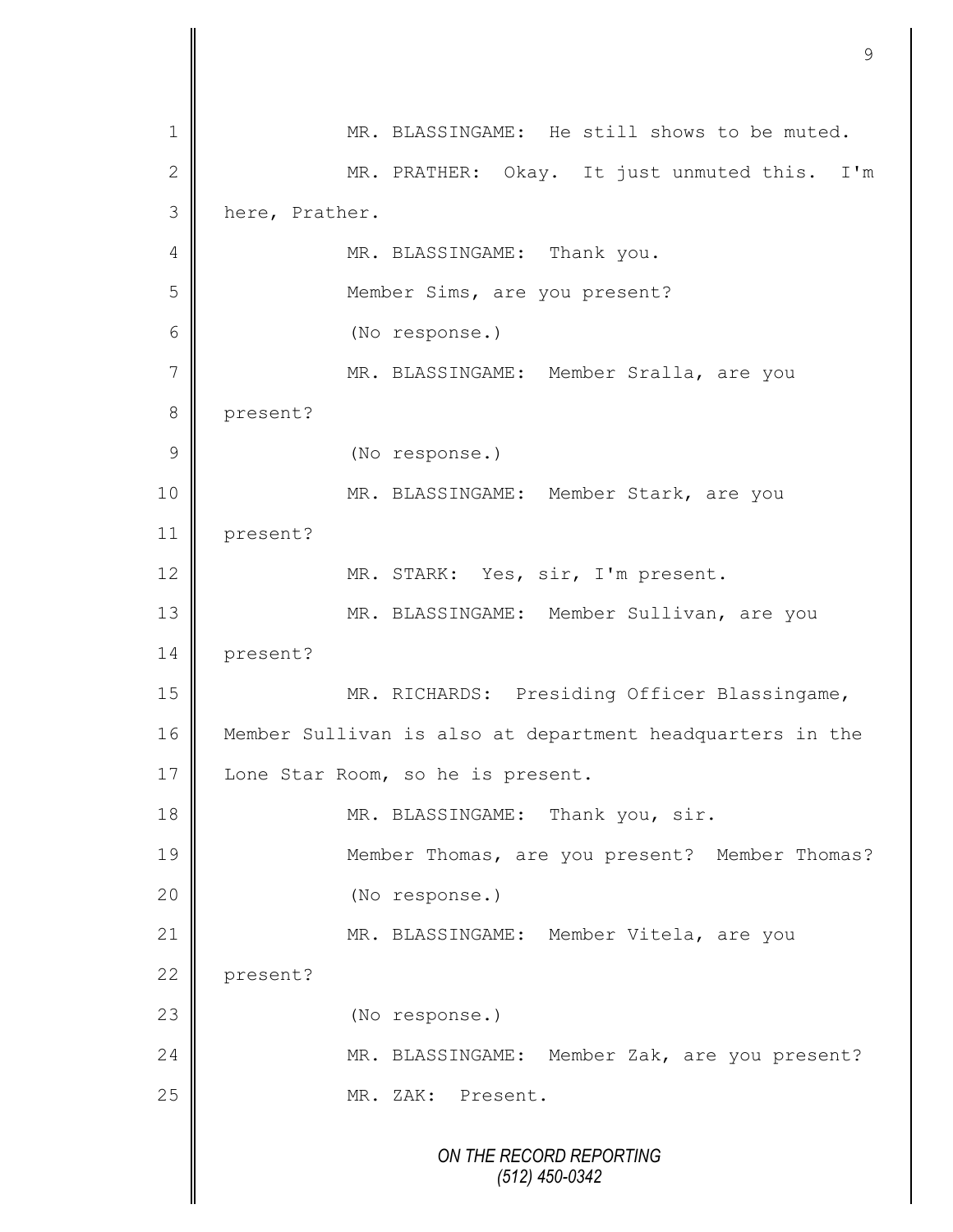*ON THE RECORD REPORTING* 1 MR. BLASSINGAME: I am David Blassingame, and I  $2 \parallel$  am present too. We have a quorum. 3 || The purpose of this committee is to assist the 4 department in obtaining feedback regarding important 5 legislation. Advisory committees such as MVIRAC provide 6 valuable input for the department in their advising 7 capacity concerning issues related to the regulation of  $8 \parallel$  the motor vehicle industry. 9 We can move on to agenda discussion 2. 10 Members, I will now move on to item 2.A. Implementation of 11 a plan for advisory committee recommendations regarding 12 House Bill 3927. 13 || T will turn the meeting over to Monique 14 | Johnston, director of the Motor Vehicle Division and 15 | Roland Luna, director of the Vehicle Titles and 16 Registration Division, who will present item number 2.A.i. 17 || MR. LUNA: Presiding Officer Blassingame, 18 | Roland Luna, Vehicle Titles and Registration Division 19 director. 20 || Before we begin with agenda item 2.A., I would 21 | like to have our general counsel, Ms. Tracey Beaver, 22 provide some comments before we address this agenda item. 23 | Ms. Beaver. 24 | MS. BEAVER: Good afternoon. Tracey Beaver,  $25$  general counsel, for the record.

10

*(512) 450-0342*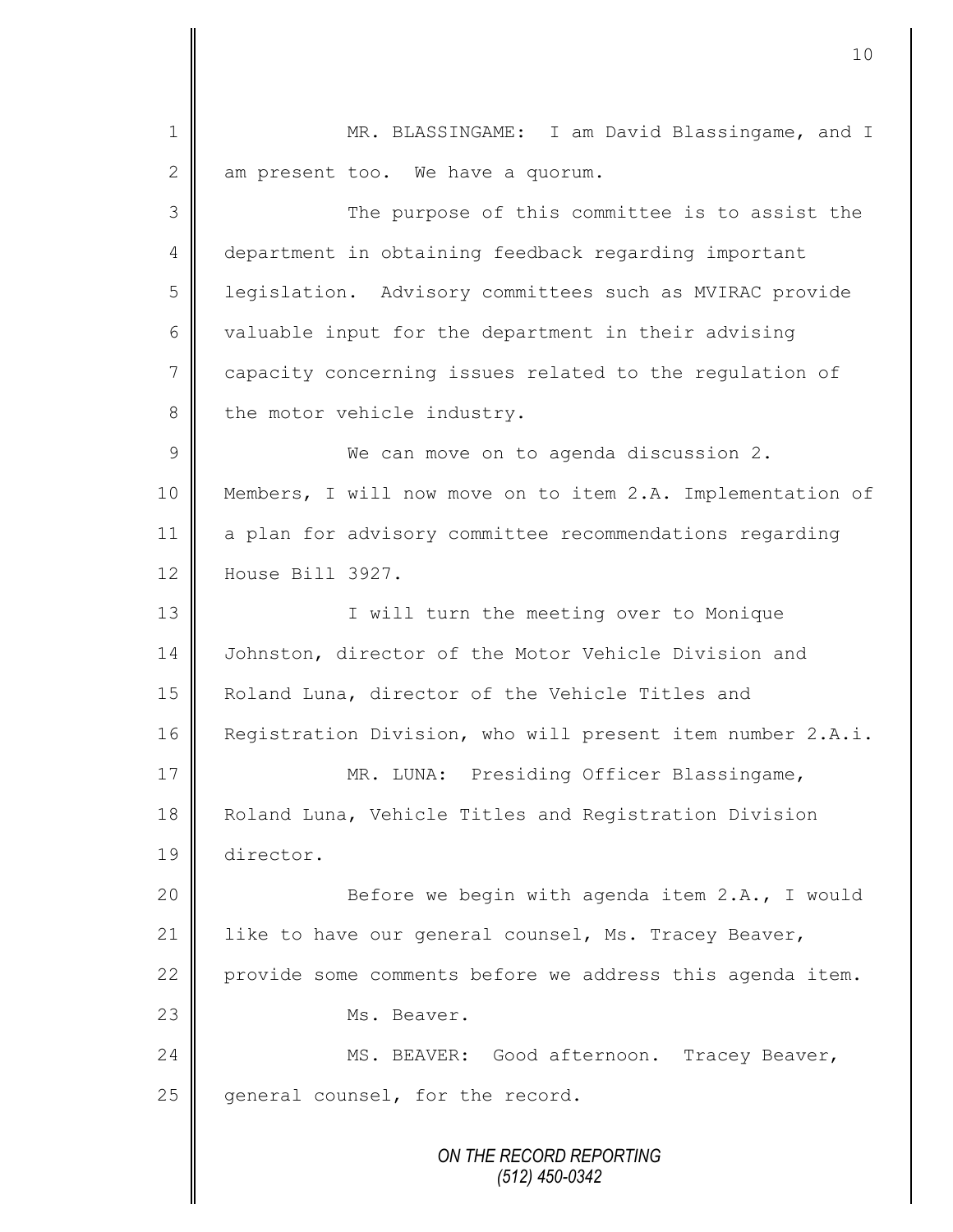| 1              | May I have the floor, Chairman?                            |
|----------------|------------------------------------------------------------|
| $\mathbf{2}$   | MR. BLASSINGAME: Yes, ma'am.                               |
| 3              | MS. BEAVER: Thank you.                                     |
| $\overline{4}$ | I wanted to let everyone know the purpose of               |
| 5              | the advisory committee meeting today, give a little bit of |
| 6              | background on the information that was provided at the     |
| $\overline{7}$ | last board meeting, and also give some context as to the   |
| 8              | request from the board for this advisory committee to      |
| $\mathsf 9$    | consider rulemaking to implement HB 3927 regarding the     |
| 10             | temporary tag database metrics.                            |
| 11             | And so I wanted to go over a little bit of                 |
| 12             | background on HB 3927, in that there were two rule         |
| 13             | proposals that were considered by the board in the October |
| 14             | board meeting.                                             |
| 15             | One of those rules dealt with the limits that a            |
| 16             | dealer/converter may have in the temporary tag database,   |
| 17             | and that's what we call metrics, so it's the number of     |
| 18             | tags that may be issued by those dealers or converters.    |
| 19             | The second rule that implemented 3927 dealt                |
| 20             | with the end result of being able to cut off access to     |
| 21             | that database by the department if there was fraud found.  |
| 22             | And so I wanted to give that context today that            |
| 23             | this advisory committee is being asked to consider the     |
| 24             | policy and the metrics, the actual numbers that went into  |
| 25             | the calculation for how many temporary tags should dealers |
|                | ON THE RECORD REPORTING<br>$(512)$ 450-0342                |

 $\mathsf{I}$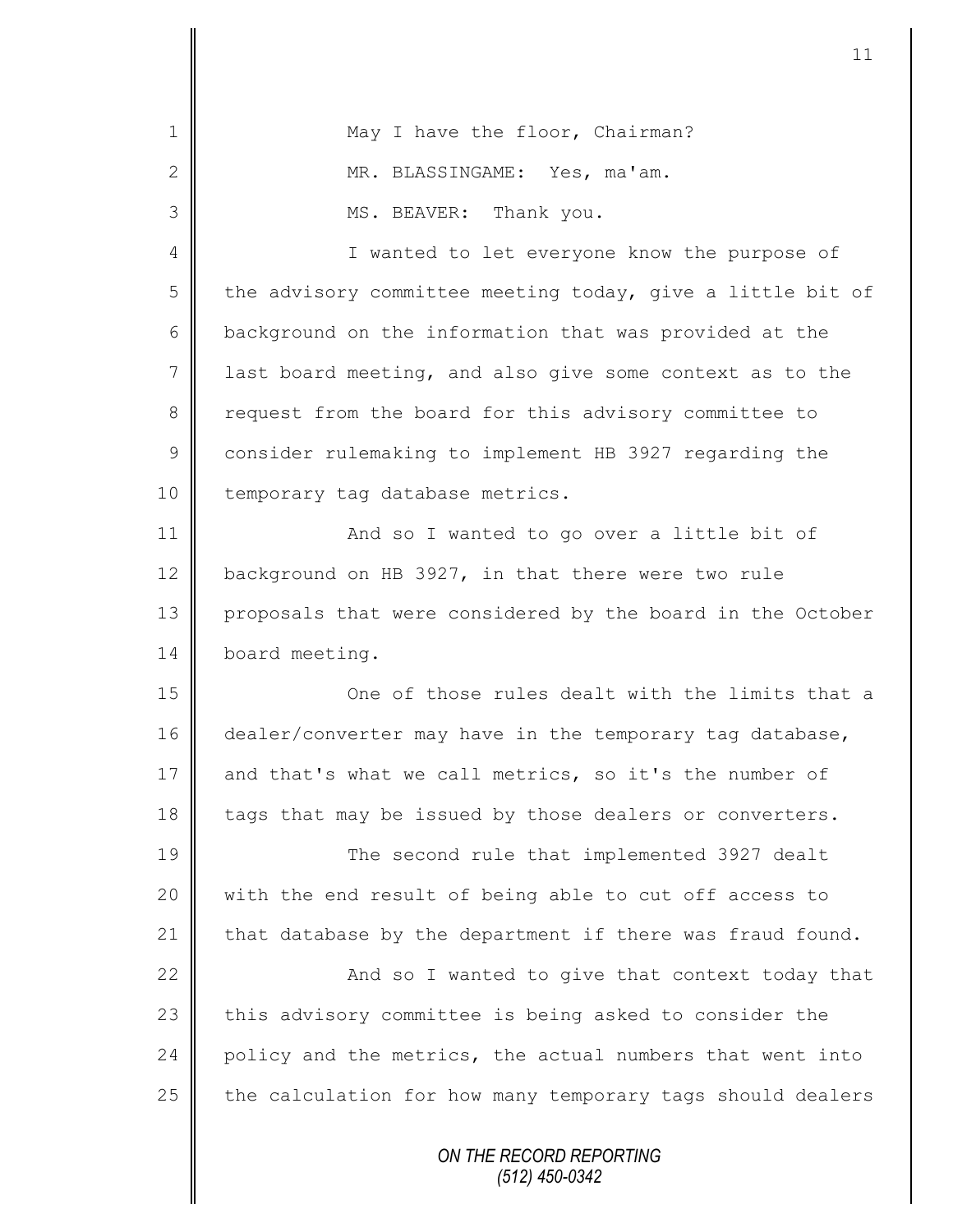1 and converters be allowed to issue based on the 2 | implementation of HB 3927. During this committee meeting  $3 \parallel$  the cutoff of anybody using the temporary tag database due  $4 \parallel$  to potential fraud is not on the agenda for today.

5 So I wanted to make mention that we very much 6 value the discussion and deliberation that this advisory  $7 \parallel$  committee has had in the past, and we very much look 8 forward to hearing what this advisory committee determines  $9 \parallel$  and discusses regarding what metrics should the department 10 use in determining how many temporary tags a dealer or 11 converter should be able to issue.

12 || And so we have staff from the department here 13 today who are going to go over the metrics, how they were 14 developed, a little bit about the process, and of course, 15  $\parallel$  they're available to answer any questions.

16 || That is going to be the first agenda item for 17 the meeting today, and the board at the October board 18 meeting did ask that this committee come back together to 19 consider what those metrics for issuance of temporary tags  $20$  should be, consider any of the public comments that the 21 department got from the proposed rules for metrics for 22  $\parallel$  temporary tag database, and have discussion to help the 23 department and the board ultimately come to that policy 24 decision of how should these temporary tag metrics be 25 determined, to ensure that we don't have any harm to the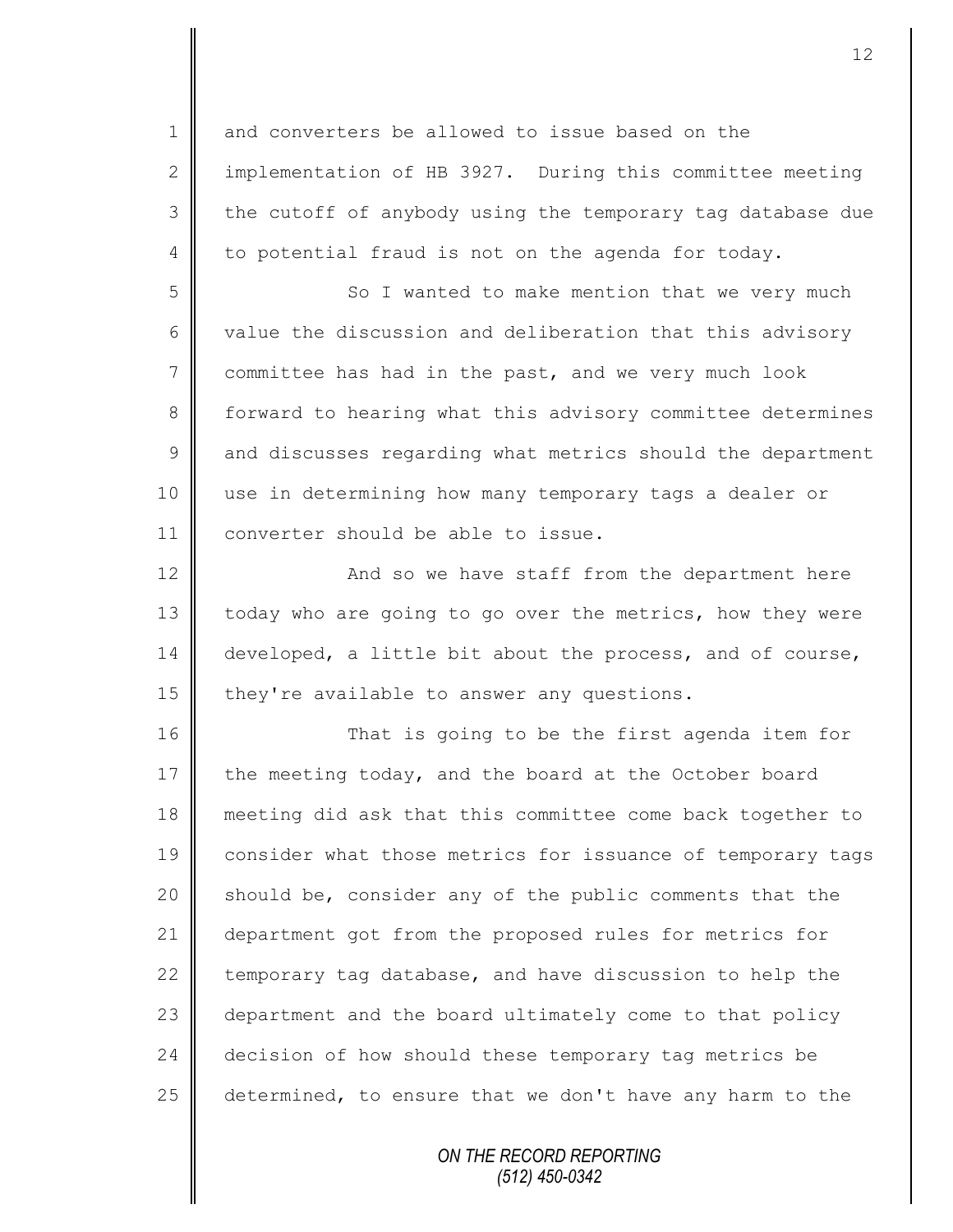1 || good actors who are in the motor vehicle industry and that  $2 \parallel$  we are actually curtailing the bad actors and helping to  $3 \parallel$  eliminate fraud in the issuance of temporary tags.

4 The department considers it very important that 5 we have balance between having those good actors who are 6 doing business in the state not have any barriers to 7 continue to do business but still be able to ensure that 8 we have tools to deter and/or cut off those folks who 9 might be using the database for items to effectuate fraud 10 || or using these temporary tags in an improper manner. 11 I just wanted to give a little bit of context

12 that the board has asked that this advisory committee 13 | consider those metrics for the implementation of HB 3927 14 temp tag metrics, and we very much appreciate your time, 15 consideration, and expertise in helping to quide this very 16 important policy issue for the department.

17 **And that's all I have.** Thank you. 18 MR. BLASSINGAME: Thank you, Tracey.

19 || Are there any questions having to do with her 20 presentation?

21 | (No response.)

22 | MR. BLASSINGAME: Members, just a reminder, if 23 you want to comment or ask questions, please unmute 24 vourself and ask for the floor, then wait to be  $25$  recognized.

> *ON THE RECORD REPORTING (512) 450-0342*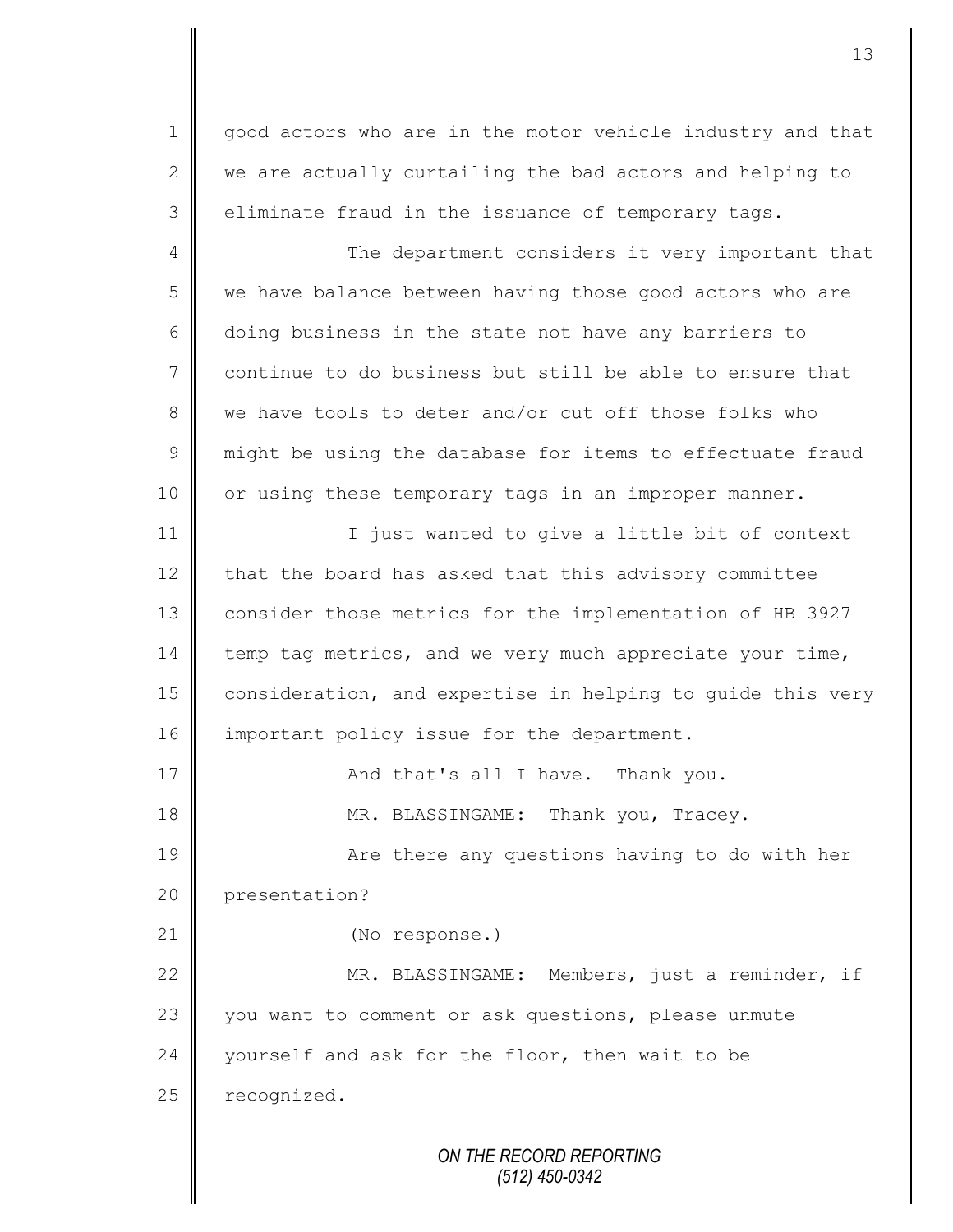|               | 14                                                         |
|---------------|------------------------------------------------------------|
| 1             | Are there any other discussions?                           |
| $\mathbf{2}$  | MR. PRATHER: This is Steve Prather. May I                  |
| 3             | speak a minute?                                            |
| 4             | MR. BLASSINGAME: Yes.                                      |
| 5             | MR. PRATHER: Okay. Thank you for this                      |
| 6             | opportunity.                                               |
| 7             | In the last two meetings we had, it was brought            |
| 8             | up by the law enforcement people on the conference call    |
| $\mathcal{G}$ | and also the staff that the concerns and the issues that   |
| 10            | have arisen out of this fraudulent use of the database has |
| 11            | all been tied to the independent dealers, and one of the   |
| 12            | comments, the public comments that came in said it's a     |
| 13            | small subset of the independent dealers, and I understand  |
| 14            | it's a small subset and unfortunately you've got to make   |
| 15            | rules for a lot of people for a few bad people.            |
| 16            | But y'all also said that the department didn't             |
| 17            | get any more full-time employees out of this bill, which   |
| 18            | means it's going to put additional burden of work on the   |
| 19            | department.                                                |
| 20            | Since there was no evidence that anybody in the            |
| 21            | franchise world has had any issues, and y'all have         |
| 22            | somewhat of a distinction between a franchised and an      |
| 23            | independent dealer, wouldn't it make sense, since there    |
| 24            | are not any problems with the franchised dealers, you      |
| 25            | leave them alone in their own category and address the     |
|               | ON THE RECORD REPORTING<br>$(512)$ 450-0342                |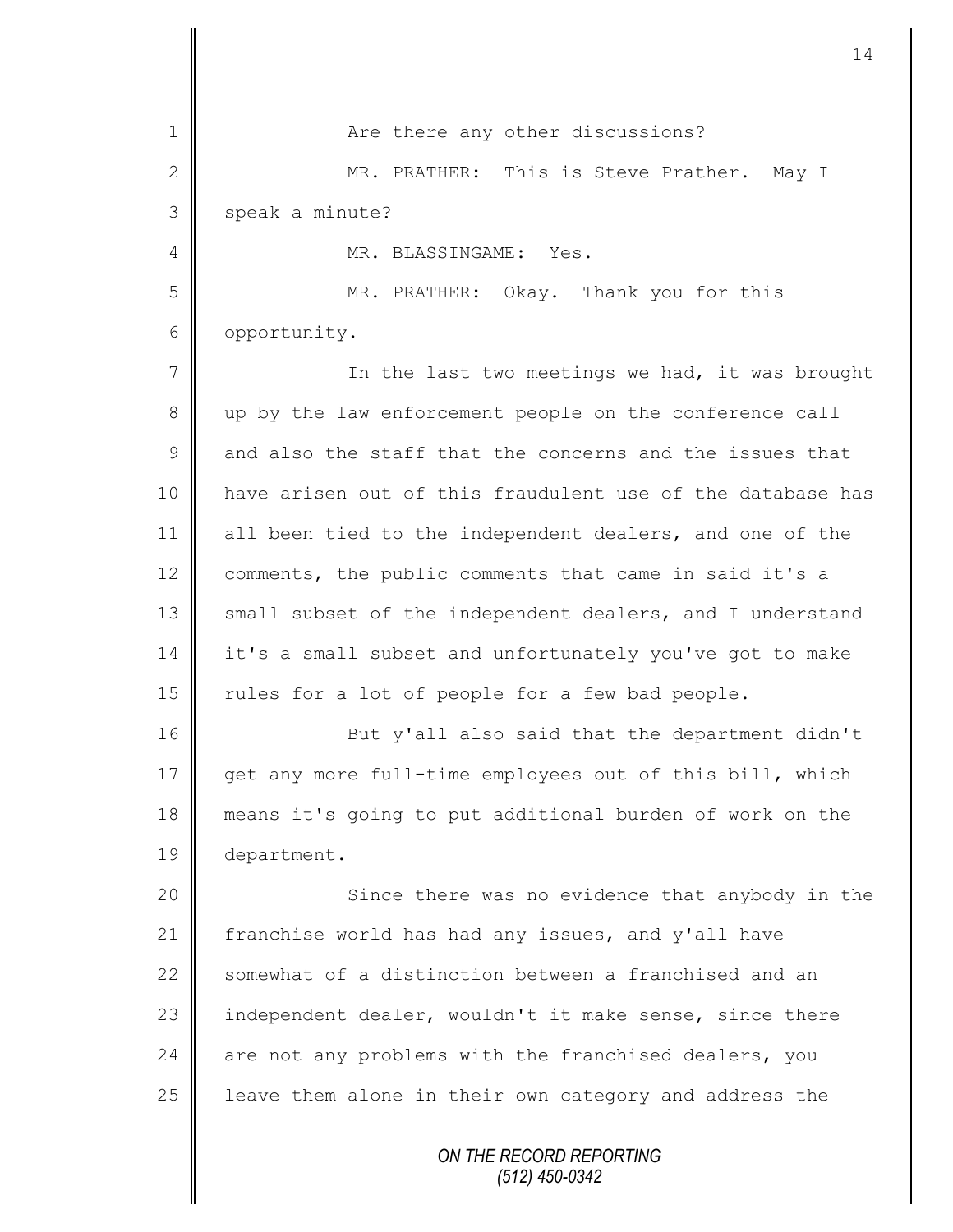1 problem with the independent dealers?

| $\mathbf{2}$ | I've been -- as I shared with y'all before,                |
|--------------|------------------------------------------------------------|
| 3            | I've been a franchised dealer for many years; I've been an |
| 4            | independent dealer for some years. I'm neither one now,    |
| 5            | I'm fully retired, so as they say, I don't have a dog in   |
| 6            | this fight, but I just want to add whatever I might be     |
| 7            | able to add that would be beneficial to the group.         |
| 8            | But the amount of money to enter the                       |
| $\mathsf 9$  | independent franchise world that these culprits are        |
| 10           | participating in is very little.                           |
| 11           | Now, an independent dealer can have a lot of               |
| 12           | inventory and they can have a lot of facilities, but they  |
| 13           | don't have the requirements that a franchised dealer has.  |
| 14           | So I don't think your bad actors are going to be out       |
| 15           | trying to buying franchised dealerships and put up the     |
| 16           | millions or the tens of millions of dollars that's         |
| 17           | involved to sell fraudulent tags.                          |
| 18           | I think they're going to go put up their                   |
| 19           | \$50,000 bond, which is just an insurance policy, and      |
| 20           | they're going to go buy a desk and a chair and a telephone |
| 21           | and a sign, and they're going to get a license.            |
| 22           | So to add the additional burden for the State              |
| 23           | to have to manage the franchised dealer section as well as |
| 24           | the independent dealer section looks to me like just a     |
| 25           | whole bunch more work on the State, and it puts an undue   |
|              | ON THE RECORD REPORTING                                    |

*(512) 450-0342*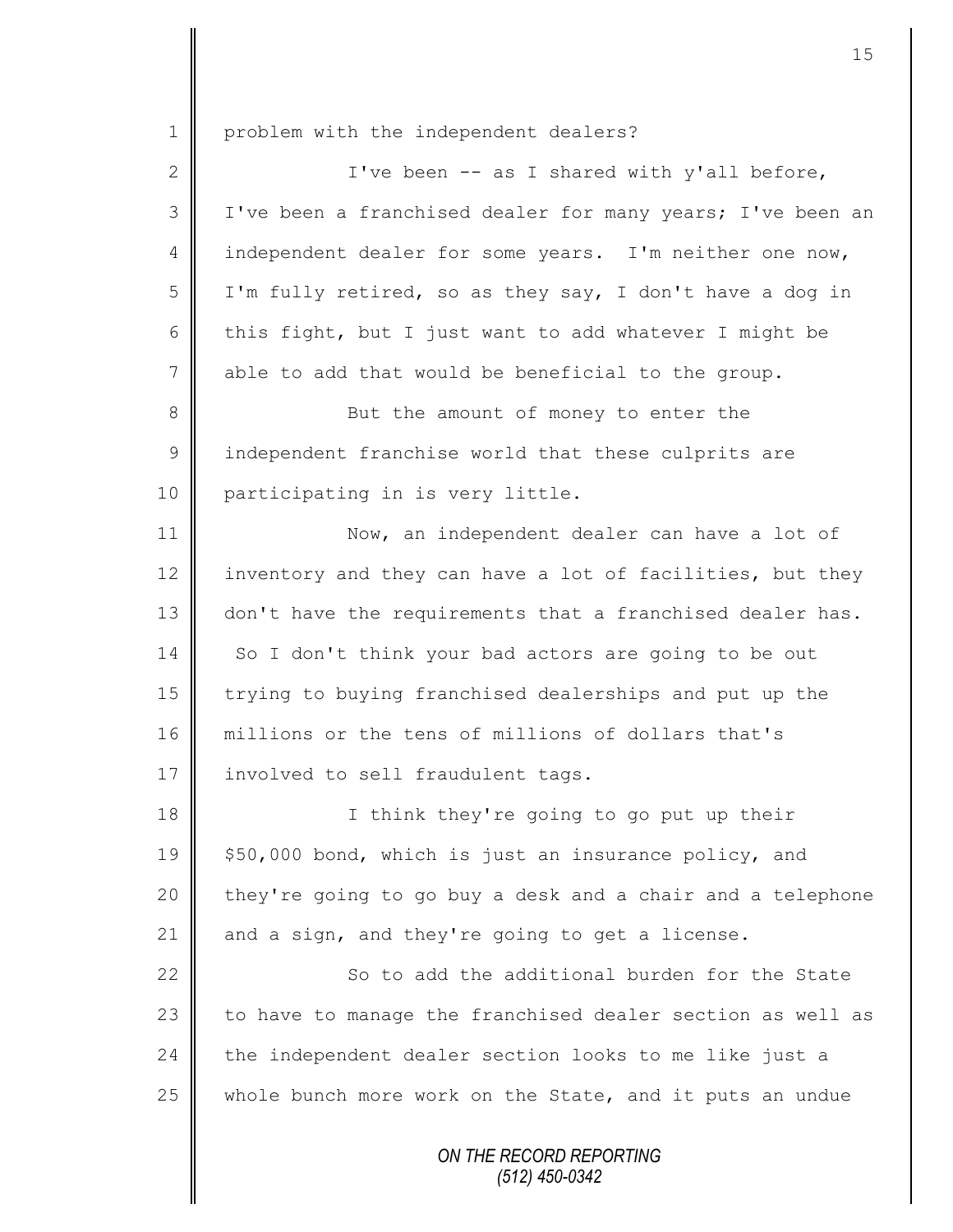*ON THE RECORD REPORTING (512) 450-0342* 1 burden on the car dealer to have to go through this also, 2 the franchised auto dealer. 3 || So is there any appetite to separate the two 4 and leave the franchised dealer alone just like they are? 5 Now, down the road if you see that there's 6 problems with the car dealer, the franchised car dealer, 7 vou can come back and add that into this, but to fix 8 something that's not broken just looks like a whole bunch  $9 \parallel$  of work for a whole bunch of people for no purpose. 10 || MR. RICHARDS: Presiding Officer Blassingame, 11 this is David Richards. May I have the floor? 12 || MR. BLASSINGAME: Yes, sir. 13 MR. RICHARDS: Thank you. We greatly 14 | appreciate Member Prather's comment. If I might suggest, 15  $\parallel$  1et's go back to the agenda. 16 Ms. Beaver's comments were just introductory, 17  $\parallel$  and in the interest of time, we'd like to go back to Ms. 18 Johnston and Mr. Luna, and perhaps they can address Member 19 **Prather's comment during their presentation.** 20 || So I would ask that we go back to the agenda 21  $\parallel$  and let them have the floor. 22 Thank you. 23 MR. BLASSINGAME: Okay. So members, I will now 24 | move to on to agenda item 2.A. Implementation plan for 25 | advisory committee recommendations regarding House Bill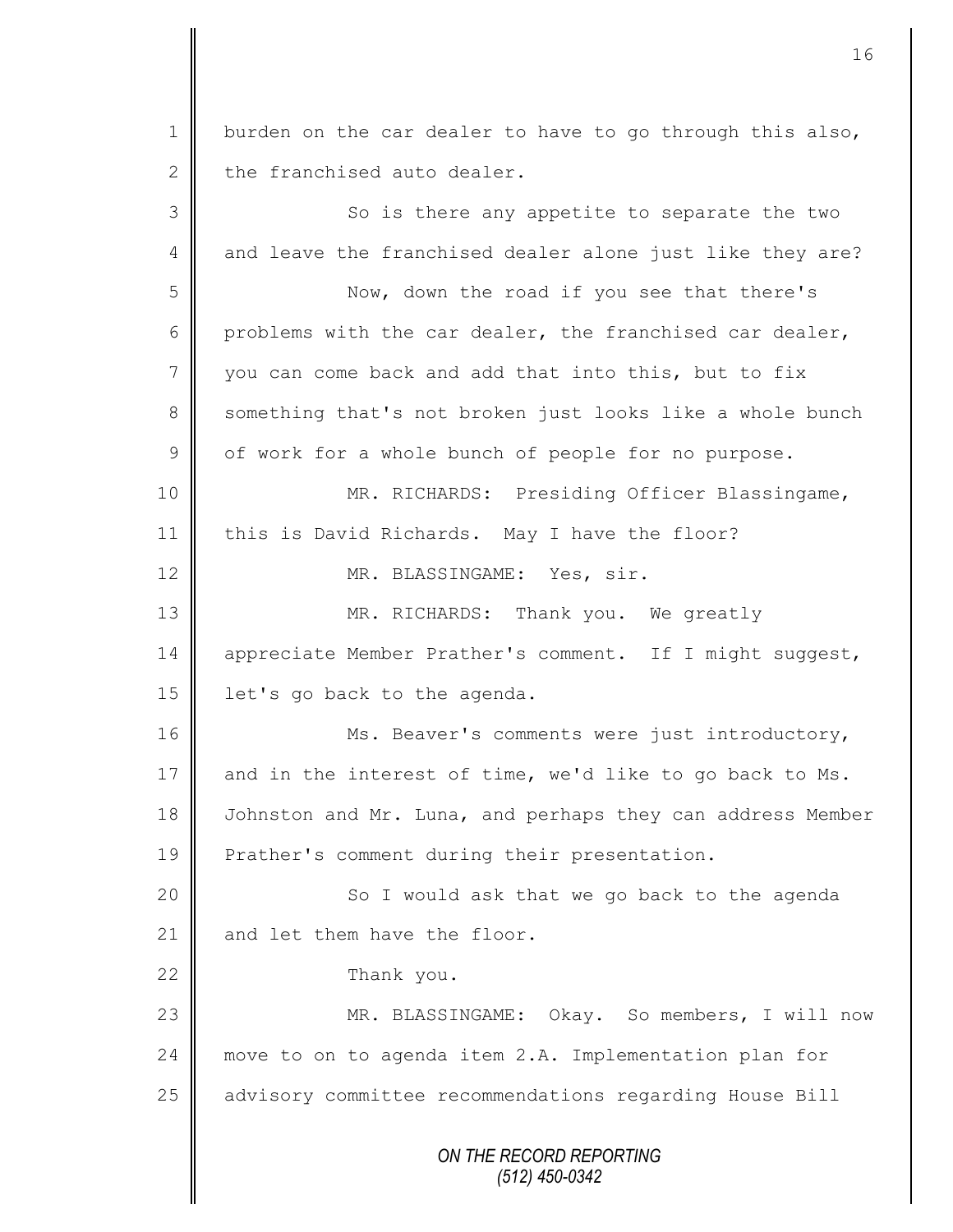| $\mathbf 1$    | 3927, and I will turn the meeting over to Monique          |
|----------------|------------------------------------------------------------|
| $\mathbf{2}$   | Johnston, director of Motor Vehicles, and Roland Luna,     |
| 3              | director of Vehicle Titles and Registration Division, who  |
| $\overline{4}$ | will present item 2.A.i.                                   |
| 5              | MS. JOHNSTON: Good morning, Presiding Officer              |
| 6              | Blassingame and members. I am Monique Johnston, director   |
| $7\phantom{.}$ | of the Motor Vehicle Division, and may I have permission,  |
| $\,8\,$        | please, to begin my presentation?                          |
| $\mathcal{G}$  | MR. BLASSINGAME: You may have the floor.                   |
| 10             | MS. JOHNSTON: Thank you.                                   |
| 11             | Documents related to agenda item 2.A. start on             |
| 12             | page 5 of your materials. Before I start to go into the    |
| 13             | overview, just to recap on HB 3927 and Member Prather's    |
| 14             | comment, the statute and the bill that was adopted does    |
| 15             | not distinguish or allow us to make a distinction between  |
| 16             | the franchised and independent dealers.                    |
| 17             | We do have to have set metrics for both for all            |
| 18             | the dealers who issue the tags; however, we can set        |
| 19             | different standards for those dealers and that's what was  |
| 20             | done in the proposed rule package.                         |
| 21             | So unfortunately, we could not just leave the              |
| 22             | franchised out of the rules in general; however, there is  |
| 23             | the option to distinguish the max limits for each of those |
| 24             | dealers and differentiate between the independent dealers  |
| 25             | and the franchised dealers, so just to kind of cover that  |
|                | ON THE RECORD REPORTING<br>$(512)$ 450-0342                |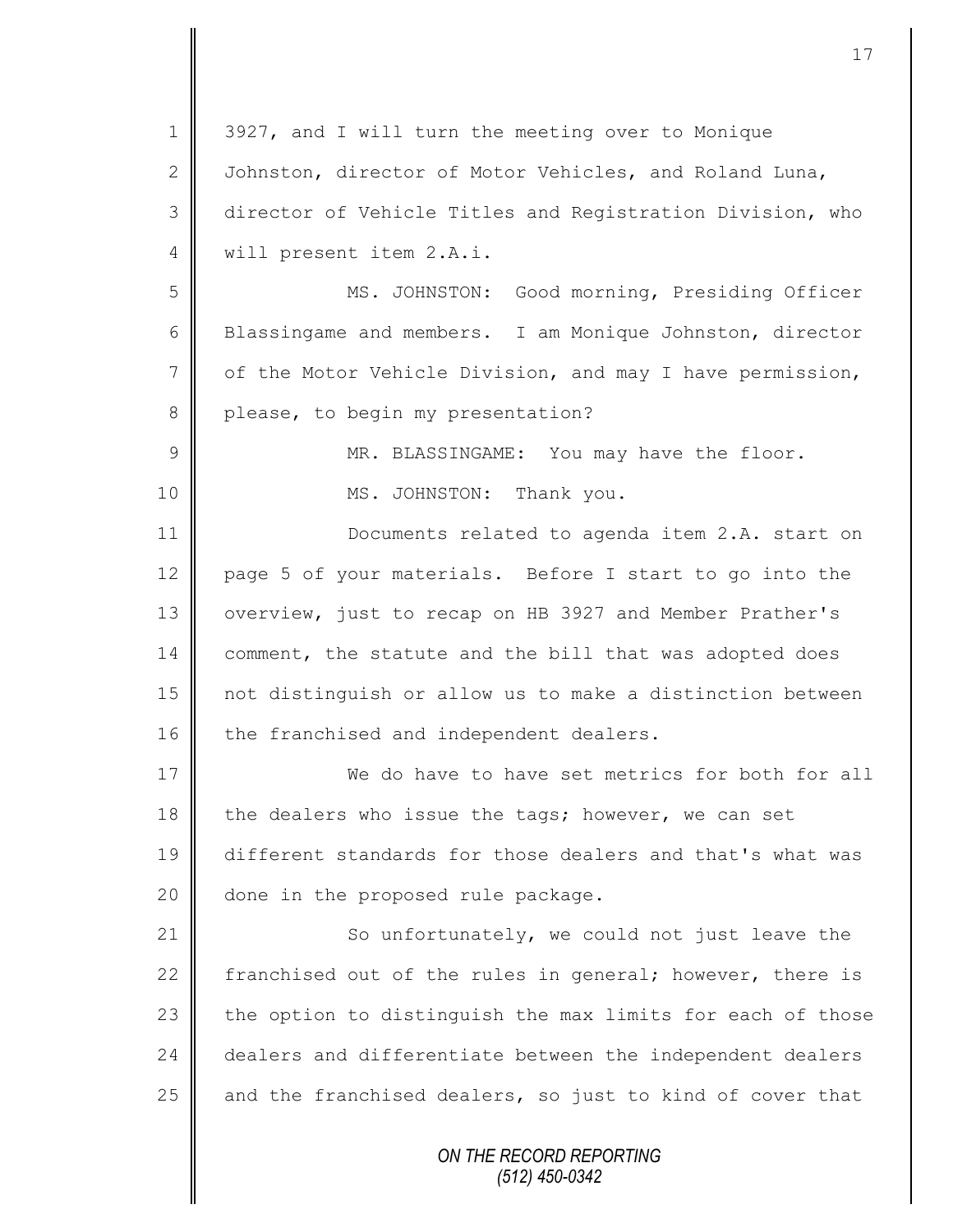1 comment by Member Prather that we can't just not consider 2 the franchised dealers as part of this bill.

3 || As a recap from our previous advisory committee 4 meetings, House Bill 3927 has authorized TxDMV to 5 s establish the maximum number of temporary tags that a 6 dealer or converter may obtain in a calendar year. The 7 bill provides the department necessary tools to reduce the 8 fraudulent issuance of temporary tags and, when  $9 \parallel$  appropriate, stop the fraudulent activity by preventing 10 | access to the temporary tag database.

11 Setting the maximum temporary tag limits 12 || required the department to carefully balance the need to 13 | combat fraud while ensuring lawfully operating dealers and 14 converters can continue to conduct business efficiently 15 || and minimizing any administrative burden for both the 16 | license holders and the department.

17 When drafting the proposed rules and developing 18 the metrics to set the max tag limits, HB 3927 required 19 the department to consider several factors, including time 20 | in operation, sales data, expected growth, expected market 21 changes in the dealer's or converter's market, temporary 22  $\parallel$  changes that affect sales, and then any other information 23  $\parallel$  that the TxDMV considers relevant.

24 These factors, as well as input provided by 25  $\parallel$  this committee during our two previous meetings, were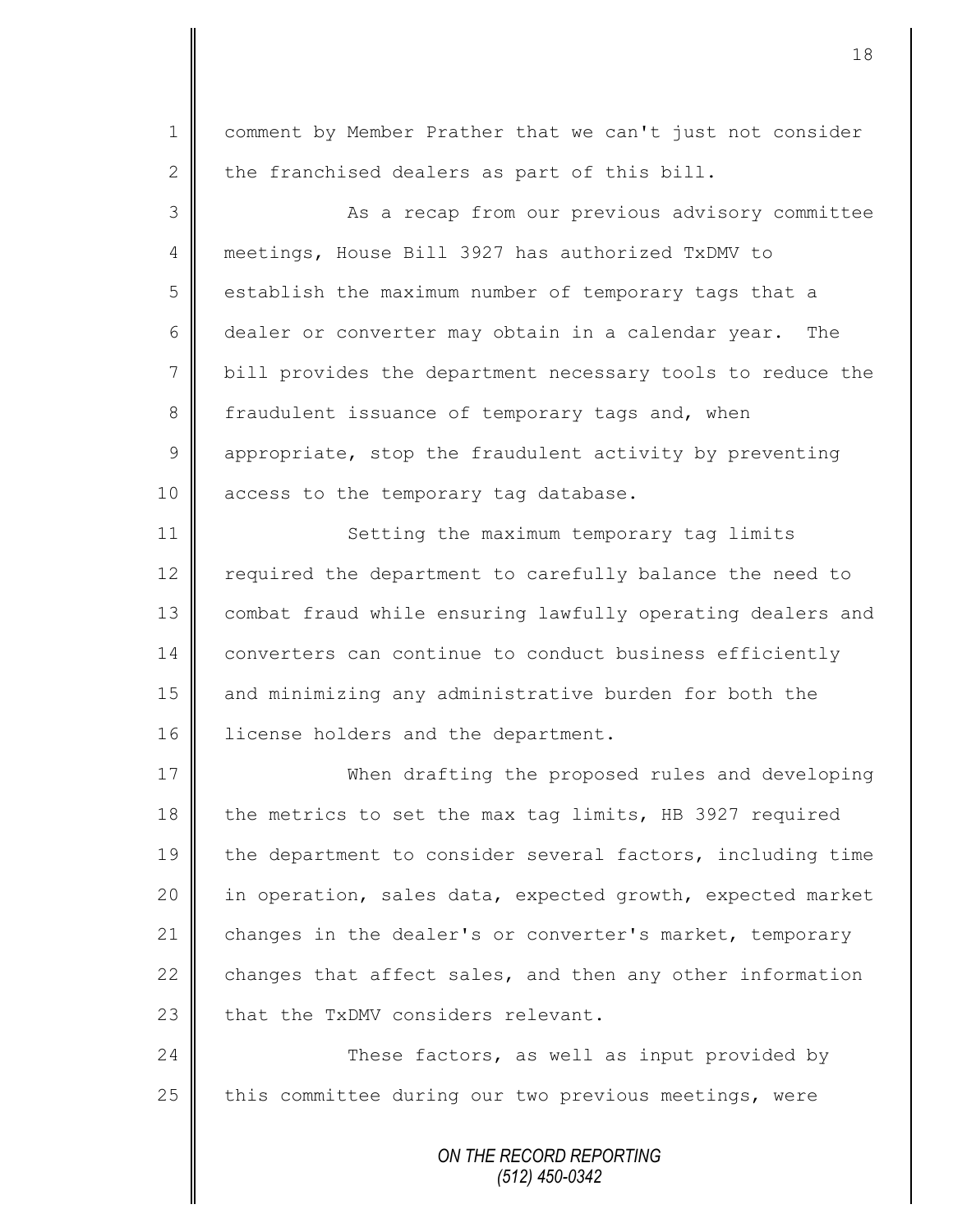1 considered when drafting the proposed rules which are 2 | included in your materials starting on page 11, and these 3 were also considered when setting the max tag limits and  $4 \parallel$  the formula and the methodology for the independent 5 dealers and our franchised dealers.

6 || To give a background overview of the 7 methodology and how those metrics were determined, I would 8 || like to now turn over the presentation to Clint Thompson, 9 deputy director of our Vehicle Title and Registrations or 10 VTR Division. He will provide the recap of the 11 methodology the department used to develop the metrics for 12 the max tag limits that are presented in the proposed rule 13 package.

14 MR. THOMPSON: Thank you, ma'am.

15 Good morning, Presiding Officer Blassingame. 16 Clint Thompson, deputy director of the Vehicle Titles and 17 Reqistration Division. If I could have the floor, please? 18 MR. BLASSINGAME: You can have the floor. 19 || MR. THOMPSON: Thank you, sir. 20 || As Director Johnston indicated, I'll be 21 covering what is identified as the methodology for setting 22  $\parallel$  maximum tag limits, which starts on the bottom of page 5 23  $\parallel$  and continues on to page 6 of the committee material. 24 As well, I'm going to walk through specifics on 25  $\parallel$  the metrics proposed in Rule 15.152 that establishes the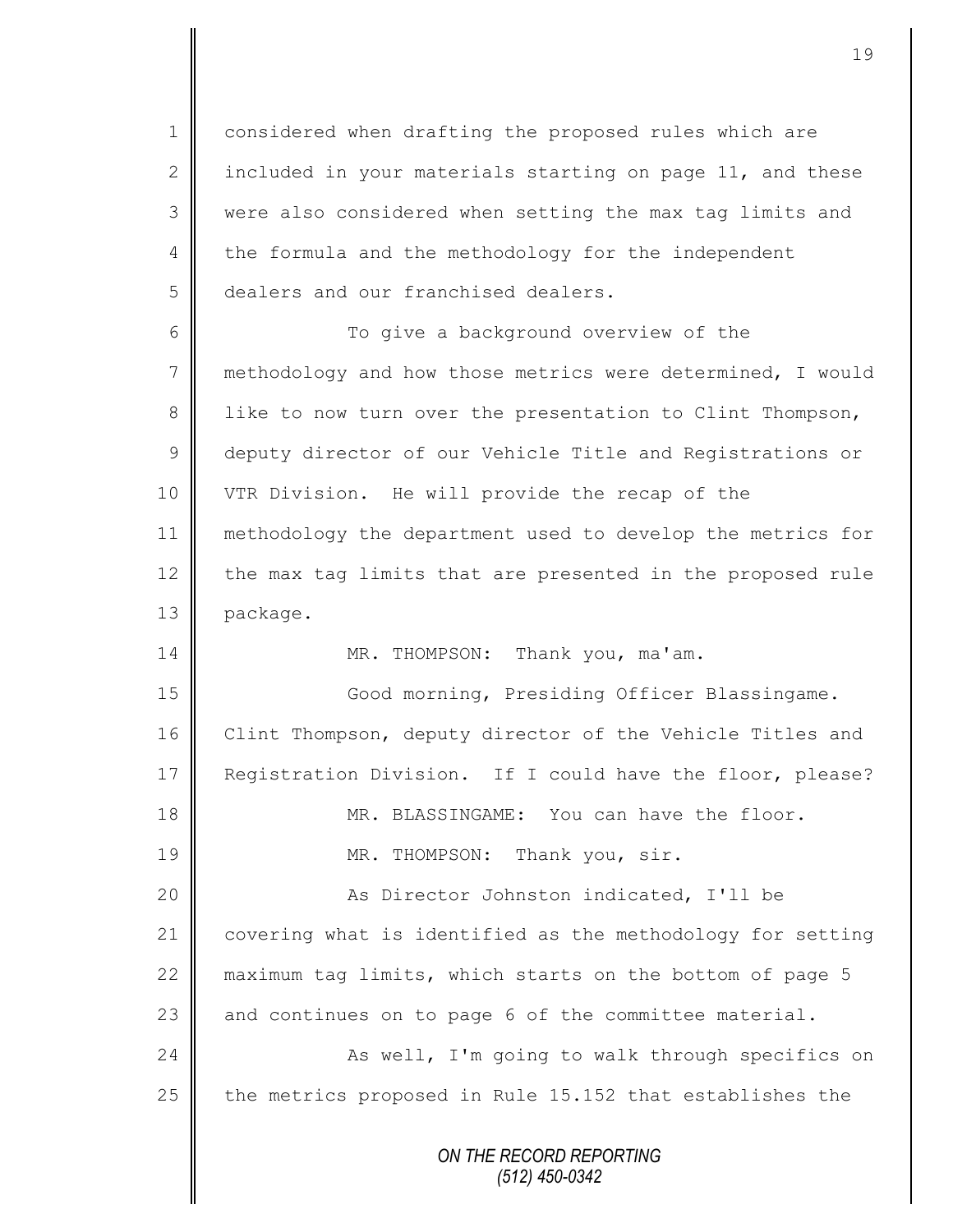1 || maximum tag limits, and later on in the presentation for 2 this agenda item, we'll provide an overview of the 3 comments received regarding the rule proposal, so it is 4 important that we understand how the maximum tag limits 5 || would work as proposed when considering the comments that 6 we received.

7 || It's also important to understand the maximum 8 tag limits are intended to lessen the potential for 9 fraudulent tag issuance. In doing so, we wanted to give 10 | the department the ability to not only detect fraud early 11 but to ultimately stop the fraud relative to any entity 12 that's committing the fraud.

13 | As stated in the preamble, though, and in prior 14 committee meetings, the department recognizes implementing 15 | fraud prevention and detection mechanisms should not 16 adversely impact dealers or converters who are not 17 | fraudulently issuing tags.

18 **And to that end, the data sources that we used** 19 are those available to the department. We used those so 20  $\parallel$  that we did not have to have dealers or converters submit 21 information to the department or take any action, for that 22 matter, to establish maximum tag limits.

23 || And, Member Prather, to the point of your 24 comment on the burden to dealers and the department, 25  $\parallel$  that's exactly why we've taken this approach.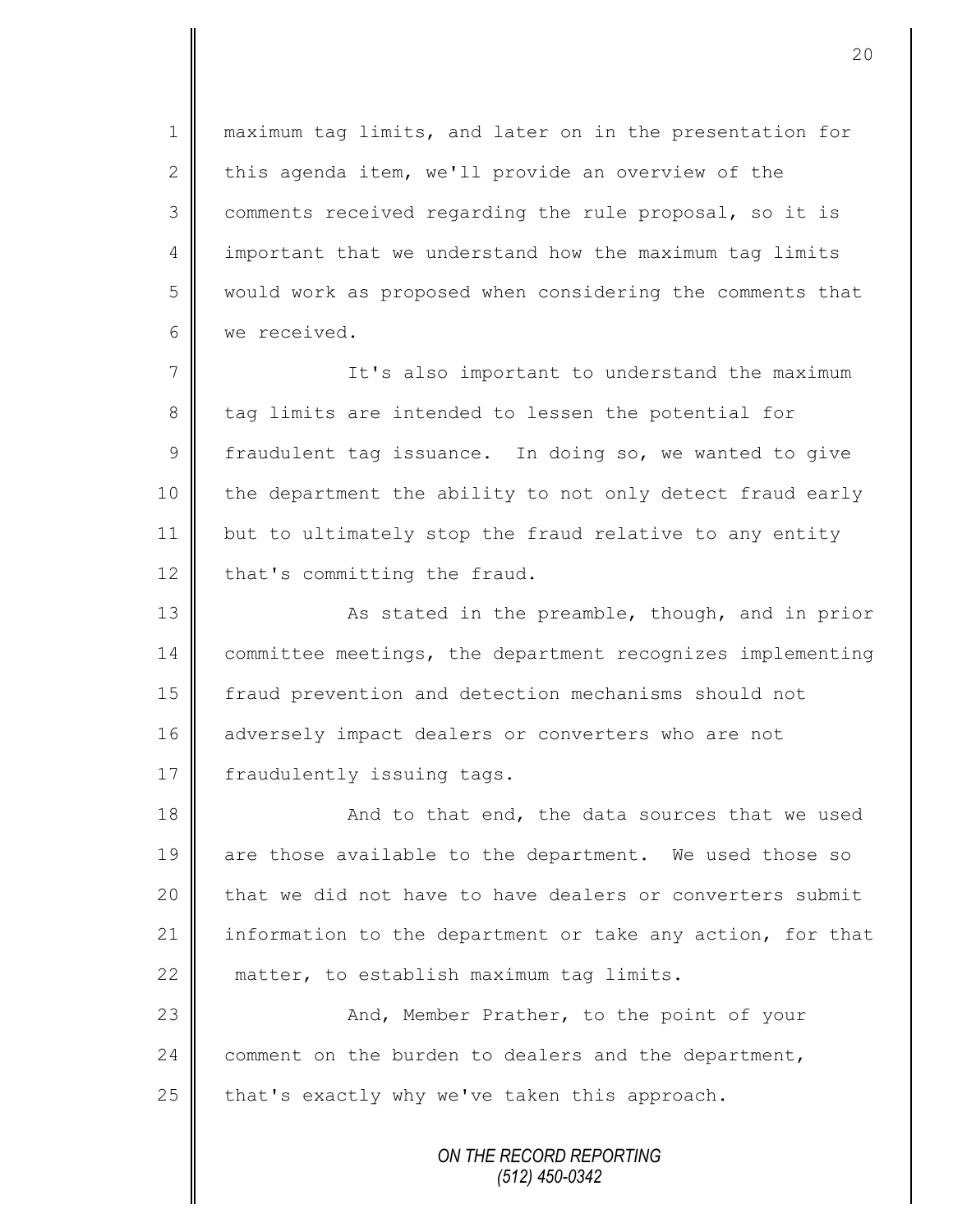1 We've established the maximums for licensees on 2  $\parallel$  the front end using the various metrics that I'll get into 3 shortly and the role to prevent licensees from actually 4 having to exert any effort to receive a maximum.

5 || And the method that we've used in order to 6 establish these, while there may be some work on the front  $7 \parallel$  end for the department, the intent is to do this 8 programmatically so that we lessen the burden while we 9 maintain this and implement it in the future.

10 || So again, the data sources that we used were 11 actual tag issuance specific to the tag type for each 12 | licensee over the three previous fiscal years, title 13 transaction data over the same period, license data to 14 determine years in operation, and statewide tag issuance 15 | for each tag type to determine potential growth.

16 We did attempt to establish a maximum that 17 provided sufficient room for those legitimate businesses 18 to operate and grow without having to request additional 19 tags, again reducing the burden on them and the department 20 | to fulfill those requests, while limiting the amount of 21 | fraud an entity could commit before being detected, and 22 again, ultimately stopped.

23 || In doing so, we also provided flexibility for  $24$   $\parallel$  the department to increase maximum limits based on a 25 variety of factors identified in statute without

> *ON THE RECORD REPORTING (512) 450-0342*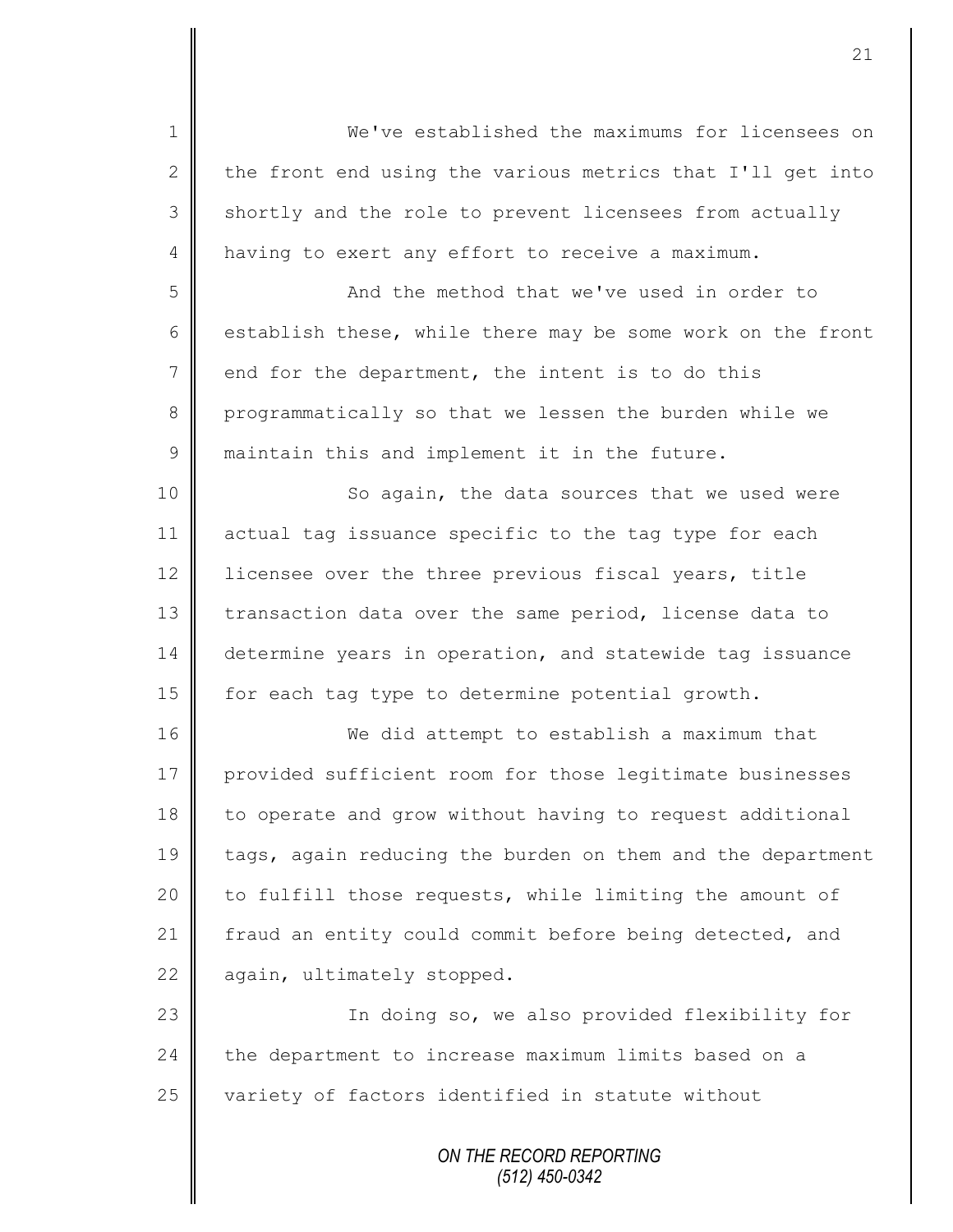1 | licensees, again, having to request those tags and built 2  $\parallel$  in a process where legitimate businesses could easily  $3 \parallel$  request additional tags should the need arise, which 4 Director Johnston will cover that at the conclusion of my 5 presentation.

6 || So proposed 215.152 specifies for each tag type 7 the department will notify licensee of their maximum tag 8 allotment, and that will be accomplished through the eTAG 9 system.

10 When folks log into eTAG upon implementation of 11 these maximums, they will have visibility of the maximum 12 for their dealership for the particular tag type. And 13 again, using the data I mentioned previously, a formula 14 was developed specific to each tag type.

15 || I'll start with the buyer tags, so buyer tags 16 we all know issue to a retail purchaser of a vehicle from 17 a licensed Texas dealer. The criteria that Director 18 Johnston covered, one of those was sales data, and to 19 determine sales data the department used the maximum 20 number of in-state buyer tags issued during the three 21 prior fiscal years or the maximum number of title 22 transactions processed through the Registration and Title 23 System by county tax assessor-collectors. We took the 24 greater of the two to ensure that we were affording the 25 **maximum** possible cushion to dealers.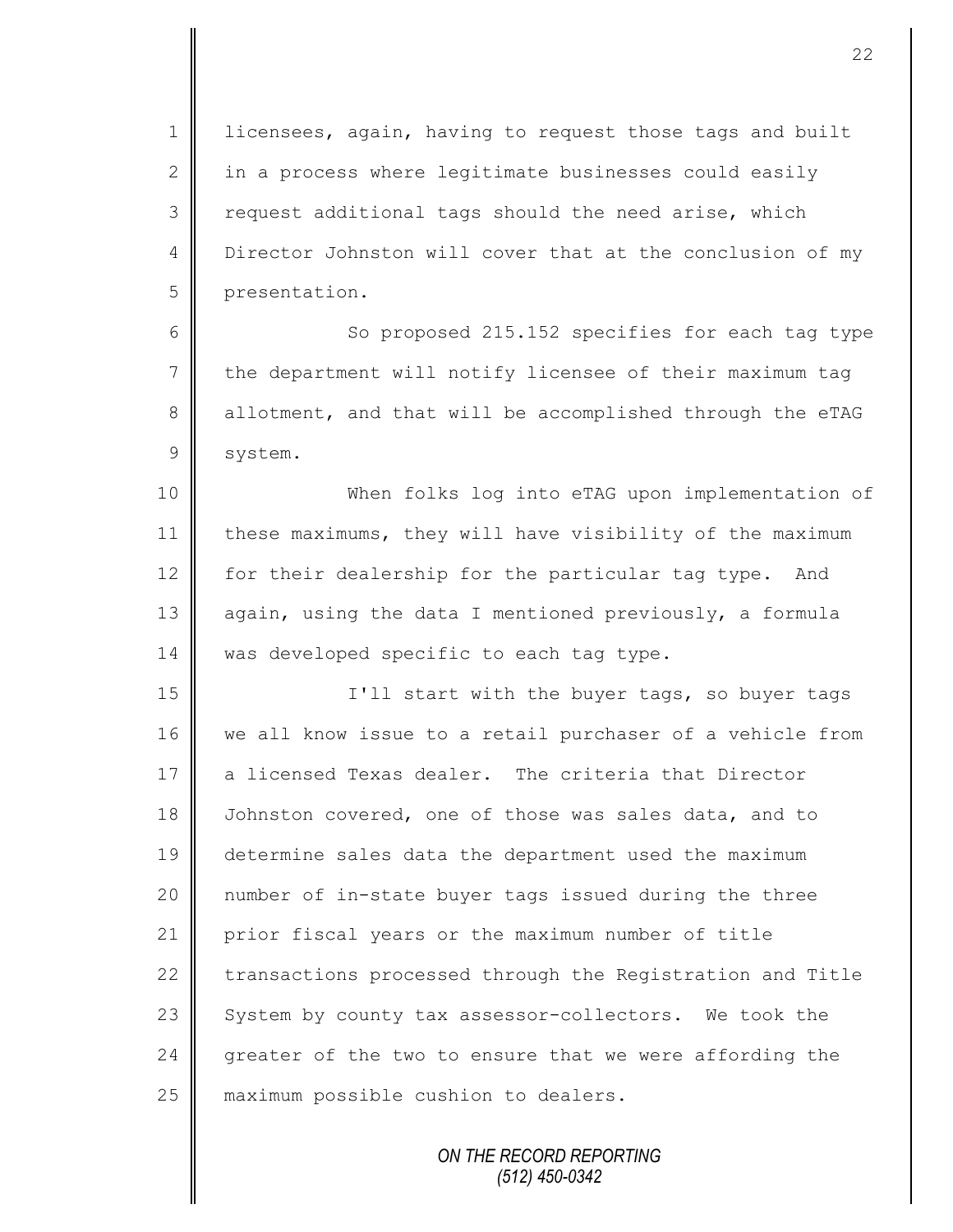1 || In addition to that number, the greater of 2 those two, we added the maximum number of out-of-state 3 | buyer tags issued by the dealer over the three prior 4 fiscal years.

5 Now, there is a constraint placed on that, and 6 this is a fraud mechanism that you'll see; there is a 7 comparison to the total number of in-state buyer tags 8 issued by a dealer relative to the title applications 9 processed in the Registration and Title system, and the 10 purpose of that, we know that we have entities 11 fraudulently issuing tags for vehicles that they are not 12 selling; therefore, we have no corresponding title 13 | application, so to merely give folks the amount of tags 14 that they were issuing relative to in-state purchasers 15 would simply facilitate fraud by not having a check and 16 balance to the corresponding title application.

17 | Charl Thaddition to establishing that base, there is 18 a multiplier that is applied to that base number based on 19 the dealer's time in operation. The preamble specifies  $20$  | that for each year in operation up to ten years a dealer 21 would receive an increase of 10 percent, and ultimately 22  $\parallel$  once that dealer reaches 10 percent and beyond, they would 23 | receive twice the number of tags that they previously 24 **issued.** 

25 | The addition to that, a growth factor was

*ON THE RECORD REPORTING (512) 450-0342*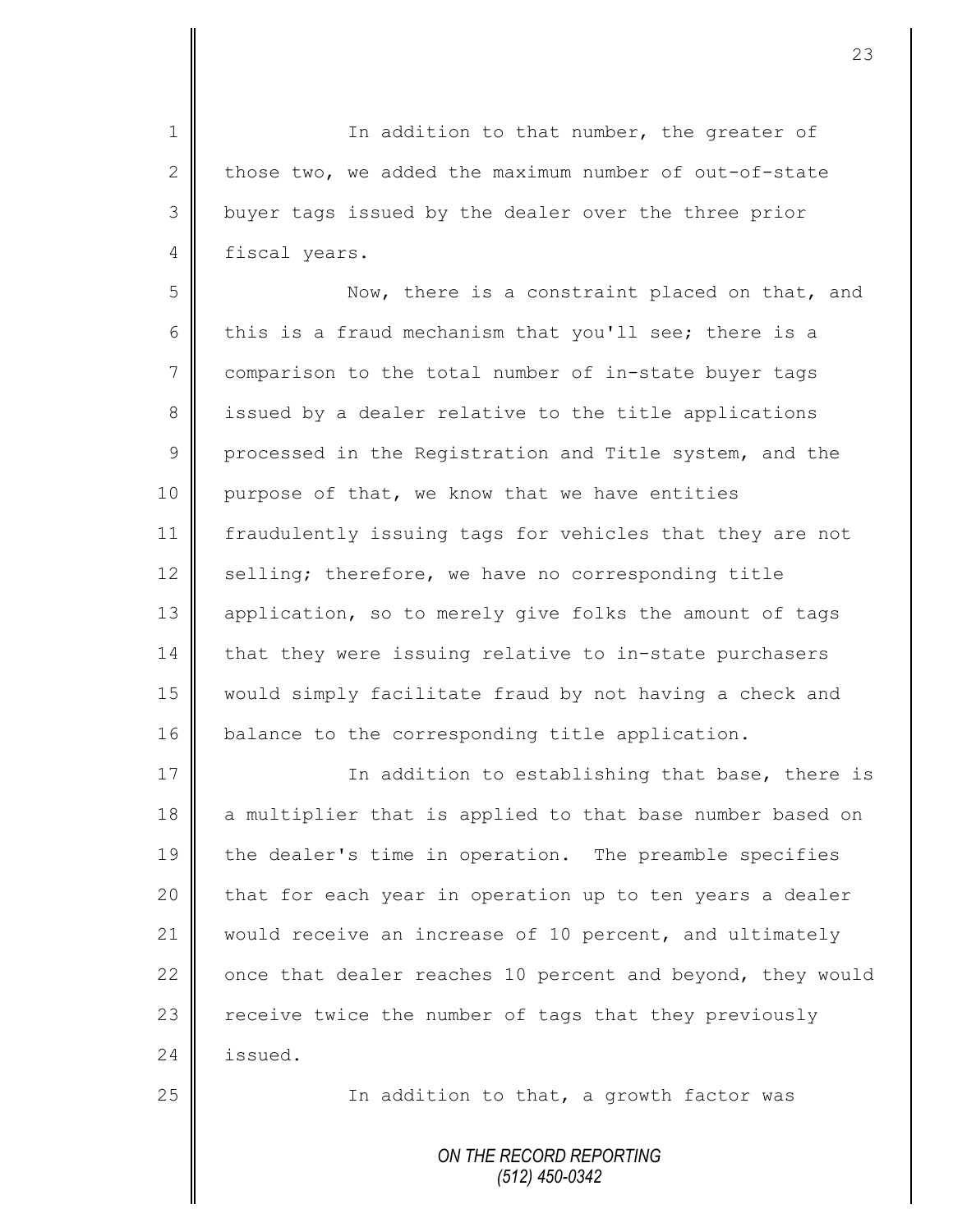1 calculated, and basically what this did on top of the base  $2 \parallel$  and on top of the multiplier for the dealer's time in 3 | operation, the dealer receives an additional allotment of 4 tags based on statewide average tag issuance specific to 5 buyer tags.

6 || For vehicle specific, agent tags, and converter 7 tags, the methodology is similar for the three. The only 8 difference between those and the buyer tags obviously is 9 we don't have in-state versus out-of-state or 10 corresponding title applications.

11 || These tag types are used in dealer operations 12 to move vehicles to auction, maintenance, things of that 13 nature, but again, the methodology is the same for all 14 three of them.

15 We take the greatest number of specific tag 16 issuance over the prior three fiscal years and use that as  $17$  a base, and much like the buyer tags or exactly like the 18 buyer tags, we grow that number based on the dealer's time 19 in operation, again 10 percent per year up to ten years, 20  $\parallel$  and then look at the specific tag type for the statewide 21 average growth, which must be greater than zero for the 22  $\parallel$  tag type, and apply that to both of those calculations.

23 | For each of these tag types, in addition to the 24 considerations of sales data, growth, time in operation, 25  $\parallel$  the department also has the ability, without folks to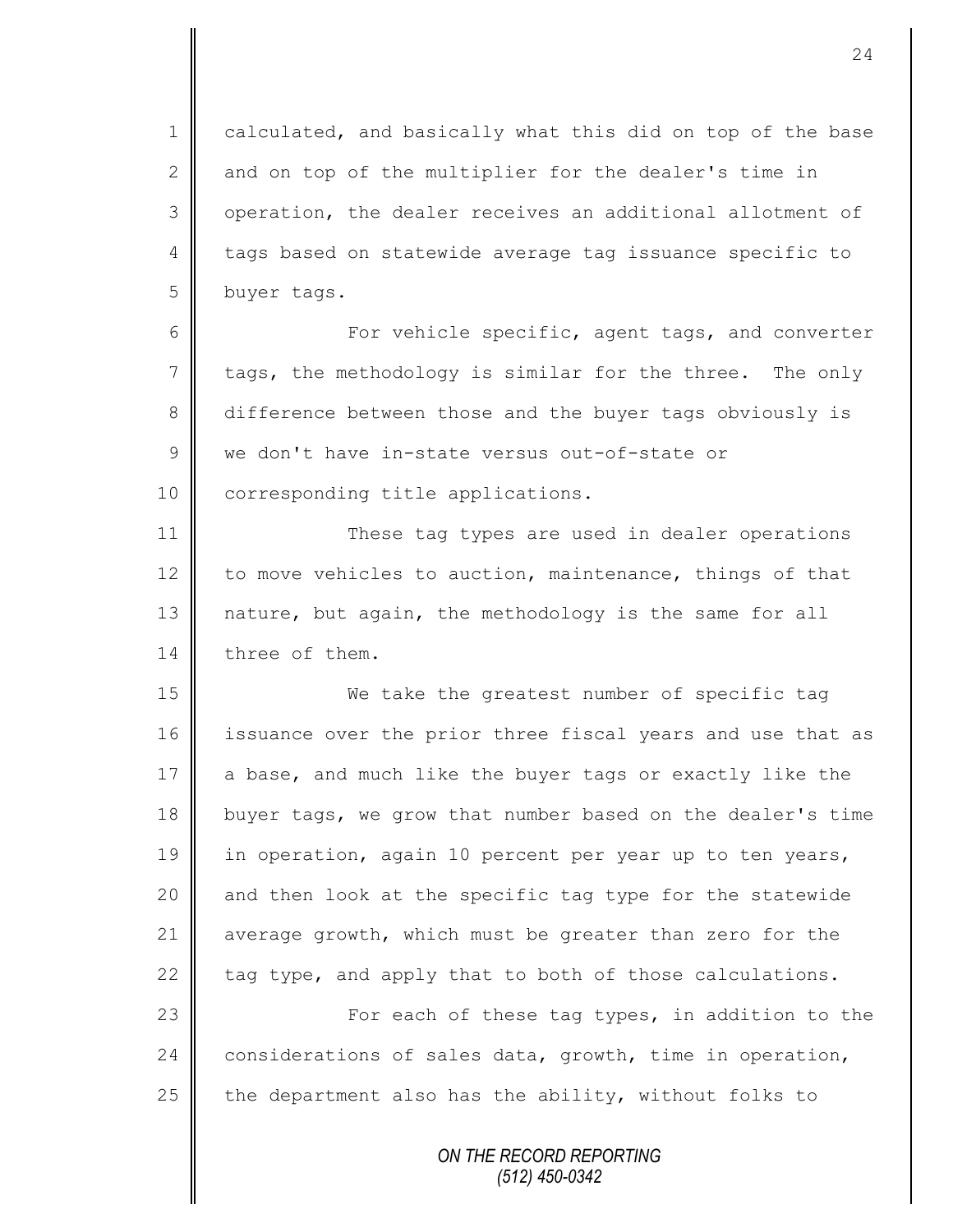1 | request additional tags, to increase that tag allotment 2 statewide, geographically, specific county, based on  $3 \parallel$  changes in the market, temporary conditions that may 4 affect sales, and also any other information that the 5 department considers relevant.

6 || So that formula that is proposed is for 7 existing licensees for which the department has historical 8 data.

9 Before I move to the metrics for new licensees, 10 | I want to provide an example of how the formula will work. 11 That way we can see, based on numbers, what a dealer can 12 expect to see on implementation of the rule as proposed.

13 || So again, based on those metrics for -- and 14 we'll use buyer tags -- the in-state compared to title 15 transactions added to out-of-state, considering years in 16 service and the growth rate.

17 So if we take a dealer that has been in 18 | operation for ten years or more and their maximum buyer 19 tag issuance in any of the three prior fiscal years was 20 1,000 and their maximum out-of-state buyer tag issuance 21 | for any of the three prior fiscal years was 100, again 22 assuming that their title transactions are commensurate to 23  $\parallel$  their in-state buyer tag issuance, that gets them a base 24 of  $1,100$ , adding the maximum in-state and maximum out-of-25  $\parallel$  state over any of the three prior fiscal years.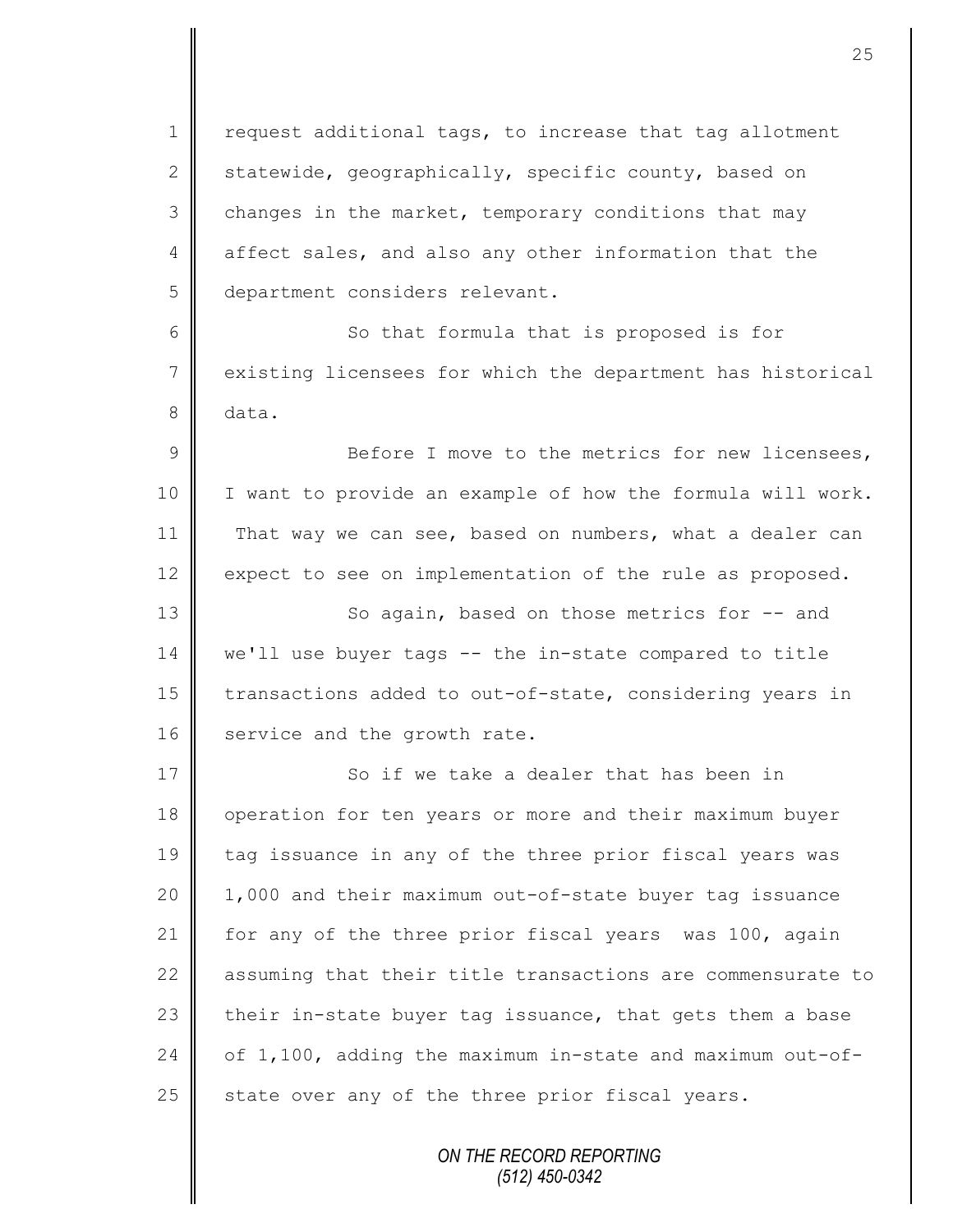*ON THE RECORD REPORTING (512) 450-0342* 1 Given the ten years in service, the increase 2 aqain equates to twice as many tags, so 1,100 tags issued 3 in-state and out-of-state, the dealer automatically 4 | receives 2,200. 5 || Solution to that, the dealer will receive a 6 further increase of what has been calculated at the time 7 | of proposal, 9.7 percent based on statewide growth which 8 would allow the dealer to have a maximum of 2,414, so 9 T roughly 2,400 buyer tags available to a dealer who issued 10 a maximum of 1,100 over the course of the prior three 11 | fiscal years. 12 Now, obviously with 1,000 being the maximum for 13 | in-state buyer tag issuance, any of the other two fiscal 14 years would have to be equal to or less than that, so 15 | let's take a dealer who issued 1,000 buyer tags to Texas 16 residents in 2018 and also issued 1,000 buyer tags to 17 | Texas residents in 2019. 18 The limit established with the current metrics 19 | providing him 2,414 tags exceeds the 2,000 in-state buyer  $20$  | tags that they issued over the course of two years. They 21 have that allotment more than two years' worth of issuance  $22$  in one calendar year afforded to them. 23 || The purpose in doing this, again, is to 24  $\parallel$  evaluate historical data, allow those dealers who are  $25$  conducting legitimate operations to have a cushion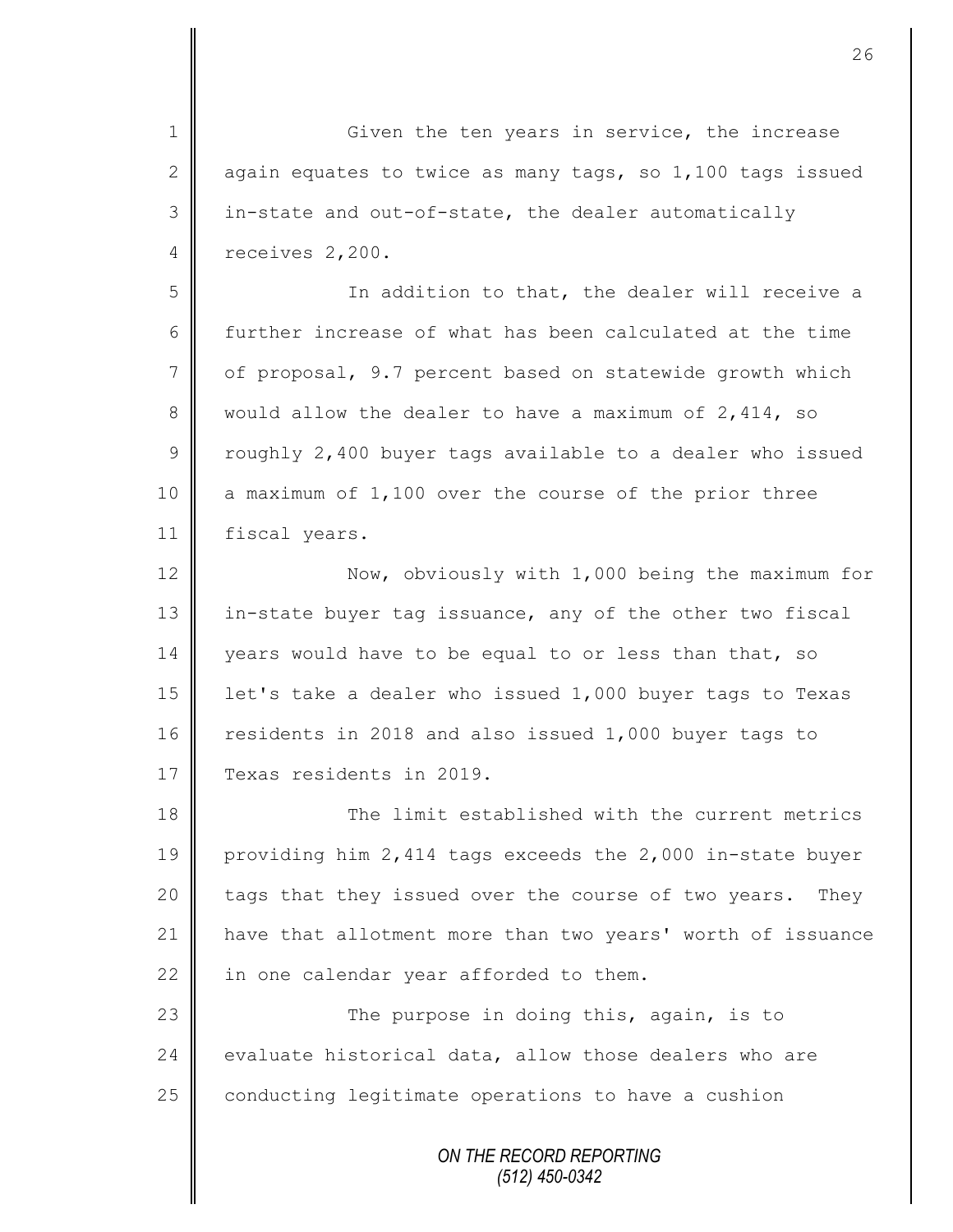1 sufficient to continue those operations, and afford them 2 cushion for growth without having to burden them to come  $3 \parallel$  to the department to request additional tags, and also, 4 | obviously, for the department to have to fulfill those 5 requests.

6 Now, briefly I want to cover maximum tag limits 7 for new licensees. As I indicated, we obviously do not 8 have the historical data for new licensees, so a maximum 9  $\parallel$  was established by each type of licensee and tag type, 10 | based on a variety of factors, including input from this 11 committee.

12 | So new franchised dealers, the current proposal 13 allows them to obtain 600 buyer tags, 600 agent tags and 14 600 vehicle tags when they obtain their license. 15 Independent motor vehicle dealers are able to obtain 300 16 buyer tags, 300 agent tags, and 300 vehicle specific tags. 17 And as well, converters in the proposal are afforded 600 18 converter tags.

19 **||** One qualifier to that is basically the 20 || allotment, so that's the maximum allotment for a new 21 | licensee, that allotment is prorated based on when the 22 entity obtains their license.

23 || So we have a franchised dealer who obtains 24 their license halfway through the year; they'll get half 25  $\parallel$  of the 600. Same thing for an independent, an independent

> *ON THE RECORD REPORTING (512) 450-0342*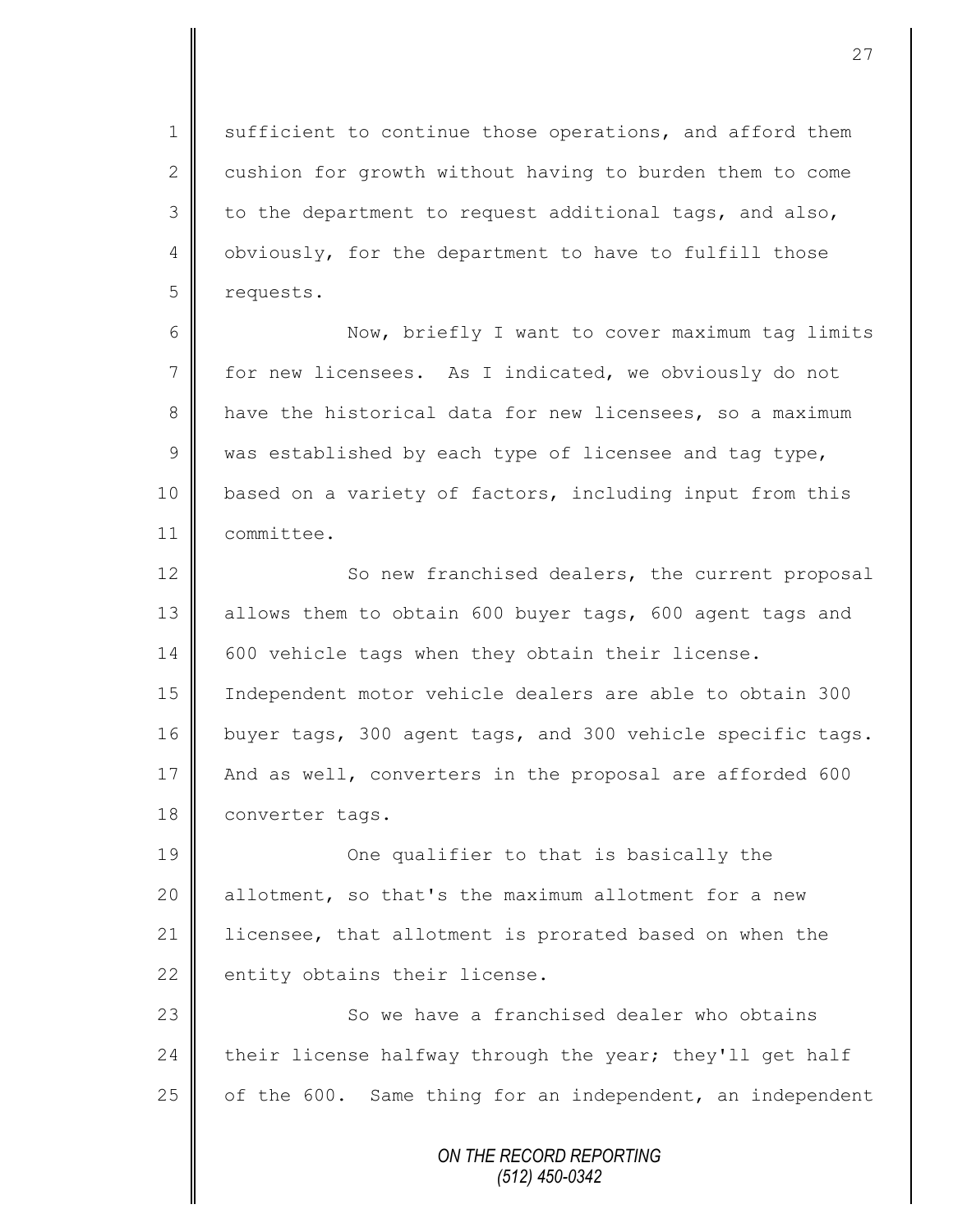1 | obtains a dealer license halfway through the year, they'll 2 get 150, and it depends on obviously when they entered the 3 market or obtained a license relative to the percentage 4 that they get.

5 We also, again working with the committee, 6 understand that there is not a finite. If you're just a 7 new dealer, there are circumstances where existing dealers 8 open a new location, existing dealers move locations,  $9 \parallel$  things of that nature. We have also contemplated that in 10 | the rule for those entities.

11 || If you are an existing dealer or converter 12 moving operations from one location to another, you will 13 | simply carry that allocation with you, so the maximum 14 established based on your historical numbers, years in 15 service and growth rate will move to your new location 16 with you. And as you operate at that new location, you 17 || will continue to establish the historical data that will 18 be considered moving forward.

19 We also, again, contemplated an existing dealer 20 | or converter opening an additional location. Recognizing 21  $\parallel$  that that's an established business already, that new 22 | location will receive the same maximum allotment based on 23  $\parallel$  allotment provided to the existing locations.

24 So again, we have the metrics for dealers with 25 | established license history and historical data with the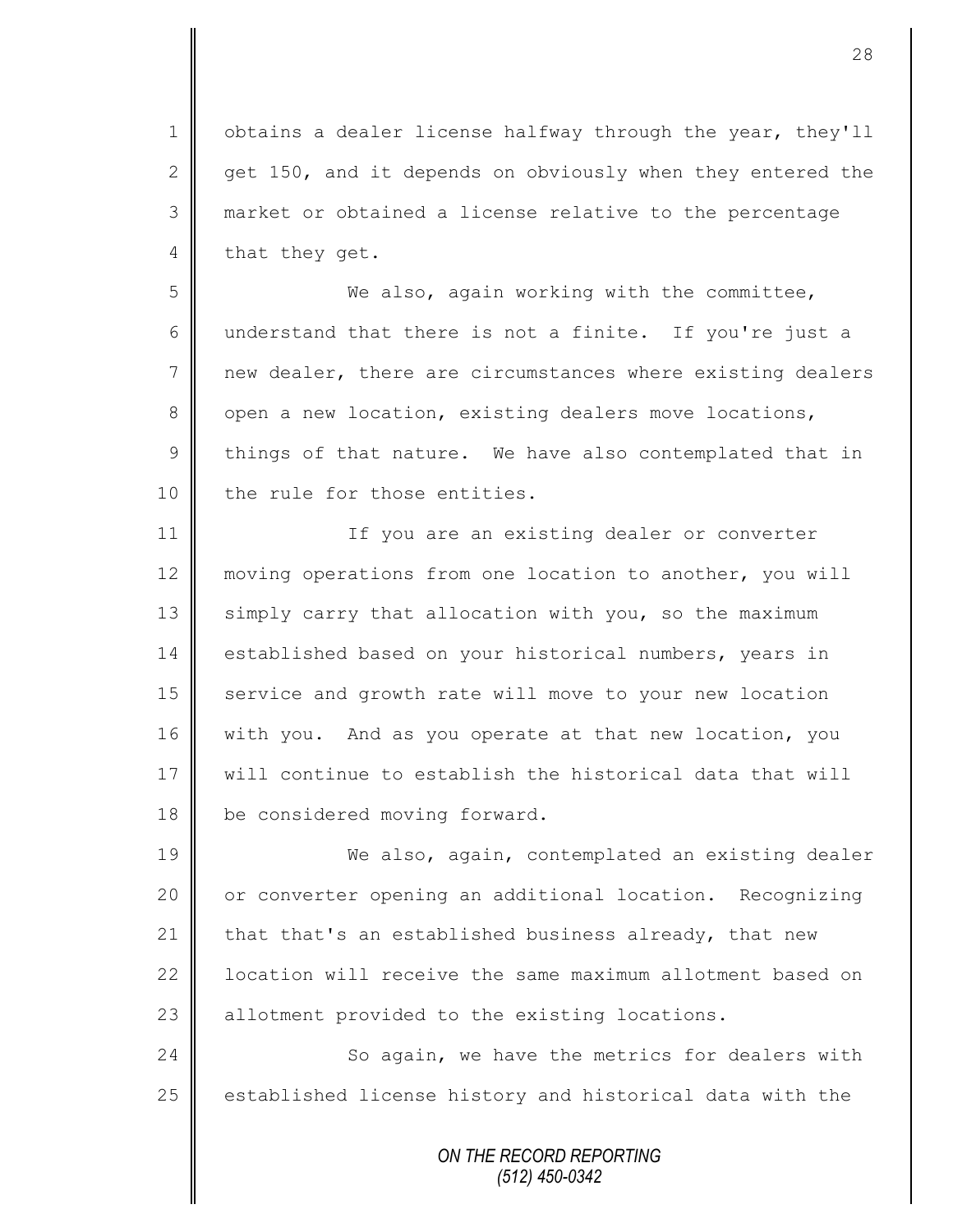*ON THE RECORD REPORTING* 1 department, we have the maximum set for new licensees and 2 also have accounted for various operations or changes in 3 | operation for existing dealers moving locations or opening 4 additional locations. 5 And so now I'll turn it back over to Director 6 Johnston so she can cover how licensees would request more  $7 \parallel$  tags should the need arise. 8 MS. JOHNSTON: Thank you, Mr. Thompson. 9 Hello again. Monique Johnston for the record. 10 **Presiding Officer Blassingame, may I have the floor,** 11 please? 12 MR. BLASSINGAME: You may. 13 || MS. JOHNSTON: Thank you. 14 The department has designed the process to 15 | request additional tags to be seamless and quick for 16 legitimate dealers who have a justification for those 17 tags. The format for the online request form is 18 consistent with the other applications that dealers 19 currently use in our eLICENSING system. 20 | Kas explained by Mr. Thompson, a dealer's max 21 tag limit and how many tags they have remaining will be 22 reflected in the eTAG system on the same page where a 23 dealer would issue a tag. So every time they would go in 24  $\parallel$  to issue a tag, they will see how many tags they have  $25$  | left.

*(512) 450-0342*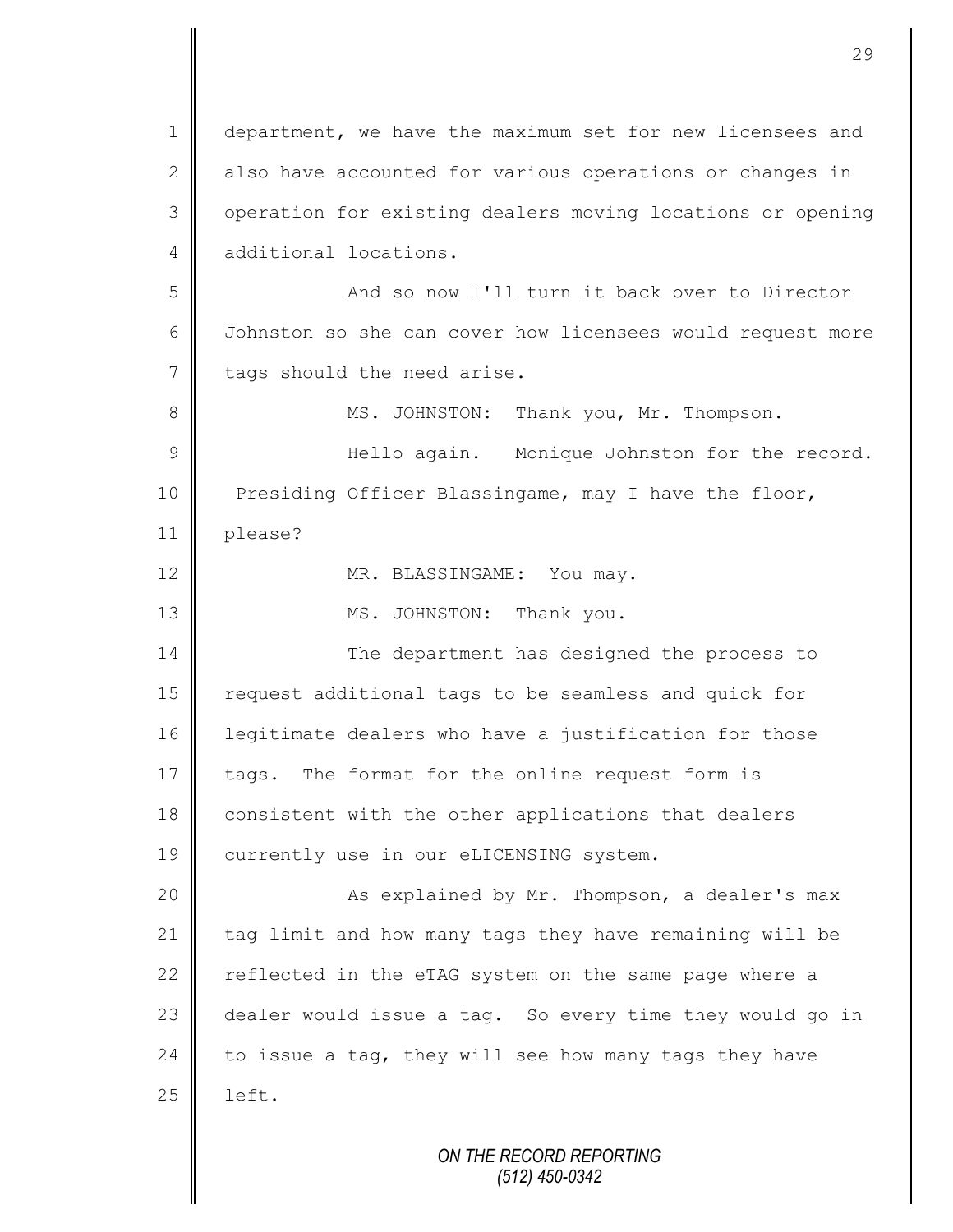1 The page will also contain static language 2 about requesting additional tags once they've hit the 50 3 percent limit, and it will provide a link with detailed 4 instructions on our website on how to submit a request for  $5$  those additional tags.

6 || Under the current proposed rule, after using 50  $7 \parallel$  percent of their allotted maximum number of tags, a dealer 8 || or converter may request an increase in the number of tags 9 from the department.

10 || The request again is made by using the 11 department's eLICENSING system, again the same system they 12  $\parallel$  use to apply for, amend or renew a license or to request 13 | new or replacement metal dealer and converter plates.

14 The eLICENSING landing page will include a new 15 | tile titled "eTAG limits," and this is what they would go 16 into once they've logged into their eLICENSING account; 17 they would select this tile in order to start the process 18 to request additional tags.

19 || Just like the license application process, 20 | eLICENSING will walk the user through each step required 21 | for submitting the request. In eLICENSING requesters will 22  $\parallel$  upload the documents to support their request for the 23 additional tags.

24 Supporting documentation must demonstrate the  $25$  need for the additional tags and include things such as

> *ON THE RECORD REPORTING (512) 450-0342*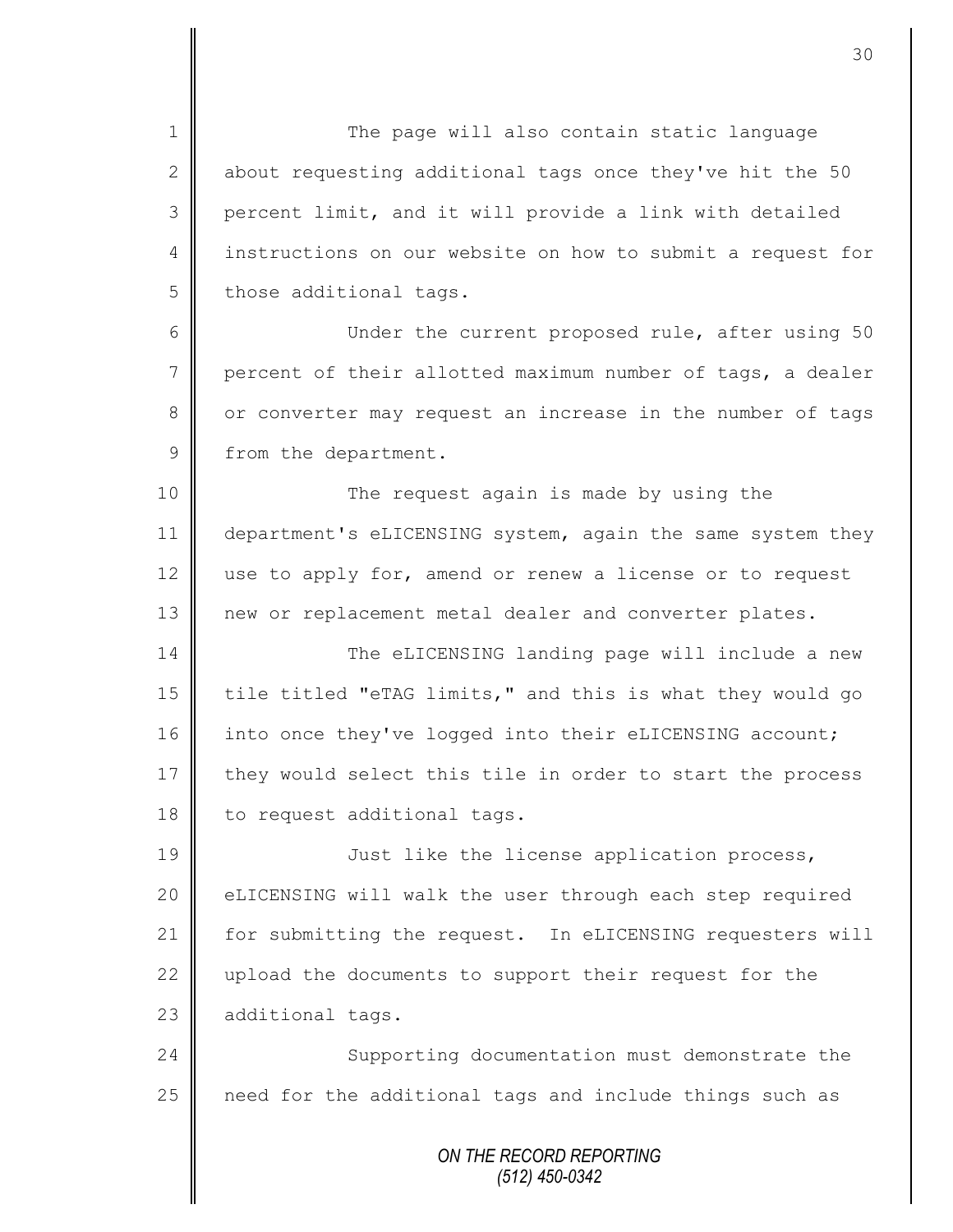$1 \parallel$  sales and tax reports, information regarding their 2 anticipated needs, documentation of expected growth, 3 expected changes in the dealer's market, temporary 4 conditions that may affect sales by the dealer or  $5 \parallel$  converter. After completing the request, it will be 6 Submitted to the Motor Vehicle Division, MVD, for review 7 by staff.

8 || Currently the system is designed to have all  $9 \parallel$  the requests go to a dedicated queue on the internal site 10 | of eLICENSING. MVD will be monitoring this queue daily 11 during business hours to ensure timely processing of all 12 the requests.

13 || A few other things to note is that the process 14 for submitting a request to increase tag limits follows a 15 very similar process in eLICENSING applying for the 16 | license or requesting plates.

17  $\parallel$  There's no limit on the amount of additional 18 temporary tags a dealer or converter may request as long 19 as they have the justification for those tags. There is 20 || no limit on the number of requests for an increase in 21 temporary tags a dealer or converter may submit to MVD.

22 || The request for increase is denied, the 23 dealer or converter may appeal this denial to the MVD 24 director, and the director's decision on that appeal is  $25$   $\parallel$  final.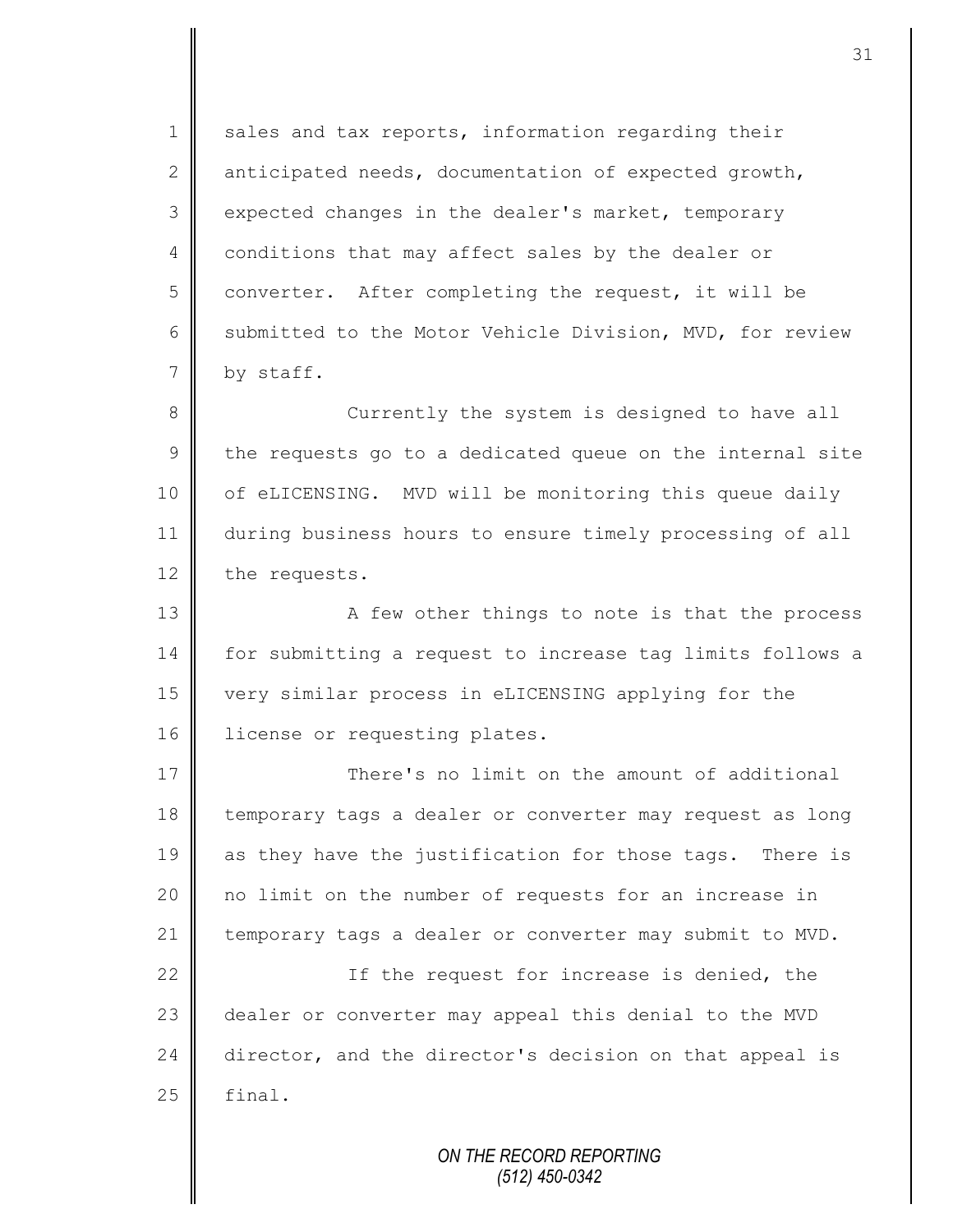*ON THE RECORD REPORTING (512) 450-0342* 1 || However, once a denial is final, a dealer or 2 converter can submit a subsequent request in the same 3 calendar year with the caveat that the supporting new 4 documentation they are submitting provided was not 5 previously considered as part of the request. 6 Again, this will be a quick and efficient 7 process for our lawfully operating dealers and ensures 8 there will be no disruption in a legitimate dealer's 9 business. 10 This concludes my presentation regarding the 11 process to request additional tags, and I'm here to answer 12 any questions. Thank you. 13 MR. BRADBURN: Member Bradburn. Question. 14 MR. BLASSINGAME: Member Bradburn, please  $15$  speak. 16 || MR. BRADBURN: Thank you. 17 | First off, on the 3927, I want to say as law 18 enforcement, our office in CLEAT, when you got it passed 19 as far as turning off the dealers, we never had an issue 20 | or saw an issue with franchised dealers. I just wanted to 21 make that clear. 22  $\parallel$  The question I had is when somebody applies, 23  $\parallel$  say an independent dealer, for an increase in tags, what 24 are you going to actually look at before you give them the 25 | increase?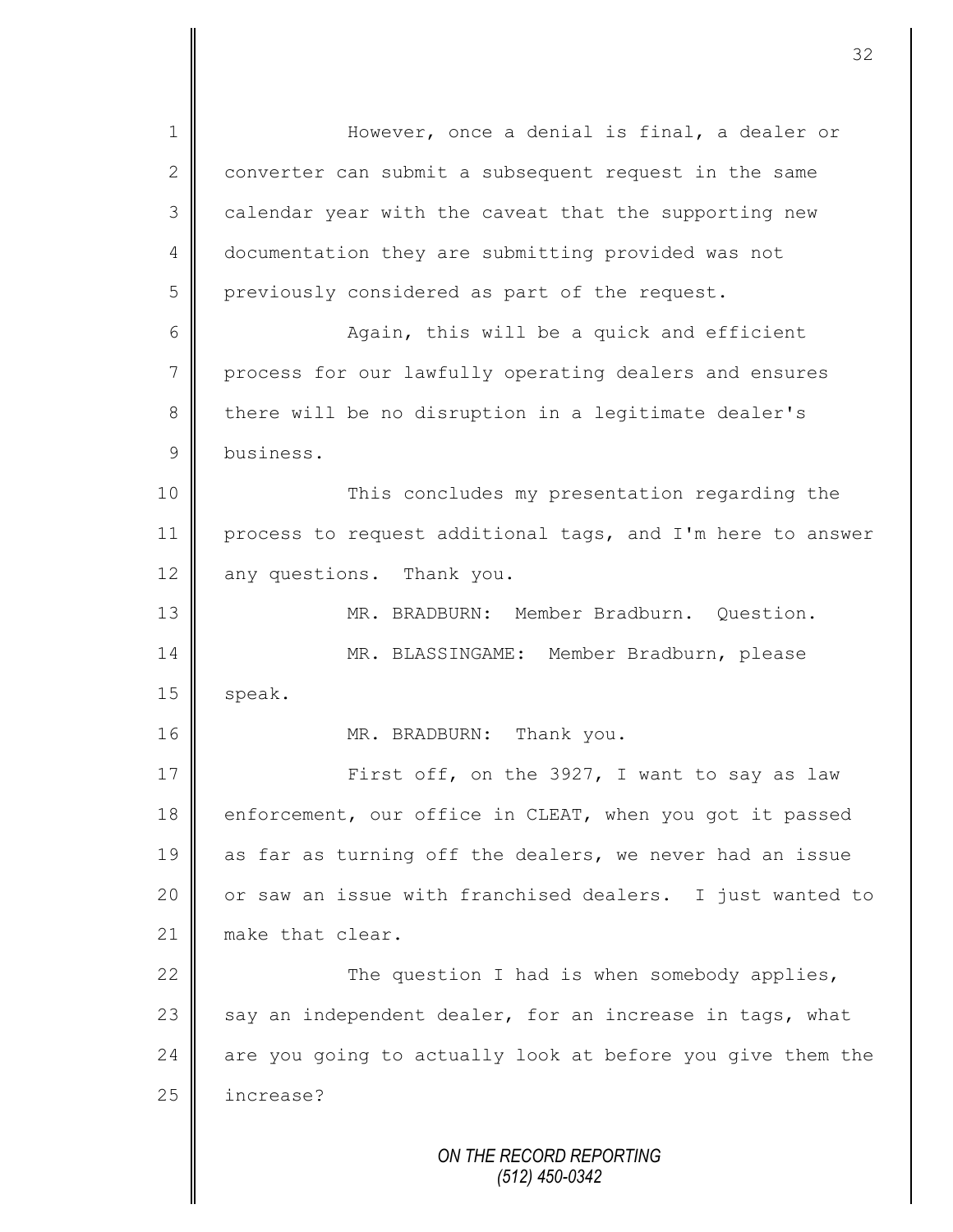| $\mathbf 1$    | MS. JOHNSTON: Monique Johnston. May I have                 |
|----------------|------------------------------------------------------------|
| $\mathbf{2}$   | the floor, please?                                         |
| 3              | MR. BLASSINGAME: You may.                                  |
| 4              | MS. JOHNSTON: Thank you.                                   |
| 5              | We are going to look at the documentation they             |
| $6\,$          | provide that shows that they've had an increase in sales,  |
| $\overline{7}$ | anything they want to submit to show that their tag        |
| 8              | increase is valid and justified. It could be sales         |
| $\mathcal{G}$  | records for the previous -- say they reached their 50      |
| 10             | percent mark in six months and they're showing that        |
| 11             | they've gone well beyond the 50 percent amount of the tags |
| 12             | that were allotted and they have the sales to prove that   |
| 13             | and they feel like their additional request for 200 tags   |
| 14             | for the remainder of the year would be sufficient.         |
| 15             | You know, we would look at that to say, yes, it            |
| 16             | looks like their sales are going to exceed what the tags   |
| 17             | are allotted. They've provided the proper documentation,   |
| 18             | and we will issue those additional tags.                   |
| 19             | Someone could also submit a request for maybe              |
| 20             | they're just worried that they're going to run out and     |
| 21             | submit a request for 1,000 tags, but we might feel their   |
| 22             | documentation only proves that they need maybe like 400 or |
| 23             | 500 more, approve the request for that, and then should    |
| 24             | they need more tags later in the year, they can definitely |
| 25             | come and ask for additional tags and provide new           |
|                |                                                            |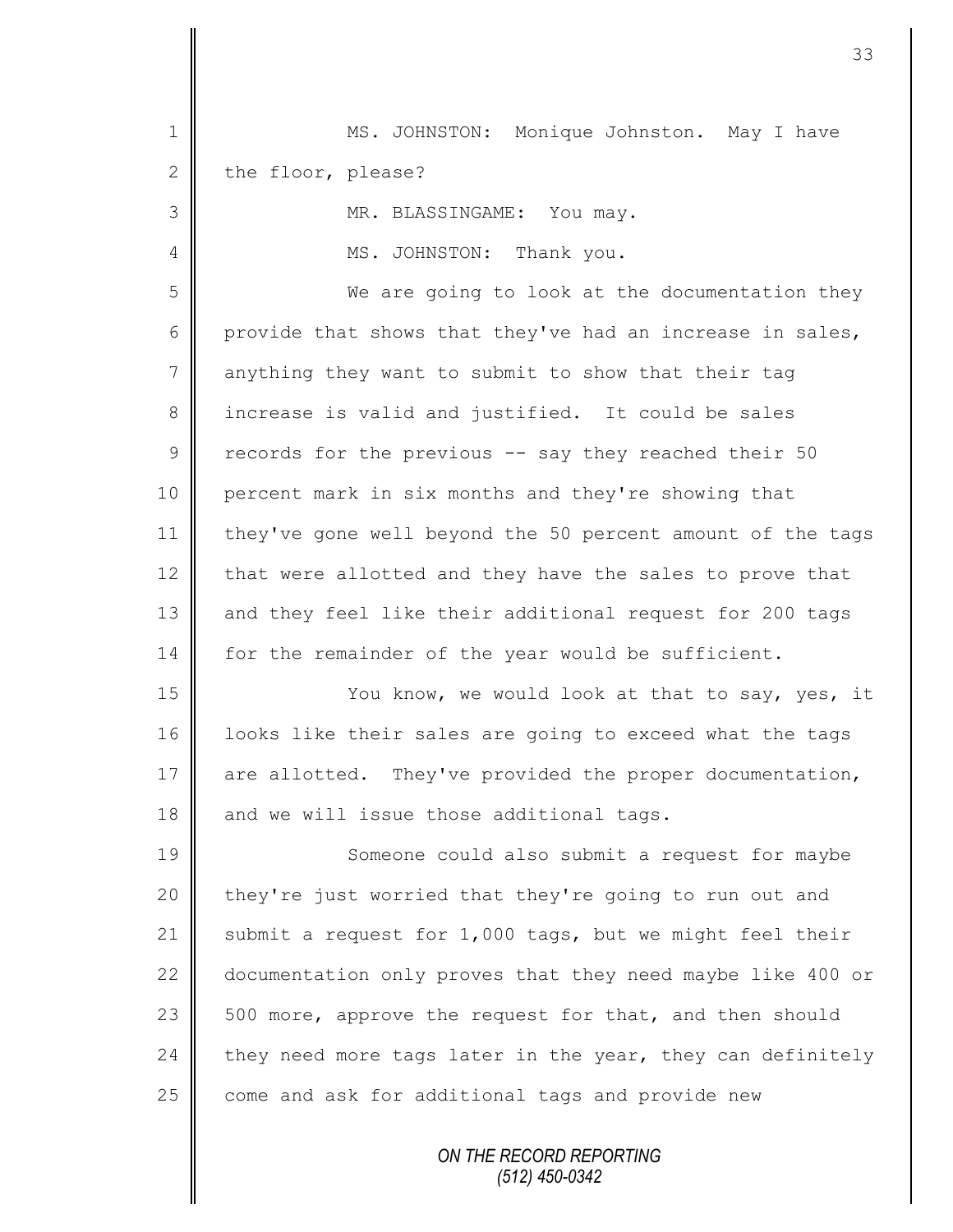1 documentation.

| $\overline{2}$ | If they have any kind of documentation from                |
|----------------|------------------------------------------------------------|
| 3              | their -- say it's a franchised dealer, their manufacturer  |
| 4              | who is going to be providing them with an a lot more       |
| 5              | inventory in the next few months, they can provide         |
| 6              | information from their manufacturer saying that they're    |
| 7              | anticipated to be delivering this much inventory in the    |
| 8              | next three months and will need this many tags, you know,  |
| $\mathsf 9$    | any kind of promotional sales they'll be having.           |
| 10             | We would definitely accommodate a franchised               |
| 11             | dealer for those kind of situations, or anything else they |
| 12             | want to provide from their manufacturer that would show    |
| 13             | that they need additional tags to accommodate an increase  |
| 14             | in inventory, especially as inventory becomes more         |
| 15             | available.                                                 |
| 16             | MR. BRADBURN: That sounds very reasonable.                 |
| 17             | Thank you.                                                 |
| 18             | MS. JOHNSTON: You're welcome. Thank you.                   |
| 19             | MR. PRATHER: This is Steve Prather. May I                  |
| 20             | have the floor?                                            |
| 21             | MR. BLASSINGAME: You may have the floor.                   |
| 22             | MR. PRATHER:<br>Thank you.                                 |
| 23             | With regard to a buy-sell dealership, primarily            |
| 24             | they would be franchised buy-sells -- and use this as an   |
| 25             | example and only an example $-- I'm$ not trying to buy a   |
|                | ON THE RECORD REPORTING<br>$(512)$ 450-0342                |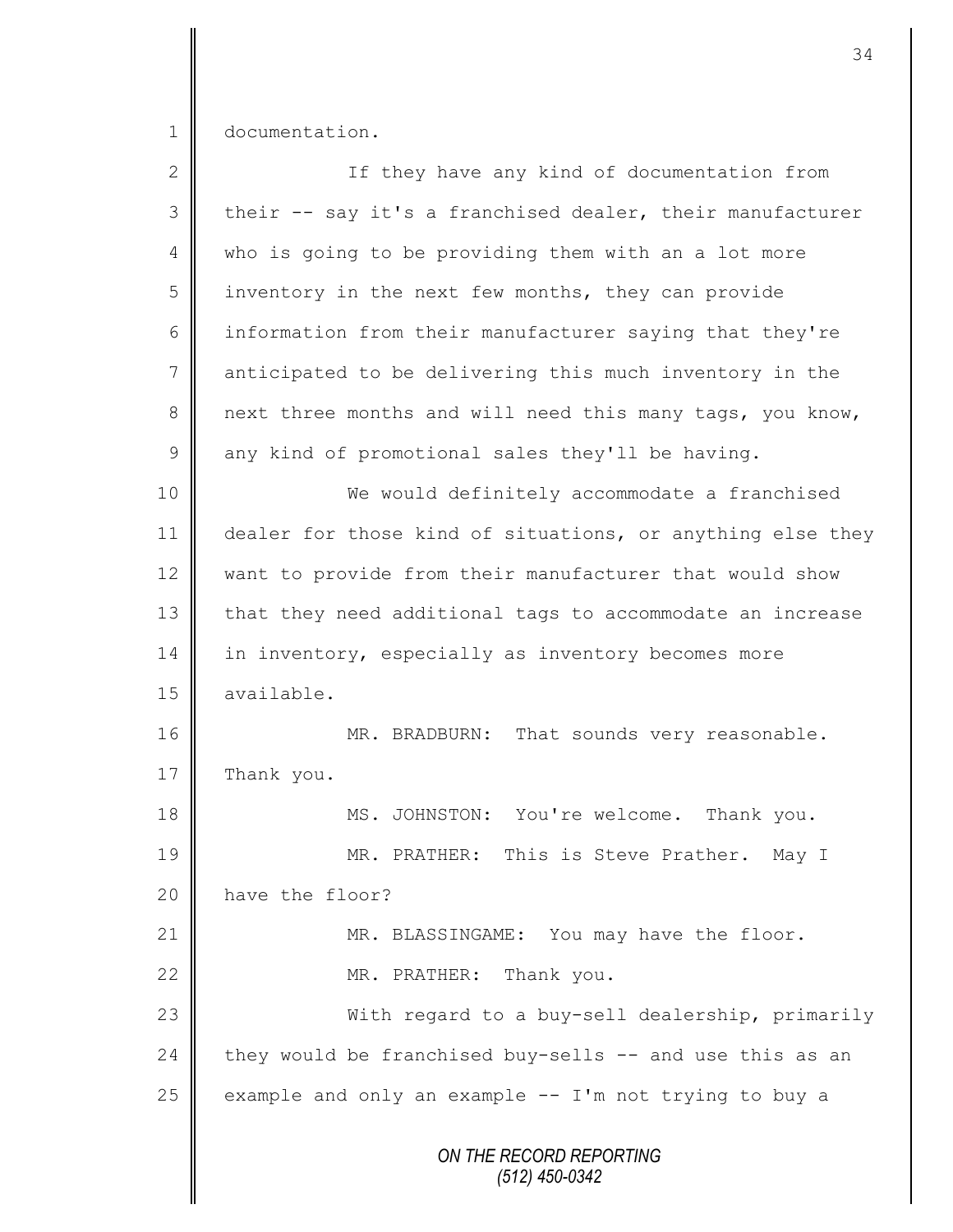*ON THE RECORD REPORTING (512) 450-0342* 1 store, and as best I know, Fred Haas Toyota in Houston is 2 not for sale, but they sell about 2,000 new and used cars  $3 \parallel$  a month. 4 || If you were to buy their store on December 1 5 and you took over, based on this 600 number, you'd get 50. 6 Well, he might sell that much on the first weekend. What 7 are you going to do to keep him out of the ditch on these 8 tags? 9 || MS. JOHNSTON: Monique Johnston. May I have 10 the floor, please? 11 || MR. BLASSINGAME: Yes, ma'am. 12 MS. JOHNSTON: Thank you. 13 Thank you, Member Prather. Yes, that's a very 14 good question, and we are going to take into consideration 15 || these outliers. When there's a buy-sell we will look at 16 the previous dealer's sales records and look at what 17 they've sold and how many tags they've been allotted and 18 take that into consideration, and not necessarily consider 19 it a new franchised dealer but adjust their tag number to 20 | be in line with what that previous dealer has sold, so 21 they will have that opportunity to continue that volume of  $22 \parallel$  sales. 23 || And there's those kind of situations that, you  $24$  know, it's going to take someone to look at the 25 application and make those adjustments to the tags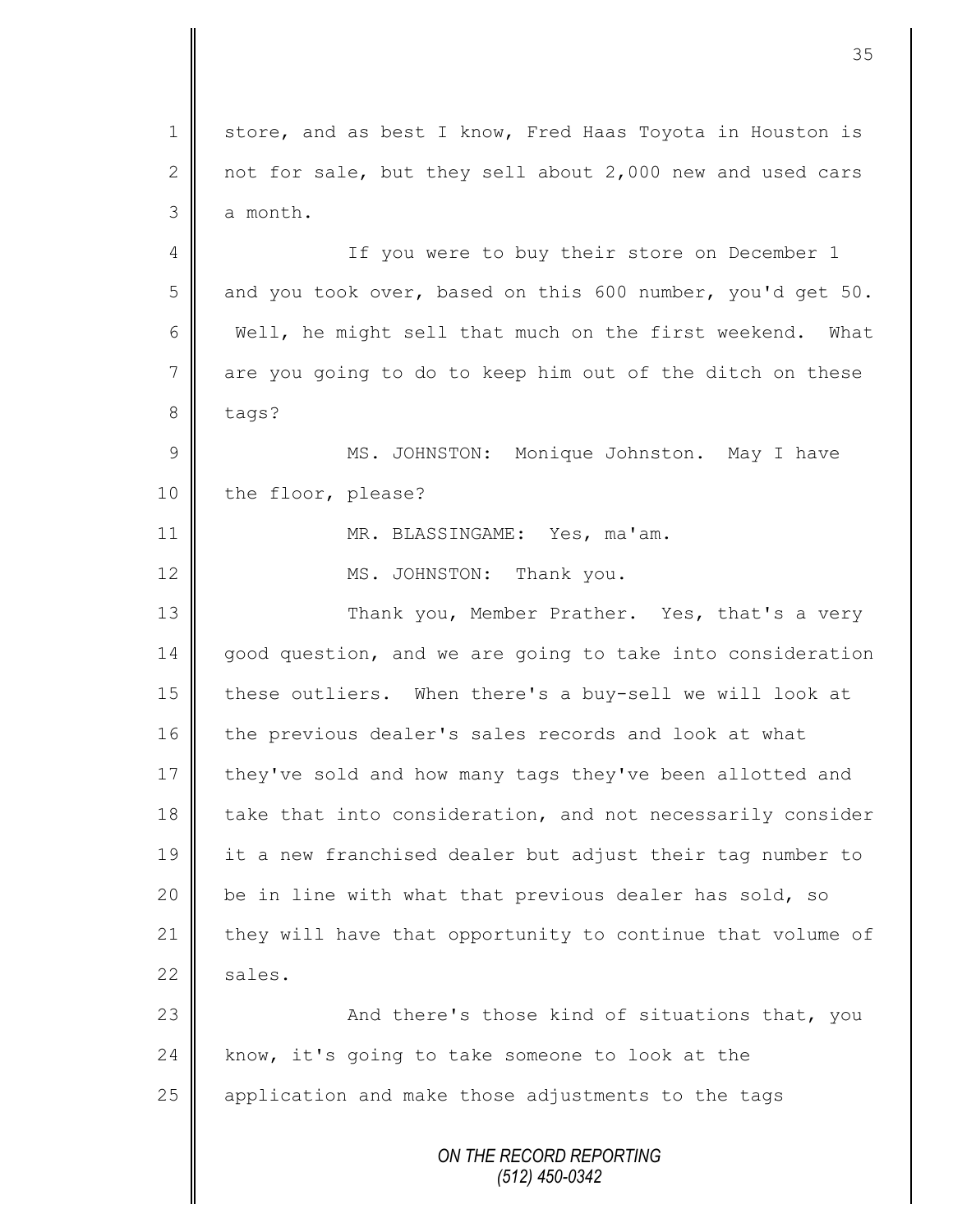*ON THE RECORD REPORTING* 1 || manually when the buy-sell is completed, and that will be  $2 \parallel$  reflected in the eTAG system. 3 MR. PRATHER: Thank you. That's a great 4 answer. 5 What kind of timing are you talking about on 6 the approval of these increased numbers? Is that going to  $7 \parallel$  be like a week or is it going to be like a month, or what 8 kind of timetable are y'all looking at? 9 || MS. JOHNSTON: Monique Johnston for the record. 10 May I have the floor again, please? 11 || MR. BLASSINGAME: Yes, ma'am. 12 || MS. JOHNSTON: Thank you. 13 || Thank you, Member Prather. Yes, we're hoping  $14$  to have the turnaround on these to be within a few days. 15 As long as the documentation is there and for our 16 | legitimate dealers and there's no concerns with what  $17$  they're asking for, we hope to have these processed very 18 quickly. 19 They would be a priority; we would definitely 20 make them to be a priority and try to get them processed 21 as fast as we do like our renewal applications, within 22 || maybe five to seven business days, if not quicker. 23 We don't anticipate these to be taking a month,  $24$  | of course, unless there are concerns with what the dealer 25  $\parallel$  is requesting, and then that might be a concern that there

36

*(512) 450-0342*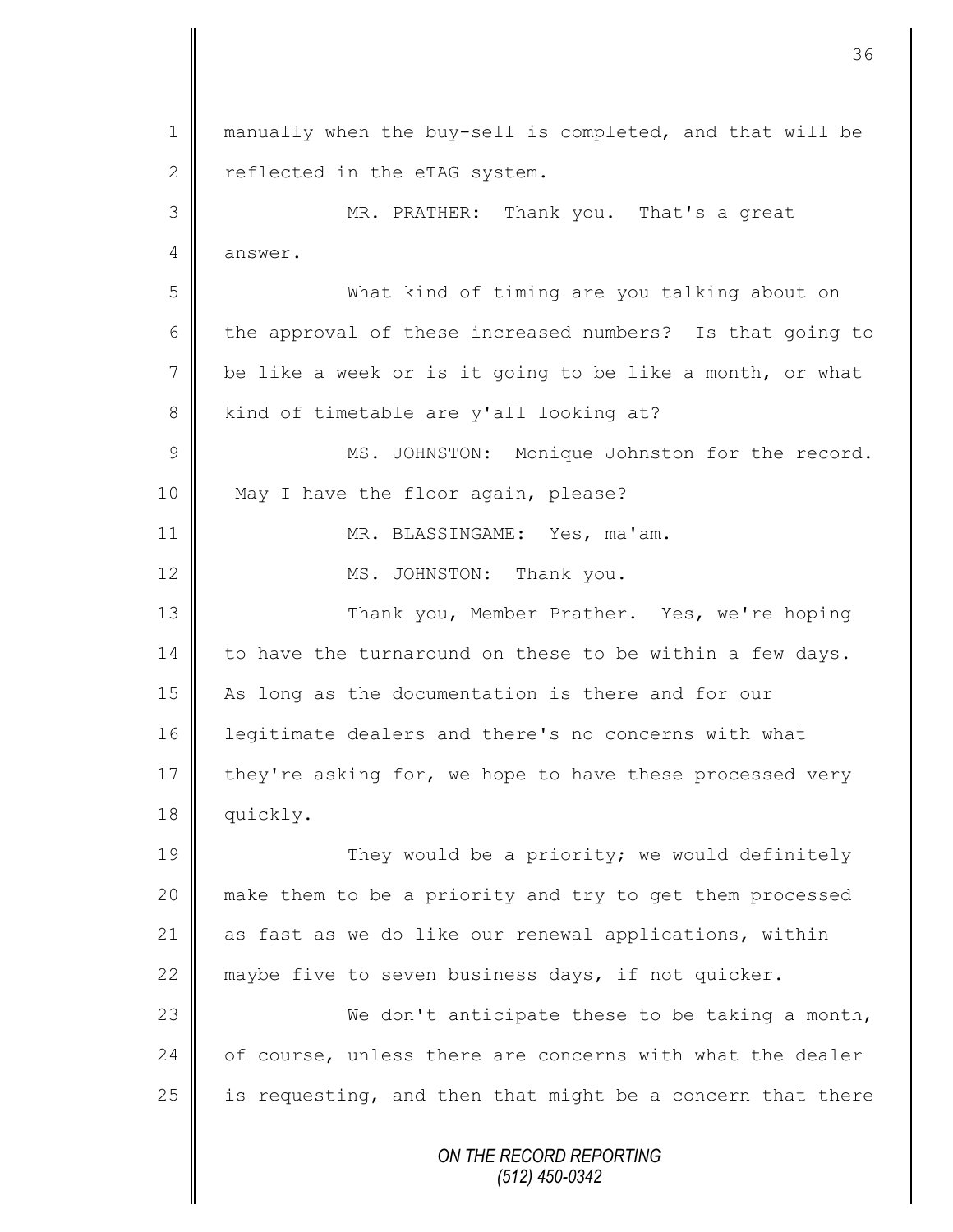| 1              | is something, you know, maybe suspicious about the         |
|----------------|------------------------------------------------------------|
| $\mathbf{2}$   | dealer's inventory or the dealer's sales.                  |
| $\mathfrak{Z}$ | But in most cases, all of our legitimate                   |
| 4              | dealers will have the documentation to support their tag   |
| 5              | requests and they should be able to be processed very      |
| 6              | quickly.                                                   |
| 7              | MR. DORAN: Presiding Officer Blassingame, this             |
| $8\,$          | is Member Doran. May I be recognized?                      |
| $\overline{9}$ | MR. BLASSINGAME: Member Doran, take the floor.             |
| 10             | MR. DORAN: Thank you.                                      |
| 11             | Question for staff. First I'll start with a                |
| 12             | comment. I want to commend staff for trying to arrive at   |
| 13             | an objective standard for determining what the appropriate |
| 14             | limit would be, but listening to the dialogue back and     |
| 15             | forth, this sounds overly complicated, and it does sound   |
| 16             | very burdensome, burdensome on the department and          |
| 17             | burdensome on the dealers as well in terms of the          |
| 18             | materials that they're going to need to provide in order   |
| 19             | to justify a higher tag limit.                             |
| 20             | And the prior board member Prather brought up a            |
| 21             | Toyota dealer here in Houston, and so I want to follow a   |
| 22             | little bit with what he was bringing up, because a         |
| 23             | turnaround time of a few days on approving an increase is  |
| 24             | entirely unacceptable. That would impede economic          |
| 25             | activity in the motor vehicle industry here in Texas, and  |
|                | ON THE RECORD REPORTING                                    |

Ш II

Ш  $\mathsf{I}$  *(512) 450-0342*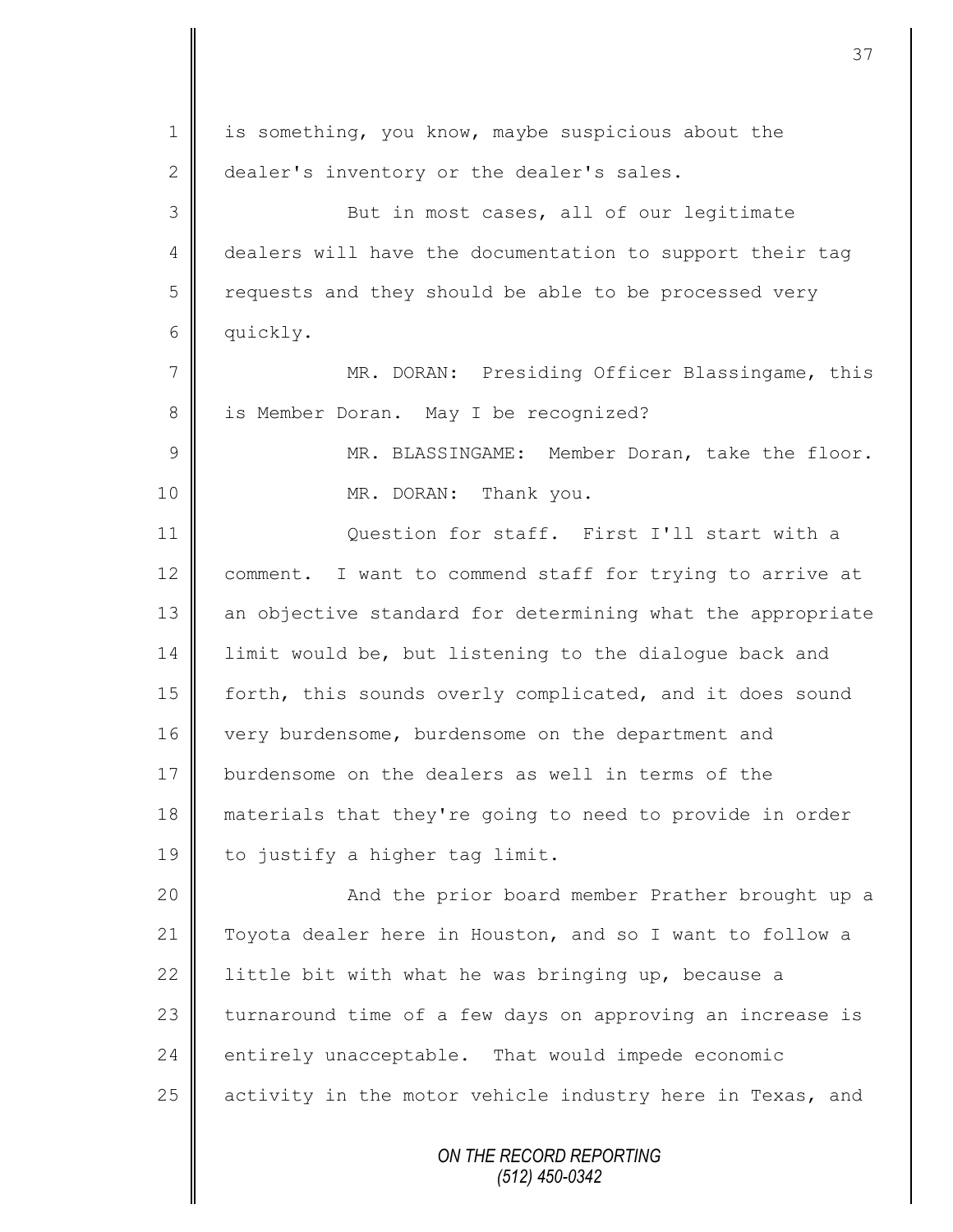1 so that gives us a lot of heartburn.

II

| 2           | One of the questions I have, though, for staff             |
|-------------|------------------------------------------------------------|
| 3           | is this is the third meeting now where we've discussed     |
| 4           | this, and I know I've brought this up in the past, but     |
| 5           | it's not currently in the proposed rule, and that is       |
| 6           | specifically calling out input from the manufacturer or    |
| 7           | distributor, because frankly, it's the manufacturer and    |
| 8           | distributor that has visibility to the production          |
| $\mathsf 9$ | forecasts, schedules, and supply chain strengths and       |
| 10          | weaknesses that are going to impact the number of vehicles |
| 11          | that are sold by that dealer.                              |
| 12          | It's the manufacturer and distributor that has             |
| 13          | visibility to vehicle allocation, including which vehicles |
| 14          | are going to be coming to Texas dealers versus other       |
| 15          | states and regions.                                        |
| 16          | It's the manufacturer and distributor that has             |
| 17          | visibility to ongoing negotiations with basically the      |
| 18          | government or other commercial fleet customers about       |
| 19          | potential orders that may be coming in through the         |
| 20          | dealerships that could be sizable in volume.               |
| 21          | It's the manufacturer and distributor that set             |
| 22          | the sales objectives for the dealers that the dealers are  |
| 23          | trying to meet on a monthly basis, and it's the            |
| 24          | manufacturers and distributors that have visibility to     |
| 25          | what incentive programs will be offered or will be in      |
|             | ON THE RECORD REPORTING<br>(512) 450-0342                  |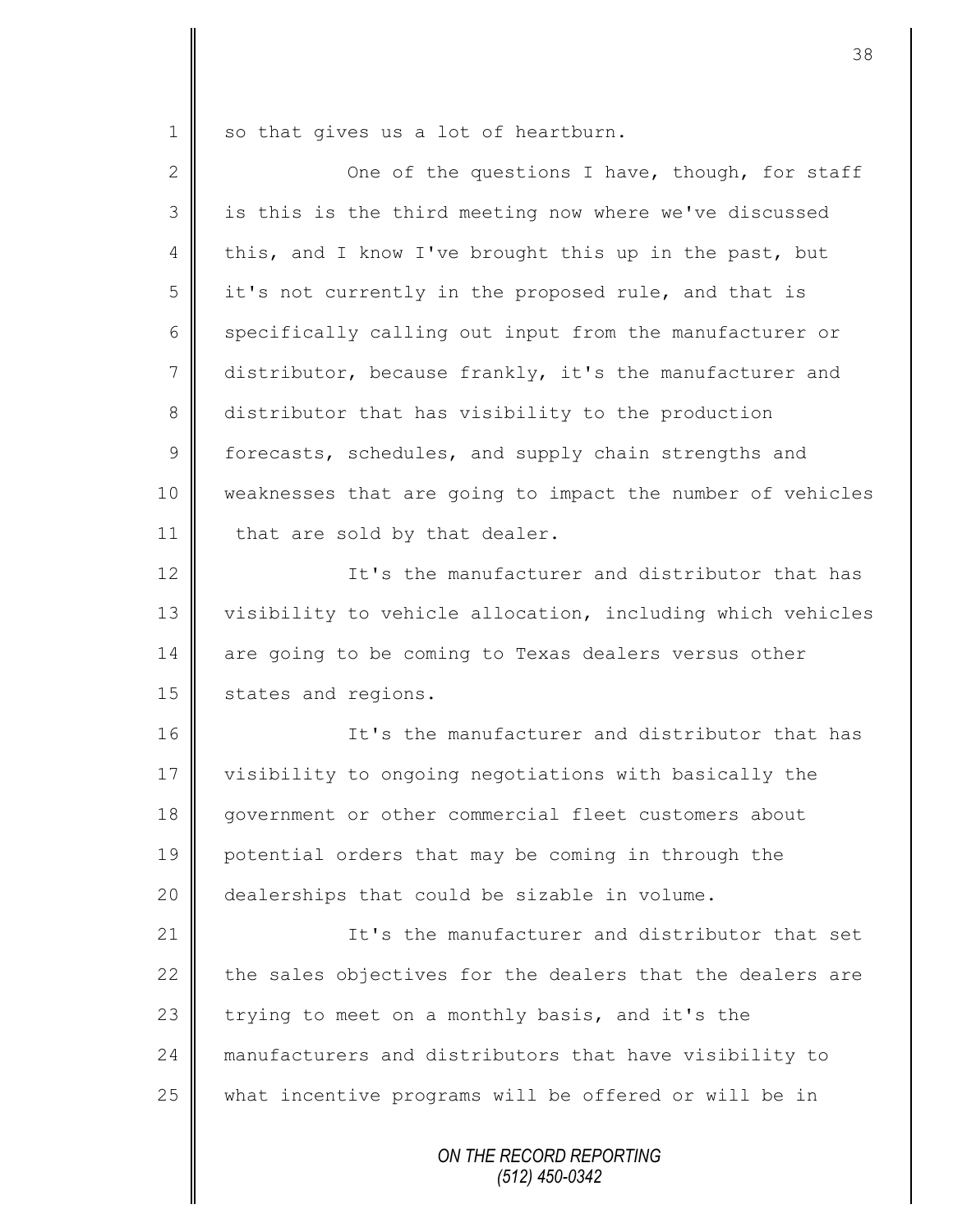1 | place to help those dealers hit those objectives. 2 || So my question here would be would the 3 department be willing to put on the record that an 4 important and relevant factor -- and I would argue one  $5 \parallel$  that really should carry greater weight than the formula 6 that was just laid out  $-$  is the information and input  $7 \parallel$  that is provided on an annual basis to the department by 8 that manufacturer or distributor? 9 || And I appreciate the department's approach here 10 | in saying that they don't want to burden license holders, 11 | but it would be much easier for Toyota or Gulf States 12 Toyota as the distributor to provide a letter to the 13 department on an annual basis saying we expect that this 14 particular dealer would need in the ballpark of, you know, 15 30,000 tags, because the numbers that I saw -- which the 16 | only hard number that's in the proposal here is that 600 17 figure for a new licensed dealer, a new franchised 18 | licensed dealer. 19 To comment on what Mr. Prather said, I mean, a 20 | typical Texas metro dealer will exceed 900 vehicle sales 21  $\parallel$  in a given month right out of the gate. 22  $\parallel$  So would the department be willing to modify 23  $\parallel$  the rule to recognize and allow for the manufacturer and 24 distributor to provide that type of formal input to the 25 department? Because if that was the case, then it really,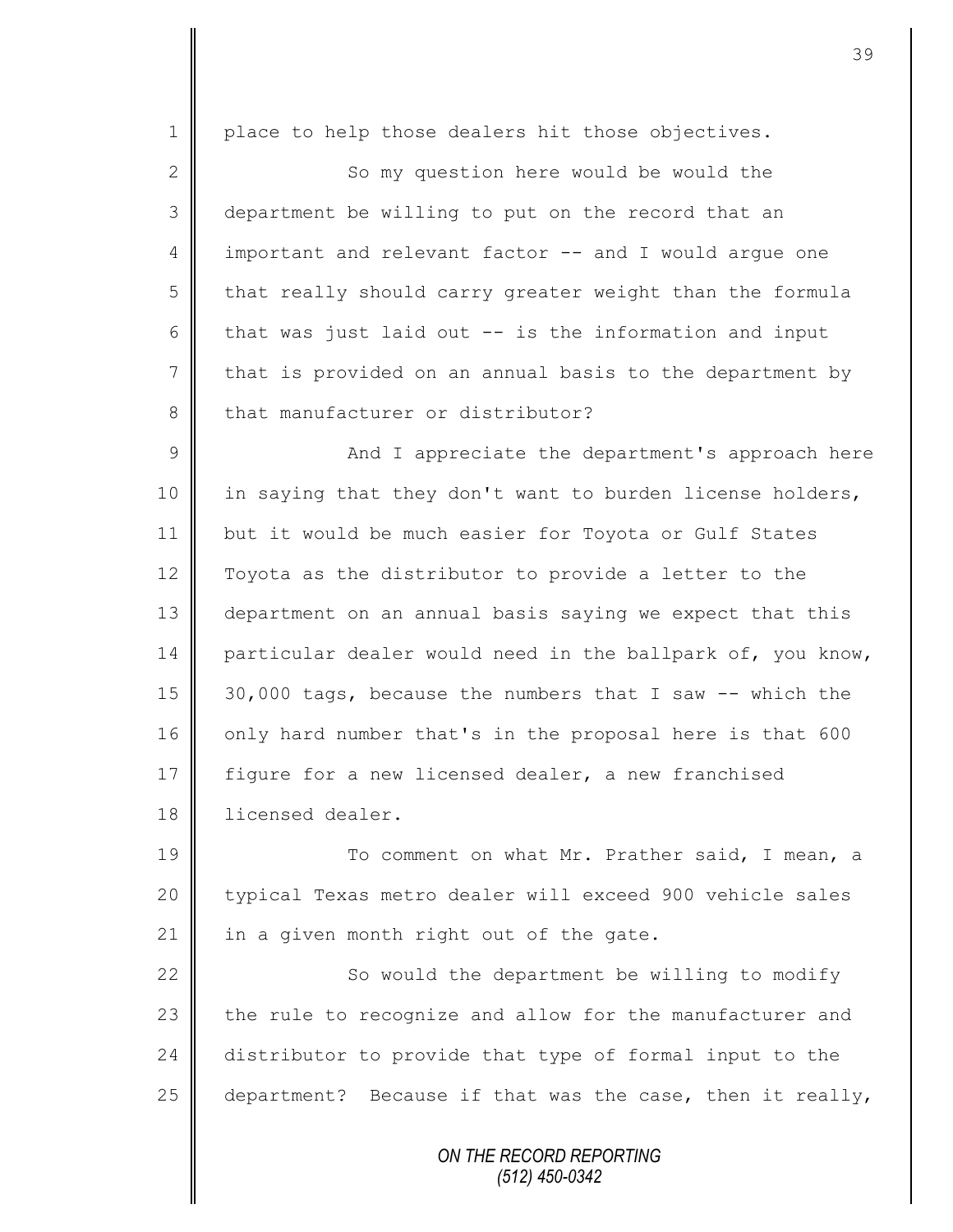*ON THE RECORD REPORTING (512) 450-0342* 1 | I would argue, alleviates some of this complex methodology 2  $\parallel$  having to be employed by the department, which sounds very 3 intensive from an hours and resource standpoint, and 4 especially when you're dealing with the situation where,  $5 \parallel$  as law enforcement has repeatedly said on the record, that 6 this is not an area of licensees that is causing this 7 problem in the state. 8 || So that's my question. My question is would 9 Staff consider formally recognizing the factor of OEMs 10 providing a formal recommendation on an annual basis as to 11 what that tag allocation should be? 12 | MS. JOHNSTON: Monique Johnston. May I have 13 the floor, please? 14 || MR. BLASSINGAME: Yes, ma'am. 15 || MS. JOHNSTON: Thank you. 16 So the system hopefully is designed and the 17 formula is designed so that the franchised dealers and the 18 legitimate dealers will hopefully never have to make a 19 | request for additional tags. 20 || In regards to the new dealers, the division, 21 MVD, has already taken into account considering notifying 22 these new dealers: Here's what the rules allow for the 23  $\parallel$  max tags to be for a new franchised dealer. 24 || If your manufacturer would like to provide 25  $\parallel$  us -- like you said -- with a letter of what they're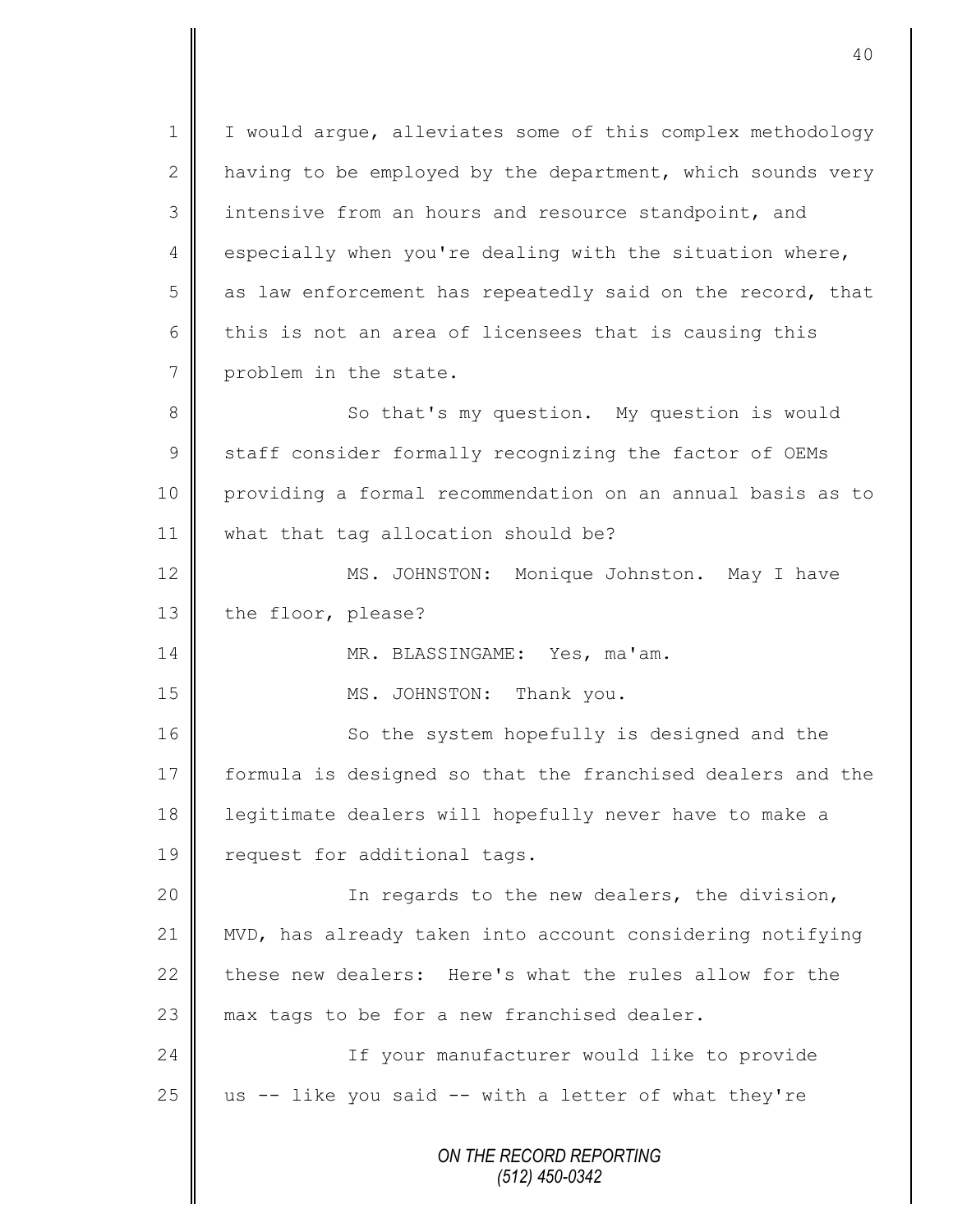1 anticipating your sales will be for your first year as a 2 dealer, then we would take that into consideration, we 3 || would take that information and adjust their initial tag 4 | limit. So that would be adjusted in the beginning and 5 they wouldn't have to worry about requesting additional 6 tags. So that has been taken into consideration as a 7 policy process in the division.

8 || As for putting it in the rules, I would have to 9 defer to our General Counsel's Office for that, for them 10 | to respond to that, but most definitely we would, as part 11 of the initial application process for a new franchised 12 dealer, be proactive with that dealer to see what their 13 anticipated sales, what their manufacturers are 14 anticipating them to sell and hopefully be able to adjust 15 | their tags in the beginning so they do not have to request 16 additional tags.

17 | And for the two- to three-day processing time, 18 dealers again can start requesting additional tags once 19 they've hit the 50 percent mark, so if there is a dealer 20 || who, you know, in three months has hit the 50 percent 21 mark, they can go ahead and request additional tags to 22  $\parallel$  cover the rest of the year, and they will never actually  $23$   $\parallel$  run out of tags.

24 MR. DORAN: This is Member Doran again. Thank 25 you for that response.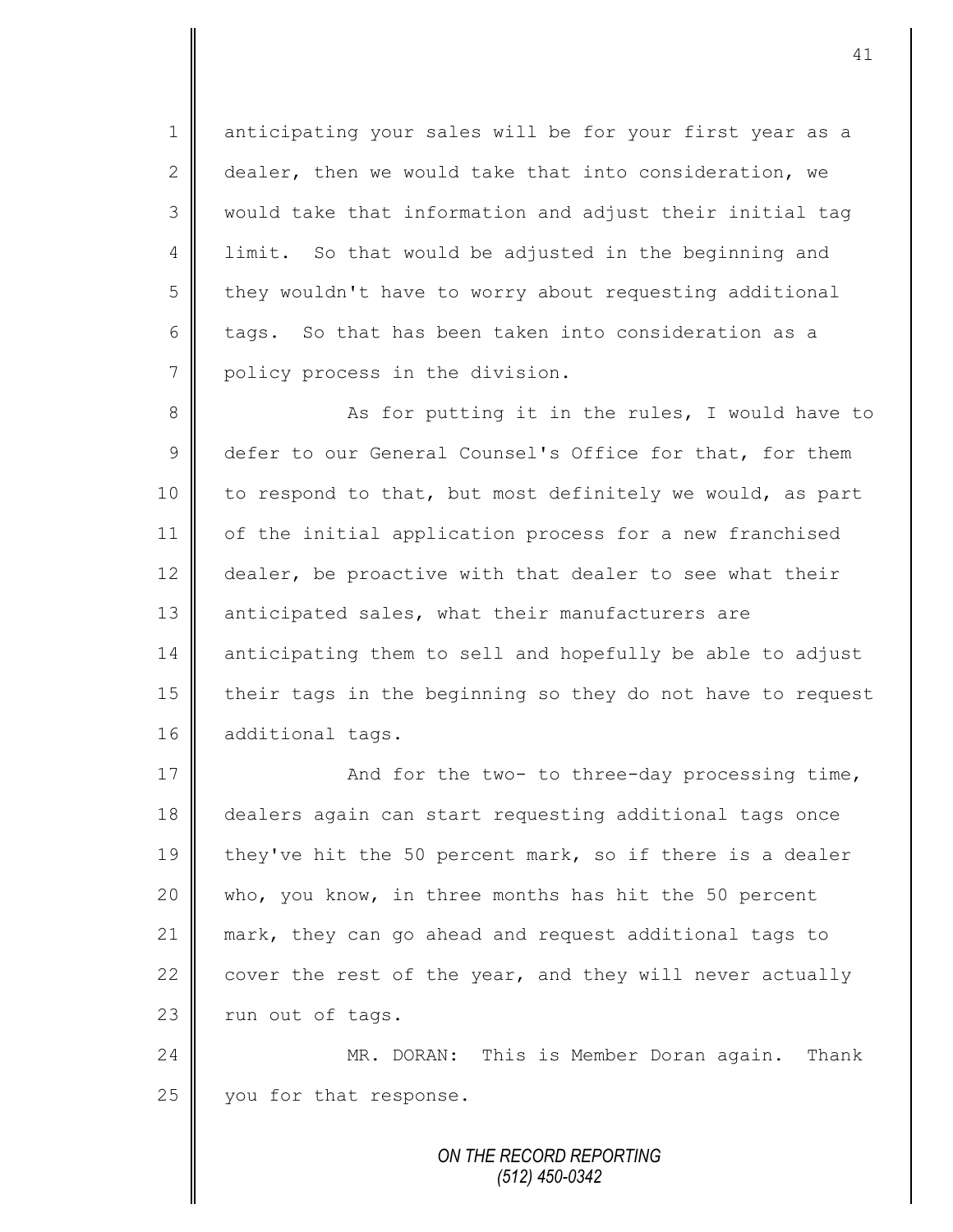1 || Just a quick follow-up: And I appreciate your 2  $\parallel$  position that the department would be willing to receiving  $3 \parallel$  that information in a formal nature from the manufacturer 4 or distributor from a newly licensed dealer.

5 But I would also arque and I would ask again if  $6 \parallel$  the department would give greater weight to a letter for 7 an existing dealer, because if anything holds true over 8 the last couple of years for the industry in Texas, we've 9 seen quite a few anomalies, whether it's due to COVID or 10 | supply shortages with inventory.

11 | So while the DMV has put together an objective 12 formula, it is very much rearview mirror looking, whereas, 13 the manufacturer and distributor have the forward looking 14 vision to provide to the department, in consultation with 15 the dealer, of course. But that would seem to be, first 16 off, a lighter lift for the agency, but second, a more 17 accurate number that would be unlikely to disrupt that 18 dealer's business at some point in time if the department 19 Would allow for the manufacturer or distributor to provide 20 a similar letter for existing dealers on an annual basis. 21 Would that be something that the department 22 would be willing to entertain and memorialize as well? 23 || MS. BEAVER: Tracey Beaver, general counsel.  $24$  | If I may have the floor? 25 || MR. BLASSINGAME: You may have the floor.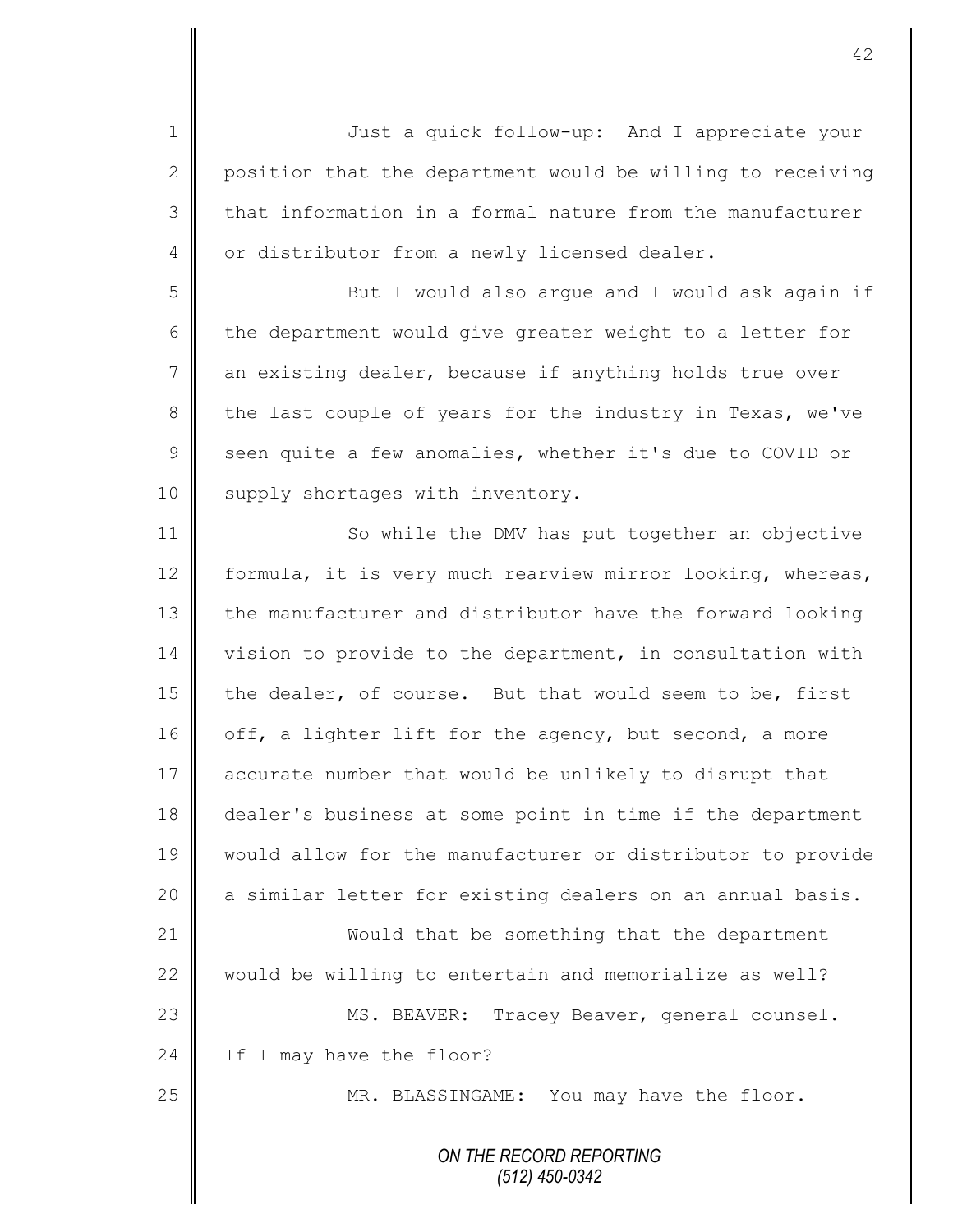|              | 43                                                         |
|--------------|------------------------------------------------------------|
| 1            | MS. BEAVER: Thank you.                                     |
|              |                                                            |
| $\mathbf{2}$ | I wanted to say thank you for that comment.                |
| 3            | This is the exact type of input and feedback that we were  |
| 4            | hoping to get on these proposed rules.                     |
| 5            | And in the next agenda item for 2.A.ii., the               |
| 6            | advisory committee is able to make a formal motion         |
| 7            | recommendation for these rules that we can also have       |
| 8            | provided to the board for consideration in the adoption of |
| 9            | these rules.                                               |
| 10           | And so if there are suggestions such as this               |
| 11           | that would alleviate a concern, be more proactive rather   |
| 12           | than reactive, we would very much appreciate this type of  |
| 13           | input and recommend that the committee consider doing a    |
| 14           | motion to the board.                                       |
| 15           | I also want to add that even absent a motion               |
| 16           | for the board to consider this type of amendment for the   |
| 17           | rules, this is definitely something that the department    |
| 18           | would consider adding to the rules at adoption.            |
| 19           | So I just wanted to say thank you for this                 |
| 20           | input, and this is the type of input we were wanting to    |
| 21           | get from this advisory committee, as well as the board     |
| 22           | wanted to get from this advisory committee.                |
| 23           | MR. BRADBURN: Member Bradburn. May I speak,                |
| 24           | please?                                                    |
| 25           | MR. BLASSINGAME: Member Bradburn, you have the             |
|              | ON THE RECORD REPORTING<br>$(512)$ 450-0342                |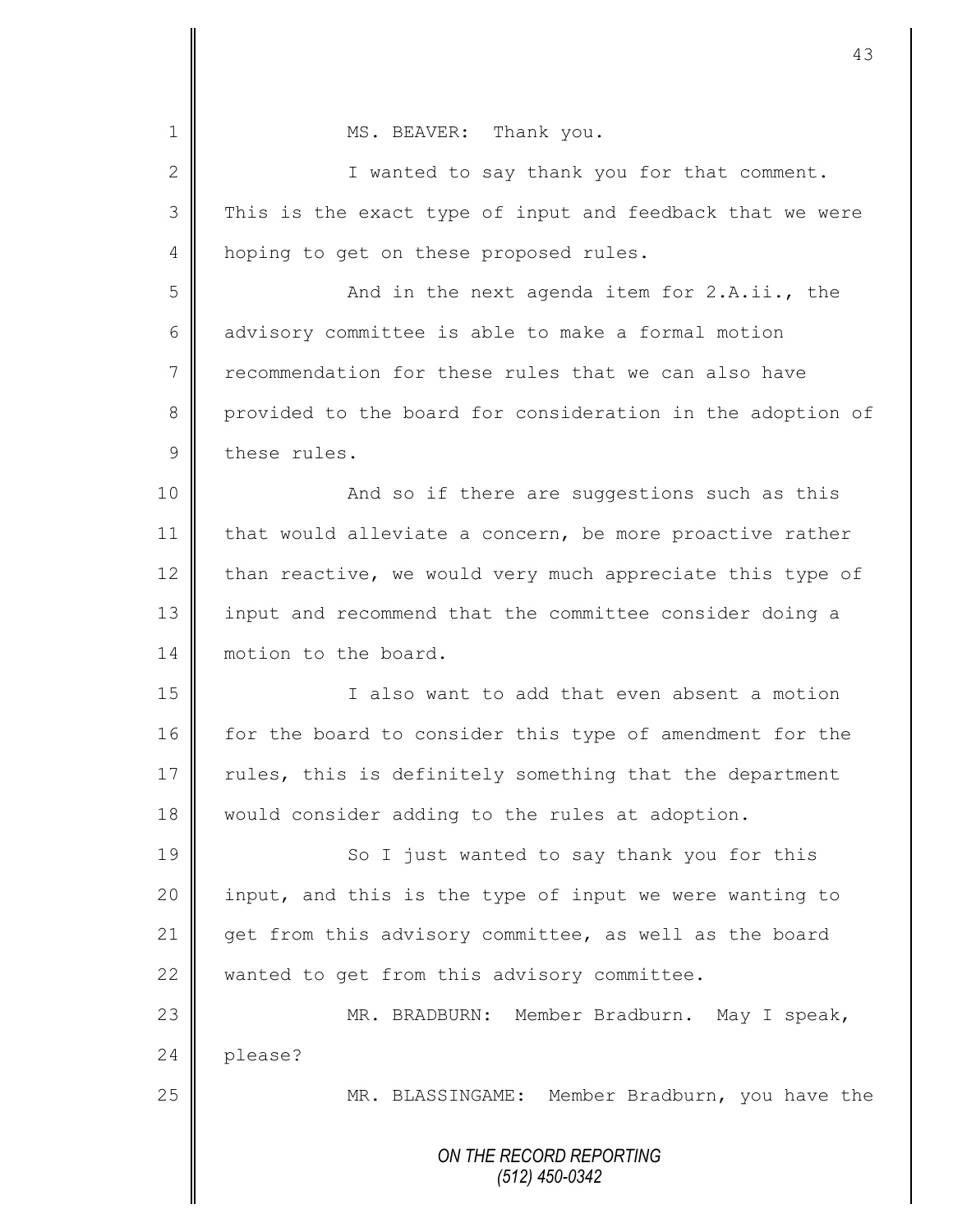1 floor.

| $\mathbf{2}$   | MR. BRADBURN: I had a question for counsel.                |
|----------------|------------------------------------------------------------|
| 3              | Would it be possible if we did a motion where we could go  |
| $\overline{4}$ | forward with the independent dealers on a tag numbers,     |
| 5              | however, table the franchises so there can be follow-up    |
| 6              | with the manufacturers? Would that be possible?            |
|                |                                                            |
| 7              | MS. BEAVER: Tracey Beaver, general counsel.                |
| $8\,$          | May I have the floor?                                      |
| $\mathcal{G}$  | MR. BLASSINGAME: You may.                                  |
| 10             | MS. BEAVER: Thank you. Yes, any                            |
| 11             | recommendations that this advisory committee has regarding |
| 12             | these rules would definitely be considered by the          |
| 13             | department in implementing the adoption for these rules.   |
| 14             | I did want to add, or course, that the bill                |
| 15             | does include franchised dealers. That does not preclude    |
| 16             | this advisory committee from considering different         |
| 17             | recommendations for different types of industry in         |
| 18             | implementing HB 3927.                                      |
| 19             | The advisory committee is free to consider and             |
| 20             | recommend any solutions that you think might help the      |
| 21             | department be proactive in implementing these rules so as  |
| 22             | not to have any type of barrier for legitimate dealers or  |
| 23             | converters and making sure that there are stops in place   |
| 24             | to help to deter fraud in this database.                   |
| 25             | And we want to make sure that there is this                |
|                | ON THE RECORD REPORTING<br>$(512)$ 450-0342                |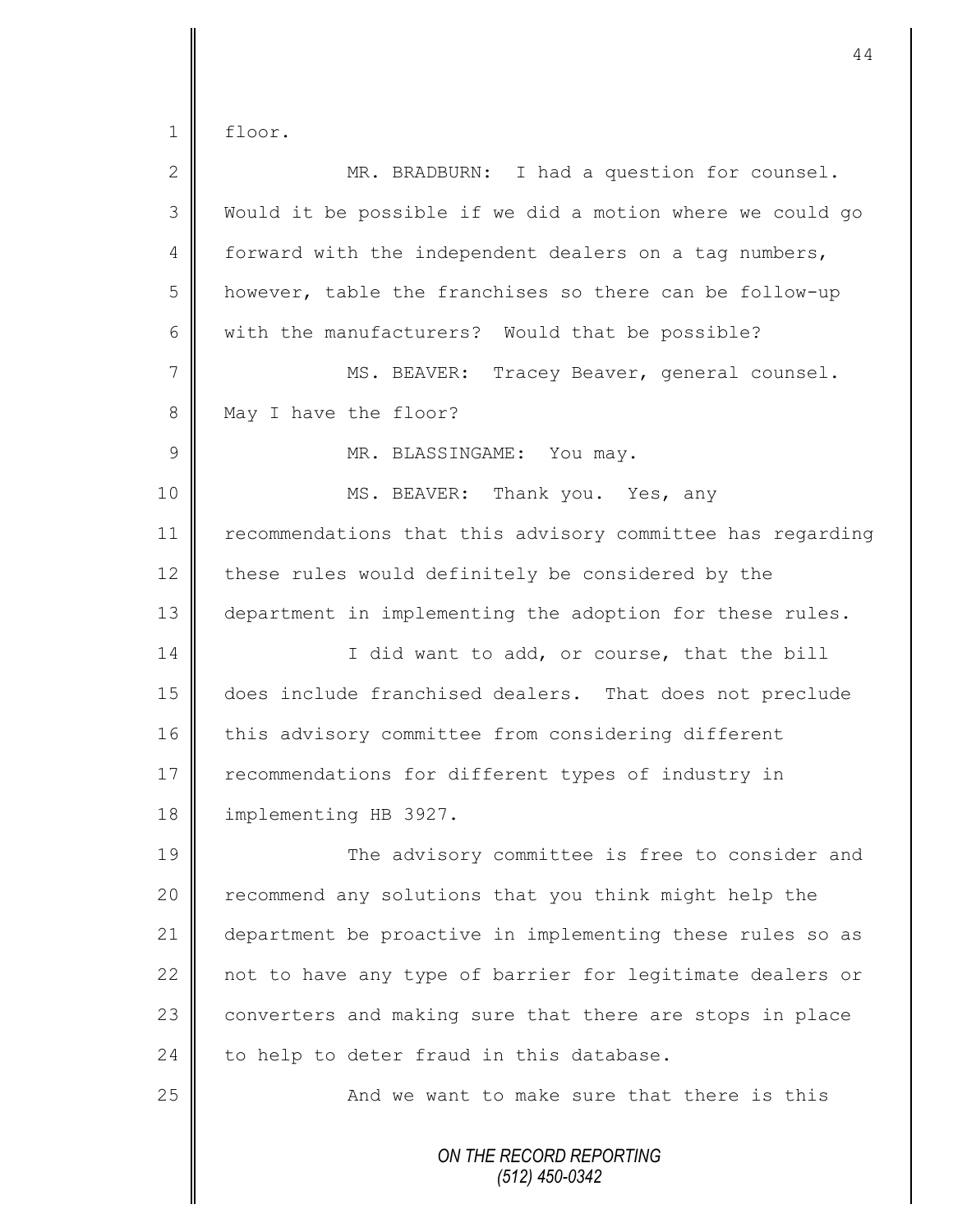*ON THE RECORD REPORTING (512) 450-0342* 1 | flexibility in the rule to allow for additional tags and 2 to monitor this issue. 3 || So thank you. 4 || MR. BLASSINGAME: Are there any other questions 5 for staff? 6 MR. STARK: Member Stark. May I comment? 7 | MR. BLASSINGAME: Member Stark. 8 || MR. STARK: Yes, sir. I would like to just 9 Suggest, while I support the fact that the factory has 10 | some knowledge, I would caution that their numbers don't 11 | take into consideration sales efficiency. 12 **W** You have certain instances -- I'll use one of 13 | our stores as an example that is almost 300 percent sales 14 efficient. In other words, it sells almost three times 15 the amount of cars that based on the national and regional 16 | number that factory says you should sell. 17 | The were to take the factory's number, 18 candidly, we'd have a third of the tags that we needed to 19 sell. So while it is some data, I would certainly caution  $20$  | that you take it with a grain of salt where you look at  $21$   $\parallel$  it. 22  $\parallel$  The other thing that I would say is if we're 23 concerned about a new dealer coming in -- obviously you've 24 addressed a buy-sell -- but if you're concerned about a 25  $\parallel$  new dealer coming in, is there a mechanism by which they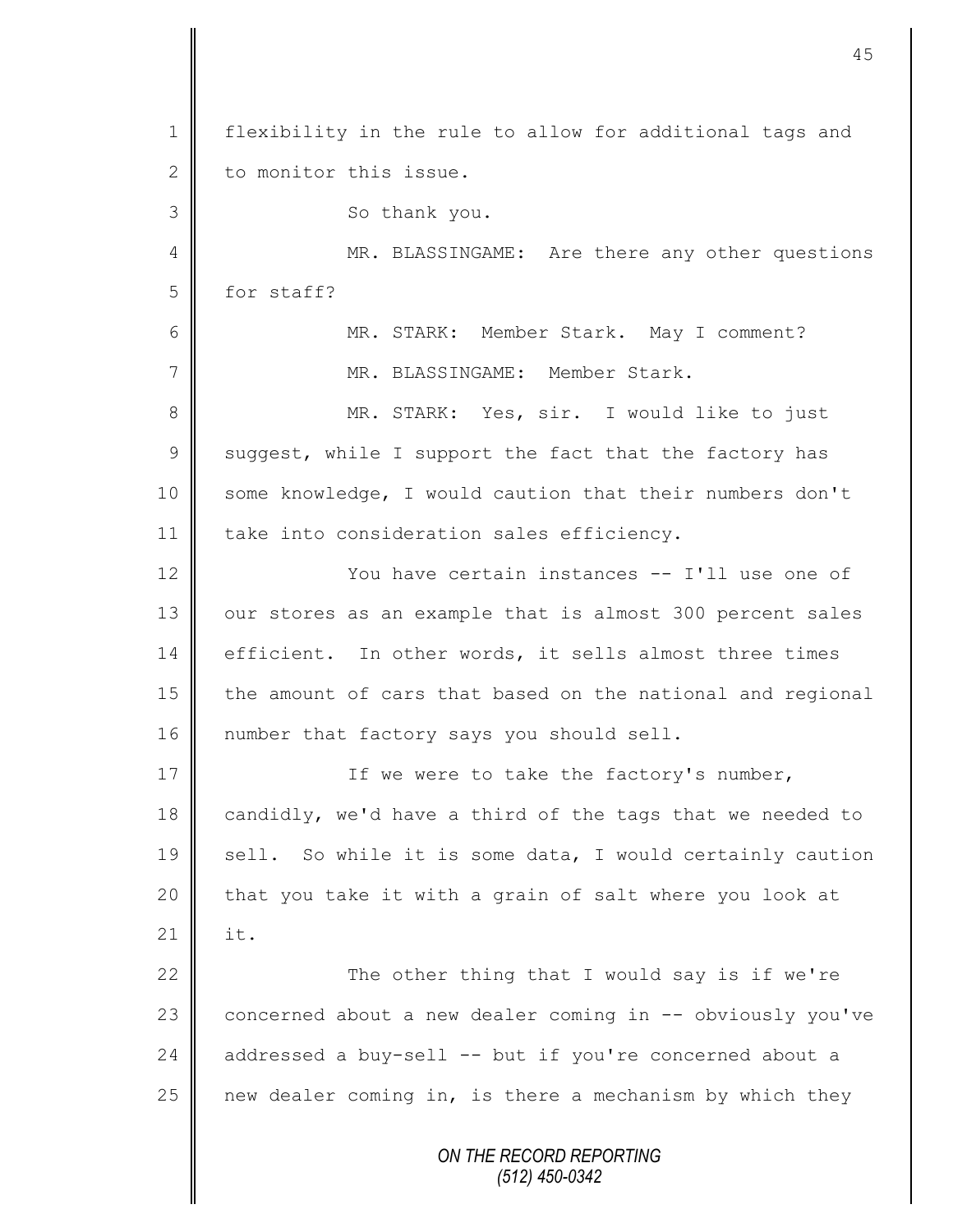*ON THE RECORD REPORTING (512) 450-0342* 1 can request the additional tags at the point of requesting 2 the license? That way you wouldn't have that three-, 3 five- or seven-day delay. The minute that they hit the 4 door, they'd already have the appropriate amount of tags  $5 \parallel$  to continue doing business at the volume they expect. 6 Thank you. 7 || MS. JOHNSTON: Monique Johnston. May I have 8 the floor, please? 9 MR. BLASSINGAME: You may. 10 || MS. JOHNSTON: Thank you. 11 | Yes. As I was trying to explain earlier, we 12 would consider any information that a dealer would want to 13 provide at the time of application to adjust their tag 14 I limit at that time so they would not have to wait for the 15 | 50 percent mark to request more tags, and hopefully the 16 anticipated need for that year, they would already have 17 the number of tags or even in excess the number of tags  $18$  | they would need to cover themselves. 19 So we definitely would take any information at  $20$  | the time of application. We are looking into, for these 21 new franchised dealers, proactive ways to ensure that they 22  $\parallel$  have the proper number of tags beyond the 600 that's  $23$  stated in the rules if they provide us with the 24 information, whether it be from another location, their 25 manufacturer, their distributor, that we can make those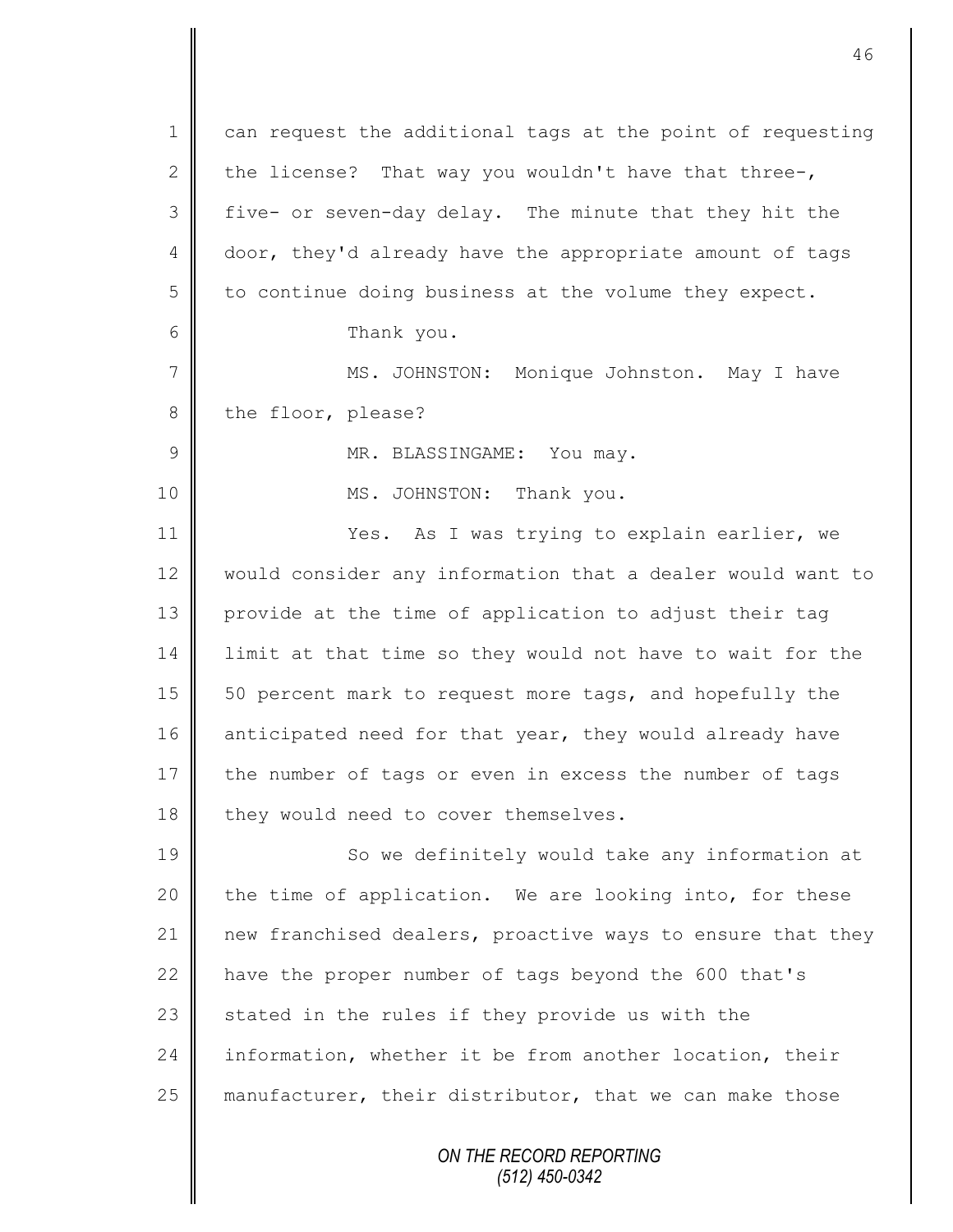| $\mathbf 1$    | adjustments so there is no disruption in their business             |
|----------------|---------------------------------------------------------------------|
| $\mathbf{2}$   | and they do have a sufficient number of tags.                       |
| 3              | For existing dealers, again, the current                            |
| $\overline{4}$ | formula, we are hoping that they would not have any need            |
| 5              | to request an additional number of tags. If there is                |
| 6              | something that comes up where they want to provide                  |
| $\overline{7}$ | additional information from their manufacturer and they             |
| 8              | want to send that documentation in, then I definitely               |
| $\mathcal{G}$  | think that the division would consider that and take a              |
| $10$           | look at their tags and what the formula has issued them             |
| 11             | and definitely consider any new information they wanted to          |
| 12             | provide us.                                                         |
| 13             | MR. STARK: Thank you.                                               |
| 14             | MR. DONNELLY: Member Donnelly. Can I have the                       |
| 15             | floor, please?                                                      |
| 16             | MR. BLASSINGAME: You may have the floor.                            |
| 17             | MR. DONNELLY: I'd like to ask if there's a                          |
| 18             | consideration for automatic approval, if you would.<br>$\mathbb{I}$ |
| 19             | think that somebody who is a new independent, that 300 by           |
| 20             | the third year could be pretty close to that scenario.              |
| 21             | Given COVID, given natural disasters, things                        |
| 22             | like that that take place, is there a mechanism that                |
| 23             | basically there would be an automatic approval for a                |
| 24             | certain percentage of your request, nothing excessive, of           |
| 25             | course, so that we don't get stuck in waiting for staff or          |
|                | ON THE RECORD REPORTING<br>$(512)$ 450-0342                         |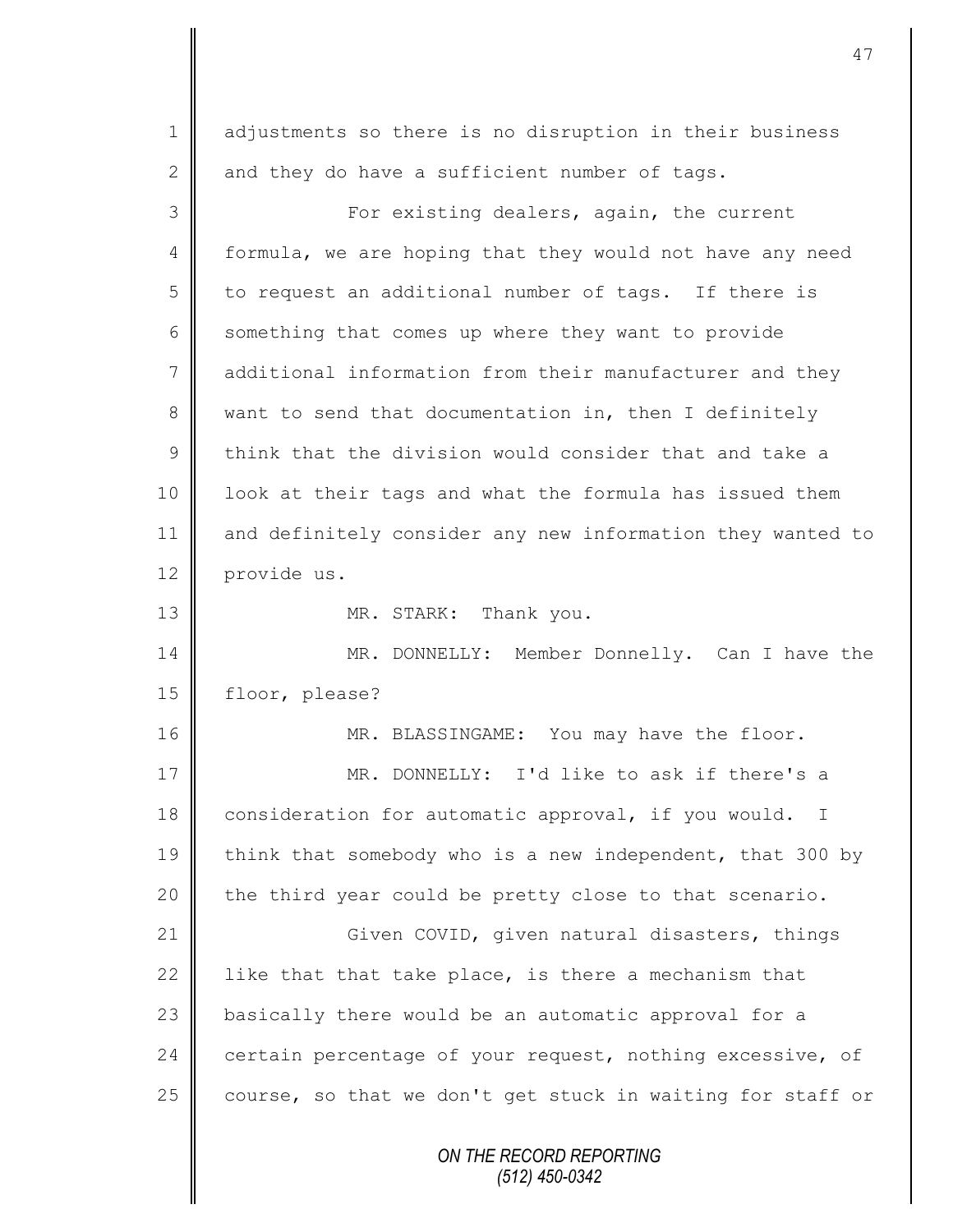| $\mathbf 1$     | something like that to come about?                         |
|-----------------|------------------------------------------------------------|
| $\mathbf{2}$    | MS. JOHNSTON: Monique Johnston. May I have                 |
| 3               | the floor, please?                                         |
| 4               | MR. BLASSINGAME: You may have the floor.                   |
| 5               | MS. JOHNSTON: Thank you.                                   |
| 6               | Yes, that is a very good suggestion, and that's            |
| $7\phantom{.0}$ | very good feedback. We are working on the technical        |
| $8\,$           | aspect side of things right now, and that is something     |
| $\mathcal{G}$   | that we could consider when setting up the system.         |
| 10              | You know, we would have to look at different               |
| 11              | factors for that dealer. You know, if there's no pending   |
| 12              | maybe enforcement history or there's no concern with temp  |
| 13              | tag history or things like that, that maybe the system     |
| 14              | could be set up where they could issue a sufficient number |
| 15              | of tags automatically maybe to cover them for the weekend. |
| 16              | That is a very good idea, and we would definitely take     |
| 17              | that into consideration when doing our future programming. |
| 18              | MR. DONNELLY: You know, an idea thinking that              |
| 19              | if we create a mechanism to where there has to be a        |
| 20              | response within a certain amount of time, then you're not  |
| 21              | left with that uneasy feeling, I wonder is anybody working |
| 22              | on this, is anything happening on this, I haven't heard    |
| 23              | anything on this because of some type of natural disaster  |
| 24              | or pandemic which I could never foresee.                   |
| 25              | MS. JOHNSTON: Monique Johnston. May I have                 |
|                 | ON THE RECORD REPORTING<br>$(512)$ $A50.0312$              |

 $\mathbf l$ ∥

 $\mathbf \mathsf I$ 

*(512) 450-0342*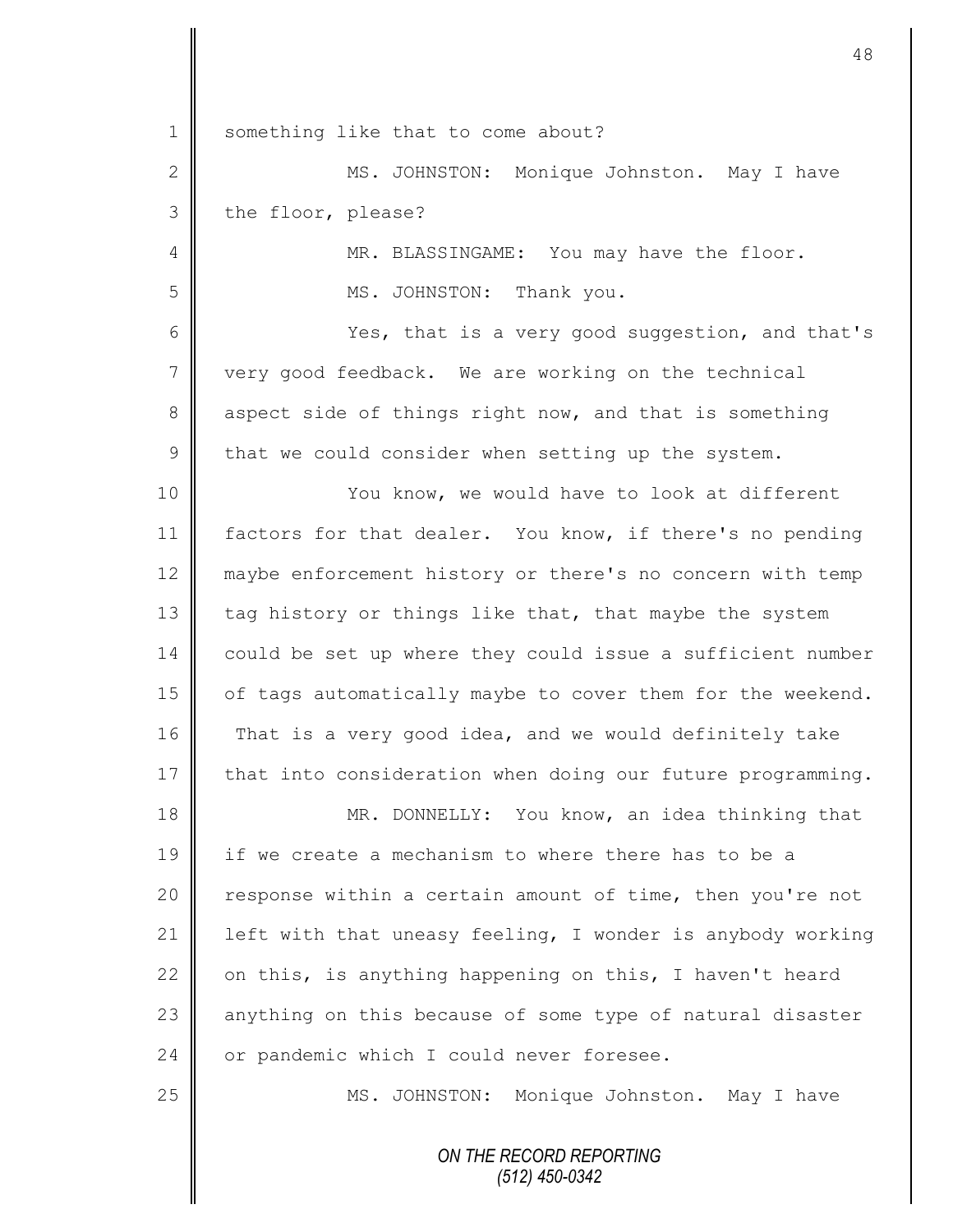1 the floor?

II

| $\mathbf{2}$   | MR. BLASSINGAME: You may.                                  |
|----------------|------------------------------------------------------------|
| 3              | MS. JOHNSTON: Yes, we would definitely take                |
| 4              | those things into consideration, natural disasters,        |
| 5              | pandemic, things like that where there might be additional |
| 6              | tags needed, and we will make adjustments to our processes |
| $7\phantom{.}$ | to definitely account for those situations.                |
| $\,8\,$        | Again, any ideas with programming that would               |
| $\mathcal{G}$  | make it an easier, faster process we're definitely         |
| 10             | considering. This initial process to request tags and the  |
| 11             | initial screen in eTAG where it shows your maximum limit   |
| 12             | and how many are left, this is the first rollout for the   |
| 13             | IT changes.                                                |
| 14             | We would like to have regular notifications to             |
| 15             | the dealers, similar to what they get for their renewal    |
| 16             | notices, letting them know what their tag limits are,      |
| 17             | letting them know that they can go ahead and request       |
| 18             | additional tags and provide additional technical advances  |
| 19             | that would make the process a lot easier.                  |
| 20             | It's just going to take a little more time than            |
| 21             | what's going to be implemented in March, and so we're open |
| 22             | to any suggestions that you have that would make you       |
| 23             | comfortable with the request process and to ensure that    |
| 24             | there is no disruption in the daily business.              |
| 25             | MR. DONNELLY: My request is simply a positive              |
|                | ON THE RECORD REPORTING<br>(512) 450-0342                  |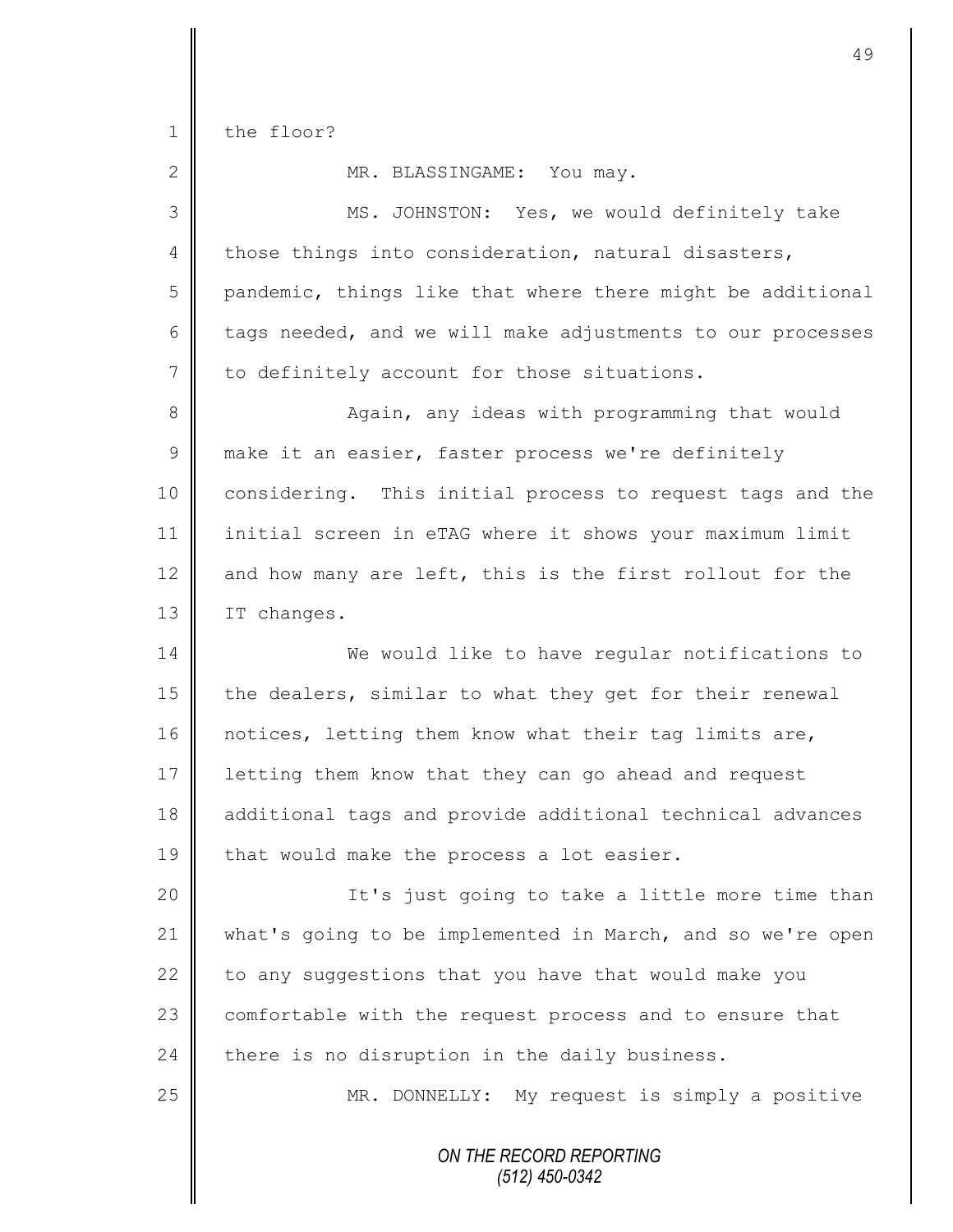1 | response, basically you have to have a positive response 2 or you're approved, instead of no response, no approval. 3 Does that make sense?

4 || MS. JOHNSTON: Monique Johnston.

5 Yes. So you're saying that you want just 6 some one is responding saying yes, this looks sufficient, 7 | instead of waiting the four days wondering if you're going  $8 \parallel$  to be granted the tags or not. Am I understanding that 9 correctly?

10 || MR. DONNELLY: Yeah, something along that line. 11 Given the fact that you stated early on there's no 12 additional resources being allotted for this program, my 13 | concern is there's somebody who is probably overburdened  $14$  right now that's going to have to take this up as well.

15 I'd like to protect the dealers from the 16 standpoint of waiting for somebody to be able to address 17 this, and instead say, look, if nobody addresses it, then 18 vou're approved.

19 MS. JOHNSTON: Okay. I understand what you're 20 saying. Yes, we'll definitely look into that. You know, 21 we're working on the process now, and we anticipate these 22  $\parallel$  to be very quick turnarounds.

23 We've already started to reorganize who is 24 going to be looking at these, how these are going to be 25  $\parallel$  looked at on a daily basis, and the dealers should be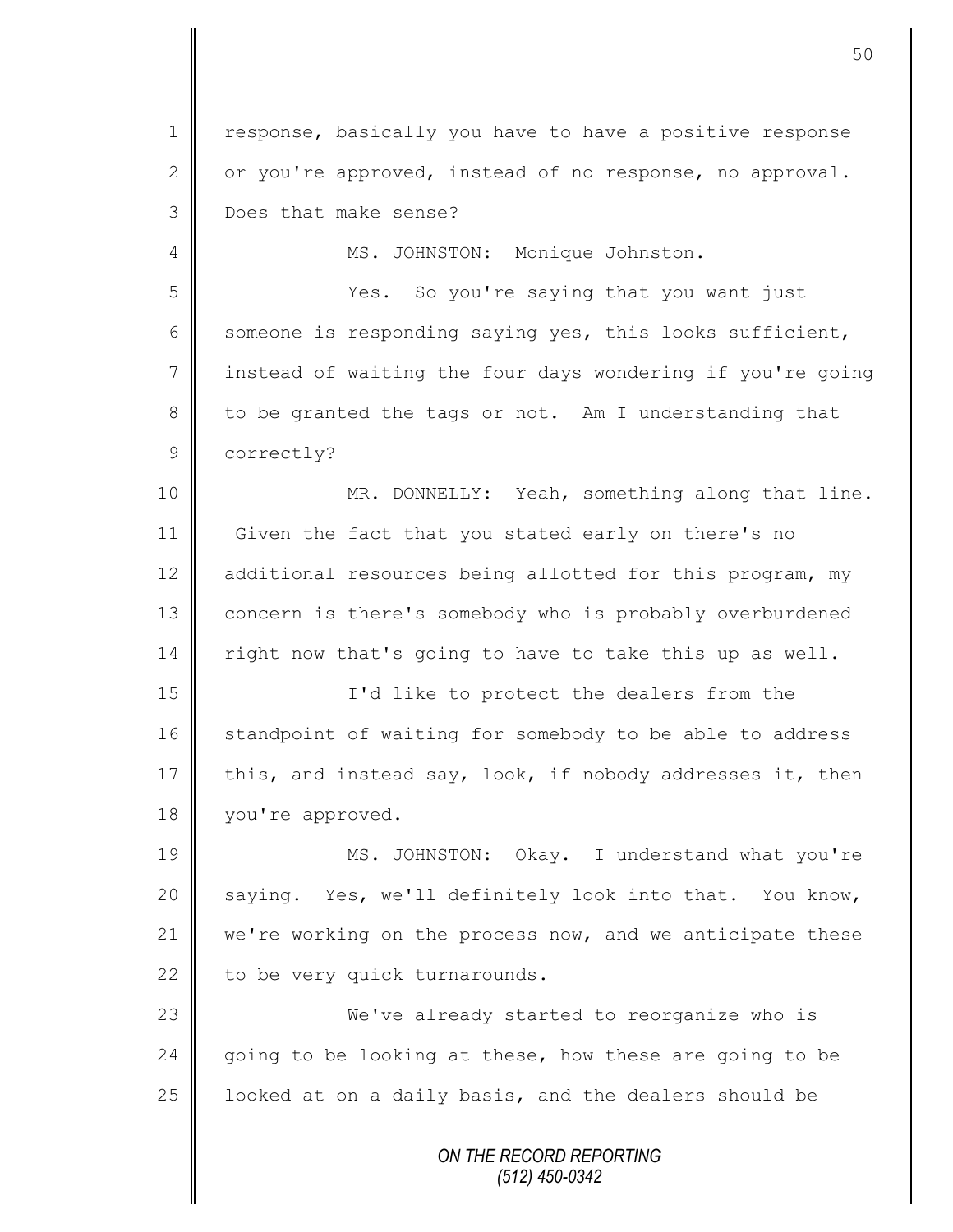|             | 51                                                         |
|-------------|------------------------------------------------------------|
| 1           | receiving notification we've received your request, we're  |
| 2           | looking at it right now, and then if there's concerns, try |
| 3           | to get any of those concerns to them as quickly as         |
| 4           | possible.                                                  |
| 5           | But yes, we'll definitely to see about some                |
| 6           | sort of automated response, we'll definitely look into     |
| 7           | that.                                                      |
| 8           | Thank you for that feedback.                               |
| $\mathsf 9$ | MR. DONNELLY: Thank you.                                   |
| 10          | MR. PRATHER: This is Steve Prather. May I                  |
| 11          | speak a minute?                                            |
| 12          | MR. BLASSINGAME: Member Prather, you have the              |
| 13          | floor.                                                     |
| 14          | MR. PRATHER: Thank you very much.                          |
| 15          | Just a point of clarity. On the franchised                 |
| 16          | dealers' application it is their prerogative to get the    |
| 17          | information from the manufacturer or distributor and       |
| 18          | submit it to the state for consideration and some          |
| 19          | different number of tags, but the state is not going to    |
| 20          | accept or require the manufacturer or the distributor to   |
| 21          | provide that information.                                  |
| 22          | That would be the dealer's own initiative to go            |
| 23          | get that if he or she thought that was beneficial to them  |
| 24          | getting a higher number of tags. Is that correct?          |
| 25          | MS. JOHNSTON: Yes, that would be correct. If               |
|             | ON THE RECORD REPORTING<br>(512) 450-0342                  |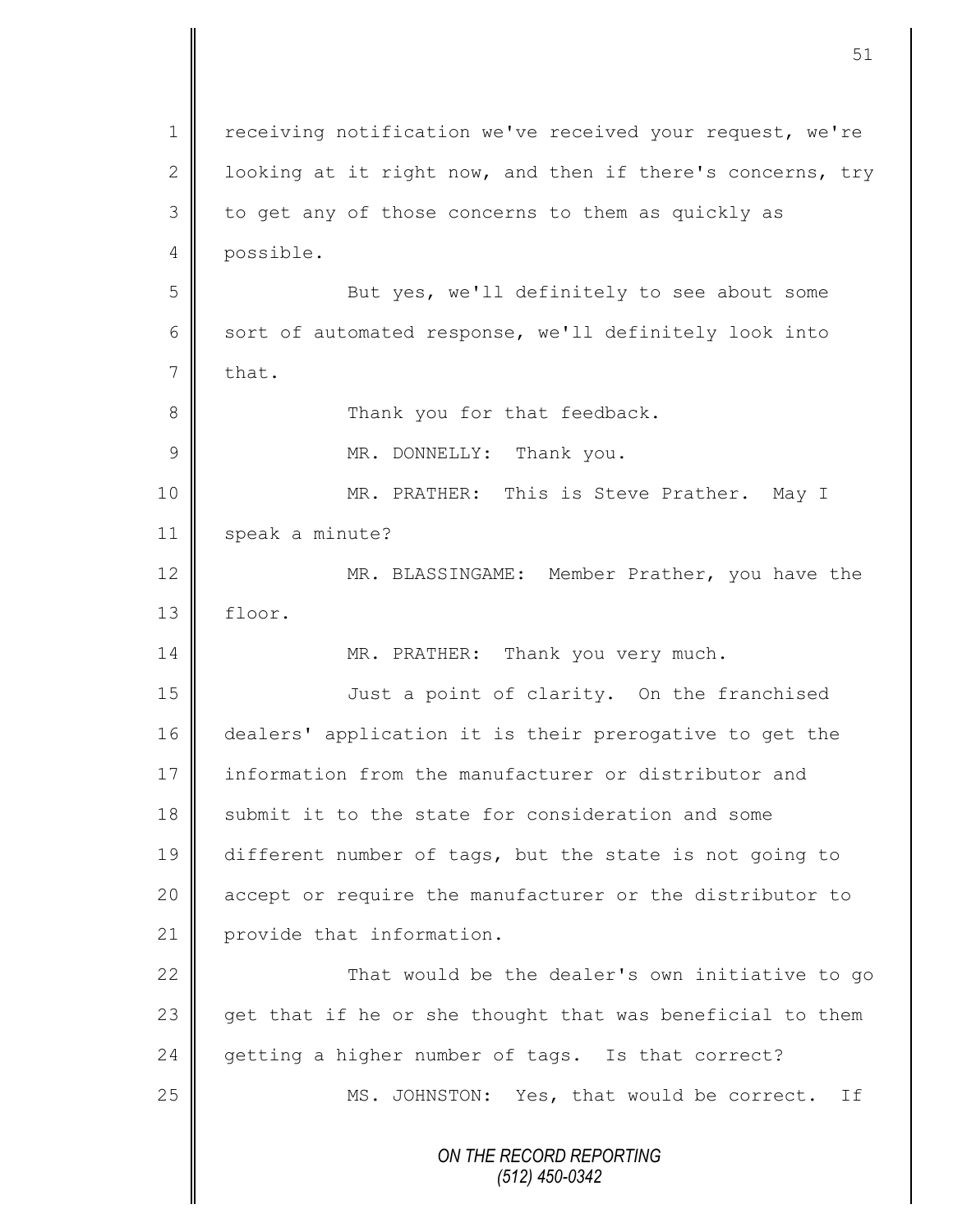*ON THE RECORD REPORTING (512) 450-0342* 1 | it supports them to get an increase in tags, they would 2 provide that information with their  $-$  excuse me, this is 3 Monique Johnston, for the record -- with their request, 4 | with their application, or with their request for 5 additional tags. They would provide it as the supporting 6 documentation. 7 MR. PRATHER: Okay. Well, this is Steve 8 Prather again. 9 || But the State is not going to reach out to the 10 manufacturer or distributor, nor is the manufacturer or 11 distributor going to be supplying information directly to 12 the State. Is that correct? It would just be up to the 13 dealer to get that to add it to his documentation to 14 support a number. Right? 15 | MS. JOHNSTON: Monique Johnston, for the 16 record. 17 **Wes.** At that time it would be the dealer 18 | submitting that information to us so we could then adjust 19 | their tag limit. 20 MR. PRATHER: I think that's a great idea.  $21$  Thank you. 22 MS. JOHNSTON: You're welcome. Thank you. 23 || MR. DORAN: This is Member Doran. May I be 24 recognized? 25 | MR. BLASSINGAME: Member Doran, you have the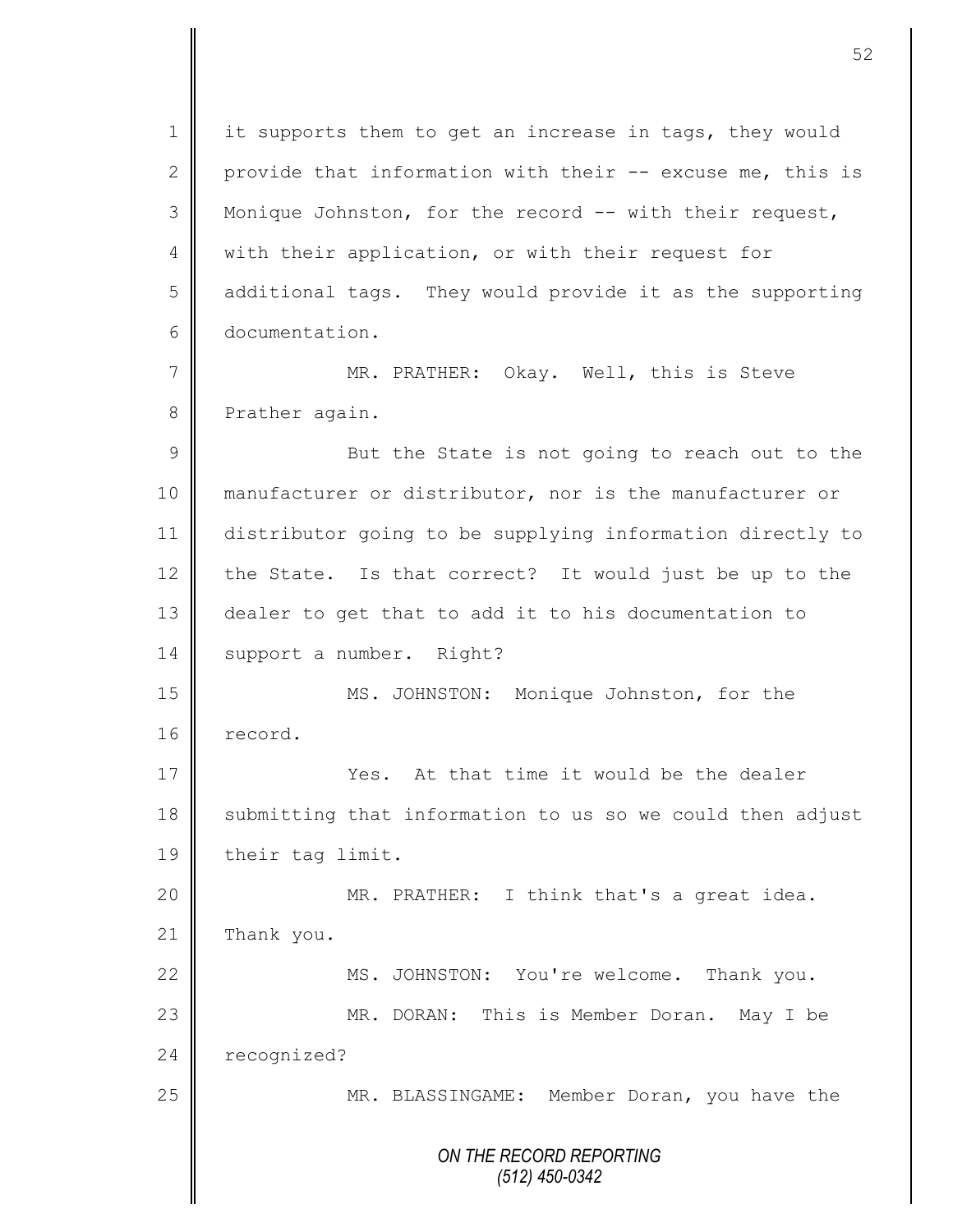1 floor.

| $\overline{2}$ | MR. DORAN: I want to just address the comments             |
|----------------|------------------------------------------------------------|
| 3              | made by Member Stark and Member Prather. It is the intent  |
| 4              | of the manufacturer or distributor to eliminate the burden |
| 5              | on the dealer of having to deal with this issue, frankly.  |
| 6              | So it is the manufacturer or distributor that              |
| 7              | wants to provide a notification directly to the department |
| 8              | with a sufficient cushion in there so that the dealer      |
| 9              | doesn't have to worry about this issue.                    |
| 10             | That is the intent, and I would actually like              |
| 11             | to, at the appropriate time, make a motion that outlines   |
| 12             | that intent.                                               |
| 13             | And so I understand and respect the concerns               |
| 14             | that the dealers have raised here, but on behalf of        |
| 15             | manufacturers and distributors, this is not trying to      |
| 16             | invade the dealers' business but rather remove what        |
| 17             | appears to be a regulatory-imposed impediment that could   |
| 18             | trip up their business.                                    |
| 19             | And the manufacturer and the distributor have              |
| 20             | complete skin in this game, because the last thing we want |
| 21             | is a dealer that's selling, as Member Prather said, 2,000  |
| 22             | vehicles a month to have any disruption period, especially |
| 23             | when new car dealers are not the cause of this temp tag    |
| 24             | fraud.                                                     |
| 25             | So I just wanted to make sure that I had voiced            |
|                | ON THE RECORD REPORTING<br>(512) 450-0342                  |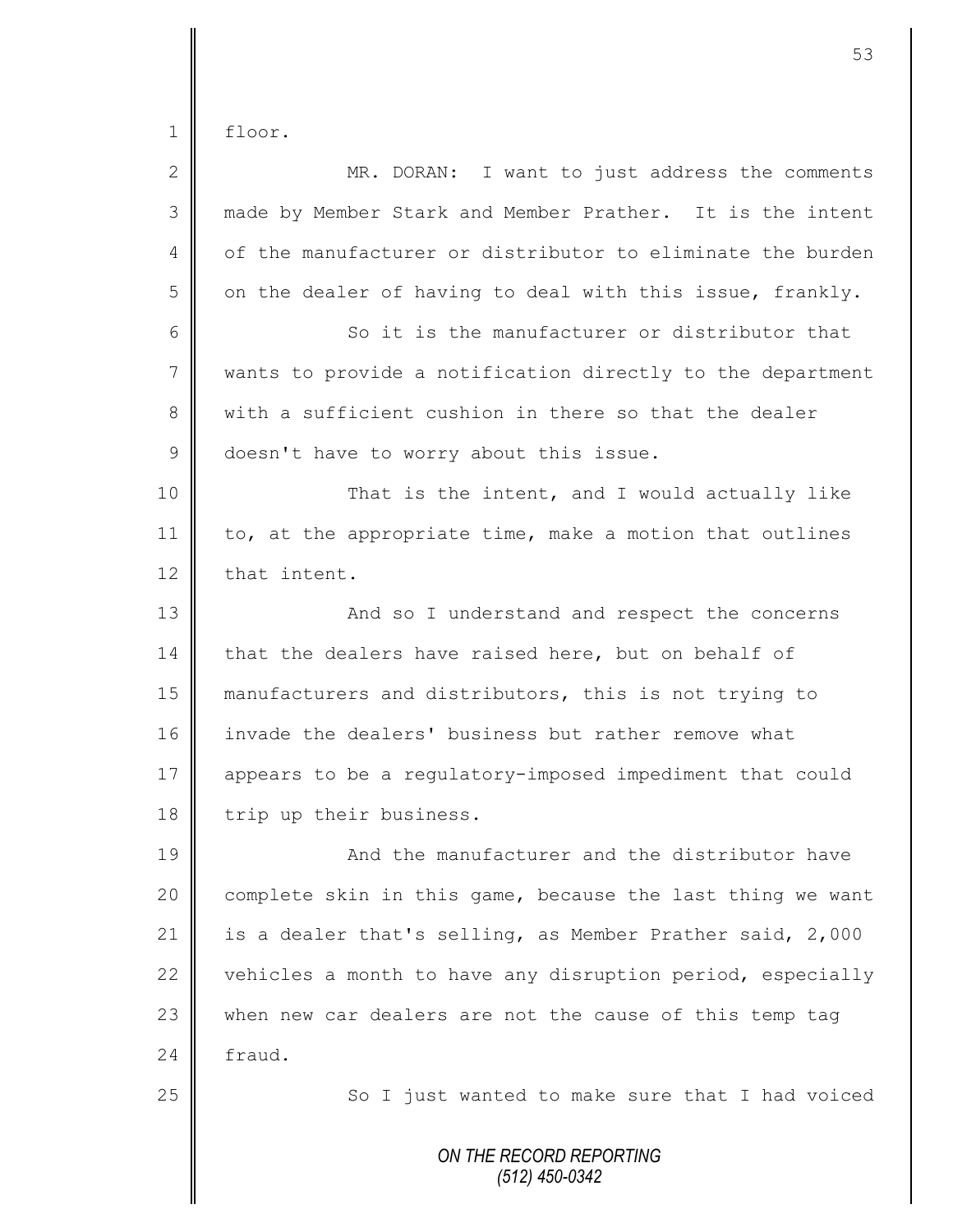1 | that position and concern here that it's certainly not my 2  $\parallel$  suggestion nor my prerogative to interfere with the 3 dealers' business but that the manufacturers and 4 distributors should have the ability to communicate 5 directly with the DMV and that the DMV should be able to 6 consider that formal input from the manufacturers and 7 distributors in determining what that annual tag limit 8 | would be. 9 **B** Thank you. 10 MR. ZAK: Member Zak. May I have the floor? 11 MR. BLASSINGAME: Member Zak, you have the 12 floor. 13 MR. ZAK: I don't know if it would be possible 14 or if it's within the quidelines of what's been set 15 | forth, you know, after reading through the comments from

16 the various individuals or companies that have submitted, 17 TADA, Vroom, TIDA, it would appear that -- and also, too, 18 from all of our conversation, our so-called bad actors are 19 those entities or individuals that come in onto the scene 20  $\parallel$  to start selling lots of temporary tags right off the bat.

21 || The Would appear to me that whether it be a 22 Franchised dealer or independent dealer who's been in  $23$  business for a number of years is honestly not the quilty 24 party here.

25 || I don't know if it's possible if we could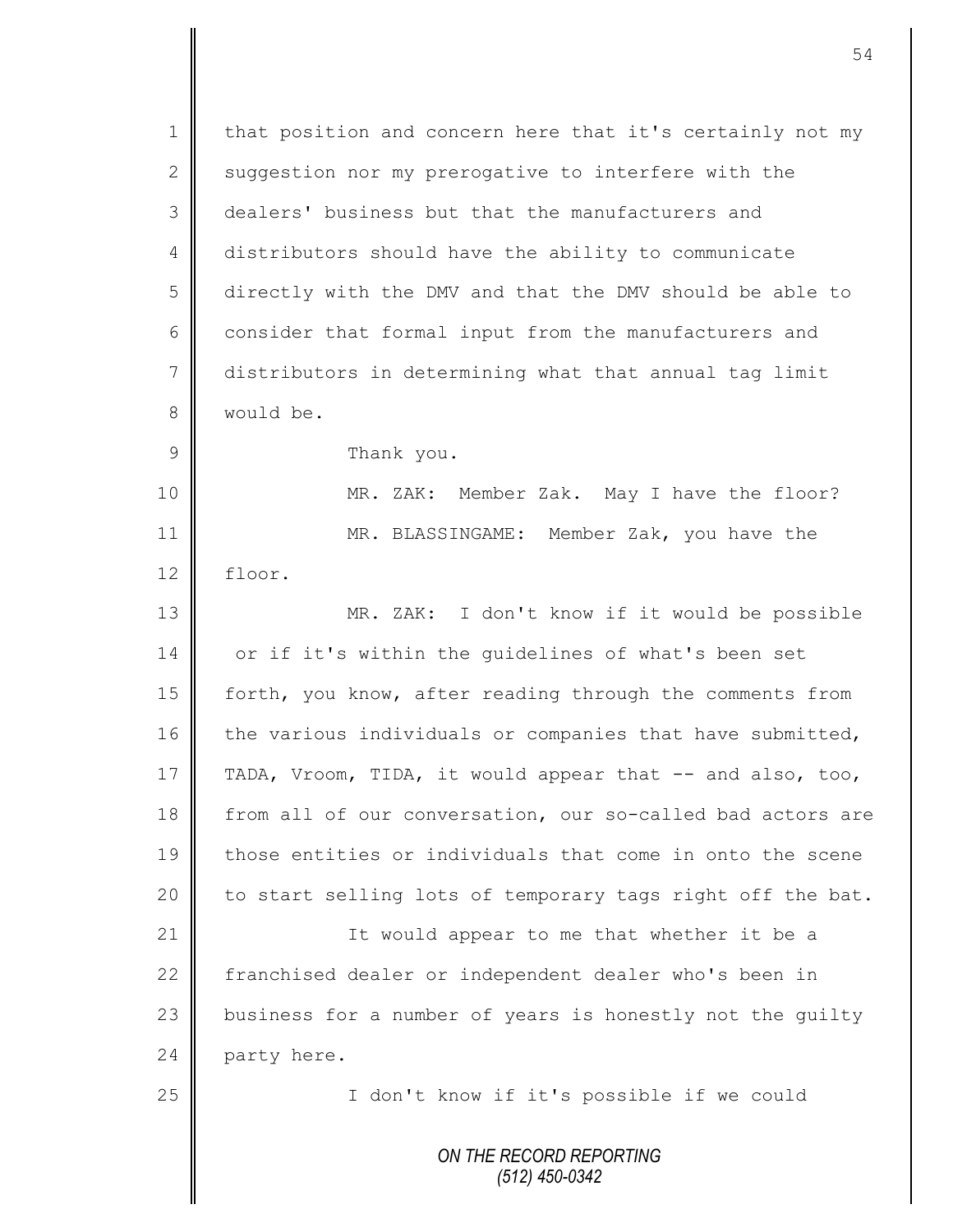1 exempt dealers who have been in business for a number of 2 vears from these proposed rules and then have a gradual 3 phase-in period for those other dealers.

4 || Let's just say if we had a sort of mark in the  $5 \parallel$  sand if a dealer has been in business for ten years they 6 would be exempt from these metrics, and then if you could 7 have a dealer who's been in business five years, you could 8 have a gradual phase-in to once they get to that ten-year 9 mark that they would have increased tag limits and 10 eventually be, you know, grandfathered in and not have to 11 | be subject to these metrics.

12 | It would appear to me that the parties who are 13 creating the problem are those who are trying to get in 14 quickly, sell a bunch of tags, and maybe go start another 15 dealership, get another license after they've been nabbed.

16 || So I don't know if that's something that's 17 possible, and it seems like if we had some sort of a 18 proposal or a practice of that, it would limit the burden 19 upon the agency as well. So didn't know if that's 20 | possible or not, wanted to throw that out there. 21 | MS. JOHNSTON: Thank you, Member Zak. 22 Monique Johnston. May I have the floor, 23 | please? 24 | MR. BLASSINGAME: You may. 25 MS. JOHNSTON: Thank you for that feedback.

> *ON THE RECORD REPORTING (512) 450-0342*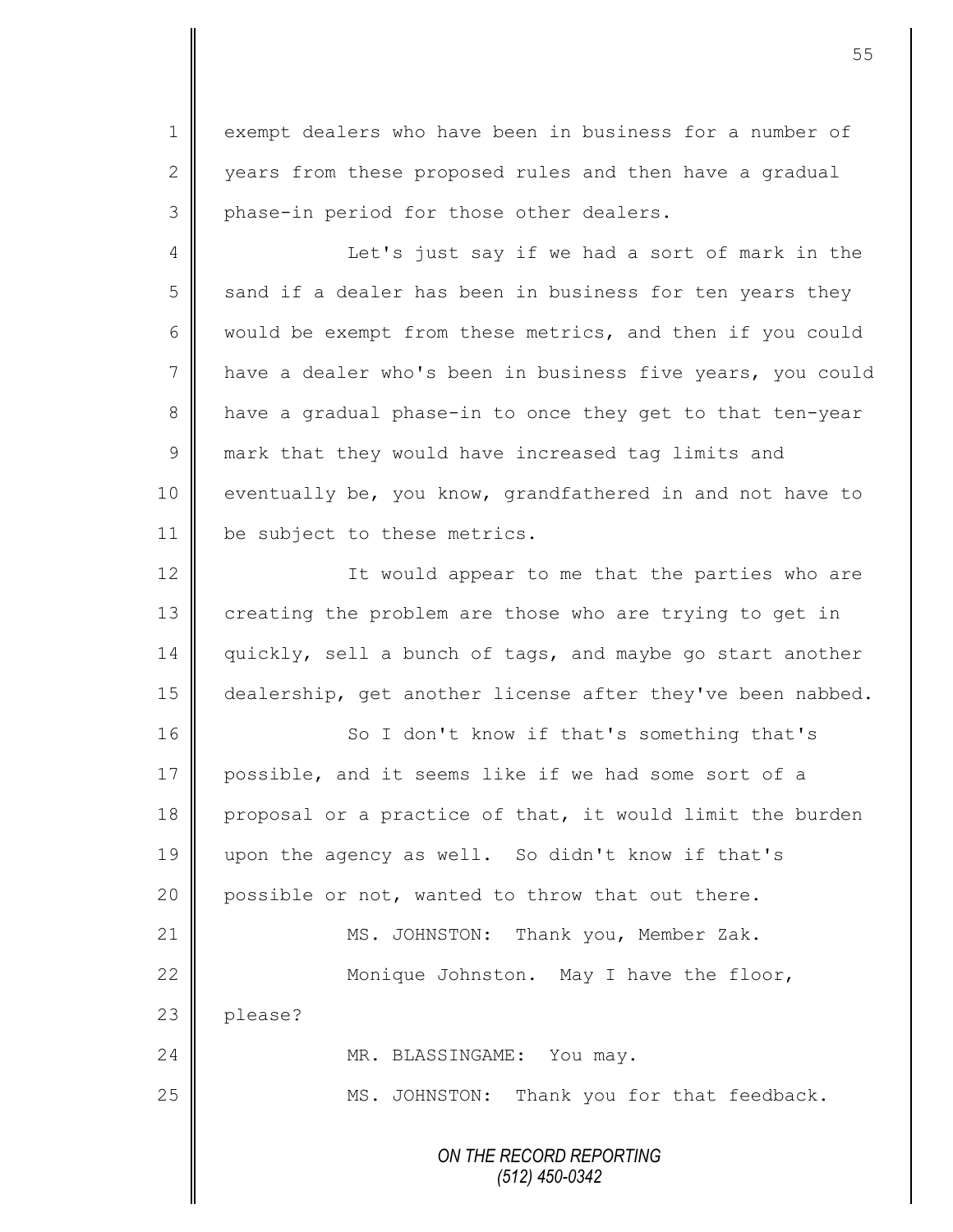*ON THE RECORD REPORTING (512) 450-0342* 1 | That's very valuable feedback, and I will have to defer to 2 | our OGC to see in how the bill is written if that is a 3 possibility or something that can be considered, but it's 4 definitely something that we can take into consideration 5 when re-reviewing the rule proposal. 6 OGC, did you want to chime in on that comment 7 or have any comment on that? 8 || MS. BEAVER: Tracey Beaver, general counsel. 9 May I have the floor? 10 || MR. BLASSINGAME: You may. 11 MS. BEAVER: Yes, I think that any 12 | recommendation that the advisory committee has to reduce 13 the burden on paperwork and to allow those who have the 14 knowledge of the number of tags that will be needed in the 15 | future to be proactive is very beneficial. 16 I do want to add that it is the dealer's 17 responsibility to ensure that the number of tags that they 18 are requesting and issuing based on transactions is the 19 crux of HB 3927. 20 || So while we would accept information from 21 || manufacturers on the number of future tags that might be 22  $\parallel$  needed, there would be the need for the dealer to have 23  $\parallel$  that responsibility in making sure that they let the 24 department know that they actually prove that number, 25  $\parallel$  anticipate that number, and intend to comply with the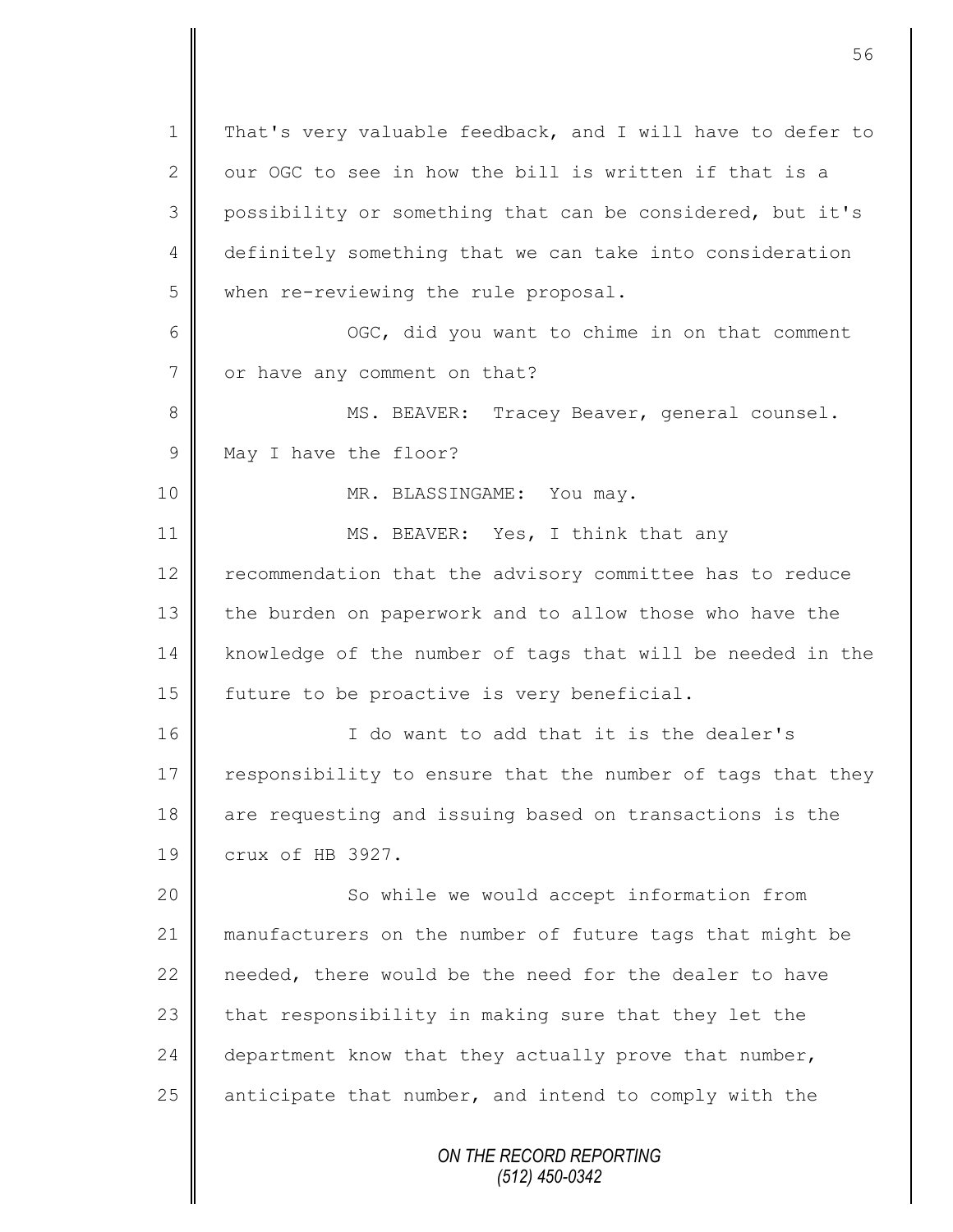1 | requirements for the number of tags that they are issued. 2 ||<br>
2 || 3 recommendations to ease the burden on the department, on 4 these regulated entities, and of course, provide the most 5 accurate and timely information possible in a proactive 6 manner, so I appreciate that comment. 7 MR. PRATHER: This is Steve Prather. May I 8 make another statement or request? 9 || MR. BLASSINGAME: Member Prather, you have the 10 floor. 11 MR. PRATHER: Thank you very much. 12 **As far as the manufacturers and distributors** 13 getting involved in this, there's many, many manufacturers 14 in this country, and the state of Texas is just one of the 15 many states that all these manufacturers operate in. For 16 us as dealers -- and I'm a retired dealer, as I've said -- 17 but for dealers to have to depend on the manufacturer to 18 timely send something in and to get that done so that they 19 can get their allocation of temporary tags I think is 20 unnecessary and unreliable, possibly -- I'm not saying 21 they're unreliable, but it could be. 22 | And for a dealer's business to be tied up 23 waiting on such a form from Volkswagen or Mazda or 24 Maserati or whoever, I think is a mistake for the state 25  $\parallel$  agency to set up in that way.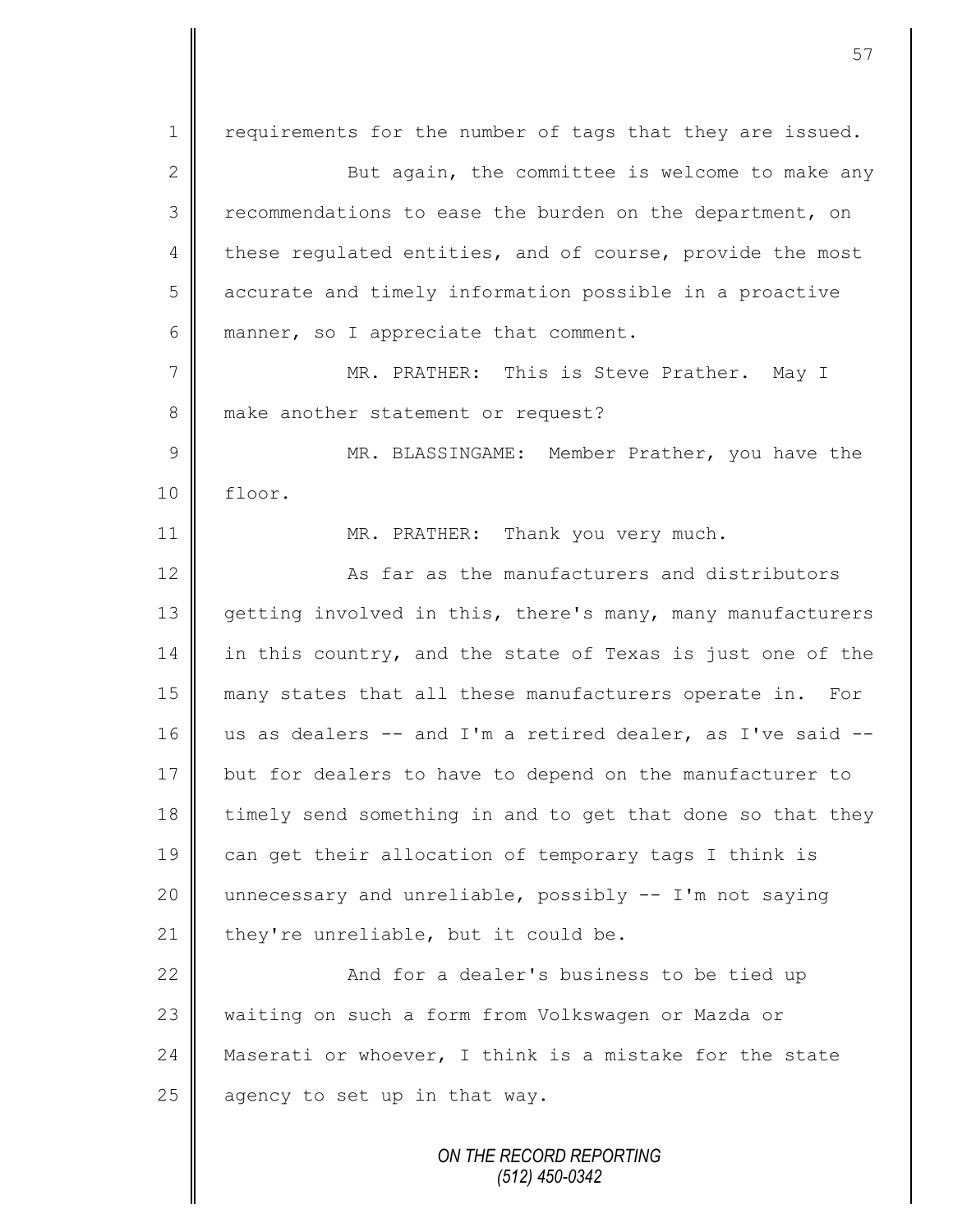| $\mathbf 1$   | I think allowing the dealer that needs more                |
|---------------|------------------------------------------------------------|
| $\mathbf{2}$  | temporary tags for him to be able to go to his             |
| 3             | manufacturer or distributor and request some documentation |
| 4             | and then that dealer himself submit that to the state is   |
| 5             | the most effective way to get it done, and it leaves the   |
| 6             | responsibility on the dealer, not on some third party,     |
| 7             | even his manufacturer, to get it in here timely. So I      |
| 8             | would encourage you to leave the dealer in charge of this  |
| $\mathcal{G}$ | and not the manufacturer or distributor.                   |
| 10            | Thank you.                                                 |
| 11            | MR. BRADBURN: Member Bradburn. May I speak?                |
| 12            | MR. BLASSINGAME: Member Bradburn, you have the             |
| 13            | floor.                                                     |
| 14            | MR. BRADBURN: Thank you, sir.                              |
| 15            | One thing I would like to add to what other                |
| 16            | members said, I really think whoever makes a motion needs  |
| 17            | to put a time line in there. I know for getting records    |
| 18            | requests personally for law enforcement investigations, it |
| 19            | takes ten days. I think for tags for dealers trying to     |
| 20            | make a living, they need something a lot faster than that, |
| 21            | and it should be in the rule.                              |
| 22            | Thank you.                                                 |
| 23            | MR. BLASSINGAME: Are there any other questions             |
| 24            | for TxDMV staff? I was going to ask if Director Luna had   |
| 25            | a comment on this.                                         |
|               |                                                            |
|               | ON THE RECORD REPORTING                                    |

*(512) 450-0342*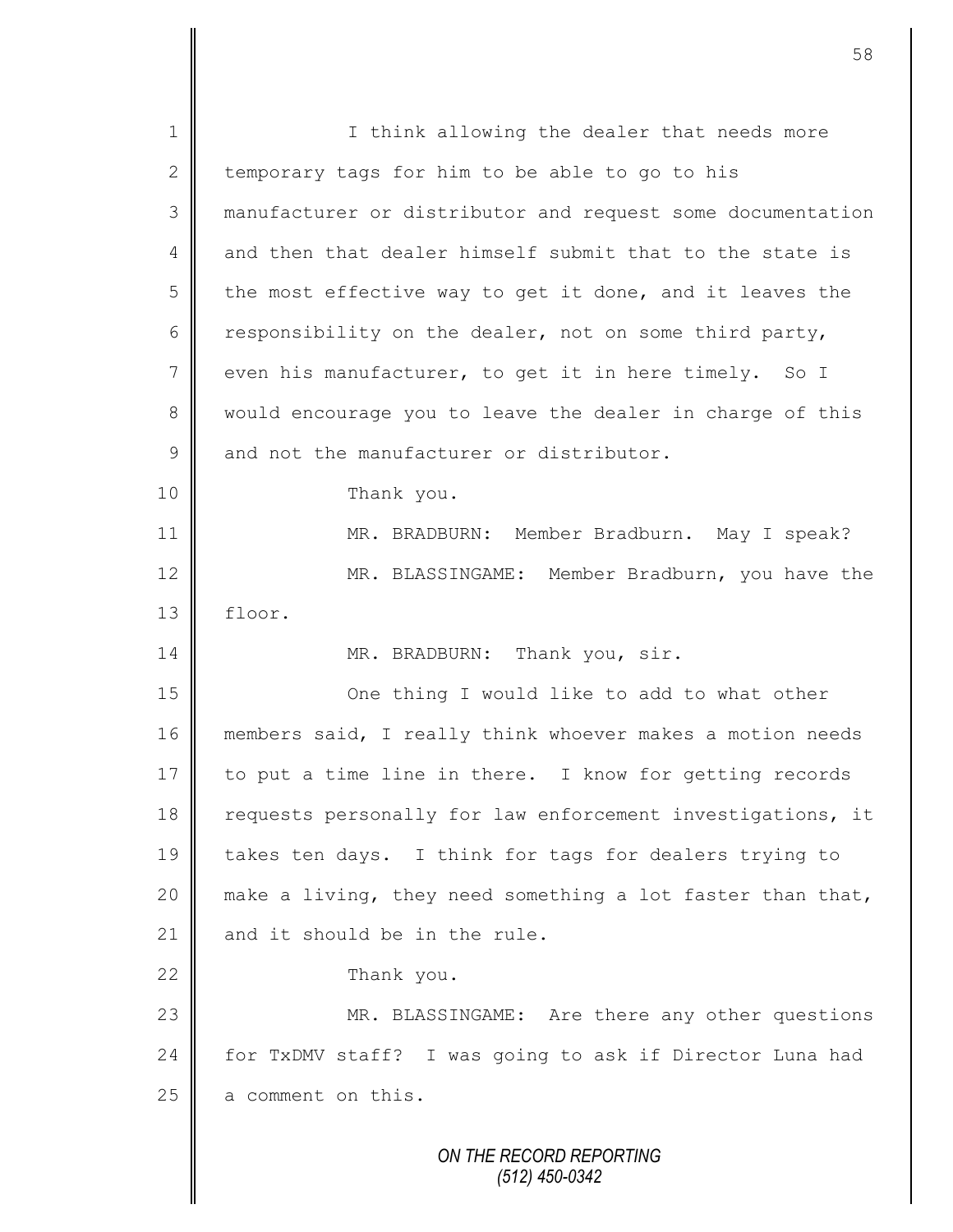*ON THE RECORD REPORTING (512) 450-0342* 1 || MR. LUNA: Presiding Officer Blassingame, a 2 comment concerning? This is Roland Luna, Vehicle Titles 3 and Registration Division director. 4 MR. BLASSINGAME: You have the floor, Director. 5 || MR. LUNA: And this is concerning what, sir? I 6 meant for the question. 7 MR. BLASSINGAME: I didn't know if you had 8 anything to add to the conversation. 9 || MR. LUNA: No, sir, nothing further to add. 10 MR. DONNELLY: Member Donnelly. Could I ask a 11 question? 12 | MR. BLASSINGAME: Certainly, Member Donnelly. 13 MR. DONNELLY: What if a new dealer reaches the 14 third year? Is there a new calculation that's done, and 15 | is that calculation done every year? From that 16 standpoint, I'm about to be in my third year right now, so 17 it actually hits a little close to home as well. 18 || MR. THOMPSON: Presiding Officer Blassingame, 19 | Clint Thompson, deputy director of Vehicle Titles and 20 | Registration Division. If I could have the floor, please. 21 | MR. BLASSINGAME: Director Thompson, you have  $22$  the floor. 23 || MR. THOMPSON: Thank you. 24 | Chank you for the question. That is what the 25 proposed rules contemplate, so the initial allotment for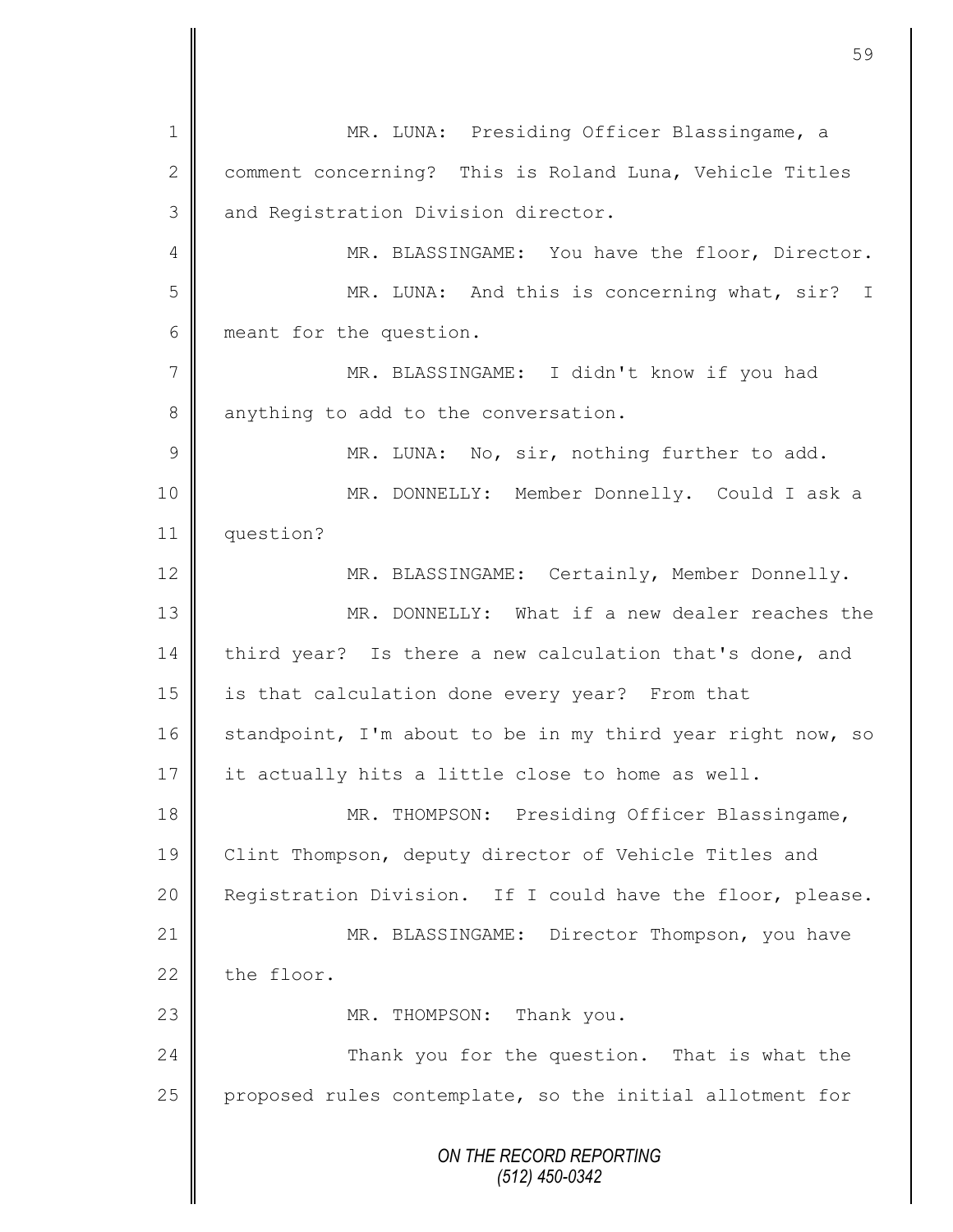1 either a franchised dealer or independent would run 2 through that first initial licensure, and then after they 3 | have renewed their license, essentially we have that data 4 that we're able to take a look at and apply the metrics  $5$  | that I discussed previously.

6 || So if folks were exceeding that and it was  $7 \parallel$  evidenced by the tag issuance, things of that nature, then 8 we would be able to apply the new maximum that would be  $9 \parallel$  greater than what they were initially allotted.

10 | Conversely, if they were not exceeding that or 11 | not anywhere near that, then the data that we now have 12 available for that particular dealership would be applied 13 through the metrics, and they would receive that new 14 maximum.

15 MR. DONNELLY: Member Donnelly. Can I have the 16 floor? 17 MR. BLASSINGAME: Member Donnelly, you have the

18 floor.

19 MR. DONNELLY: You mentioned at the time of 20  $\parallel$  renewal that that would be when the calculation would take 21 | place?

22 | MR. THOMPSON: Clint Thompson, deputy director, 23 Vehicle Titles and Registration Division. If I could have  $24$  the floor, please?

25 | MR. BLASSINGAME: Director Thompson, you have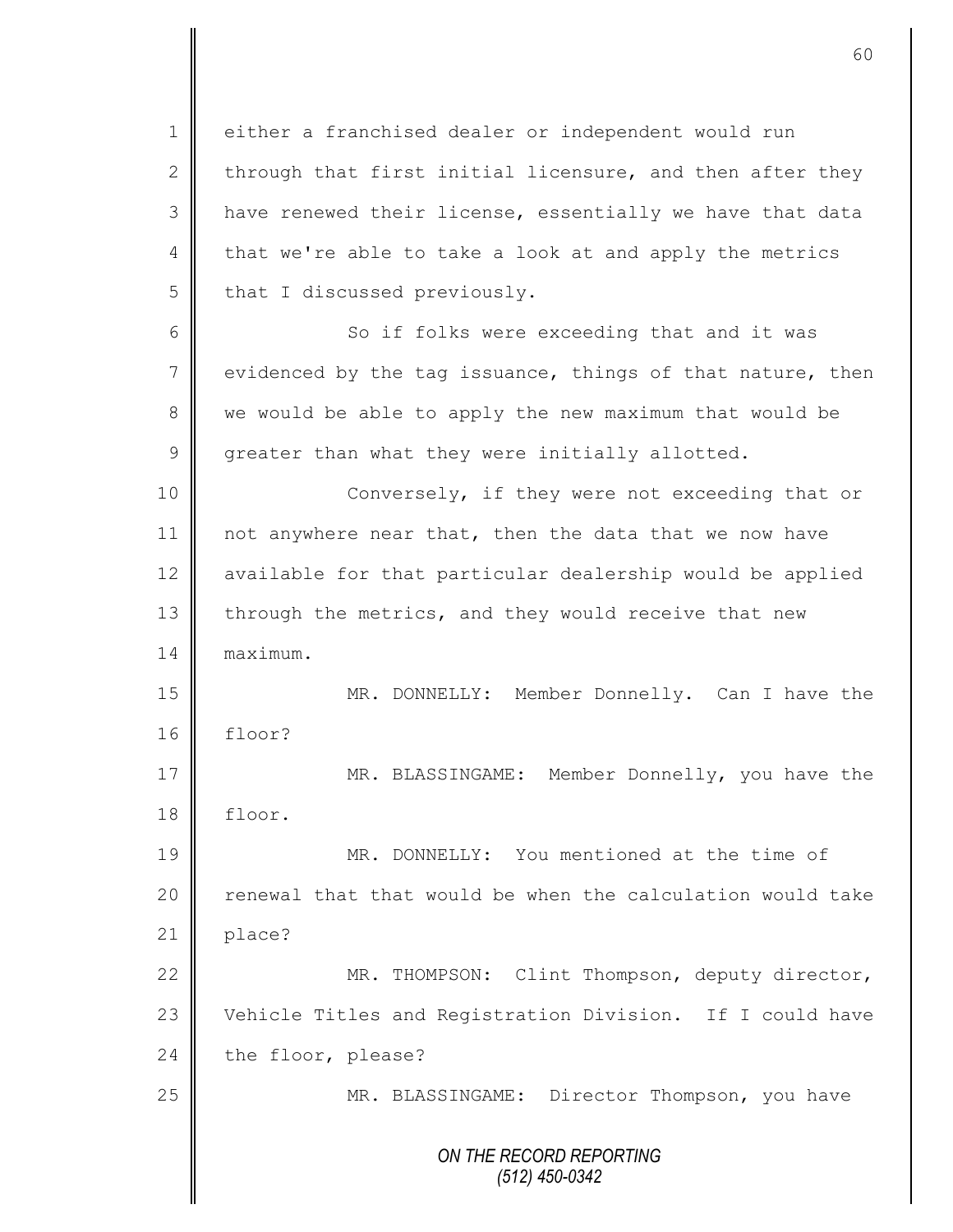1 the floor.

| $\overline{2}$ | MR. THOMPSON: So it's after they have                      |
|----------------|------------------------------------------------------------|
| 3              | completed the initial -- basically they've had the         |
| $\overline{4}$ | opportunity to renew their license. What we're             |
| 5              | anticipating, based on House Bill 3927, is that this is a  |
| 6              | calendar-year allotment, so it may depend where that       |
| $\overline{7}$ | particular dealership falls in the renewal cycle           |
| 8              | throughout the year, but that allotment will remain that   |
| 9              | they had initially until we come to the next calendar year |
| 10             | and have the fiscal-year data to apply to refresh their    |
| 11             | maximum, if you will.                                      |
| 12             | MR. BLASSINGAME: Officer Blassingame, Phil                 |
| 13             | Could I have the floor.<br>Elam.                           |
| 14             | MR. BLASSINGAME: Member Elam, you have the                 |
| 15             | floor.                                                     |
| 16             | MR. ELAM: Thank you. Phil Elam for Texas                   |
| 17             | Recreational Vehicle Association.                          |
| 18             | I just wanted to make a real quick point                   |
| 19             | that -- going back, and I'm sorry that I'm going back to a |
| 20             | couple of comments earlier -- my industry does not have    |
| 21             | the input and the support of our manufacturers like the    |
| 22             | automobile industry does, so there's very little dialoque  |
| 23             | and setting standards for sales for my dealers.            |
| 24             | So depending upon manufacturers' input to DMV              |
| 25             | regarding the allotment would not be satisfactory for the  |
|                | ON THE RECORD REPORTING<br>$(512)$ 450-0342                |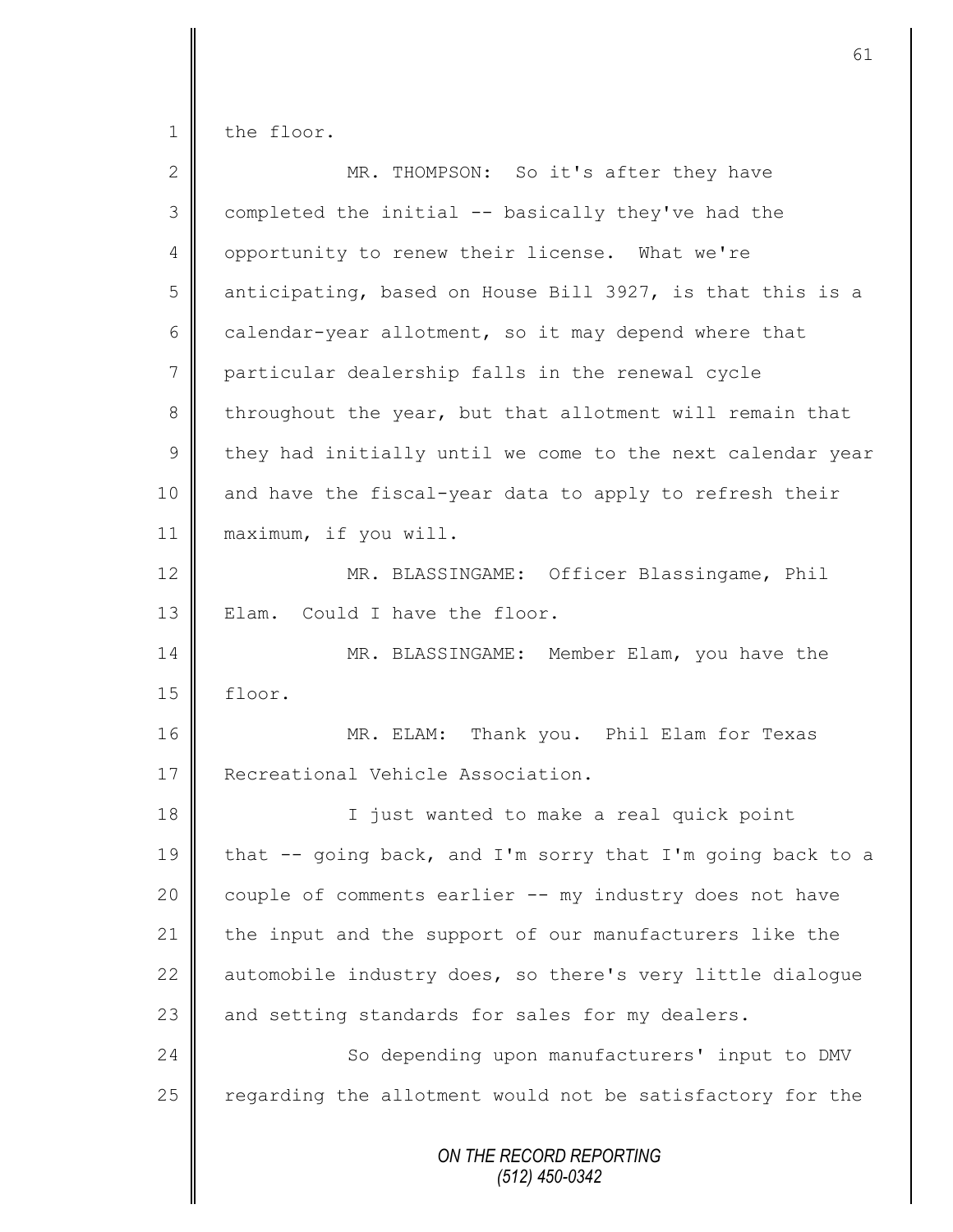1 | recreational vehicle industry. I just wanted to make that 2 point.

*ON THE RECORD REPORTING (512) 450-0342* 3 || And also, I recognize that we are a very small 4 subset of the industry, but as franchised dealers, you  $5 \parallel$  know, my dealers aren't creating any issues for the 6 department or law enforcement, so we just want to make  $7 \parallel$  sure that whatever we're doing, I think it needs to depend 8 upon the dealer input; it just seems more logical from my 9 side of the house. 10 || I appreciate the opportunity to speak. Thank 11 you. 12 MR. BLASSINGAME: Are there any other questions 13 for TxDMV staff? 14 || MR. THOMPSON: Presiding Officer Blassingame, 15 deputy director, Vehicle Titles and Registration Division. 16 If I can have the floor, please? 17 | MR. BLASSINGAME: Director, you have the floor. 18 || MR. THOMPSON: Thank you. 19 I wanted to ask would you like for me to go 20 ahead at this point, since I did not hear any other 21 questions, go ahead and provide the overview of the public 22 comments that we received? 23 | That way we can have that portion of the 24 presentation and we could move to the next agenda item 25 | after any further questions to allow for potential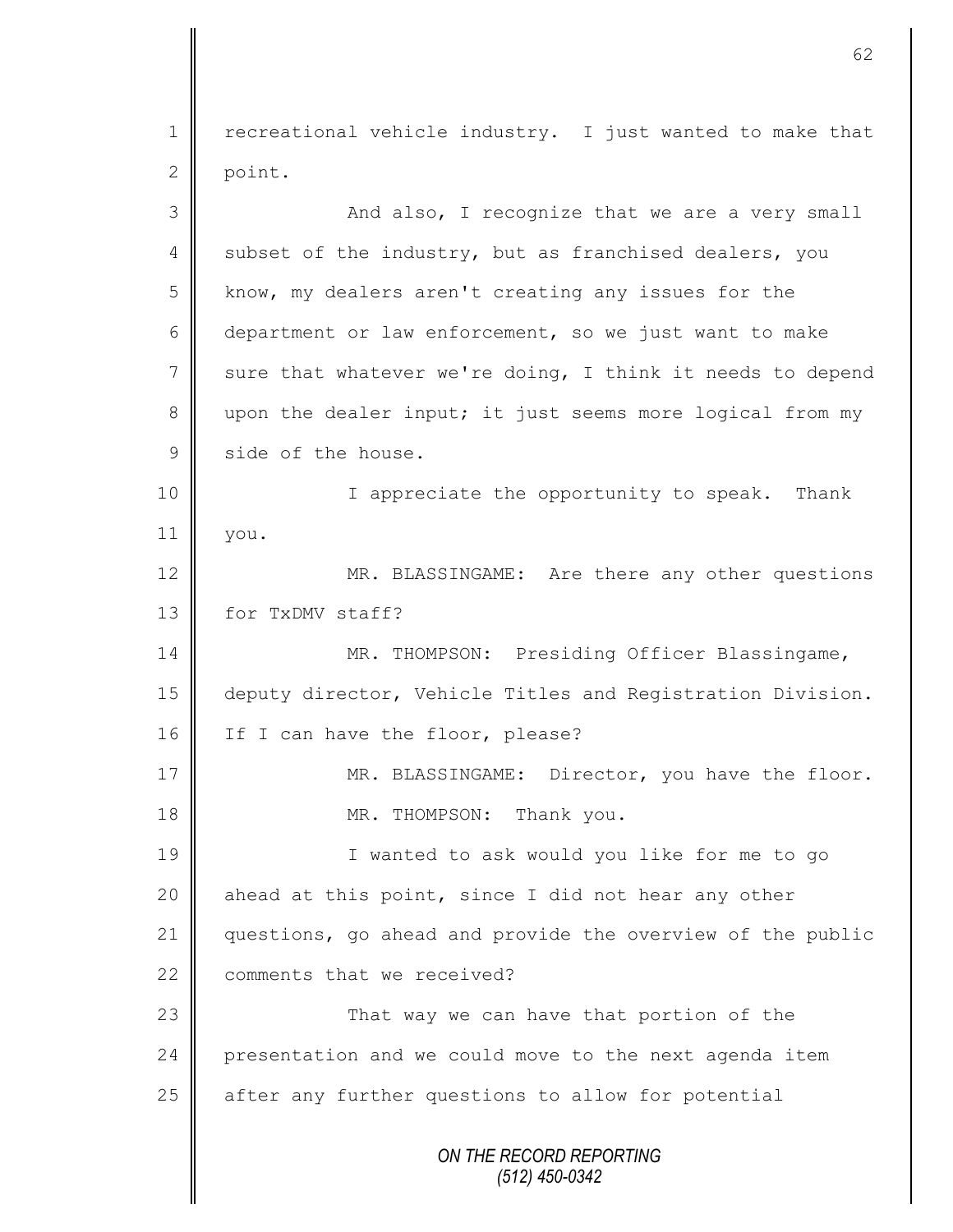*ON THE RECORD REPORTING (512) 450-0342* 1 | recommendations, unless the committee is ready to do so at  $2 \parallel$  this time. 3 I obviously defer to you. I'm glad to provide 4 the overview of the public comments or allow for the  $5 \parallel$  committee to move on to the next agenda item and make any 6 possible recommendations/motions. 7 MR. SULLIVAN: Thank you. Presiding Officer, 8 Member Sullivan. May I have the floor, please? 9 || MR. BLASSINGAME: Member Sullivan, you have the 10 floor. 11 || MR. SULLIVAN: Thank you. 12 | Just a brief comment with respect to 13 manufacturers and distributors providing information to 14 the agency. 15 || **Franchised dealers are going to have** 16 information and sales records and needs on used vehicle 17 transactions that the manufacturer may not have access to, 18  $\parallel$  so I'd just like to throw that out before we get too far. 19 Thank you. 20 || MR. DORAN: Presiding Officer, this is Member 21 Doran. 22 MR. BLASSINGAME: Member Doran, you have the  $23$  | floor. 24 MR. DORAN: Thank you. 25 || Would this be an appropriate time to make a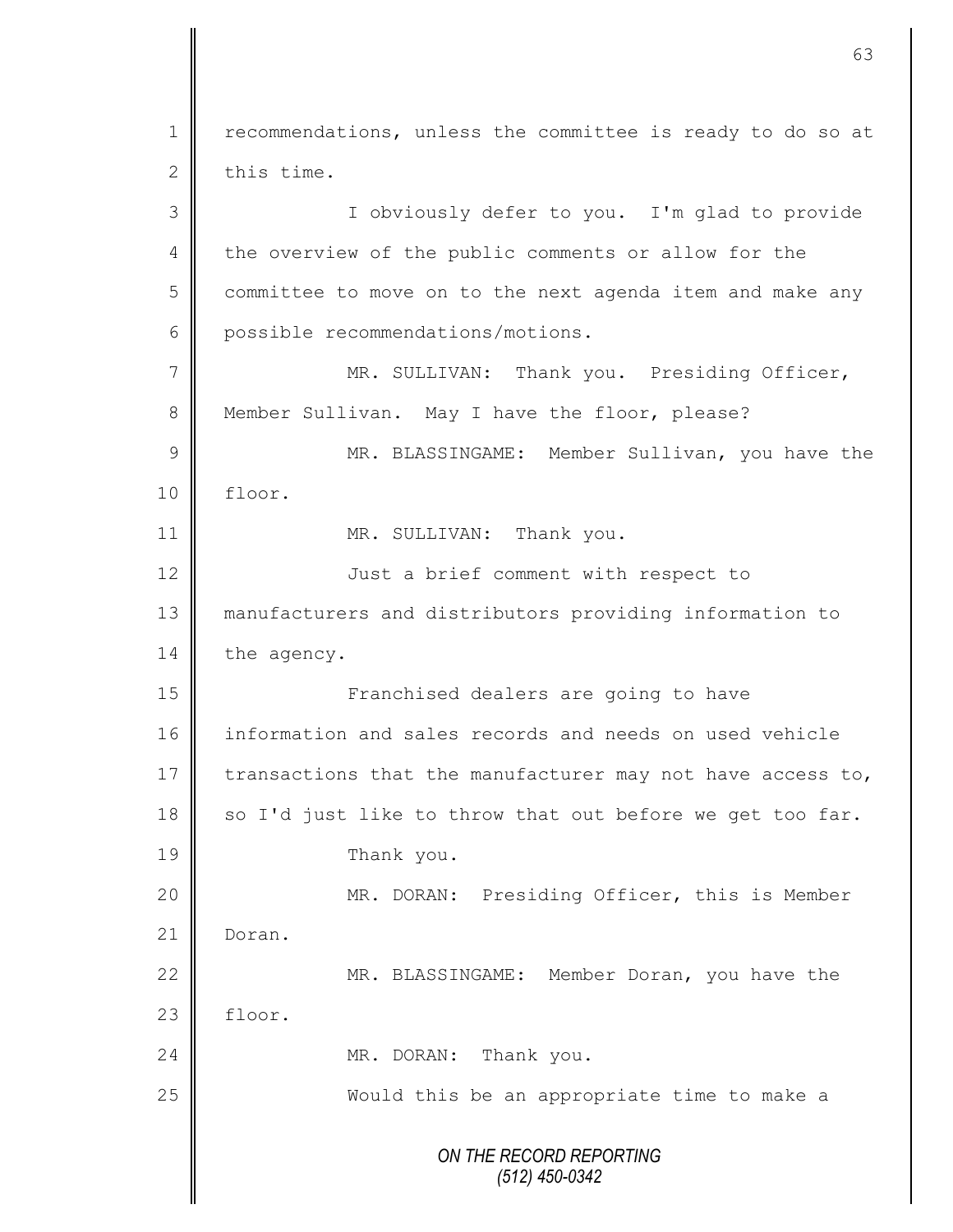|                 | 64                                                         |
|-----------------|------------------------------------------------------------|
| 1               | motion?                                                    |
| 2               | MR. RICHARDS: Presiding Officer Blassingame,               |
| 3               | David Richards. May I have the floor.                      |
| 4               | MR. BLASSINGAME: You may have the floor.                   |
| 5               | MR. RICHARDS: Thank you.                                   |
| 6               | Let's make sure that there are no other                    |
| $7\phantom{.0}$ | comments from members before we move on the next agenda    |
| 8               | That agenda item has not been called yet, so you<br>item.  |
| $\mathcal{G}$   | may want to check with your membership first.              |
| 10              | If there are no other comments or questions,               |
| 11              | then you can move on to the next agenda item which entails |
| 12              |                                                            |
| 13              | potential recommendations.                                 |
| 14              | Thank you.                                                 |
|                 | MR. BLASSINGAME: Thank you.                                |
| 15              | By the way, just as a reminder, if you want to             |
| 16              | comment or ask a question, please unmute yourself and ask  |
| 17              | for the floor and then wait to be recognized before you    |
| 18              | speak. That way everybody can have input on the            |
| 19              | questions.                                                 |
| 20              | MR. RICHARDS: Presiding Officer Blassingame,               |
| 21              | David Richards again. May I speak?                         |
| 22              | MR. BLASSINGAME: Yes, sir.                                 |
| 23              | MR. RICHARDS: We may have a commenter or two,              |
| 24              | public comment. I would ask staff to provide that          |
| 25              | information on this particular agenda item. I believe,     |
|                 | ON THE RECORD REPORTING<br>(512) 450-0342                  |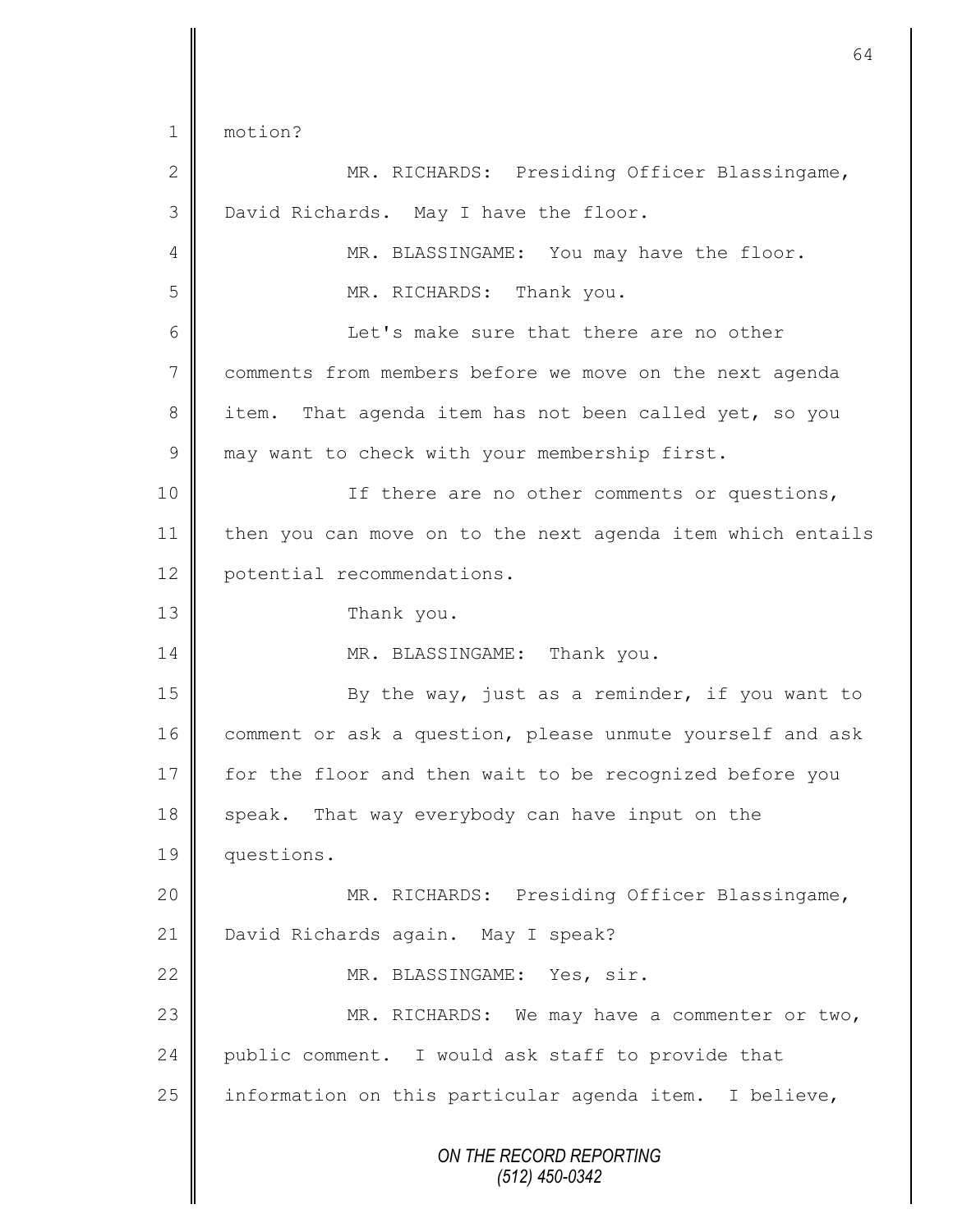*ON THE RECORD REPORTING (512) 450-0342* 1 Presiding Officer Blassingame, Attorney William Daniel 2 || with McGinnis Lochridge has a comment to make. Can we 3 unmute him and allow him to comment? 4 || MR. BLASSINGAME: Yes. Mr. Daniel, you have  $5$  the floor. 6 MR. RICHARDS: Mr. Daniel, can you raise your 7 | hand, please, so we can unmute you? Thank you. 8 **(No response.)** 9 || MR. RICHARDS: David Valdez, have we found Mr. 10 | Daniel? Have we located him? 11 MR. VALDEZ: Hi. This is David. No, I have 12 not located a raised hand. I believe it's \*3, if I'm not 13 mistaken -- is that correct? -- for them to raise their  $14 \parallel$  hand? 15 || MR. RICHARDS: Right. 16 MR. SULLIVAN: Yeah. If he can go ahead and 17 select  $*3$  on your phone, I should be able to see your hand 18 | raised. 19 MR. THOMPSON: Presiding Officer Blassingame, 20 Clint Thompson, deputy director, Vehicle Titles and 21 Registration Division. If I could have the floor, please? 22 | MR. BLASSINGAME: Director Thompson, you have  $23$  the floor. 24 | MR. THOMPSON: I would say, David, I'm not  $25$  sure, I see call-in user 23 had their hand raised, not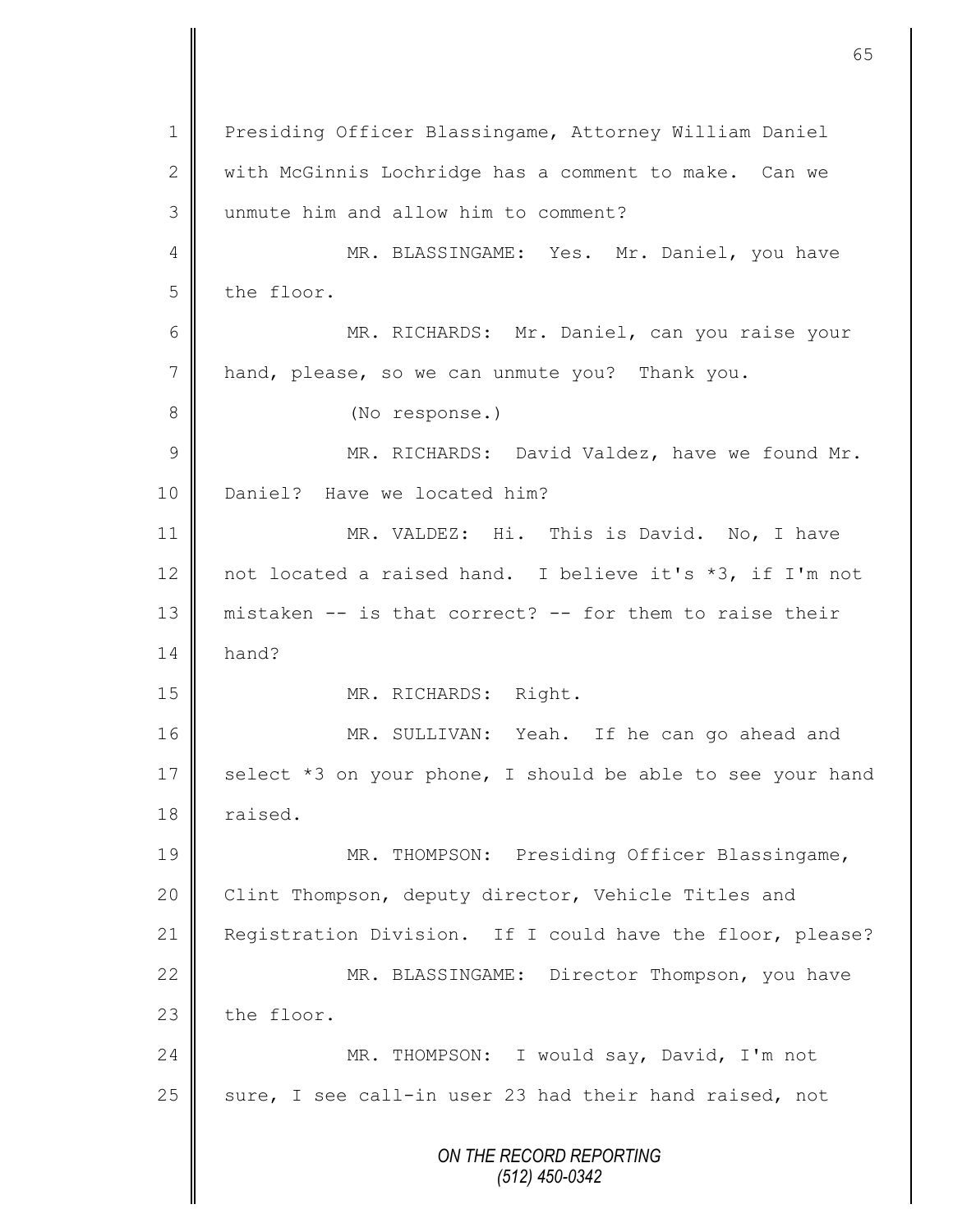|                | 66                                                         |
|----------------|------------------------------------------------------------|
| $\mathbf 1$    | sure if that's the particular one, but then we've also got |
| 2              | call-in user 11.                                           |
| 3              | MR. VALDEZ: Correct. I went ahead and unmuted              |
| 4              | caller 11, user 23 is also unmuted as well, but they have  |
| 5              | the floor.                                                 |
| 6              | MR. DANIEL: This is William Daniel. Can you                |
| $\overline{7}$ | hear me?                                                   |
| 8              | MR. RICHARDS: Yes, sir, Mr. Daniel. Go ahead               |
| $\mathcal{G}$  | and proceed.                                               |
| 10             | MR. DANIEL: Thank you.                                     |
| 11             | William Daniel. I'm an attorney here in Austin             |
| 12             | representing various clients in the motor vehicle          |
| 13             | industry. I'm appearing today on behalf of Vroom, LLC,     |
| 14             | which is a licensed Texas dealer, to comment on this very  |
| 15             | important rule proposal.                                   |
| 16             | Vroom completely agrees with the goal of this              |
| 17             | proposed rule to prevent dishonest people from misusing    |
| 18             | the temporary tags. We do believe some tweaks and          |
| 19             | additions are necessary to make the system workable for    |
| 20             | the honest dealers that do not misuse the tags.            |
| 21             | We submitted written comments and in those                 |
| 22             | we've outlined several suggestions to make the process     |
| 23             | more efficient for the dealers and for the department,     |
| 24             | including some along the lines that Member Zak suggested   |
| 25             | for established dealers to be able to be exempted from the |
|                | ON THE RECORD REPORTING<br>(512) 450-0342                  |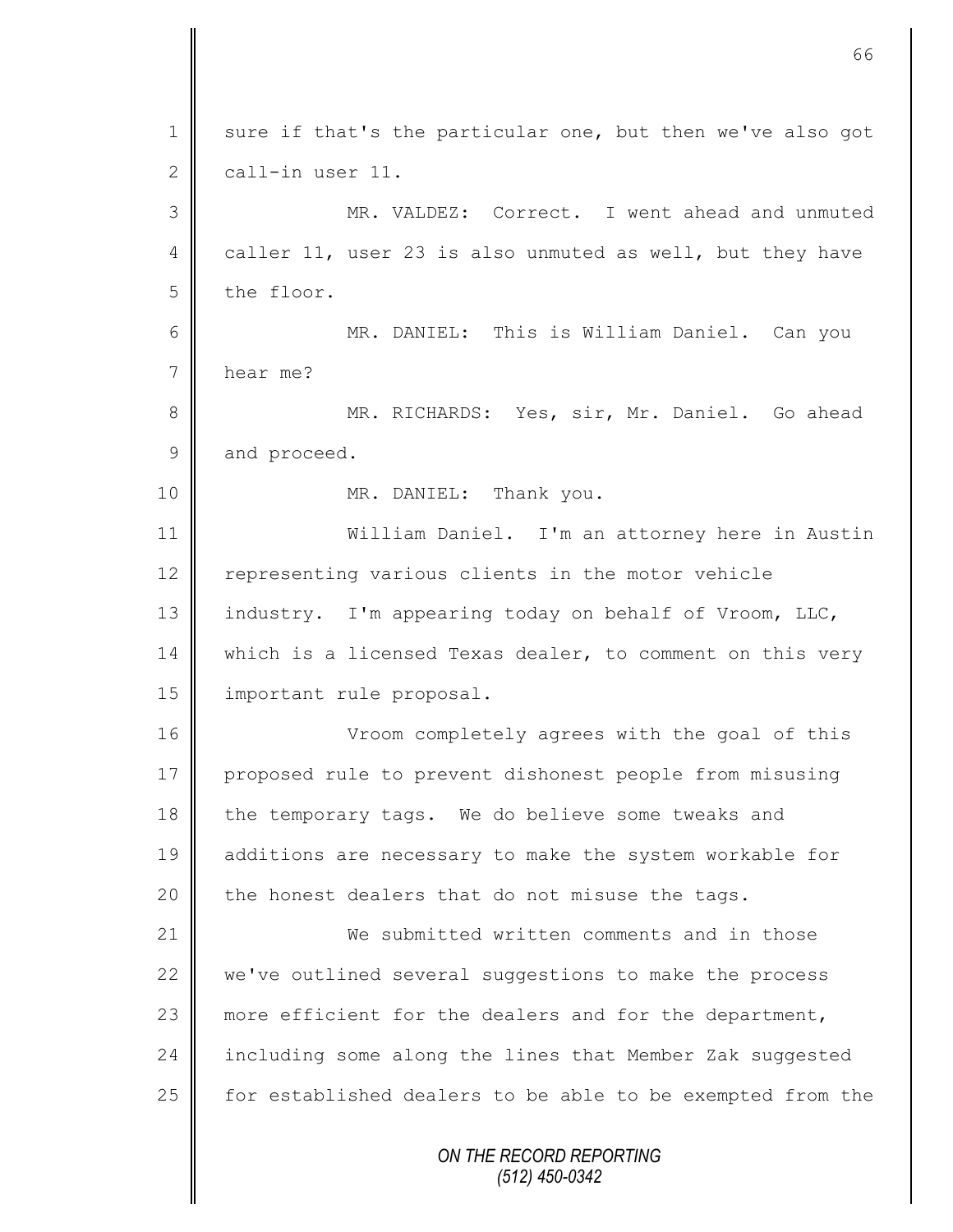1 process since they have a track record and have not 2  $\parallel$  misused the tags and there's no reason to believe they 3 ever will.

4 || In the interest of time, I'm going to address  $5 \parallel$  in detail only one of the comments, and this goes back to  $6$  the formula that was explained earlier.

7 Under that formula, the total number of tags is 8 capped at two times Texas registrations. Now, for some 9 dealers, such as Vroom, which sell a lot of vehicles out  $10$  | of state, that formula is going to create a problem.

11 **We have to put a buyer's temp tag on every** 12 vehicle we sell, including those going to out-of-state 13 customers, but those customers, of course, will never be 14 titling or registering their vehicles in Texas.

15 | So for example, in Vroom's case, at most 30 16 percent of its sales are to Texas customers, so if you cap 17 that at two times 30 percent, you can readily see we're 18 going to always fall well short, way short on the number 19 | of tags we need for actual sales.

20 || And this will also apply to other dealers who 21  $\parallel$  sell a lot of vehicles to people in other states. We've 22 suggested a solution based on vehicle inventory tax 23  $\parallel$  statements as an option for dealers with this situation. 24 | I thank you for your time and consideration,  $25$  and I'll be glad to respond to any questions.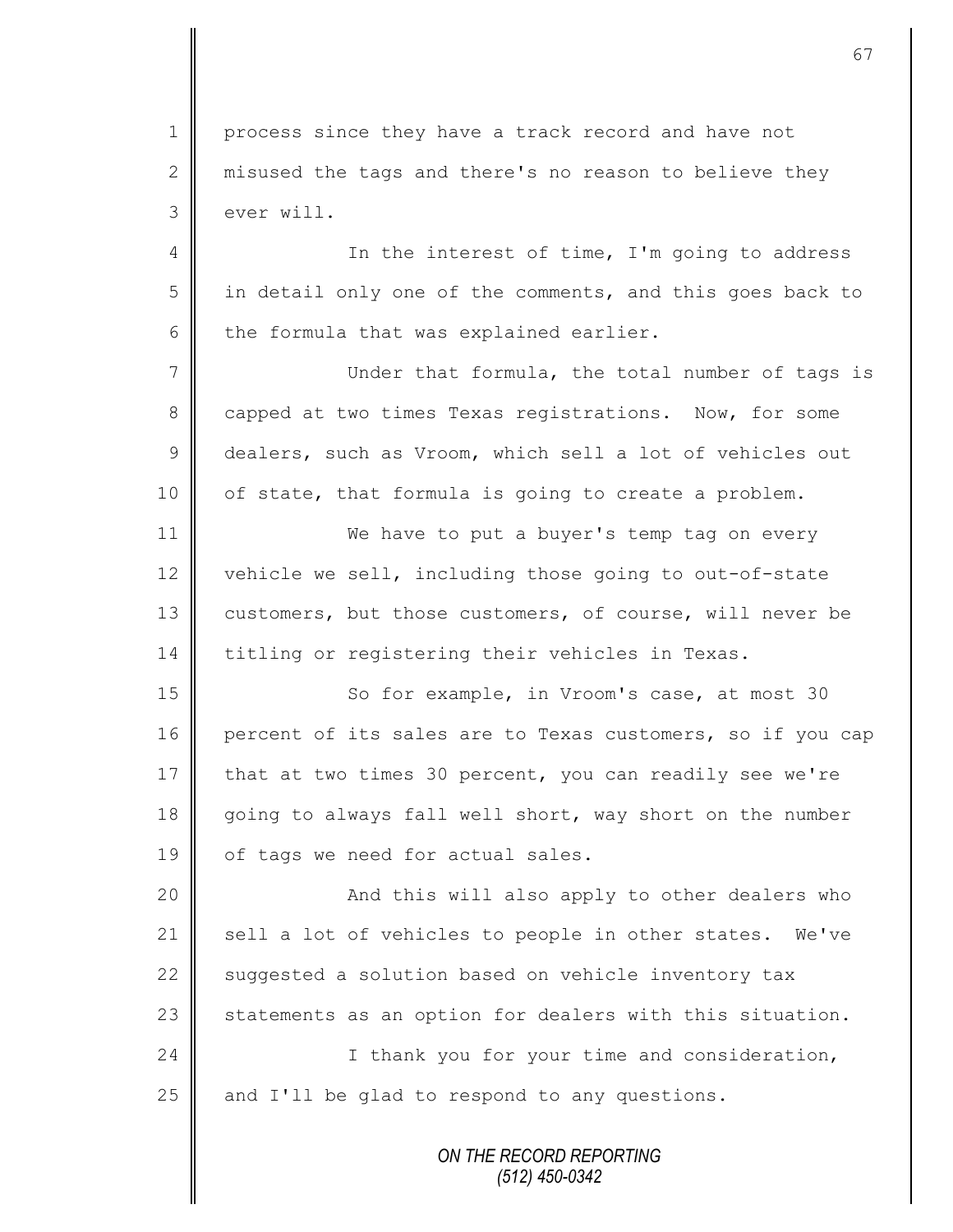*ON THE RECORD REPORTING (512) 450-0342* 1 || MR. RICHARDS: Presiding Officer Blassingame, 2 David Richards, for the record. May I have the floor? 3 || Presiding Officer Blassingame, David Richards, 4 for the record. May I have the floor, please? 5 (No response.) 6 MR. RICHARDS: David Valdez, have we lost 7 | Member Blassingame? 8 MR. VALDEZ: This is David Valdez. I don't see 9 them as left; they are muted. They can always unmute 10 | themselves. 11 MR. RICHARDS: Okay. Let me just say for the 12 record, Mr. Daniel's comment was the only one on that 13 particular agenda item, so Presiding Officer Blassingame, 14 you are free to ask, number one, if there are any more 15 | comments from the membership, and if not, we can move on 16 to agenda item 2.A.ii. 17 Thank you. 18 **Member Blassingame, are you back on the call?** 19 MR. BLASSINGAME: I am not. Hold on. 20 || MR. RICHARDS: I don't know if you heard me, 21 you were muted a few minutes ago. There are no other 22 comments for this particular agenda item 2.A.i. 23 **I** Tf there are no further comments from the 24 | membership of the advisory committee, you're free to move 25 on to 2.A.ii. Recommendations of advisory committee.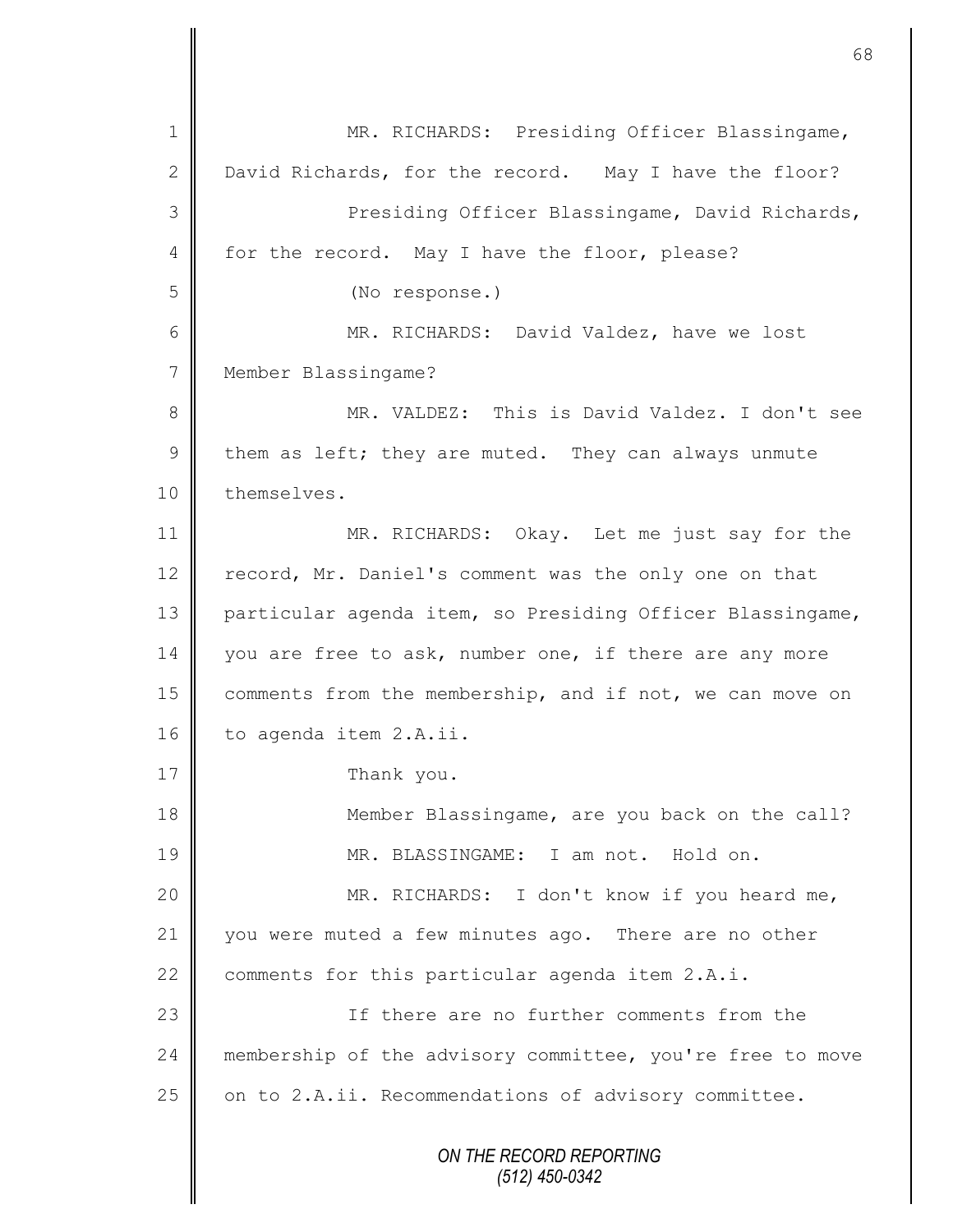|               | 69                                                         |
|---------------|------------------------------------------------------------|
| $\mathbf 1$   | Thank you.                                                 |
| $\mathbf{2}$  | Presiding Officer Blassingame, let me suggest              |
| 3             | that we take a five- to six-minute recess so we can figure |
| 4             | out the technical problems that are occurring at the       |
| 5             | present time.                                              |
| 6             | So it is 10:30 a.m. Let IT work with the IT                |
| 7             | problems and we'll come back at 10:35, members. So we're   |
| 8             | now in recess. Thank you.                                  |
| $\mathcal{G}$ | MR. BLASSINGAME: I'm just now getting back on;             |
| 10            | I was kicked offline. I'm back.                            |
| 11            | MR. RICHARDS: Okay. If the members want to                 |
| 12            | continue, then we'll go ahead and continue, or we could    |
| 13            | take a five-minute break, whichever is your pleasure.      |
| 14            | Thank you.                                                 |
| 15            | MR. BLASSINGAME: Everybody want to take a                  |
| 16            | five-minute break?                                         |
| 17            | MR. RICHARDS: Why don't we do that to let                  |
| 18            | everybody get up and stretch and maybe restroom break or   |
| 19            | coffee, and then we'll come back in five minutes at 10:35. |
| 20            | MR. BLASSINGAME: All right, Mr. Richards,                  |
| 21            | five-minute break.                                         |
| 22            | (Whereupon, a brief recess was taken.)                     |
| 23            | MR. BLASSINGAME: Panel members, I would like               |
| 24            | to apologize, I was unable to rejoin the meeting very      |
| 25            | quickly, but anyway, when everybody is ready, we will move |
|               | ON THE RECORD REPORTING<br>$(512)$ 450-0342                |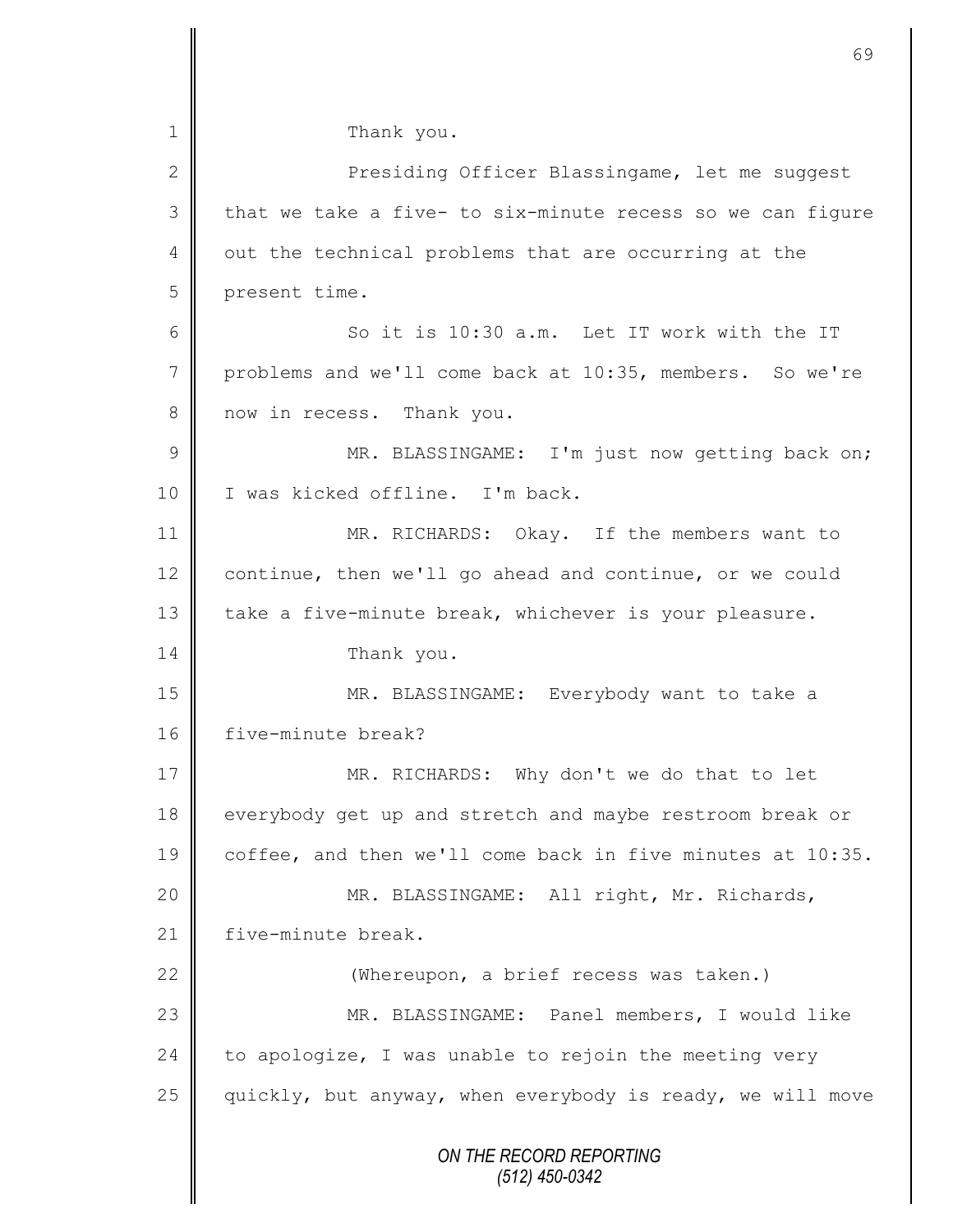*ON THE RECORD REPORTING (512) 450-0342* 1 | on to agenda item number ii. 2 || MR. RICHARDS: Presiding Officer Blassingame, 3 David Richards, for the record. 4 MR. BLASSINGAME: Mr. Richards, you have the 5 floor. 6 || MR. RICHARDS: Yes, sir, thank you. 7 || I just want to clarify we're moving on to 8 agenda item 2.A.ii. Recommendations of the advisory 9 **Committee.** 10 Thank you. 11 | MR. BLASSINGAME: Thank you, sir. 12 Members, I now would like to move on to agenda 13 item 2.A. Implementation plan for advisory committee 14 recommendations regarding House Bill 3927, and I will turn 15  $\parallel$  the meeting over to -- pardon me -- maximum tag limits. 16 Sorry; I had the wrong page. 17 WR. RICHARDS: We're on 2.A.ii. 18 Recommendations, and we're going to ask if any members 19 have recommendations to present to the board. So at this 20 time if any members have any recommendations, this is the 21  $\parallel$  time to make them. 22 Thank you. 23 MR. DORAN: Presiding Officer Blassingame, this 24 is Member Doran. May I be recognized? 25 | MR. BLASSINGAME: Member Doran, you have the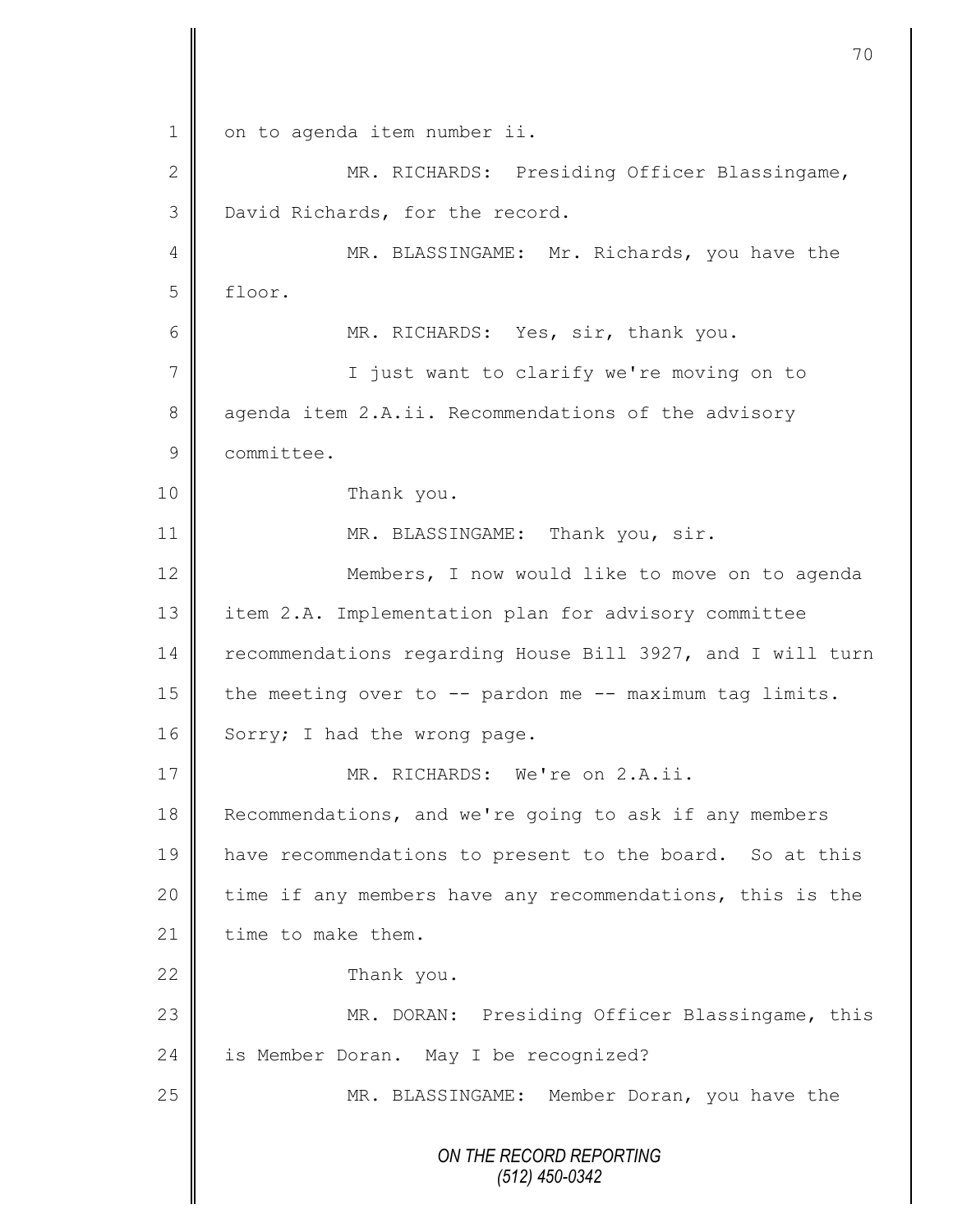floor.

| $\overline{2}$ | MR. DORAN: Thank you.                                      |
|----------------|------------------------------------------------------------|
| 3              | Because we don't want any cessation in the                 |
| 4              | operation of the temp tag issuance by a franchised new     |
| 5              | motor vehicle dealer, I'd like to make a motion that the   |
| 6              | department be required to take into consideration and give |
| 7              | appropriate weight to the recommended number of tags that  |
| 8              | may be provided by the manufacturer or distributor on an   |
| 9              | annual basis.                                              |
| 10             | This recommended number of tags provided by the            |
| 11             | manufacturer or distributor to the department does not     |
| 12             | supersede the information provided by the dealer, but if   |
| 13             | the dealer chooses not to provide any information or       |
| 14             | forgets to, then the department can choose to rely upon    |
| 15             | what the manufacturer or distributor provided.             |
| 16             | And that's my motion.                                      |
| 17             | MR. BLASSINGAME: And that was by Member Doran?             |
| 18             | MR. DORAN: Yes.                                            |
| 19             | MR. BLASSINGAME: So we have a motion from                  |
| 20             | Member Doran. Is there a second to the motion?             |
| 21             | MR. PRATHER: Can there be any discussion?                  |
| 22             | This is Steve Prather.                                     |
| 23             | MR. RICHARDS: Member Prather, we need a second             |
| 24             | first, please. Thank you.                                  |
| 25             | MR. FERGUSON: Second by Member Ferguson.                   |
|                | ON THE RECORD REPORTING<br>$(512)$ 450-0342                |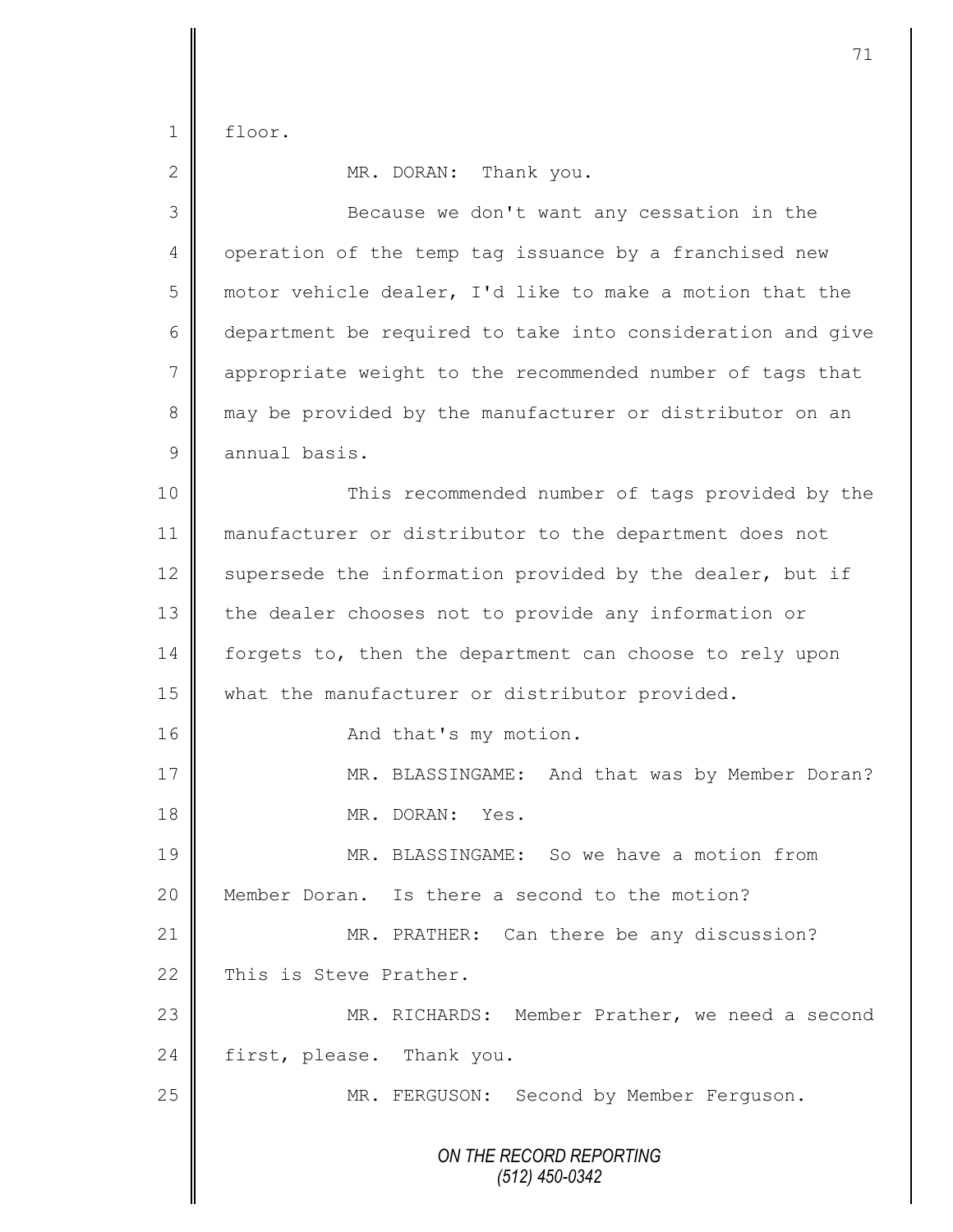| $\mathbf 1$    | MR. BLASSINGAME: All right, Member Ferguson.               |
|----------------|------------------------------------------------------------|
| $\mathbf{2}$   | We have a second now. Is there any further                 |
| 3              | discussion?                                                |
| 4              | MR. PRATHER: Steve Prather. May I have the                 |
| 5              | floor?                                                     |
| 6              | MR. BLASSINGAME: Member Prather, you have the              |
| $7\phantom{.}$ | floor.                                                     |
| $8\,$          | MR. PRATHER: Thank you very much.                          |
| $\mathcal{G}$  | As I mentioned earlier, I don't think the                  |
| 10             | dealers would support the manufacturer getting in the      |
| 11             | middle of their agreement with the state on the temporary  |
| 12             | tags or other licensing issues. I think you'd find that    |
| 13             | pretty much across the board that the dealers would reject |
| 14             | that idea.                                                 |
| 15             | So I, once again, would suggest that the                   |
| 16             | manufacturers not be involved in it, or the distributors,  |
| 17             | but the dealer do it at his own effort. Let him apply for  |
| 18             | his number, let him provide whatever documentation that    |
| 19             | would support the number, and that would include, and      |
| 20             | heavily weighted, what the manufacturer might show as      |
| 21             | their forecast for the dealer.                             |
| 22             | But as far as the manufacturer and the                     |
| 23             | distributor sending information to be relied upon instead  |
| 24             | of the dealer or in addition to the dealer without the     |
| 25             | dealer's input and request or the dealer bringing that     |
|                | ON THE RECORD REPORTING                                    |

 $\mathbf l$ II

II

*(512) 450-0342*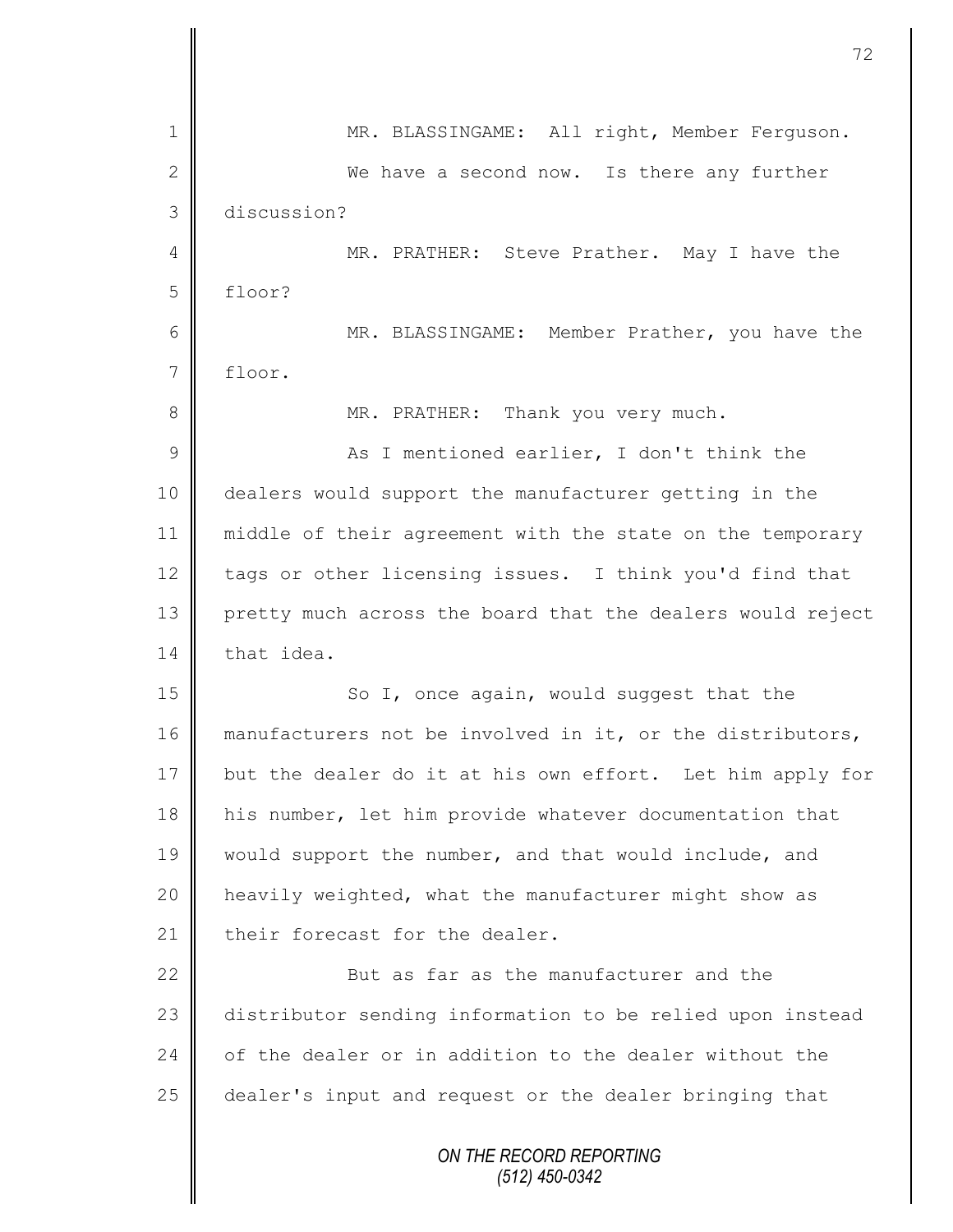*ON THE RECORD REPORTING (512) 450-0342* 1 | information in  $--$  I don't know exactly how to word it  $--$ 2 but it's available if the dealer wants to submit it as 3 further consideration for a higher number, I think the 4 state ought to consider that. But I just don't believe 5 dealers want the manufacturer or distributor involved in  $6$  their business in this category. 7 | Thank you. 8 MR. BLASSINGAME: Thank you, Member Prather. 9 || Is there any other discussion? 10 MR. DORAN: Presiding Officer Blassingame, this 11 is Member Doran. May I just address the concerns of 12 Member Prather? 13 MR. BLASSINGAME: Member Doran, you have the 14 floor. 15 MR. DORAN: Thank you. 16 Thank you for making that comment. The way the 17 motion is structured, it is not the intent that the 18 recommendation by the manufacturer or distributor would 19 Supersede the information that the dealer is providing to  $20$  | the department. 21 **This would kick in in the event that the dealer** 22 neglected to provide information to the department so that 23 the dealer doesn't exceed what might be an arbitrary or 24 unnecessarily low allocation of temp tags, thereby causing 25  $\parallel$  a cessation in the ability to issue tags because the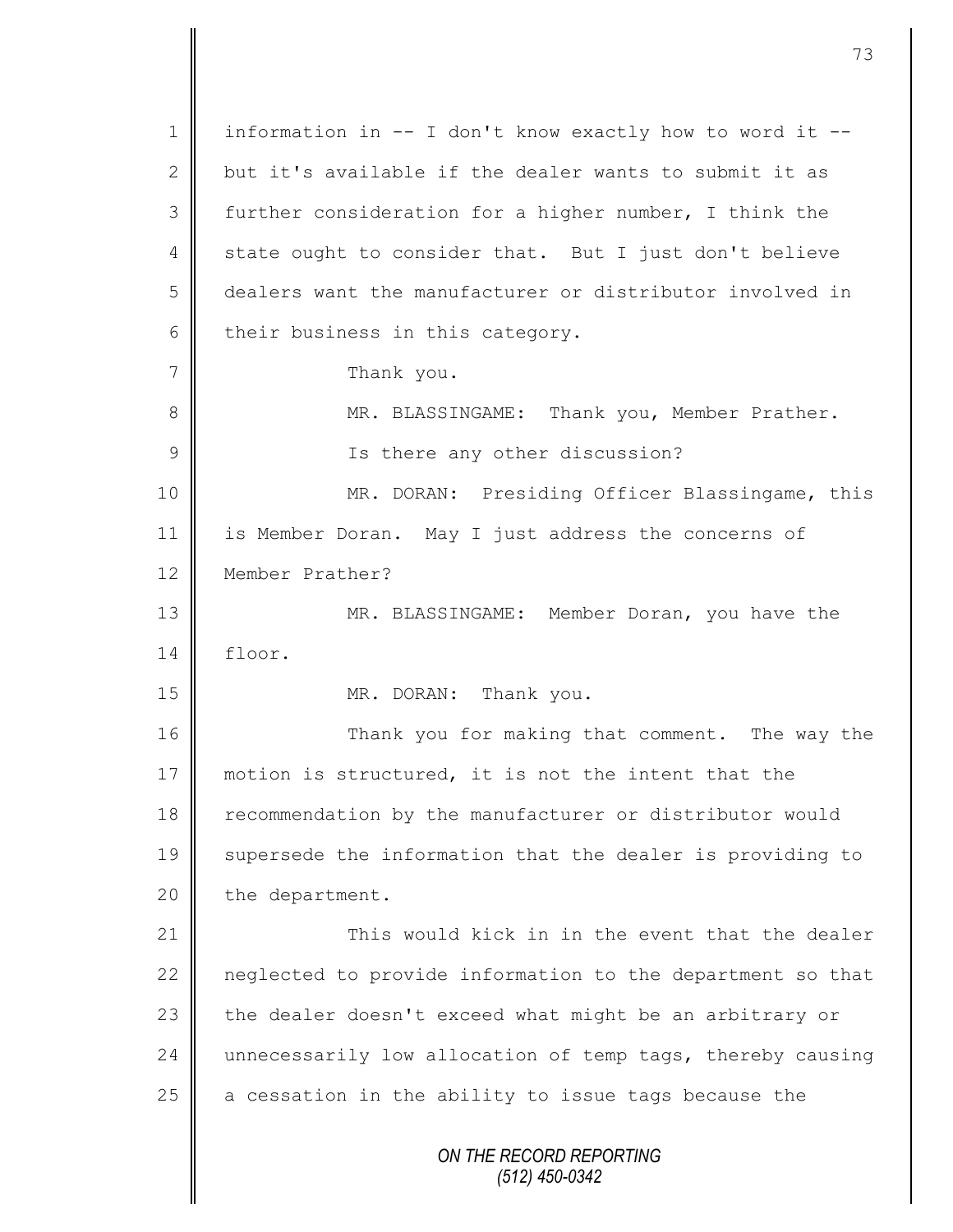1 department could go to the default which is the presumably 2 much higher number that is provided by the manufacturer or 3 distributor.

4 || And then with respect to Member Prather's 5 comment about the dealers not wanting the manufacturers' 6  $\parallel$  or distributors' involvement in this particular issue, I 7 | would respectfully disagree.

8 Our Toyota dealers across the state of Texas,  $9 \parallel$  we believe, would very much appreciate the distributor or 10 the manufacturer stepping in to prevent an occurrence 11 where the ball got dropped and there was a disruption to 12 their business.

13 But anyway, thank you, Member Prather, for your 14 comment. And that's all.

15 MR. STARK: Member Blassingame, Member Stark. 16 If I could speak, please?

17 MR. BLASSINGAME: Member Stark, you have the 18 floor.

19 || MR. STARK: I think it's also important to 20 | consider that the factory is primarily involved in the 21 sale of new automobiles. In some cases the dealer may not 22 provide full information based on used inventory.

23 || I think it adds a layer of complexity to ask 24 the factory to provide those numbers and in some cases 25 would be inaccurate data. And I believe Mr. Prather is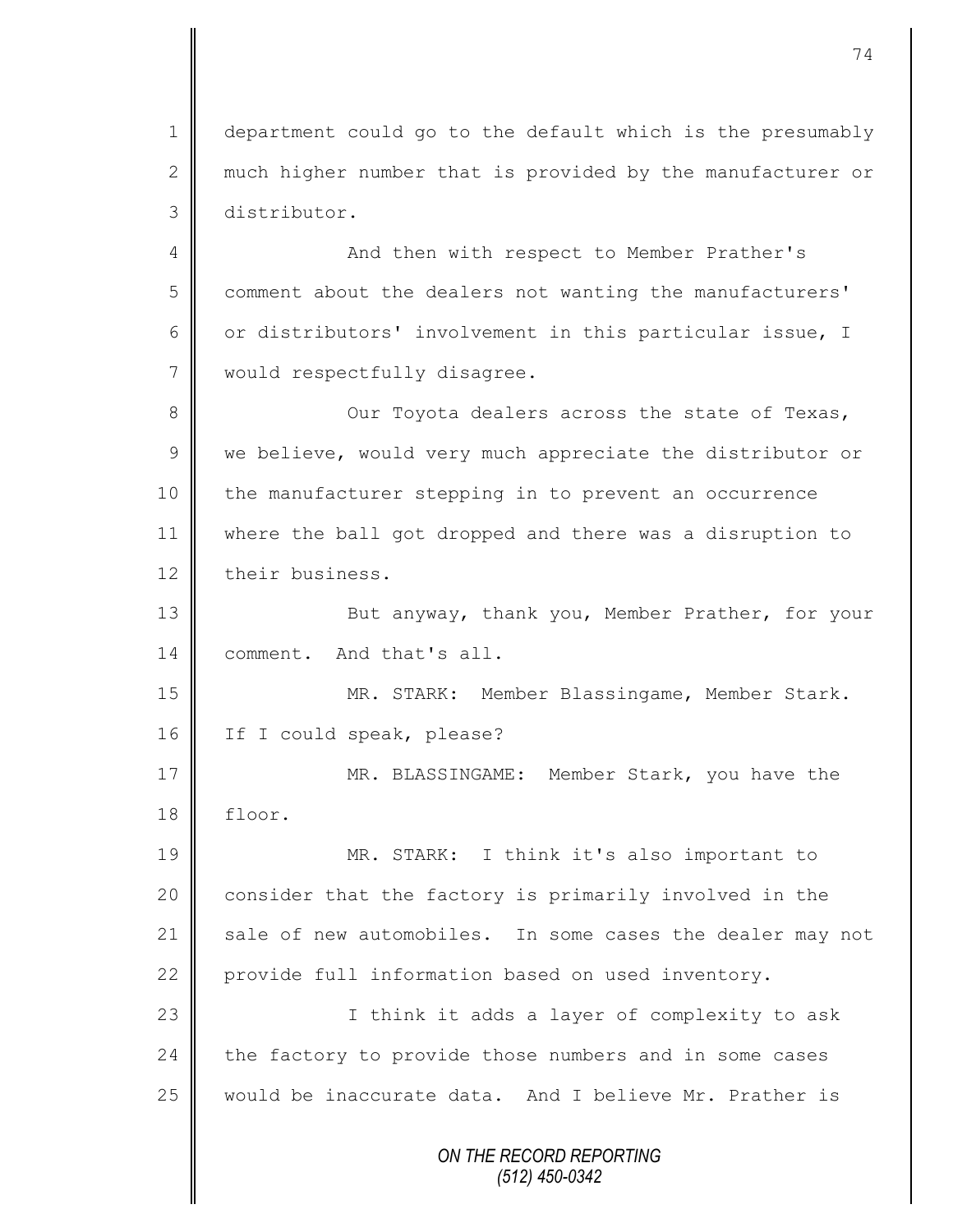1 probably right, the majority or certainly a plurality of 2 dealers would prefer to provide that information  $3 \parallel$  themselves. They're in those operations day to day, 4 unlike the factory. 5 MR. DORAN: Presiding Officer Blassingame, this 6  $\parallel$  is Mr. Doran again. May I address that comment? 7 MR. BLASSINGAME: Mr. Doran, you have the 8 floor. 9 MR. DORAN: Thank you. 10 || With respect to used vehicle sales numbers 11 coming out of the franchised dealership, the dealer is 12 under an obligation to honestly and accurately provide 13 **that information on their financial statement to the** 14 manufacturer or distributor on a monthly basis, so the 15 manufacturer or distributor very much has visibility to 16 how that dealer is doing in terms of their used vehicle  $17 \parallel$  sales. 18 The manufacturer or distributor may also have 19 some visibility to the trades that are coming in from that 20  $\parallel$  dealer as well, and let us not forget that the 21 manufacturer or distributor is periodically sending their 22 field representatives out to work with the dealer to help  $23$  them improve their sales, and that includes working with

 $24$  them on their certified used vehicle programs that are a 25 part of the manufacturer or distributor's greater umbrella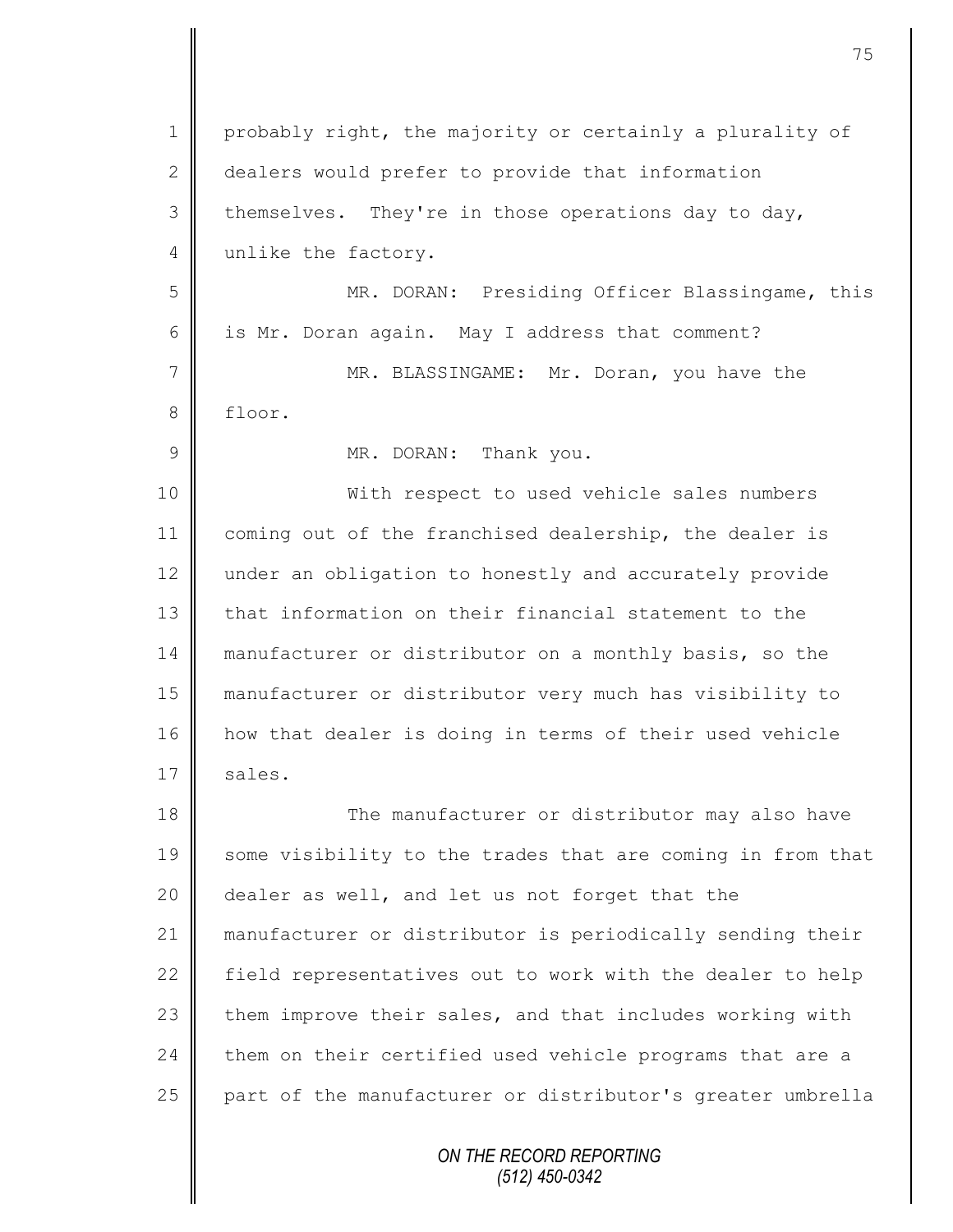*ON THE RECORD REPORTING (512) 450-0342* 1 of programs. 2 **C** Thank you. 3 MR. DONNELLY: Mr. Blassingame, Chris Donnelly. 4 May I ask a question? 5 MR. BLASSINGAME: Member Donnelly, you have the 6 floor. 7 MR. DONNELLY: Just a point of clarification. 8 I really don't have a dog in this fight, but I think we'll 9 have to vote on it. 10 || Member Doran, is your motion asking that the 11 distributor or manufacturer be able to provide additional 12 information or is it to be the only provider of 13 l information? 14 | MR. DORAN: Presiding Officer Blassingame, this 15 | is Member Doran. May I respond to that? 16 MR. BLASSINGAME: Member Doran, yeah, if you 17 | would, and if you need to, reread the motion. 18 || MR. DORAN: Sure, I'd be happy to. 19 No, the purpose of the motion is not for the 20 manufacturer or distributor to be the sole or exclusive 21 provider of that information, nor is it meant to supersede 22 the information that is provided by the dealer. 23 | The is for the department to be able to give  $24$  that information the appropriate weight or degree of 25 deference in the event that the dealer does not provide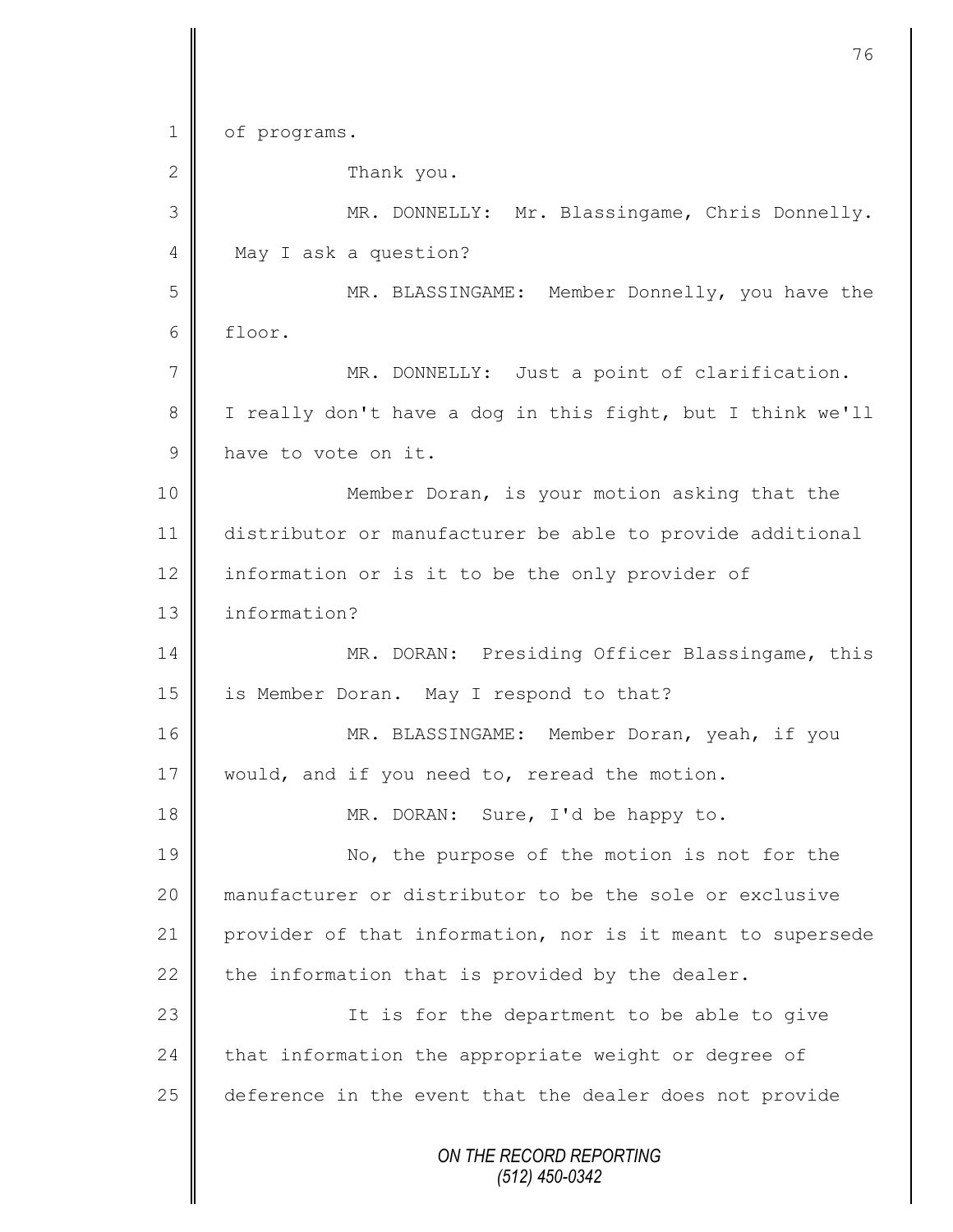*ON THE RECORD REPORTING (512) 450-0342* 1 | information or does not provide a sufficient amount of 2 information to help that dealer get over the hump with the 3 || agency so that they are not subject to an artificially low 4 allocation of temp tags. 5 **S** 6 MR. BLASSINGAME: Thanks. 7 || MR. SULLIVAN: Thank you. Member Sullivan, I'd 8 | like to be recognized, Presiding Officer. 9 | MR. BLASSINGAME: Member Sullivan. 10 || MR. SULLIVAN: Thank you. 11 | With respect to the motion and speaking as a 12  $\parallel$  franchised dealer, the largest franchised dealer in Texas, 13 | I'd not be supportive of the motion. 14 **Our dealers and our back office support are** 15 more than capable of providing the information that DMV is 16 considering adopting. We're capable, we're ready, and we 17 || would continue to have that responsibility ourselves and 18 || not want to rely on a manufacturer to provide that 19 information either on our behalf or in our stead. 20 **Thank** you. 21 | MR. DORAN: Presiding Officer Blassingame, this 22 is Member Doran again. May I respond to Mr. Sullivan's 23 **comment?** 24 MR. BLASSINGAME: Member Doran, you have the  $25$  | floor.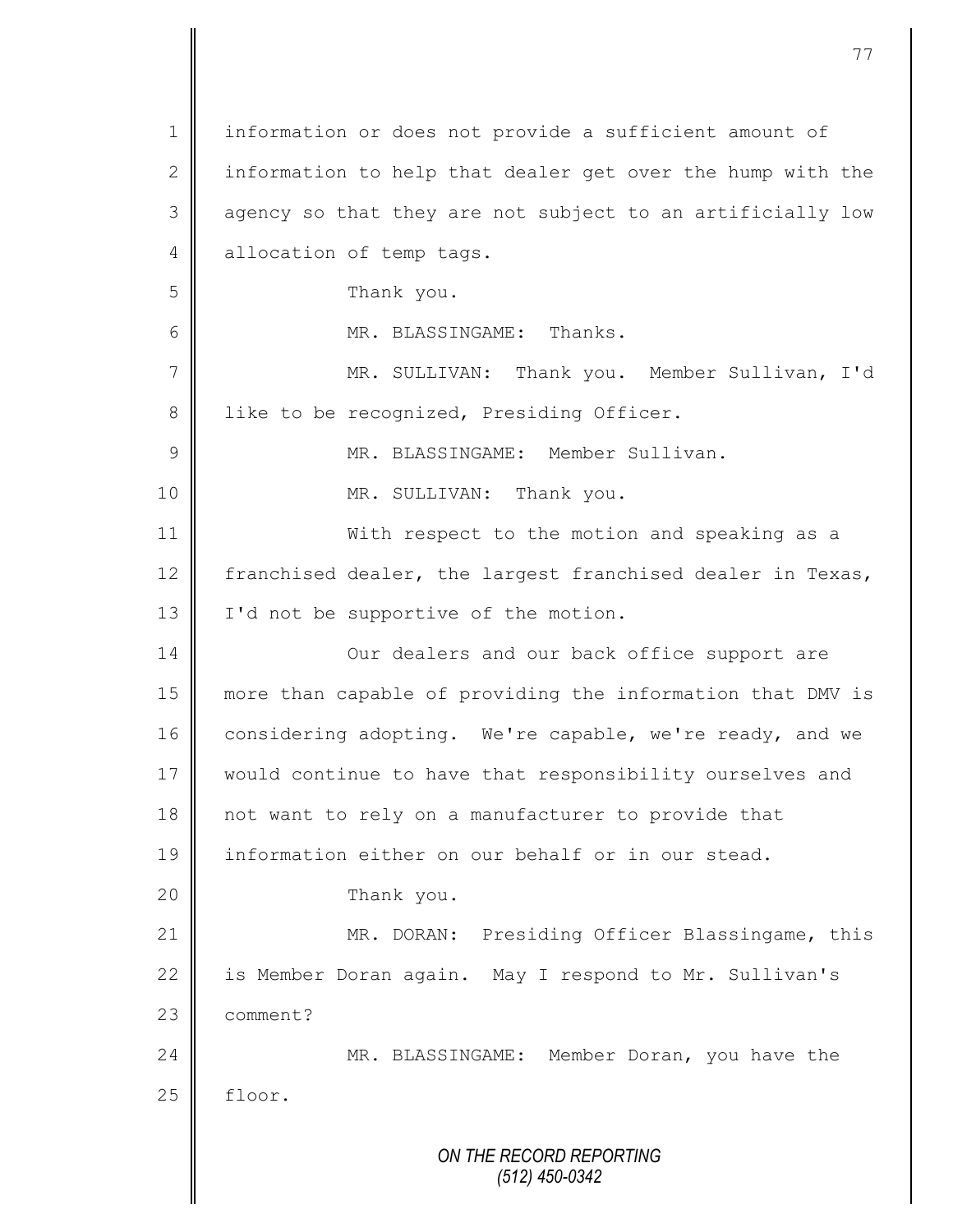*ON THE RECORD REPORTING (512) 450-0342* 1 || MR. DORAN: Mr. Sullivan, thank you for your  $2 \parallel$  comment, and I would agree that an operation like Group 3 | One Automotive with the resources they have and the 4 sophistication that they have from a business standpoint, 5 I would like to think that this requirement would never 6  $\parallel$  fall through the cracks with your operation. 7 || But this may be of some considerable benefit to 8 smaller dealerships that do not have the resources or the 9  $\parallel$  manpower, if you will, or the administrative support, and 10 | this motion is intended to prevent the types of hiccups 11 | that could cause a disruption to that dealer. 12 Thank you. 13 || MR. PRATHER: This is Steve Prather. Could I 14 speak again? 15 MR. BLASSINGAME: Member Prather, you have the 16 floor. 17 || MR. PRATHER: Thank you very much. 18 You know, the way it's been laid out that I'm 19 listening to today on this conference call with the 200 20 percent of what the dealer should expect to sell, I think 21 that's a pretty comfortable cushion for most dealers. 22  $\parallel$ 23 | 50 percent allowing them to get more allocation of 24 temporary tags, I think this has been thought through very 25  $\parallel$  well by the staff. I'm really surprised it came out like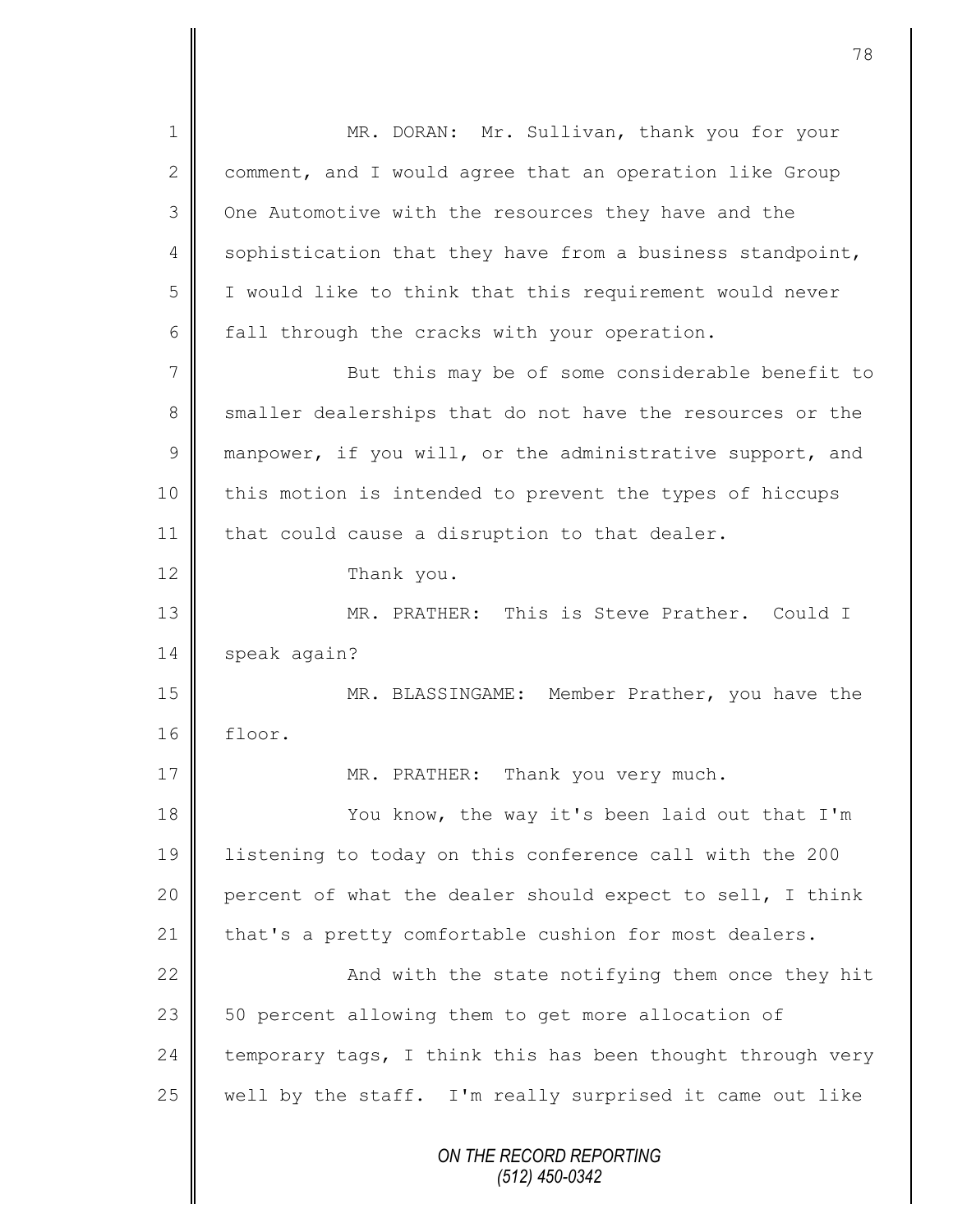1 | it did, happily surprised I might say. 2 ||<br>
But if you're going to tell me every time I 3 || apply for a tag that I'm at this percent or I had this 4 many remaining, if I'm not paying any more attention to my  $5 \parallel$  business than that, I deserve to end up in a problem. 6 || I don't mean that ugly, but you know, as 7 business people we have certain responsibilities, and 8 again, I don't think the manufacturer ought to get into 9 the middle of my business. 10 || And like I said, I've been a dealer many, many 11 | years, now retired, but I never encouraged the 12 manufacturer to get more involved in my business. 13 || So I think what y'all have come up with is that 14 you will allow a dealer to provide whatever kind of 15 documentation, including that of the manufacturer's files 16 that they provide us, as evidence of the need of tags, I 17 think that's more than adequate, and I think a 18 recommendation to get the manufacturer to submit directly 19 to the state is not in the best interest of the dealer  $20$  | body. 21 | So there's my position. Thank you. 22 | MR. BLASSINGAME: Thank you, Member Prather. 23 MR. DORAN: Presiding Officer Blassingame, this 24 is Member Doran again. I just have a clarification in  $25$  response to the last comment.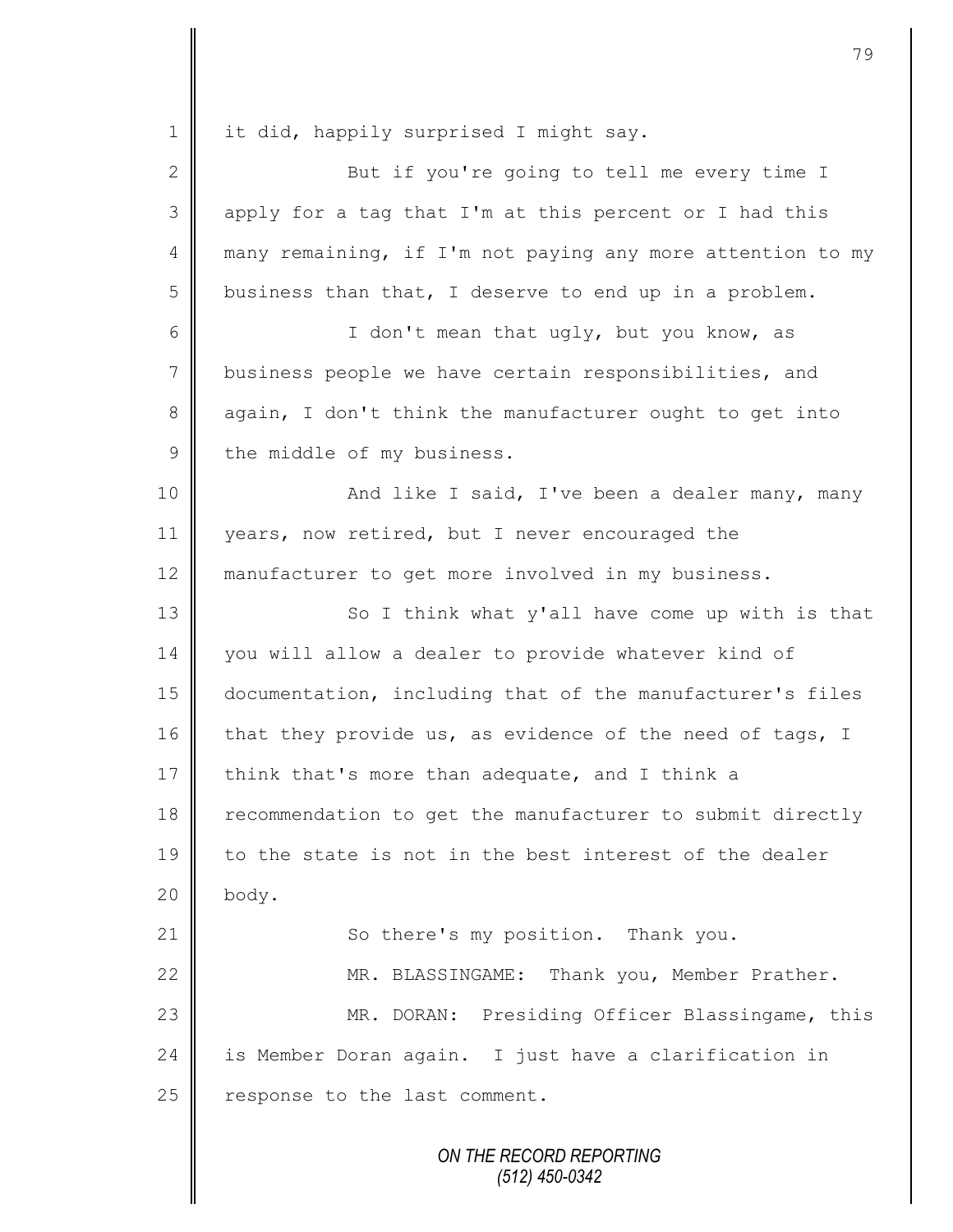*ON THE RECORD REPORTING (512) 450-0342* 1 || MR. BLASSINGAME: Member Doran, you have the 2 floor. 3 MR. DORAN: Yes. Just to be clear, this is not 4 a requirement that the manufacturer or distributor provide  $5$  | that information; it is merely stating that if such 6 information is provided to the department by the 7 manufacturer or distributor the department may consider 8 that information and give it the appropriate weight that 9 | it is due. 10 || Such weight would not exceed the information 11 | that was provided by the dealer, just that it could 12  $\parallel$  supplement the information provided by the dealer, or in 13 the event that the dealer failed to provide the 14 information, then the department could rely upon that if 15 | necessary. 16 Thank you. 17 | MR. SULLIVAN: Presiding Officer, Member 18 | Sullivan requests permission to speak, please. 19 MR. BLASSINGAME: Member Sullivan, you have the 20 floor. 21 || MR. SULLIVAN: Thank you. 22  $\parallel$  0ur dealerships can vouch for the accuracy of 23 the information that we provide to DMV and readily so. 24 | I'm not sure that I will be comfortable in relying on a 25 | manufacturer to provide information on my behalf,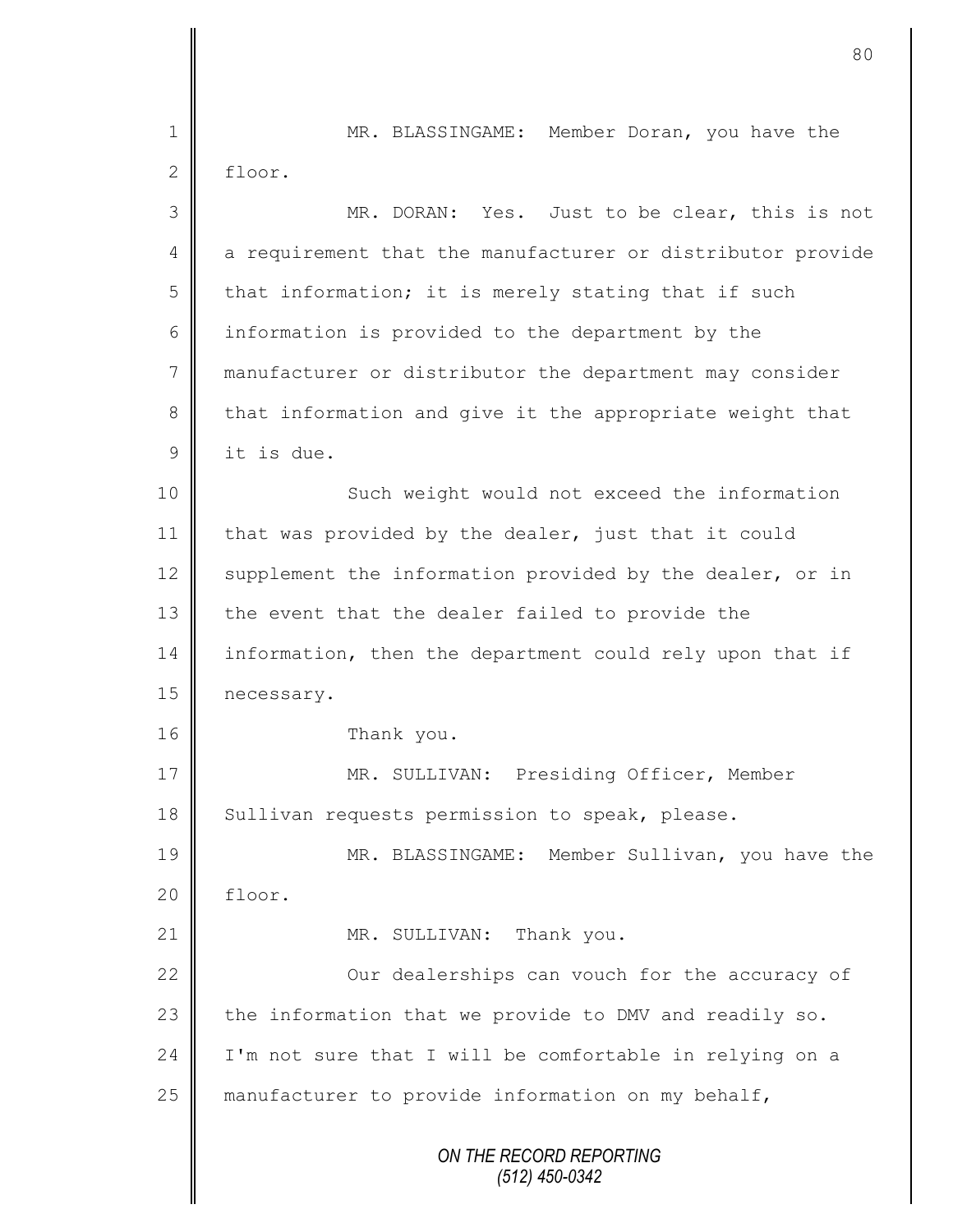*ON THE RECORD REPORTING (512) 450-0342* 1 especially if I was not aware of it. 2  $\parallel$  Secondly, we have three classes of tags that  $3 \parallel$  are proved up into this item. I'm not sure that agent 4 tags or transfer tags or other situations similar to that 5  $\parallel$  would be available information to a manufacturer as well. 6 || I do appreciate Mr. Stark's comments, and I do 7 | appreciate Mr. Prather's comments, and am in agreement 8 | with both. Thank you. 9 MR. BLASSINGAME: Is there any further 10 discussion on the motion? 11 (No response.) 12 | MR. BLASSINGAME: Hearing no further 13 discussion, I will now call for a vote. Members, when I 14 call your name, please state your name for the record and 15 whether you support the motion or do not support the 16 motion. 17 Member Bradburn? 18 MR. BRADBURN: Member Bradburn. I support it. 19 MR. BLASSINGAME: Member Brown? 20 (No response.) 21 | MR. BLASSINGAME: Member Donnelly? 22 MR. DONNELLY: Member Donnelly supports it. 23 MR. BLASSINGAME: Member Doran? 24 MR. DORAN: Member Doran. I support the 25 | motion.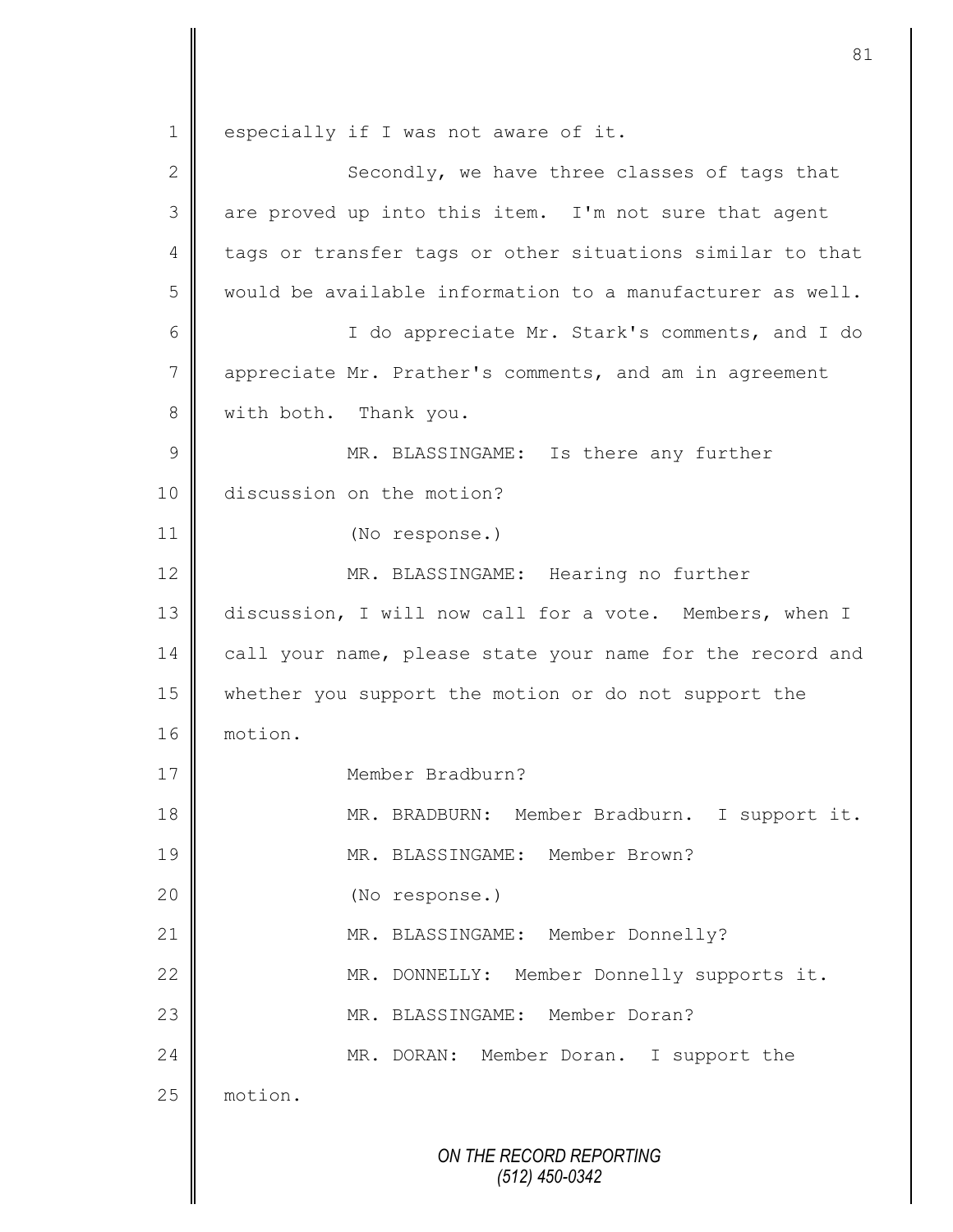|               |         | 82                                           |
|---------------|---------|----------------------------------------------|
| 1             |         | MR. BLASSINGAME: Member Edwards?             |
| $\mathbf{2}$  |         | (No response.)                               |
| 3             |         | MR. BLASSINGAME: Member Elam?                |
| 4             |         | (No response.)                               |
| 5             |         | MR. BLASSINGAME: Member Ferguson?            |
| 6             |         | MR. FERGUSON: Member Ferguson. I support the |
| 7             | motion. |                                              |
| 8             |         | MR. BLASSINGAME: Member Gonzalez?            |
| $\mathcal{G}$ |         | MR. GONZALEZ: Member Gonzalez. I support the |
| 10            | motion. |                                              |
| 11            |         | MR. BLASSINGAME: Member Greenlaw?            |
| 12            |         | (No response.)                               |
| 13            |         | MR. BLASSINGAME: Member Hayter?              |
| 14            |         | MR. HAYTER: I support the motion.            |
| 15            |         | MR. BLASSINGAME: Member Martin?              |
| 16            |         |                                              |
|               |         | (No response.)                               |
| 17            |         | MR. BLASSINGAME: Member Murphy?              |
| 18            |         | (No response.)                               |
| 19            |         | MR. BLASSINGAME: Member Prather?             |
| 20            |         | MR. PRATHER: I do not support the motion.    |
| 21            |         | MR. BLASSINGAME: Member Sims?                |
| 22            |         | (No response.)                               |
| 23            |         | MR. BLASSINGAME: Member Sralla?              |
| 24            |         | (No response.)                               |
| 25            |         | MR. BLASSINGAME: Member Stark?               |
|               |         | ON THE RECORD REPORTING<br>$(512)$ 450-0342  |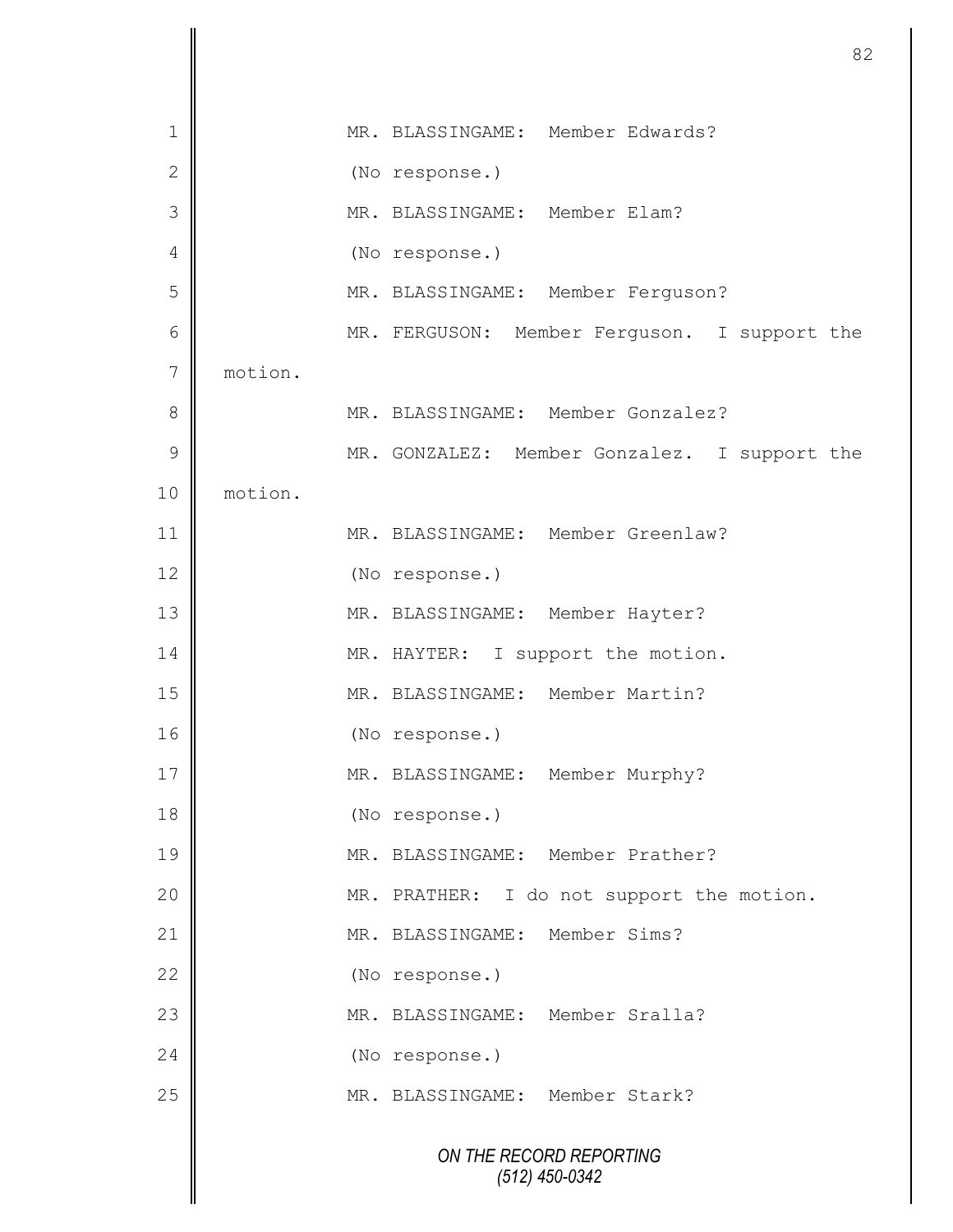*ON THE RECORD REPORTING (512) 450-0342* 1 | MR. STARK: I do not support. 2 MR. BLASSINGAME: Member Sullivan? 3 MR. SULLIVAN: Sullivan votes no. 4 MR. BLASSINGAME: Member Thomas? 5 MS. THOMAS: Member Thomas. I support the 6 motion. 7 || MR. BLASSINGAME: Member Vitela? 8 (No response.) 9 MR. BLASSINGAME: Member Zak? 10 || MR. ZAK: I do not support the motion. 11 | MR. BLASSINGAME: I'm David Blassingame, and I 12 do not support the motion. 13 || MR. RICHARDS: Presiding Officer Blassingame, 14 David Richards here. May I have the floor, please. 15 MR. BLASSINGAME: Mr. Richards, you have the 16 floor. 17 MR. RICHARDS: You called Member Elam and 18 Member Murphy. It's my understanding -- I'm looking at 19 Mr. Murphy's name on the call. Can we go back and check 20 | with Member Murphy and Member Elam to determine their vote 21 | on this particular motion, please? 22 | MR. BLASSINGAME: Member Elam, do you support 23 or not support the motion? Member Elam, are you on the 24  $\vert$  call? 25 **(No response.)**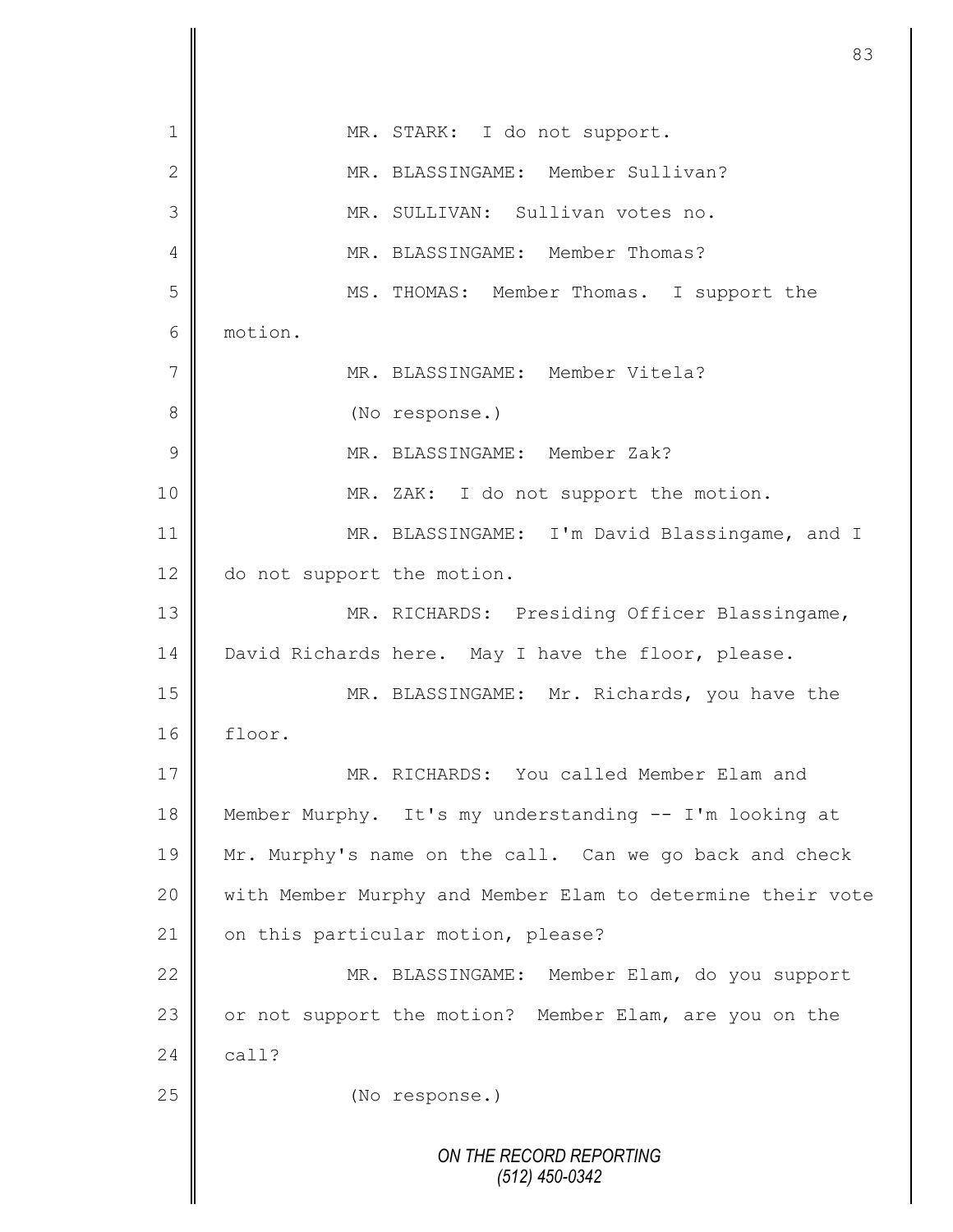*ON THE RECORD REPORTING (512) 450-0342* 1 MR. BLASSINGAME: Member Murphy, do you support 2 | or not support the motion? Member Murphy, are you on the  $3 \parallel$  call? 4 (No response.) 5 MR. BLASSINGAME: Mr. Richards, I don't get an  $6 \parallel$  answer from either one of those. 7 || MR. RICHARDS: Okay. We can proceed then. I 8 have, Presiding Officer Blassingame, seven for and five 9 against. 10 MR. BLASSINGAME: Yeah, that's what I've got. 11 | MR. RICHARDS: Okay, great. So the motion 12 passes. 13 || MR. BLASSINGAME: The motion will pass with a 14 positive vote of seven and a negative vote of five. 15 MR. PRATHER: This is Steve Prather. May I 16 have the floor? 17 MR. BLASSINGAME: You may, Member Prather. 18 MR. PRATHER: Thank you. 19 **Does** this vote count go to the board or does it 20 | just go that the motion passed? What I'm saying is I want 21  $\parallel$  to be sure the board knows that this is a highly divided  $22 \parallel$  issue. 23 || MS. BEAVER: Tracey Beaver, general counsel. 24 May I have the floor? 25 MR. BLASSINGAME: Ms. Beaver, you have the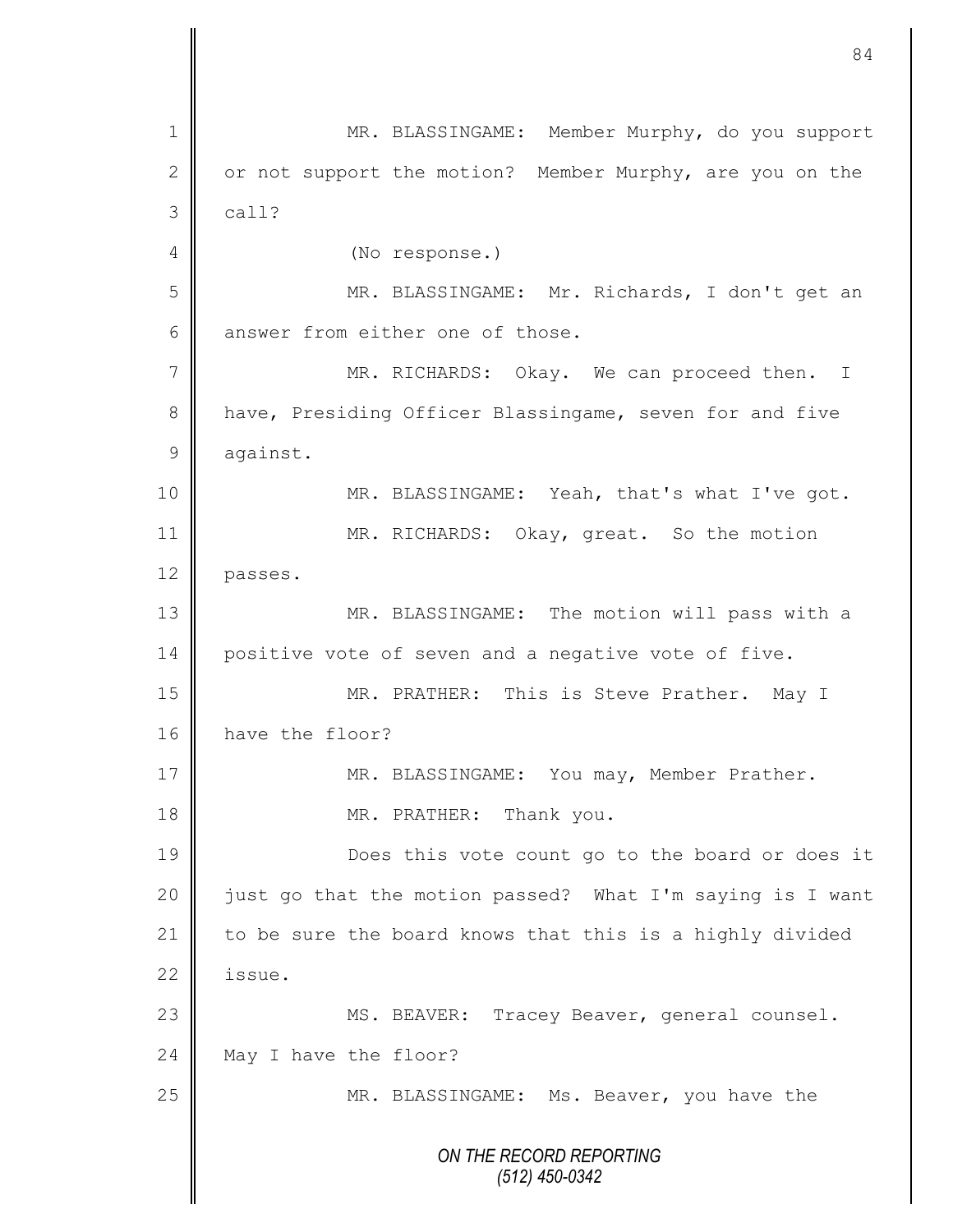$1 \parallel$  floor.

2 MS. BEAVER: Thank you.

3 || I would just like to add that the 4 Tecommendation of the advisory committee is for 5 presentation to the board, so the advisory committee's 6 presentation can certainly outline the final vote and that 7 it was not a minimis vote.

8 || Also, any additional motions that might be made 9 during this recommendation of the advisory committee for 10 | recommendation to the board can also be presented.

11 | I just wanted to clarify that it's not that  $12$  only one motion can go forward to the board. The statute 13 under HB 3927 that it is at the request of the dealer or 14 converter in which the department may authorize additional 15 temporary tags, so if there's any additional motions that 16 the committee might like to make on how this additional 17 information from the manufacturer might be considered.

18 With the department looking at an adoption for 19  $\parallel$  the board to consider, I just wanted to add that this is 20 an item that the committee can make additional motions or 21 if there's additional issues or topics the committee would 22 like to make a motion on, you're free to do so as well,  $23$  and the presiding officer typically is the one that makes  $24$  the presentation to the full board based on the 25 recommendations and motions from the committee.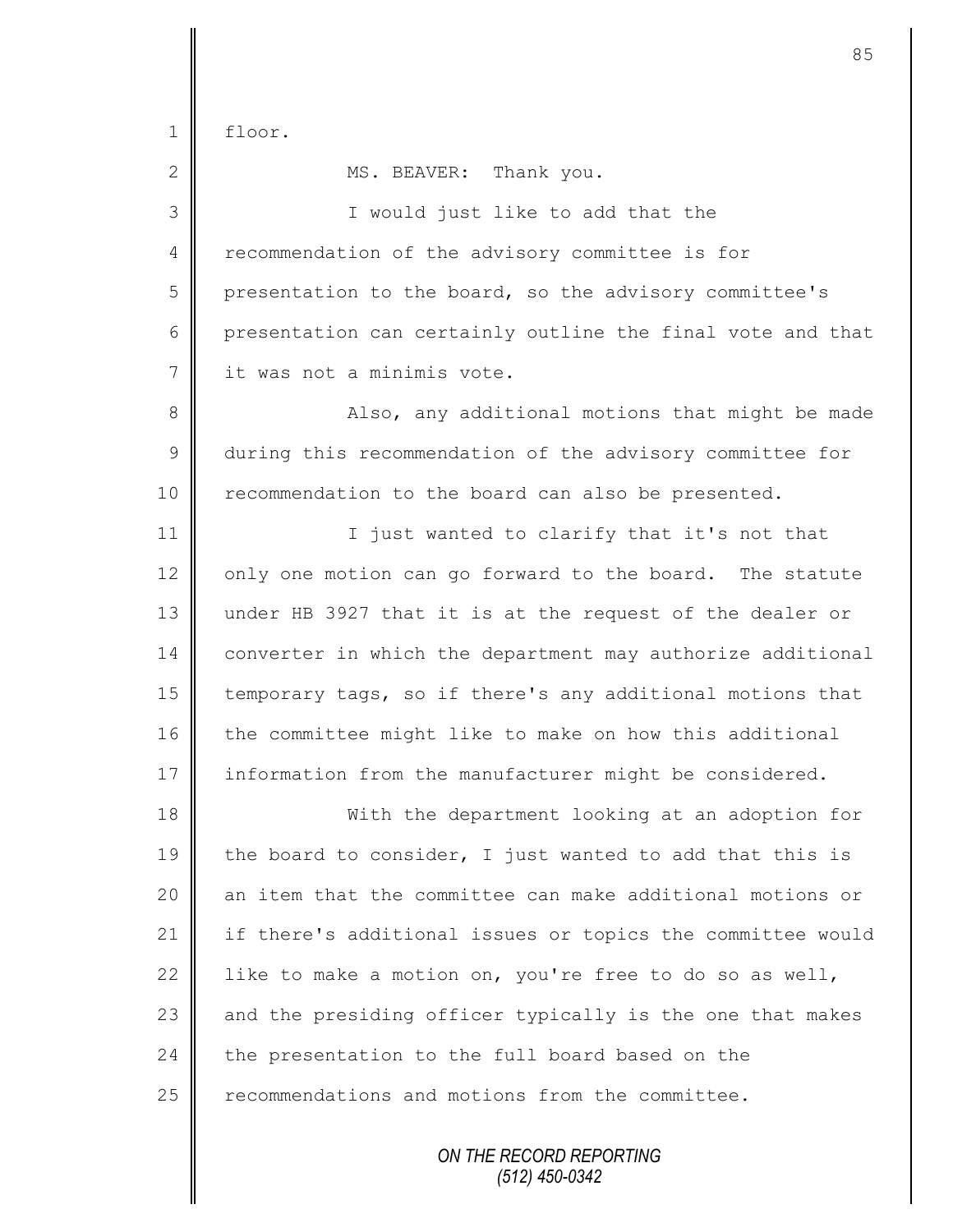*ON THE RECORD REPORTING (512) 450-0342* 1 Thank you. 2 MR. BLASSINGAME: Thank you, Ms. Beaver. 3 || Are there any other motions made by members 4 With regard to HB 3927 maximum tag limits? 5 MR. SULLIVAN: Thank you. Presiding Officer, 6 Member Sullivan. I have a question for general counsel. 7 || MR. BLASSINGAME: Member Sullivan, you have the 8 floor. 9 MR. SULLIVAN: Thank you. 10 | Ms. Beaver, it was brought up earlier by 11 another member, and I'm curious as well, can this advisory 12 committee make a motion to exempt franchised dealers? 13 || MS. BEAVER: Tracey Beaver, general counsel. 14 May I have the floor? 15 || MR. BLASSINGAME: Ms. Beaver, you have the 16 floor. 17 MS. BEAVER: Thank you. 18 **The statute under HB** 3927 does not have a 19 mechanism to exempt type of dealer from implementation of 20  $\parallel$  the statute. The committee is free to make those motions 21 and recommendations as they wish. 22 The department will be required to comply with 23 the requirement, of course, under the statute and make  $24$  sure that any exemptions or recommendations are in line 25 | with and not in excess of the statutory requirements.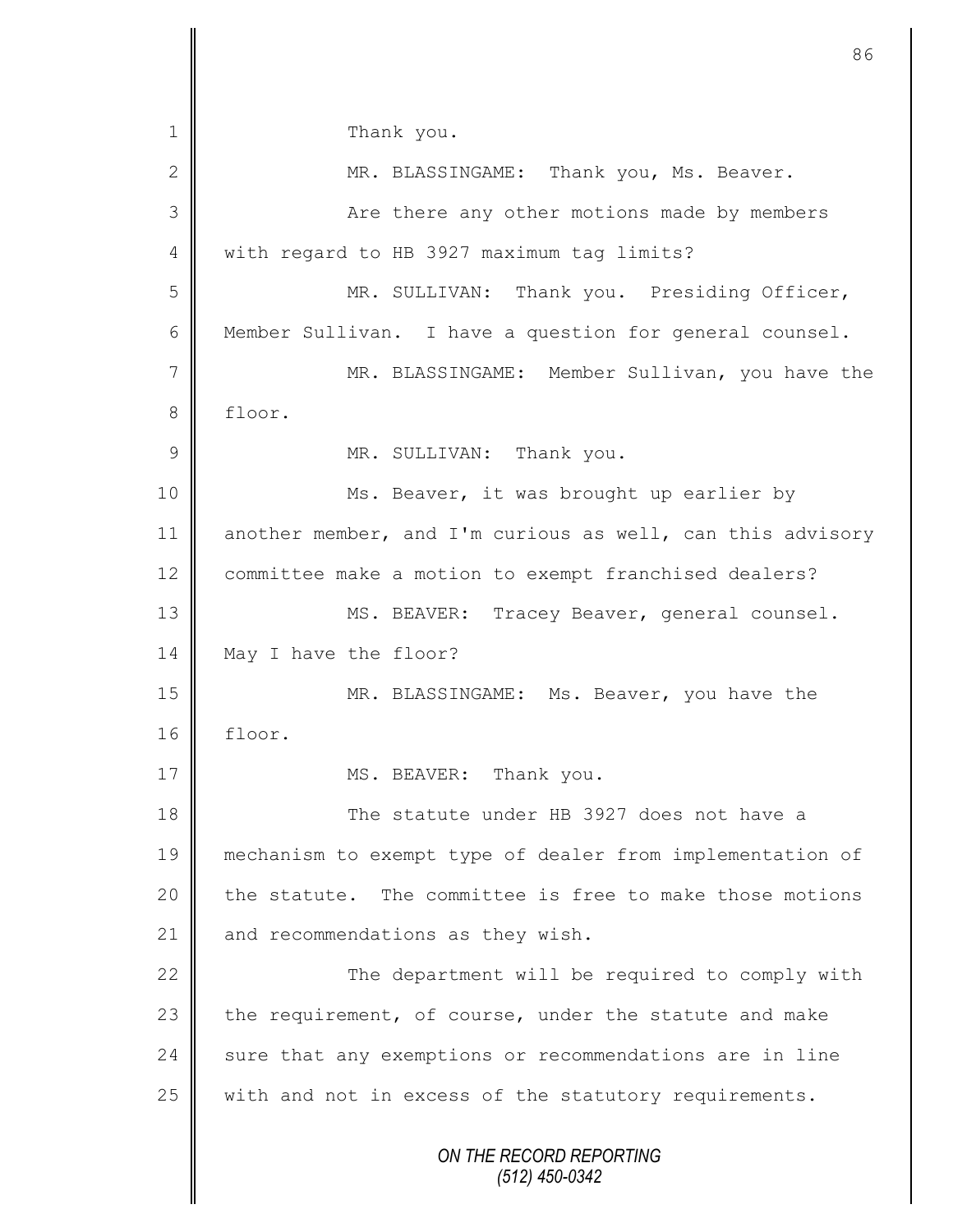*ON THE RECORD REPORTING* 1 | Exempting an entire type of regulated entity may not be in 2 | line with the existing statutory language. 3 MR. SULLIVAN: Thank you, Ms. Beaver. Thank 4 | you, Presiding Officer. 5 MR. BLASSINGAME: Are there any other motions 6 having to do with HB 3927 maximum tag limits? 7 || MR. PRATHER: This is Steve Prather. May I 8 have the floor again, please? 9 MR. BLASSINGAME: You may have the floor. 10 MR. PRATHER: I don't know if this would be in 11 line, appropriate, or anything else, but I've just got to 12  $\parallel$  ask it. 13 || You know, some of us on this committee are 14 either in the car business today in the retail sales of 15 new and used vehicles or have been, in my case -- I've 16  $\parallel$  recently retired -- and we have been in the trenches, if 17 you will, dealing with these temporary tags and customers 18 and everything of that sort. 19 There's other people that have been on the 20 periphery of the car business or maybe not even involved 21  $\parallel$  in the car business that are on this committee. 22 Would it be inappropriate or acceptable to have 23  $\parallel$  that same motion voted on just by those that are directly 24 involved or have been directly involved in the issuance of 25  $\parallel$  those tags and have a vote exclusive for those people?

87

*(512) 450-0342*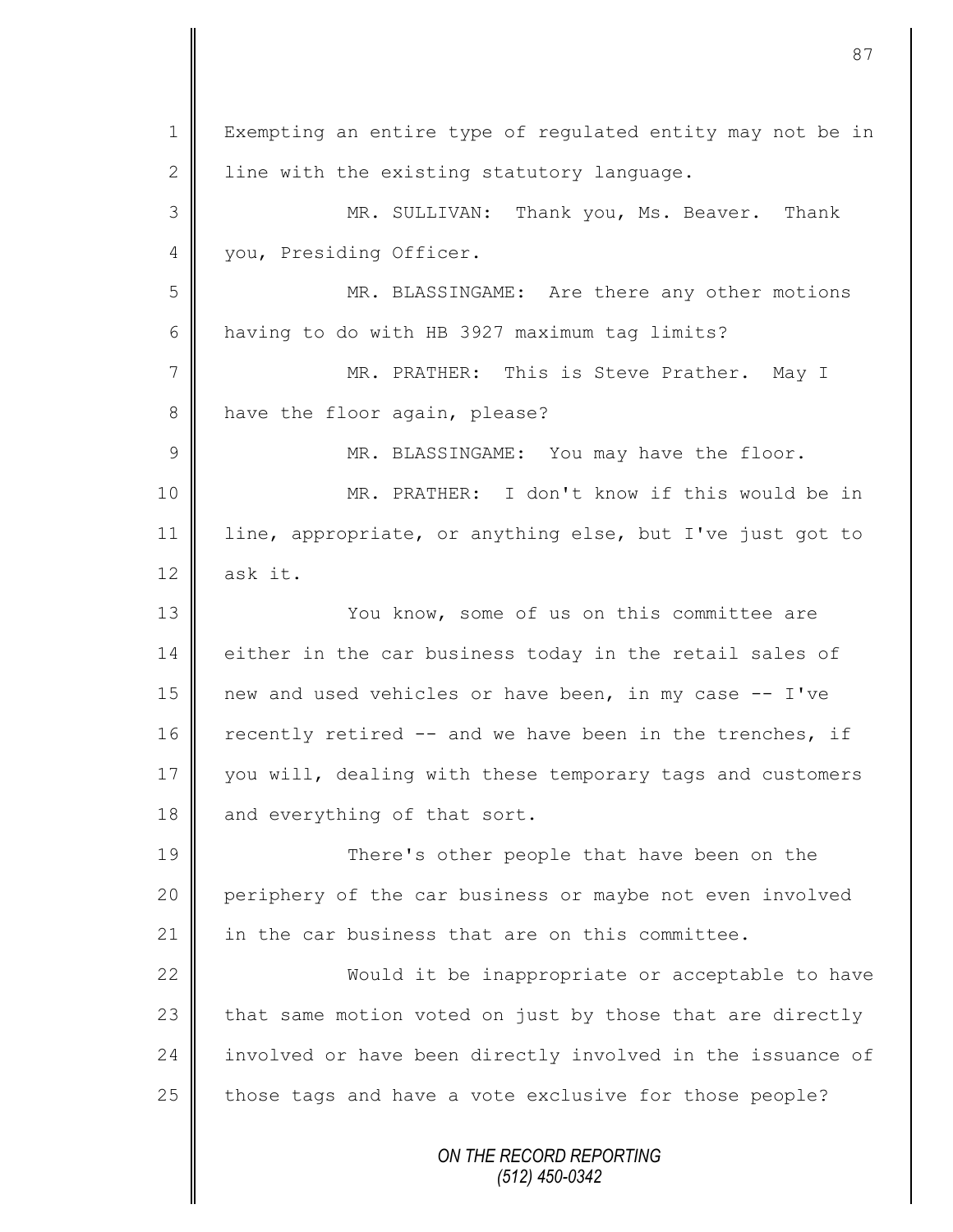*ON THE RECORD REPORTING (512) 450-0342* 1 Because those are the people that are really going to have 2 to deal with this, not everybody on this committee. Would  $3$  | that be in line or not? 4 MR. RICHARDS: Presiding Officer Blassingame, 5 | David Richards. May I speak? 6 MR. BLASSINGAME: Mr. Richards, you have the 7 floor. 8 MR. RICHARDS: Mr. Prather, thank you for the 9 comment. All of the members of the advisory committee 10 have an equal vote. We appreciate your commentary about 11 members that are tied to the industry having maybe more 12 stake in the game, but each member of the advisory 13 committee has an equal vote whether they're in the 14 industry or not. 15 || They may have certain business acumen they 16 bring to the discussion, so we can't do a separate vote of 17 iust those that are impacted or affected or have been 18 associated with the auto industry at all. 19 || I mean, we're trying to get a broad spectrum of 20 || individuals, both consumers and auto industry folks, 21 manufacturers, dealers, and other business types that can 22 weigh in as concerned Texans for this discussion, so that 23 | wouldn't be possible. 24 **Thank you, Presiding Officer Blassingame.** 25 || MR. PRATHER: Thank you.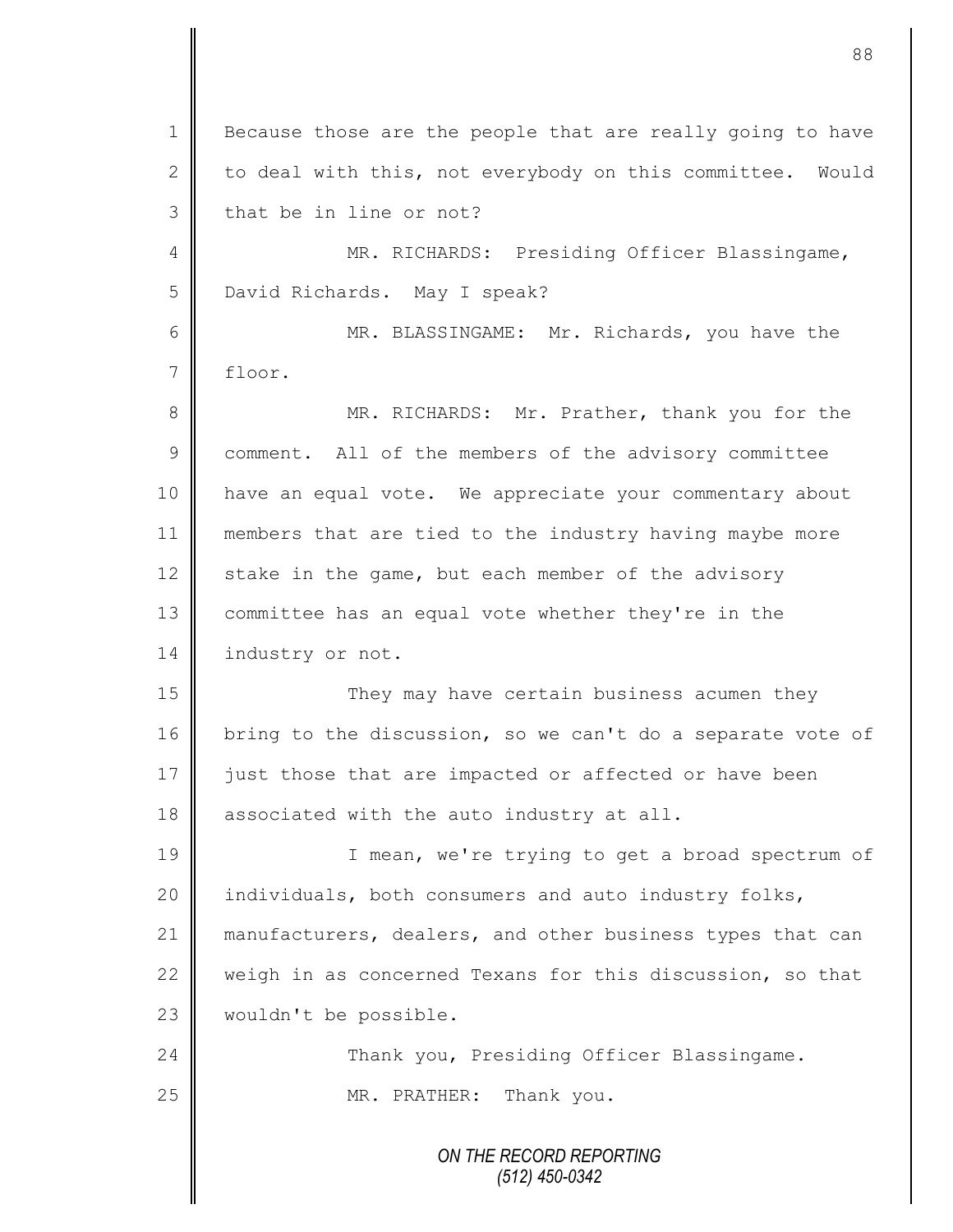*ON THE RECORD REPORTING (512) 450-0342* 1 || MR. BLASSINGAME: Thank you, Mr. Richards. 2 As it stands, the motion carries by a vote of  $3 \parallel$  seven for and five against. 4 || I will now move on to agenda item 2.B.i., and  $5 \parallel$  the discussion on this item will be led by Monique 6 Johnston, director of the Motor Vehicle Division, and 7 Roland Luna, Titles Division. 8 MR. RICHARDS: Presiding Officer Blassingame, 9 this is David Richards again, for the record. May I  $10 \parallel$  speak? 11 | MR. BLASSINGAME: Yes. 12 MR. RICHARDS: I'm sorry to have to interject 13 again. We did have, and hopefully still have, Michael 14 Rigby, who is the general counsel for the Office of 15 Consumer Credit Commissioner, on item 2.B.ii. We'd like 16 to move that particular presentation up before 2.B.i. if 17 Mr. Rigby is still on the call. I know he had some time 18 limitations. 19 Mr. Rigby, can you raise your hand and let us 20 know if you're still on the call? 21 MR. RIGBY: Can you hear me? 22 MR. RICHARDS: Is this Michael Rigby? 23 No. MR. RIGBY: Yes. 24 MR. RICHARDS: Great. 25 | Presiding Officer Blassingame, may Mr. Rigby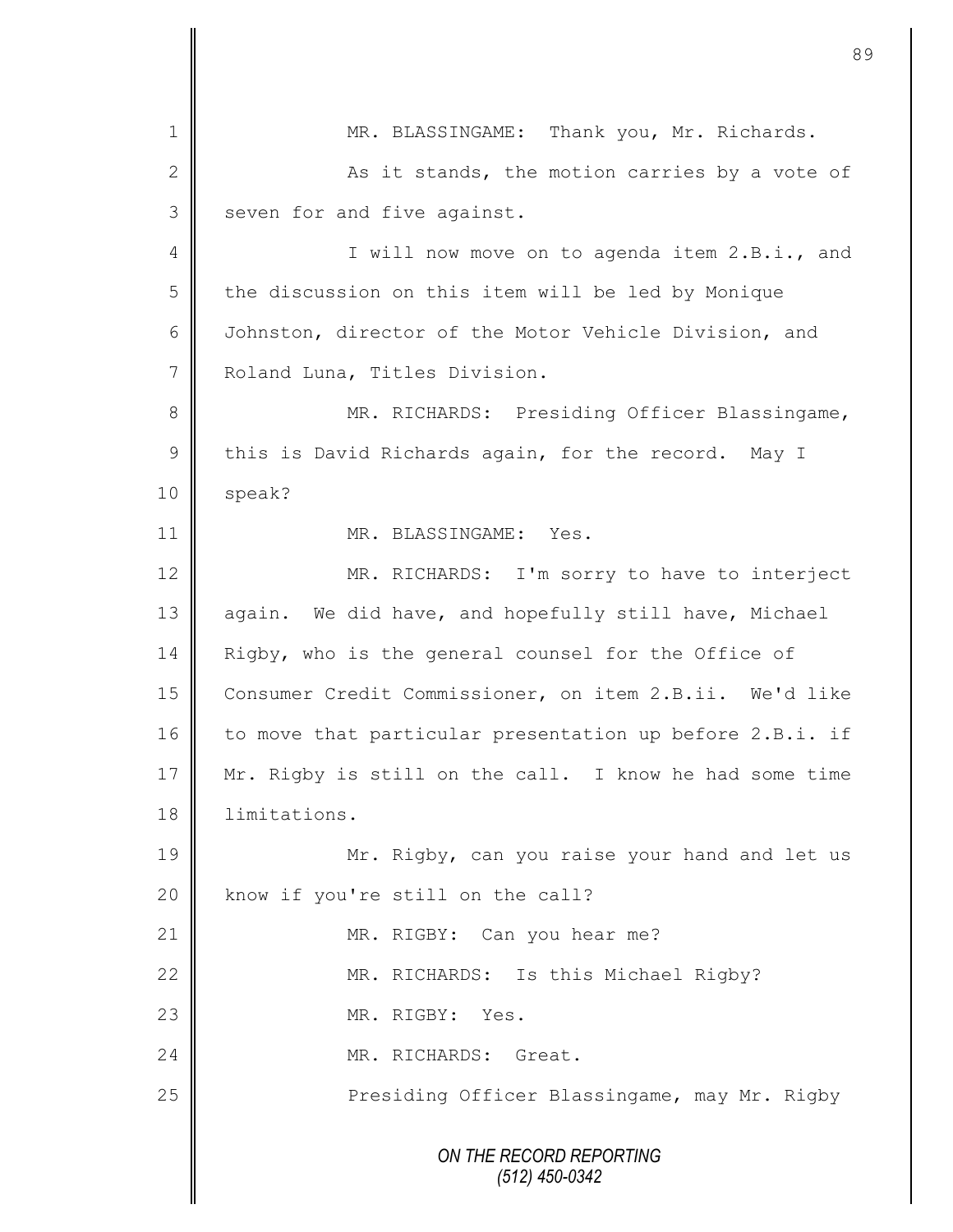1 proceed then?

2 || MR. BLASSINGAME: Let's go with item 2.B.ii., 3 | Mr. Rigby from the OCCC.

4 | MR. RIGBY: Good morning, members. Michael 5 Rigby. I'm the general counsel for the Office of Consumer 6 Credit Commissioner, otherwise, known as the OCCC, or O 7 triple C. The OCCC licenses motor vehicle sellers to 8 engage in sales financing through retail installment  $9 \parallel$  contracts, so to put it simply, the DMV licenses persons 10 to sell cars, and the OCCC licenses persons to finance the 11 || sale through retail installment contracts.

12 || Twas asked to provide information to this 13 | advisory committee about the OCCC's authority to obtain 14 and use fingerprints. Under Texas Finance Code Section 15 14.152, the OCCC is authorized to require our licensees 16 and applicants to submit fingerprints, and the Finance 17 Commission has adopted rules under Title 7, Section 84.613 18 | of the Texas Administrative Code.

19 **This rule describes the OCCC's use of the** 20 | fingerprints, which is to obtain criminal history record 21 | information from the Texas Department of Public Safety, 22 DPS, and the Federal Bureau of Investigation, the FBI. 23 || The principal parties of new license applicants 24  $\parallel$  are required to submit their fingerprints, and if the  $25$  | licensee changes its principal parties, then those new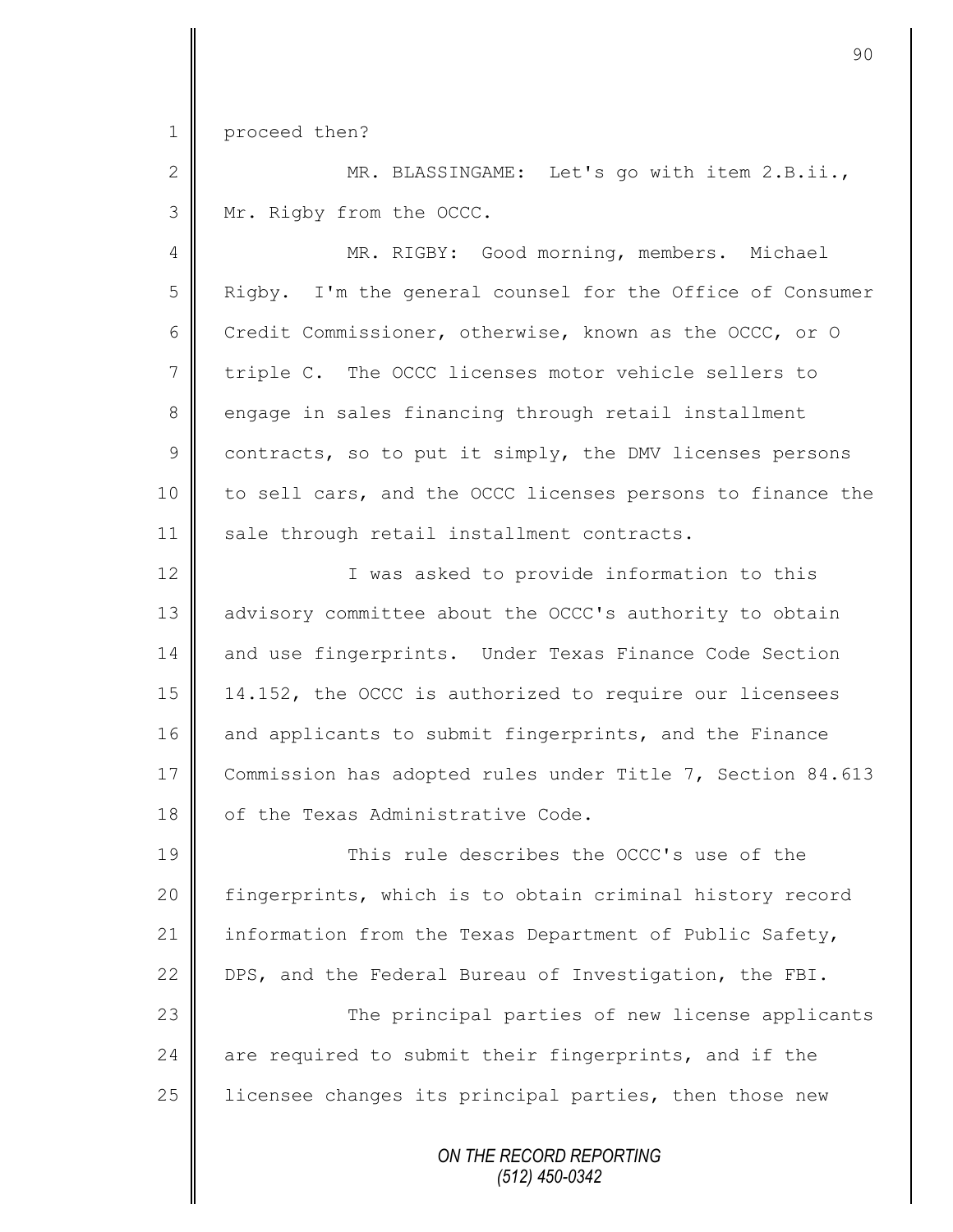1 principal parties must also submit their fingerprints. In 2  $\parallel$  addition, if a person is fingerprinted in the process of 3 applying for an application or becoming a new principal 4 party and that person is arrested, then the DPS will alert  $5 \parallel$  us to that fact and we can make inquiries based on that.

6 I understand that this committee is discussing 7 fraudulent issuance of temporary tags and that some of the 8 actors involved in this fraudulent activity obtained a DMV 9 | license and access to the temporary tag system by using a 10 false identity, and I understand that the committee is 11 interested in the use of fingerprinting to verify the 12 identity of its license applicants to prevent this fraud.

13 | T don't know of any instance where the OCCC 14 issued a license to an entity based on a false identity, 15 and I assume that the reason this has not occurred is 16 | because we use the fingerprint system.

17 While the fingerprint requirement appears to 18 prevent this use of false identity, the primary purpose is 19 not to identify the persons or verify identity but to 20 | obtain their criminal history record information.

21 **DPS** does allow us to obtain information through 22 methods. One is a name base search without fingerprints, 23 and the other one is with fingerprints. I understand that 24 DPS considers the fingerprint system to be preferred and  $25$  the more accurate method.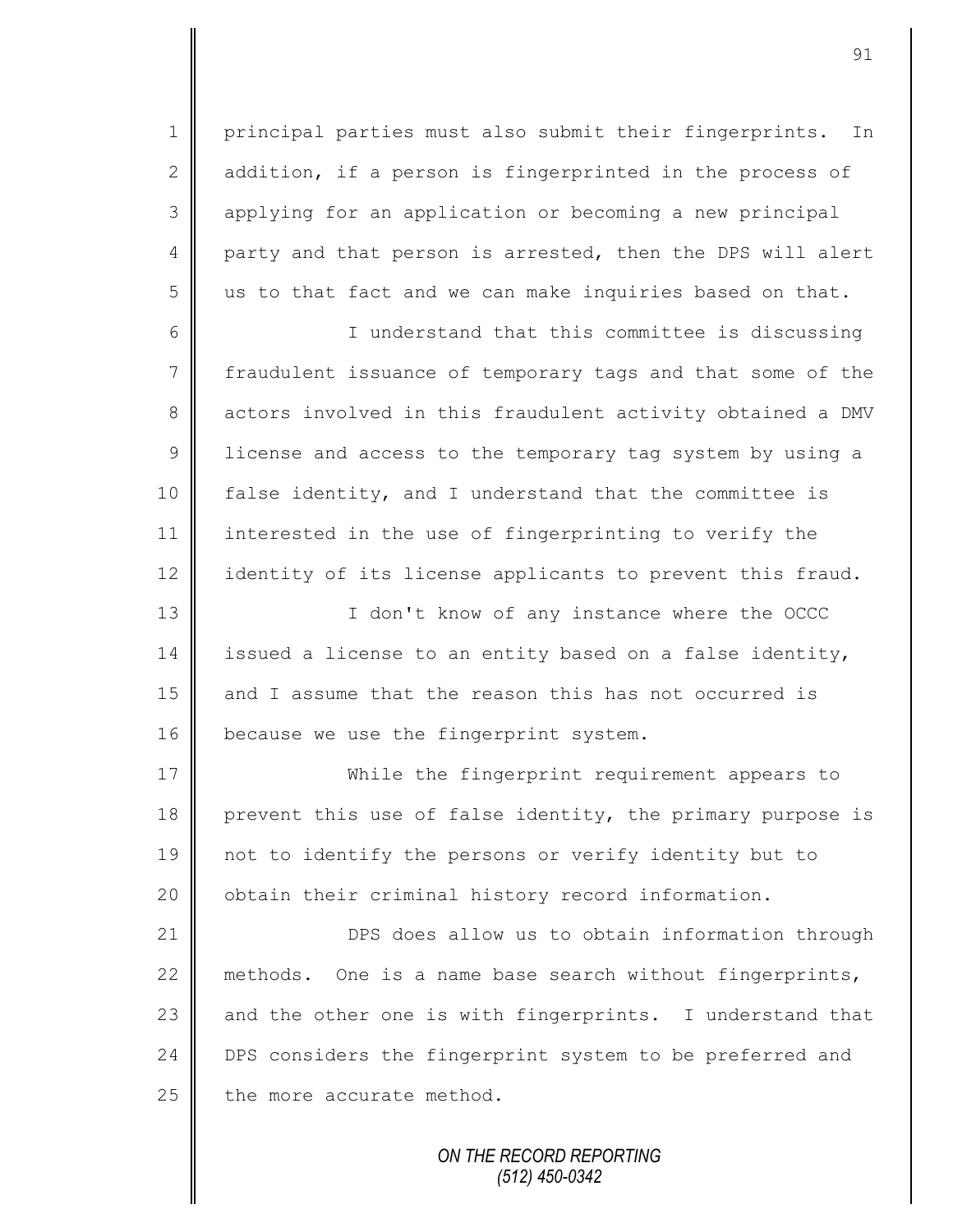*ON THE RECORD REPORTING (512) 450-0342* 1 DPS strictly controls access use and sharing of 2 criminal history record information, and therefore, I am 3 almost certain that DPS would not allow the OCCC to share 4 criminal history record information with the Texas DMV. 5 || And that concludes my presentation. I'll be 6 glad to answer any questions. 7 MR. BLASSINGAME: Members, do any of you have 8 any questions for the OCCC representative regarding their 9 presentation, or questions for the TxDMV staff? 10 MR. DORAN: Presiding Officer Blassingame, this 11 is Member Doran. 12 **Did Mr.** Rigby say that the OCCC is not 13 permitted to share that information with the DMV? I just 14 want to make sure I heard him correctly. 15 || MR. RIGBY: That's correct. My understanding 16 is that we would not be allowed to share information with 17 the DMV [sic], but that question is probably more 18 appropriately addressed to DMV itself if there's some 19 exception to that, those controls, and DMV could identify 20 | that, but given the strict controls that DMV asserts over 21 this information and the requirements about how we handle 22 that information, I would be very, very surprised if DPS 23  $\parallel$  would allow us to share that information with DMV. 24 MR. DORAN: Thank you. 25 | MR. BRADBURN: Member Bradburn, if I may speak?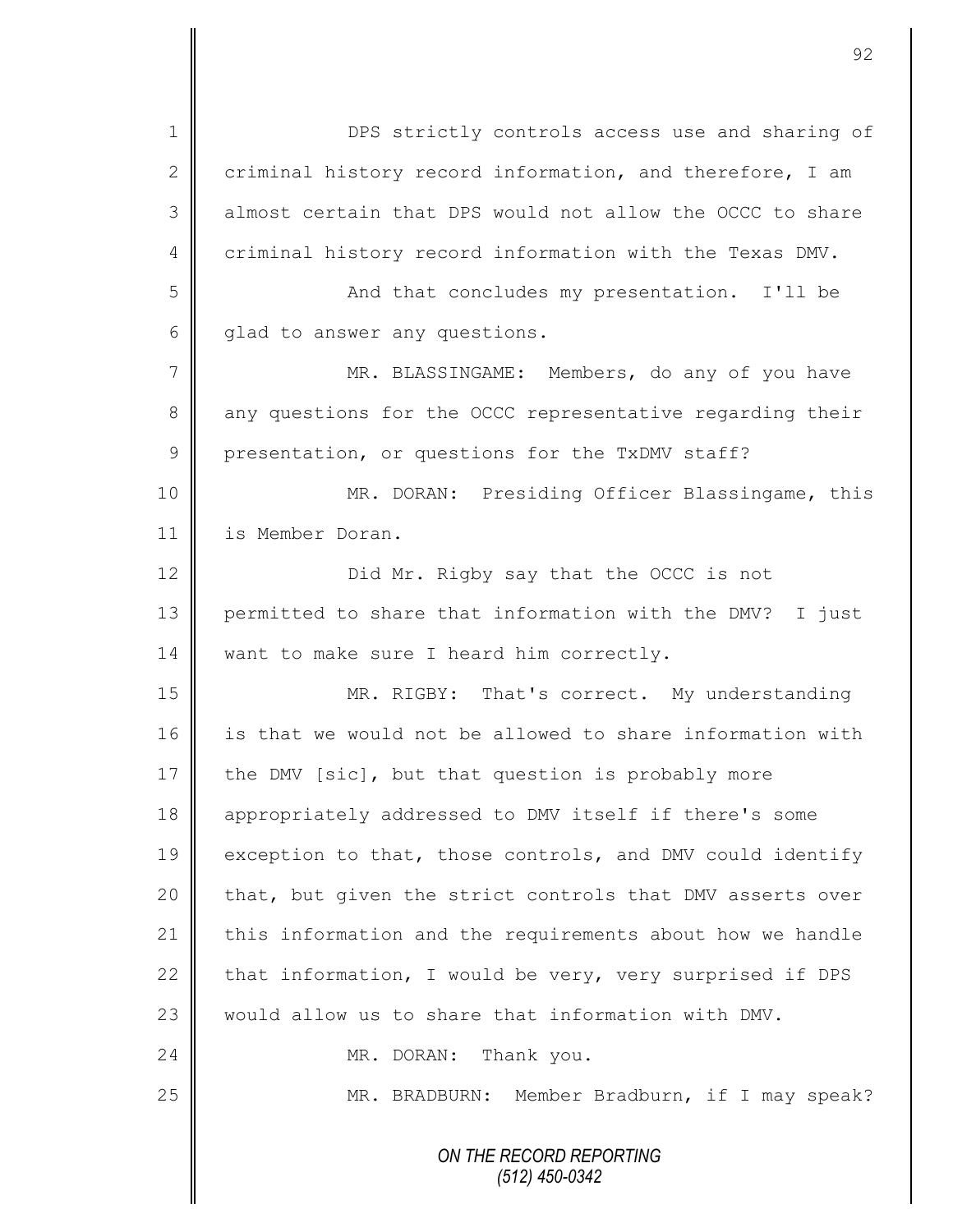*ON THE RECORD REPORTING (512) 450-0342* 1 MR. BLASSINGAME: Member Bradburn, please, you 2 have the floor. 3 MR. BRADBURN: Thank you, sir. 4 He is correct, you cannot share criminal 5 history; however, if you look in the Government Code under 6 Section 411, Texas Department of Motor Vehicles was 7 specifically authorized for criminal histories. 8 The Texas Department of Motor Vehicles already  $9 \parallel$  has an ORI, which is an originating number to get you into 10 the FBI. And the reason we need the fingerprinting is 11 OCCC had it spot on that they have not had a fraudulent  $12 \parallel$  one. 13 | T can tell you in this three-year investigation 14 | I've been out working with the federal agencies, indicting 15 people of millions of tags, one of the dealers created  $16$  over 400,000 tags, the same person did over 120,000 tags. 17 Both have fraudulent Florida identification. 18 The way the system is set up right now without 19 fingerprinting, they're checking Texas. I can name 20  $\parallel$  several other of these criminal dealers -- I like to call 21 them bad actors -- fraudulent Puerto Rican IDs, fraudulent 22  $\parallel$  additional Florida IDs. They're using stolen identities 23 | out of Texas. 24 The authority is there to do it. I've been 25  $\parallel$  told that by attorneys. I won't say where it came from;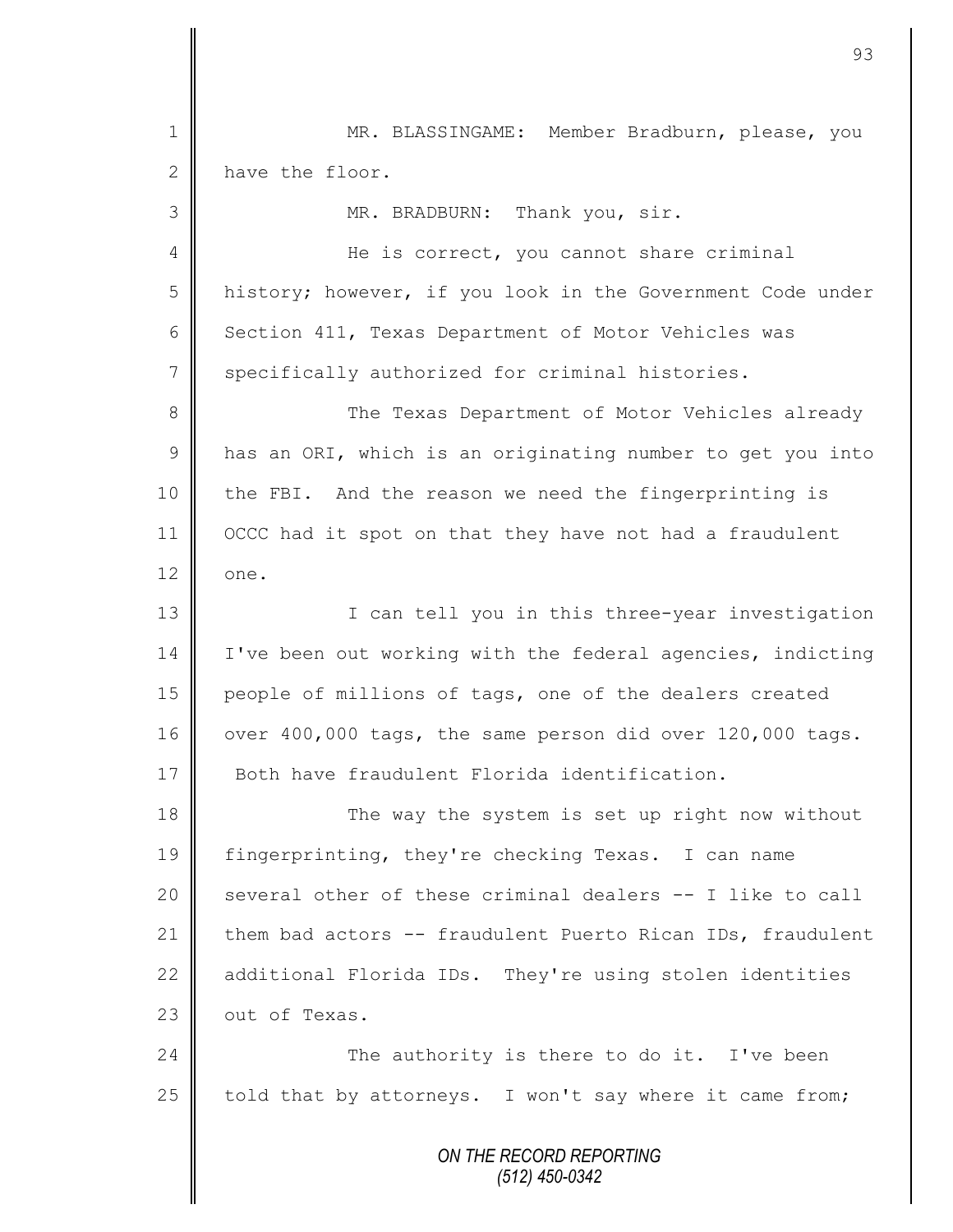*ON THE RECORD REPORTING (512) 450-0342* 1 | I'm not an attorney. I think it's very important that the 2 DMV looks at this. 3 We actually requested a rule on October 20 with 4 this information to bring to DMV showing the authority to 5 | help assist with this process. 6 Thank you. 7 MR. BLASSINGAME: Thank you. 8 || Is there any further questions for the OCCC  $9 \parallel$  representative regarding the presentation, or questions 10 | for the TxDMV staff? 11 | MR. SULLIVAN: Presiding Officer, Member 12 Sullivan. May I have the floor, please? 13 | MR. BLASSINGAME: Member Sullivan, please take 14 the floor. 15 || MR. SULLIVAN: Yes, sir. Thank you. 16 We are still going to hear from DMV staff on 17 sub I. Correct? This is not the end of the item, is it? 18 **MR. BLASSINGAME:** That is correct. 19 | MR. SULLIVAN: Okay. So if I have questions 20 | regarding time lines on fingerprint processing, I should 21 save those, or may I save them? 22 MR. BLASSINGAME: Yes. 23 MR. SULLIVAN: Okay. Thank you. 24 | MS. BEAVER: Tracey Beaver, general counsel.  $25$  May I have the floor?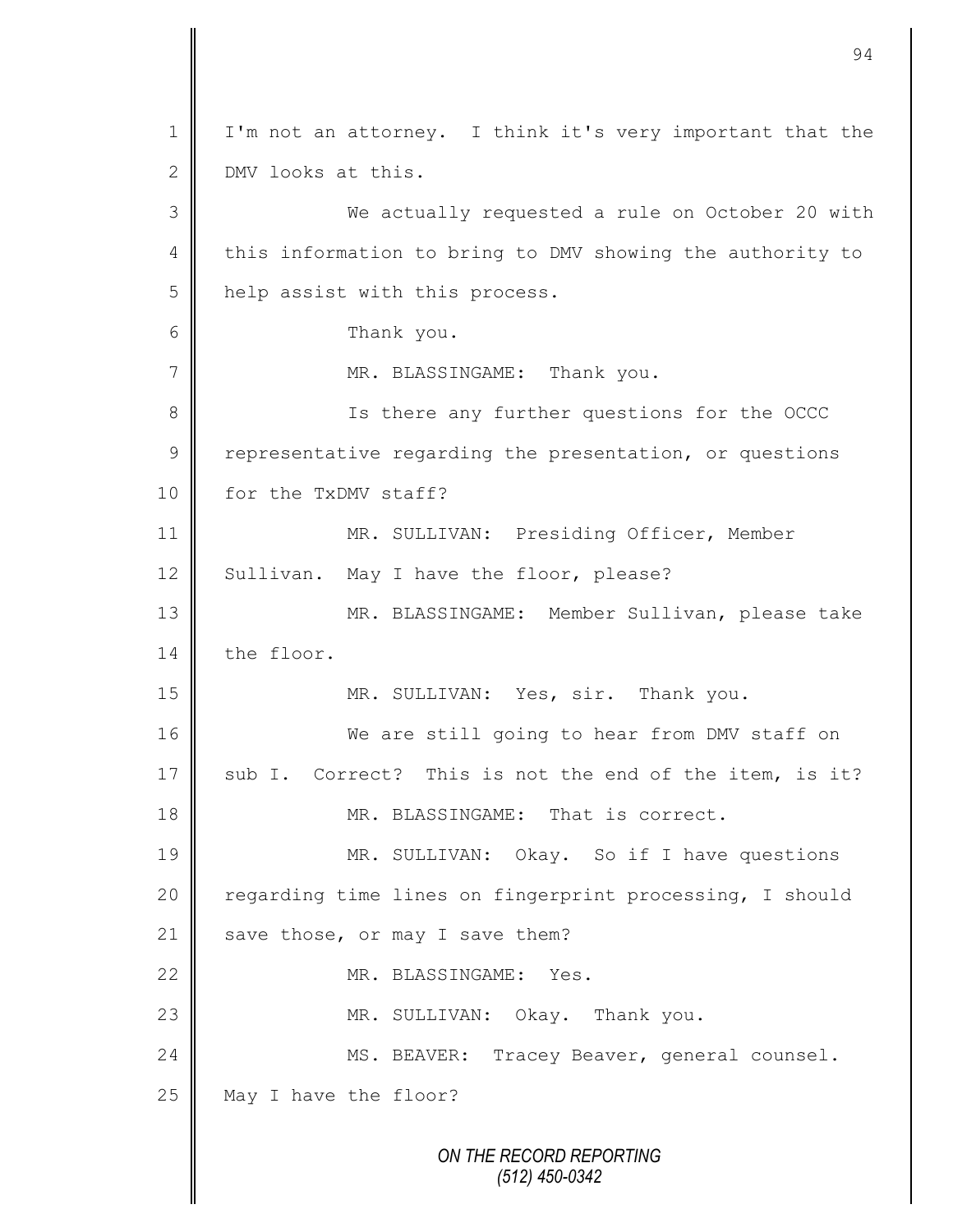*ON THE RECORD REPORTING (512) 450-0342* 1 MR. BLASSINGAME: Ms. Beaver, you have the 2 floor. 3 || MS. BEAVER: Thank you. 4 || I just wanted to add that the department did  $5 \parallel$  receive a petition for rulemaking, and it is under 6 consideration. We find it very important that this 7 committee have the opportunity to weigh in on whether 8 fingerprinting applicants, those that are regulated by the  $9 \parallel$  department, would be a beneficial policy for the 10 department to consider. 11 **There will be a presentation by the Motor** 12 Vehicle Division director. As we moved over item 1 to go 13  $\parallel$  to the OCCC, we thought it would be beneficial to hear a 14 | little bit more about the internal process, as well, if 15 | that is something that OCCC is able to provide at this 16 point. 17 | And also wanted to clarify that the purpose of 18 || this topic for this committee is not to review the legal 19 statutory authority but rather to determine and provide 20 | input and expertise to the department as to whether 21 fingerprinting applicants would be a beneficial policy for 22 the department to consider in whatever format might be 23 needed. 24 Under existing law, Government Code Section  $25$  | 411.084 does limit the use of FBI criminal history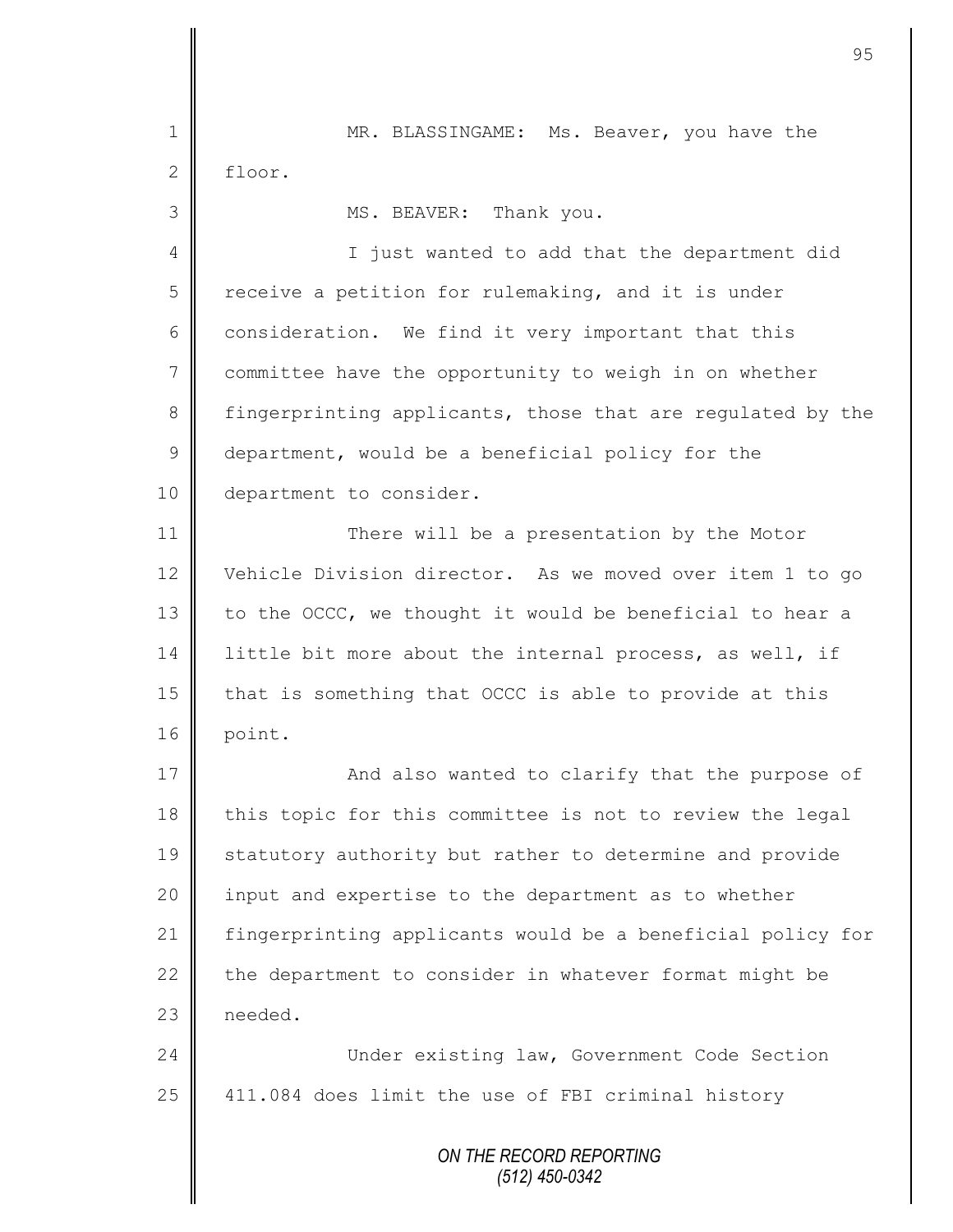1 information and DPS criminal history information for the 2 exclusive use of the authorized recipient, so I would 3 support the conclusion that Mr. Rigby addressed about 4 being able to share information, such as criminal history, 5 | between agencies is not something that we currently have  $6$  that authority for.

7 || And I would just like to add, as Mr. Rigby did 8 ddress early on in his presentation, that OCCC has two  $9 \parallel$  types of authority for fingerprinting. The first one is 10 | to require applicants to provide fingerprints to OCCC and 11 the remedies OCCC has if those aren't submitted, such as 12 denial of the license. But I would like to let Mr. Rigby, 13  $\parallel$  of course, talk to OCCC's authority.

14 But at this time TxDMV does not have a specific 15 statute stating that the department is authorized to 16 require applicants to submit those fingerprints, and then 17 we also do have that authority under Government Code 411 18 to receive the information from the DPS and FBI if we were 19 | to submit an applicant's fingerprints.

20 | At this time we're internally reviewing our 21 | legal authority and what steps might be needed or 22 necessary or available for the department, but we did want 23 to have this committee weigh in on advice, recommendations 24 for the department as to whether fingerprinting would be a 25 | viable or beneficial policy for the department to consider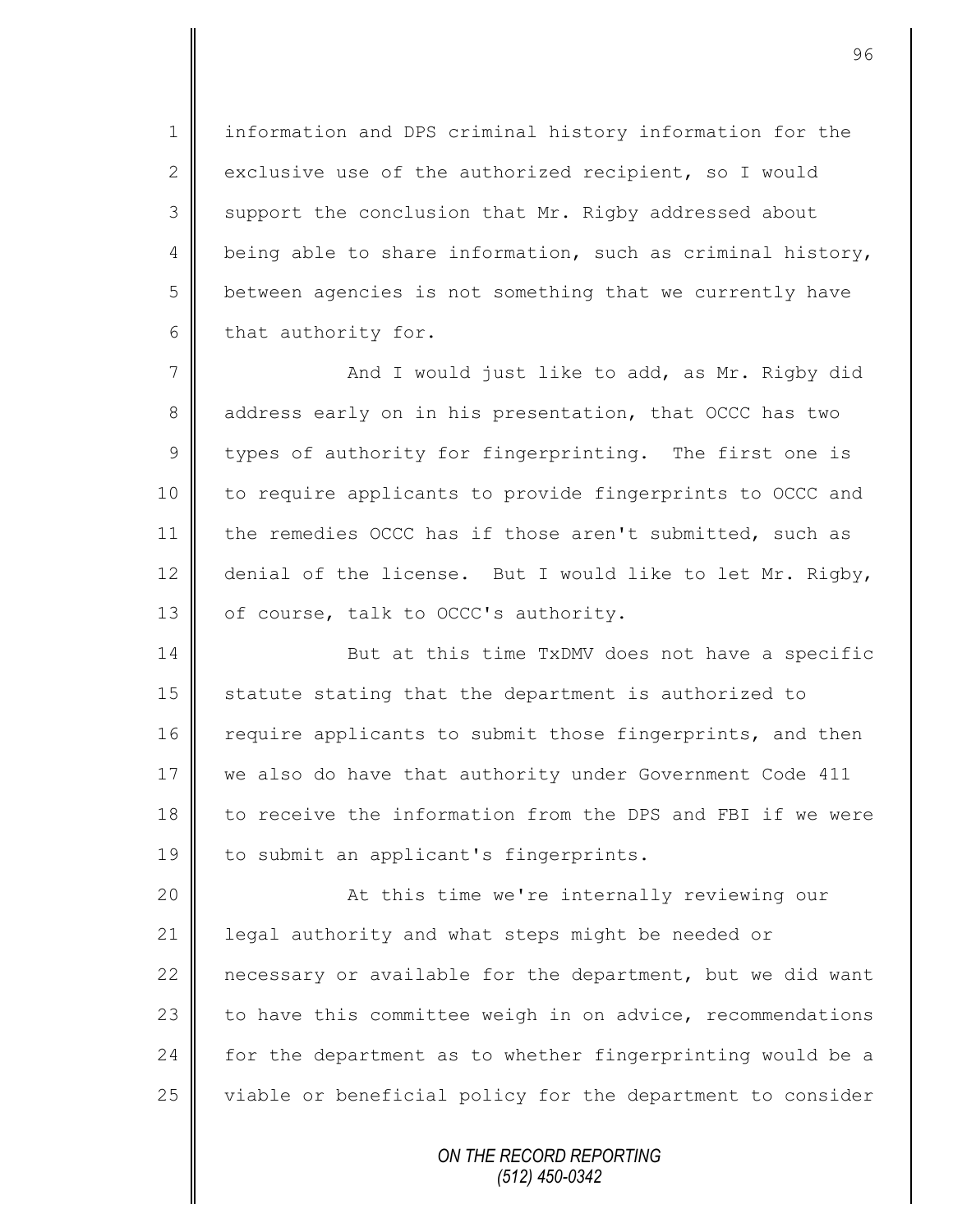*ON THE RECORD REPORTING (512) 450-0342* 1 | without reviewing the legal authority, as we very much 2 appreciate and value the expertise and input that this 3 committee would have on whether that is a beneficial 4 policy choice to move forward. 5 || There's also some other pre-licensing steps 6 that the director of the Motor Vehicle Division will 7 provide in a few moments as well. 8 But before we get to that, I just wanted to  $9 \parallel$  turn it back over to Mr. Rigby with the OCCC if there is 10 || any additional presentation that might be beneficial for 11 | this committee to consider and what steps are taken with 12 | fingerprinting and what internal processes might be 13 considered with this committee determining whether that 14 | would be a recommendation that they make for the 15 | department moving forward. 16 Thank you. 17 | MR. BLASSINGAME: Mr. Rigby, do you have 18 anything else? 19 MR. RIGBY: Sure. Just to follow up -- and 20 this is based primarily on the rule that I mentioned 21 before, 84.613 -- once the applicant or principal parties 22 Submit their fingerprints, we do gain access to any 23 criminal history record information. 24 **If there is information in the DPS or FBI** 25 databases, we do follow up with that person and ask them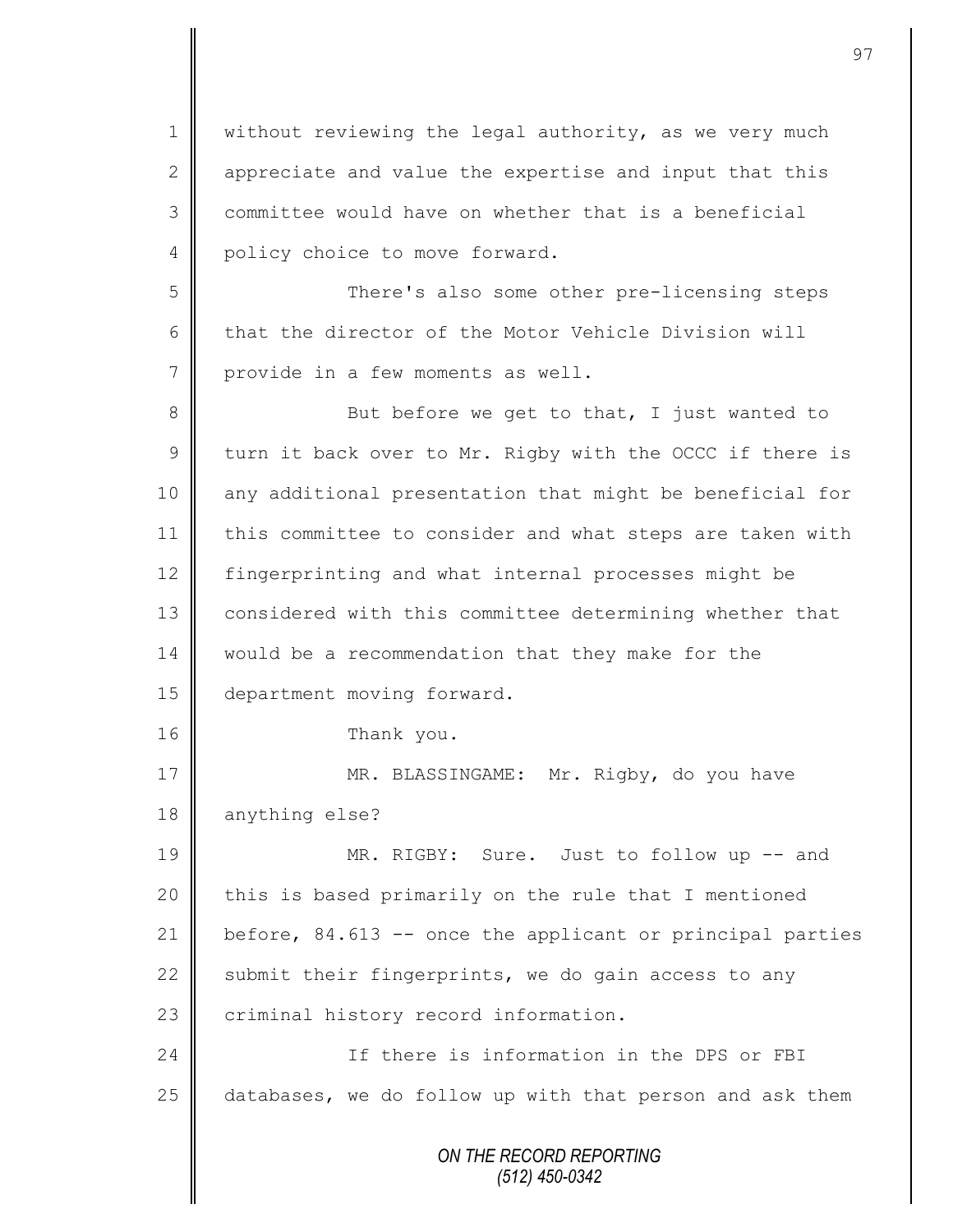1 | for additional information, and go through a thorough 2 vetting to make sure that we have the correct person, and  $3 \parallel$  we ask for an explanation of the incident, the charges, 4 the conviction if any, and if there is additional 5 information that person wants to provide, then they can do 6 **i** it at that time.

7 This also comes up when I mentioned the 8 subsequent arrest that may happen after the license is  $9 \parallel$  granted, so we've run into this -- you may be familiar 10 | with like the Reagor Dykes situation; there was a 11 dealership in Beaumont called Daylight Motors, and there's 12 been recent in the news this week the situation with a 13 dealership.

14 So you know, this can happen after the license 15 | is granted, and the DPS system does have a design element 16 in place to alert us when there's an arrest. In every 17 case we always contact the person and make sure that we've 18 got the correct individual and ask for an explanation and 19 | do additional investigation.

20 || Once we determine all the facts surrounding the 21 incident, we can decide to take action if that's 22 appropriate. There is a chapter under the Occupations 23  $\parallel$  Code, Chapter 53, that prescribes the use of criminal 24 history information that balances the concerns of the need 25 to make sure bad actors aren't involved in the business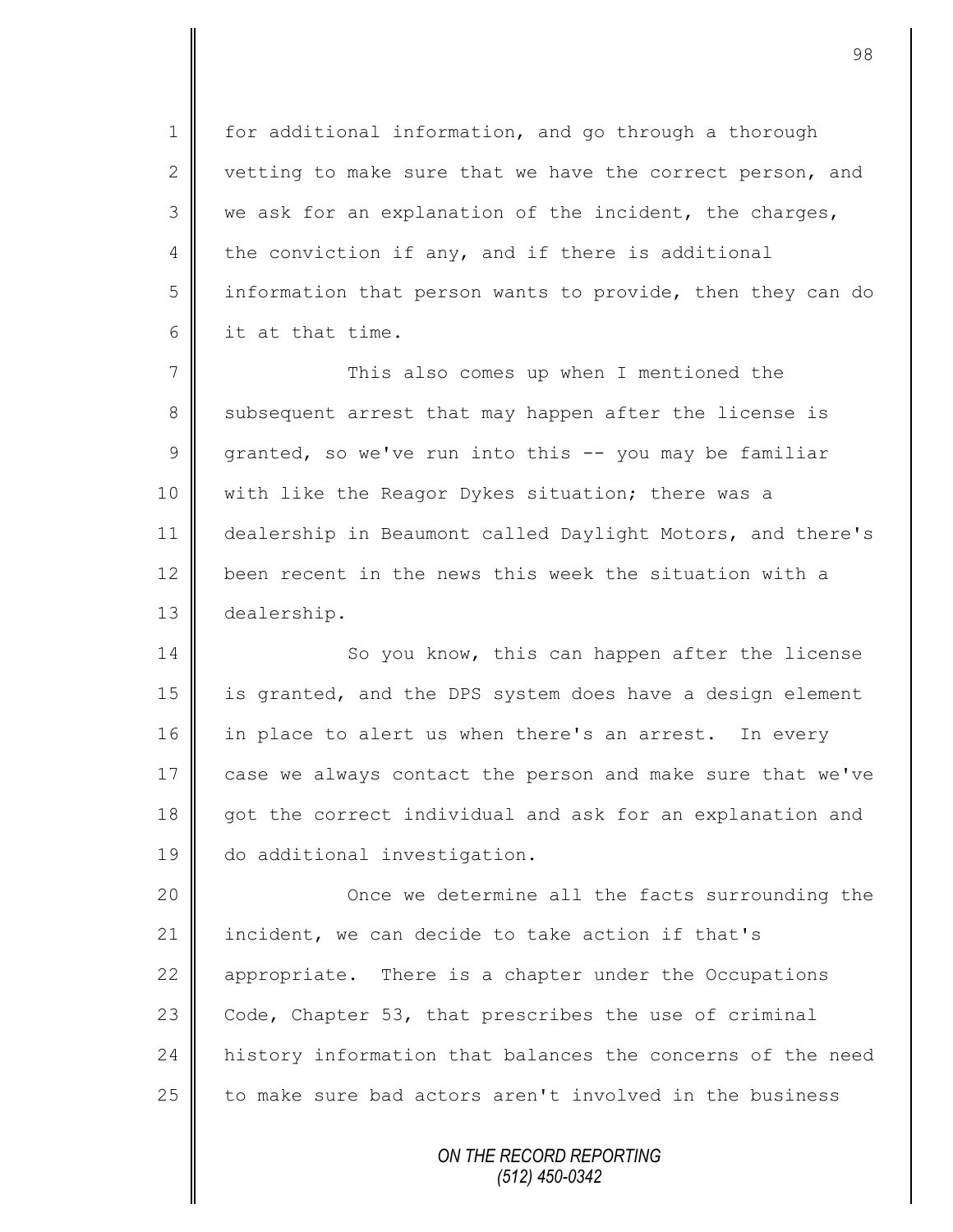*ON THE RECORD REPORTING (512) 450-0342* 1 with the due process rights of the individual. 2 || There's an opportunity for the entity and the 3 || individual to request a hearing at the State Office of 4 | Administrative Hearings and to appeal that to district 5 court and the appellate courts. 6 I'll be happy to answer any questions. 7 | MR. BLASSINGAME: Thank you, Mr. Rigby. 8 **B** Does anyone on the panel have further questions 9 for Mr. Rigby? 10 || MR. BRADBURN: Member Bradburn. I have a 11 | question for him. 12 MR. BLASSINGAME: Member Bradburn, you have the 13 floor. 14 MR. BRADBURN: Mr. Rigby, a quick question. If 15 | you have more than one applicant -- example, I'm looking 16 at a license package this week where they had three 17  $\parallel$  specific divided by a third applicants -- are you 18 fingerprinting all three or just one? 19 MR. RIGBY: We fingerprint the principal 20 parties, so that's generally people who own or control the 21 business. 22 MR. BRADBURN: Thank you, sir. 23 MR. PRATHER: This is Steve Prather. May I 24 have the floor? 25 MR. BLASSINGAME: Member Prather, you have the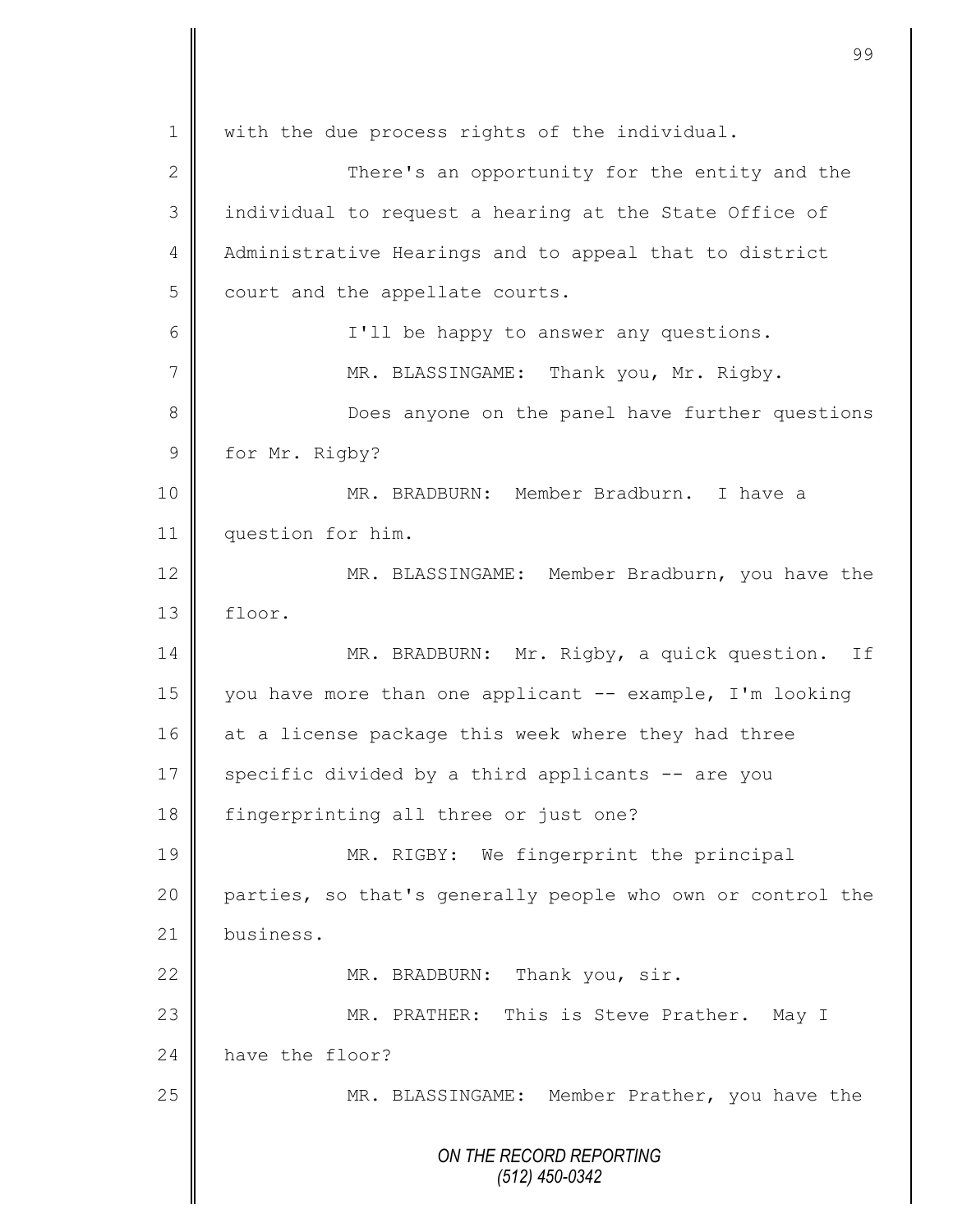floor.

| $\mathbf{2}$   | MR. PRATHER: Thank you very much.                          |  |  |  |
|----------------|------------------------------------------------------------|--|--|--|
| 3              | What has been your experience from the                     |  |  |  |
| 4              | turnaround time from the DMV or the Rangers or the FBI?    |  |  |  |
| 5              | What is the quickest turnaround you've seen, and what is   |  |  |  |
| 6              | the slowest turnaround you've seen?                        |  |  |  |
| $\overline{7}$ | MR. RIGBY: Are you asking me?                              |  |  |  |
| 8              | MR. PRATHER: Yes, sir, please.                             |  |  |  |
| $\overline{9}$ | MR. RIGBY: As soon as the fingerprints are                 |  |  |  |
| 10             | submitted, I believe we have access to that information,   |  |  |  |
| 11             | so it's immediate upon -- or I think it's immediate upon   |  |  |  |
| 12             | the submission of the fingerprints.                        |  |  |  |
| 13             | There has been, you know, some challenges                  |  |  |  |
| 14             | during COVID with having offices open to submit those      |  |  |  |
| 15             | fingerprints, but I get regular emails from DPS about      |  |  |  |
| 16             | which offices are open and closed, and we haven't received |  |  |  |
| 17             | any complaints about the inability to submit fingerprints. |  |  |  |
| 18             | Like I said, after we get access to the                    |  |  |  |
| 19             | information, we evaluate that, and there's a follow-up     |  |  |  |
| 20             | process so that can sometimes take some time because it's  |  |  |  |
| 21             | a back and forth. We want to make sure, like I said, that  |  |  |  |
| 22             | we have the right individual and understand all the facts  |  |  |  |
| 23             | regarding the criminal history record information.         |  |  |  |
| 24             | MR. PRATHER: Thank you. I appreciate that.                 |  |  |  |
| 25             | I had heard, apparently incorrectly, that it               |  |  |  |
|                | ON THE RECORD REPORTING                                    |  |  |  |

*(512) 450-0342*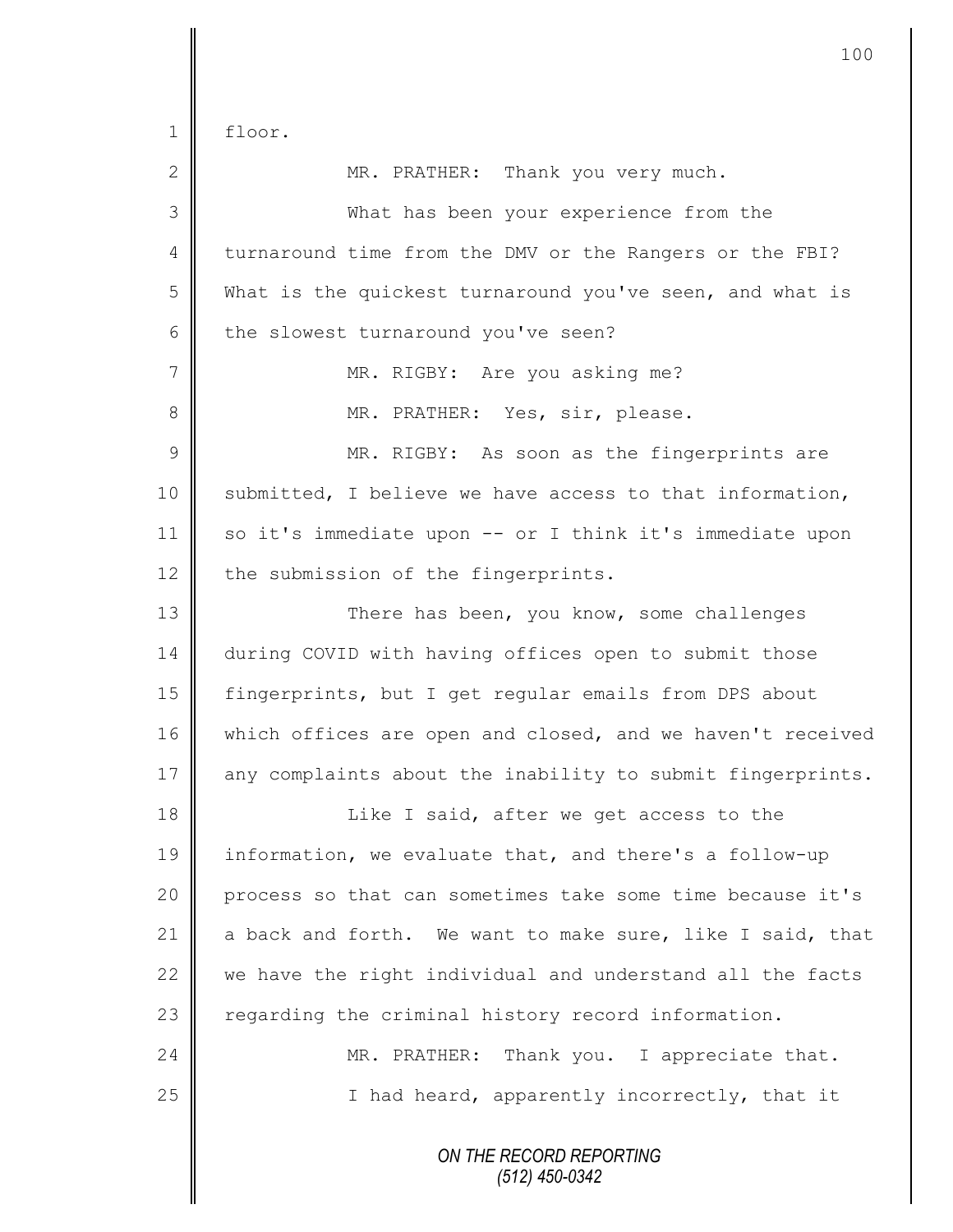*ON THE RECORD REPORTING (512) 450-0342* 1 | could take two to four months for you to get the FBI to 2 send some of this information back. Glad to know it's 3 instant. 4 || MR. RIGBY: I don't think that's true. 5 MR. BLASSINGAME: Are there any other questions 6 from the members for Mr. Rigby? 7 (No response.) 8 || MR. BLASSINGAME: Okay. I will now move on to 9 item 2.B.i., and the discussion on this item will be led 10 by Monique Johnston, director of the Motor Vehicle 11 Division, and Roland Luna, director of Vehicle Titles and 12 **Registration Division.** 13 Monique. 14 MR. RIGBY: I'm sorry. This is Michael Rigby. 15 | I have another event I need to attend. May I be excused? 16 | MR. BLASSINGAME: You are excused, Mr. Rigby. 17 || MR. RIGBY: Thank you, sir. 18 || MR. BLASSINGAME: Monique. 19 MS. JOHNSTON: Yes. Thank you, Presiding 20 | Officer Blassingame. I'm Monique Johnston, director of 21 the Motor Vehicle Division. 22 | The documents related to agenda item 2.B. start 23  $\parallel$  on page 41 of your materials, and they provide an overview 24 of our current pre-licensing review process for an 25 independent GDN application, as well as some potential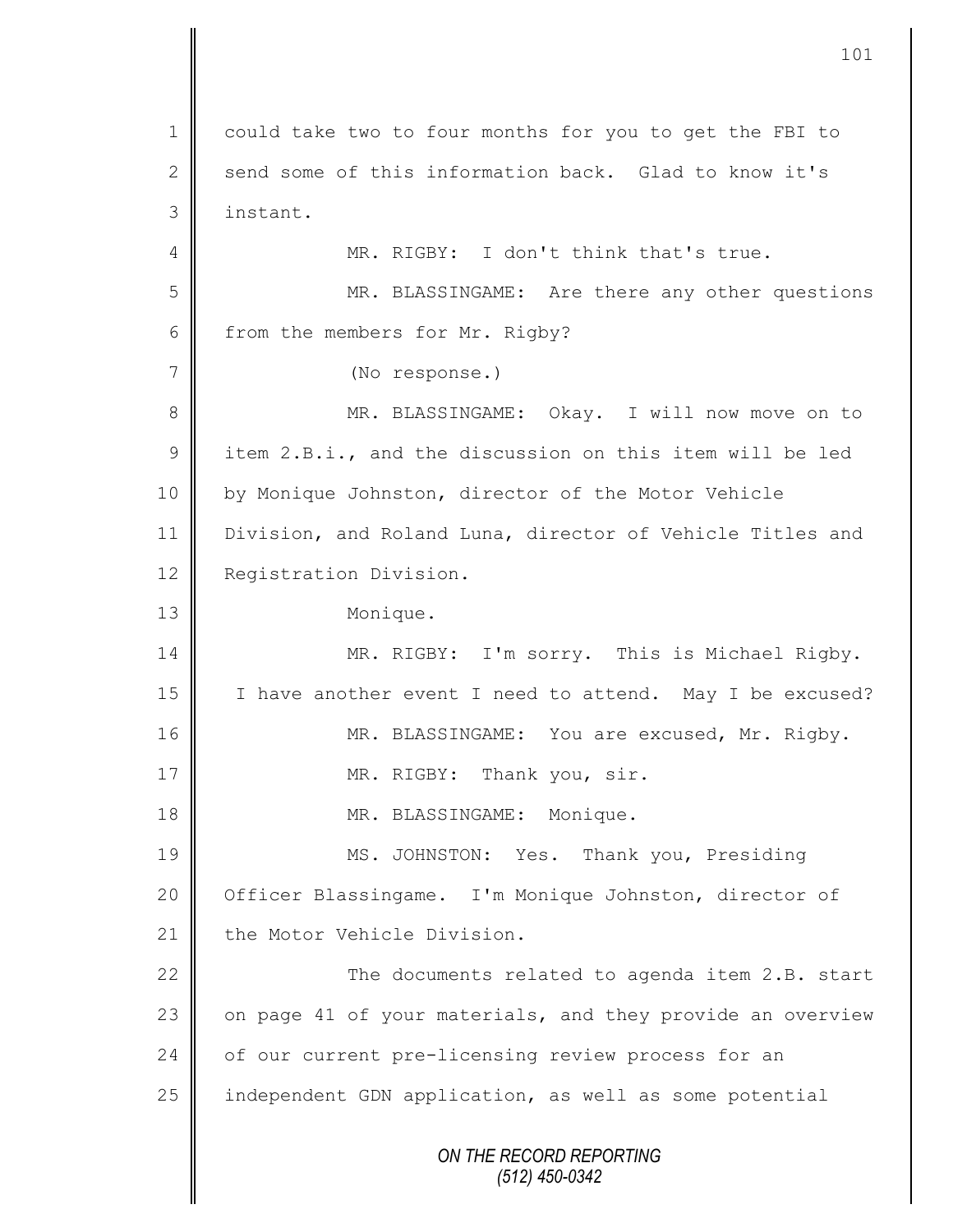1 enhancements that could help us deter individuals 2 attempting to obtain a license fraudulently. So those are 3 for your consideration just as a policy, and we can have  $4 \parallel$  some discussion after I go through the process. 5 MVD's 18-member licensing staff typically 6 processes over 18,500 license applications per year on 7 average, 20 percent of those which are applicants for a 8 GDN or an independent general distinguishing number. 9 || The pre-licensing process starts with a GDN 10 | application being submitted through our eLICENSING system, 11 and then it's assigned to a licensing specialist for 12 processing, typically within one day from when it's 13 | submitted by the applicant. 14 The licensing specialist reviews the file in 15 detail and completes various identity, affiliation and 16 | location checks to identify possible issues with the 17 application. These checks include reviewing for other 18 active applications, previously withdrawn applications, 19 and previous MVD licenses. 20 They also review for license conflicts related 21 to the location, including other dealers present at the 22  $\parallel$  same location. For example, there can only be four 23 dealers at a location and a GDN wholesale dealer cannot be 24  $\parallel$  at the same location as a GDN retail dealer. So this is

25 the kind of things they're looking for.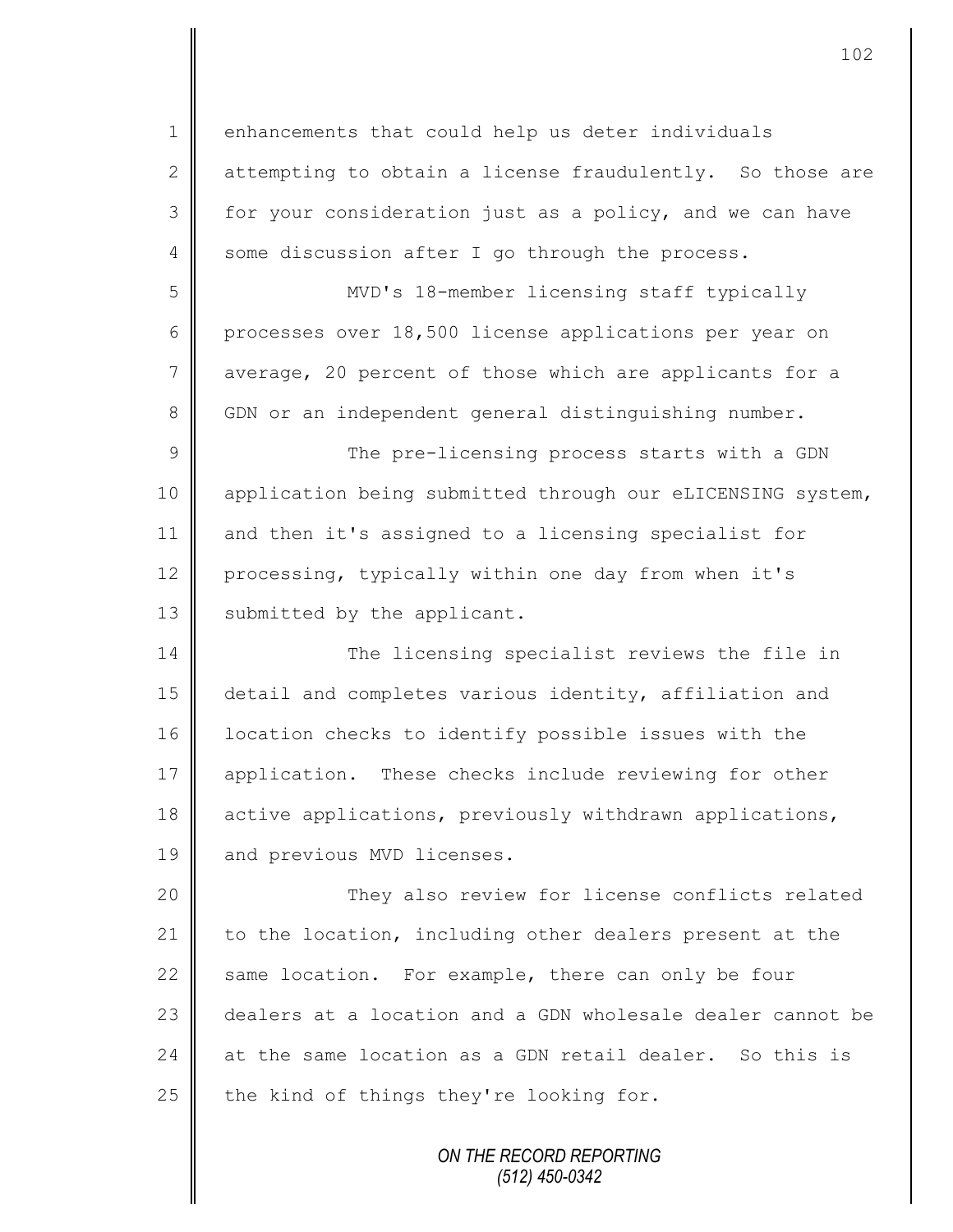1 Verifying the name and date of birth for each 2 applicant, owner, and manager listed on the application, 3 and running a DPS criminal history report, which is the 4 manual name search that we just recently discussed. 5 They also check each person listed on the

6 application for possible affiliation with any other 7 | individual business entity or license that may have been 8 deemed unfit to hold a license. Reviewing the proposed 9 business location via Google Maps is another one of the 10 checks.

11 **And then they review, of course, that the** 12 correct payment was received, and they also review for 13 current or previous disciplinary history or concerns with 14 **I** our Enforcement Division.

15 || Once these checks are completed, the licensing 16 specialist will conduct a detailed analysis of the 17 | application information, including the applicant's 18 Tesponses to the questions on the application and all the 19 **A** attachments received.

20 This includes reviewing the business name and 21 assumed names, the DBAs through the appropriate county or 22 Secretary of State, reviewing the ownership breakdown of 23 the business, and confirming that the correct business  $24$  type is listed.

25 | Reviewing the attachments provided by the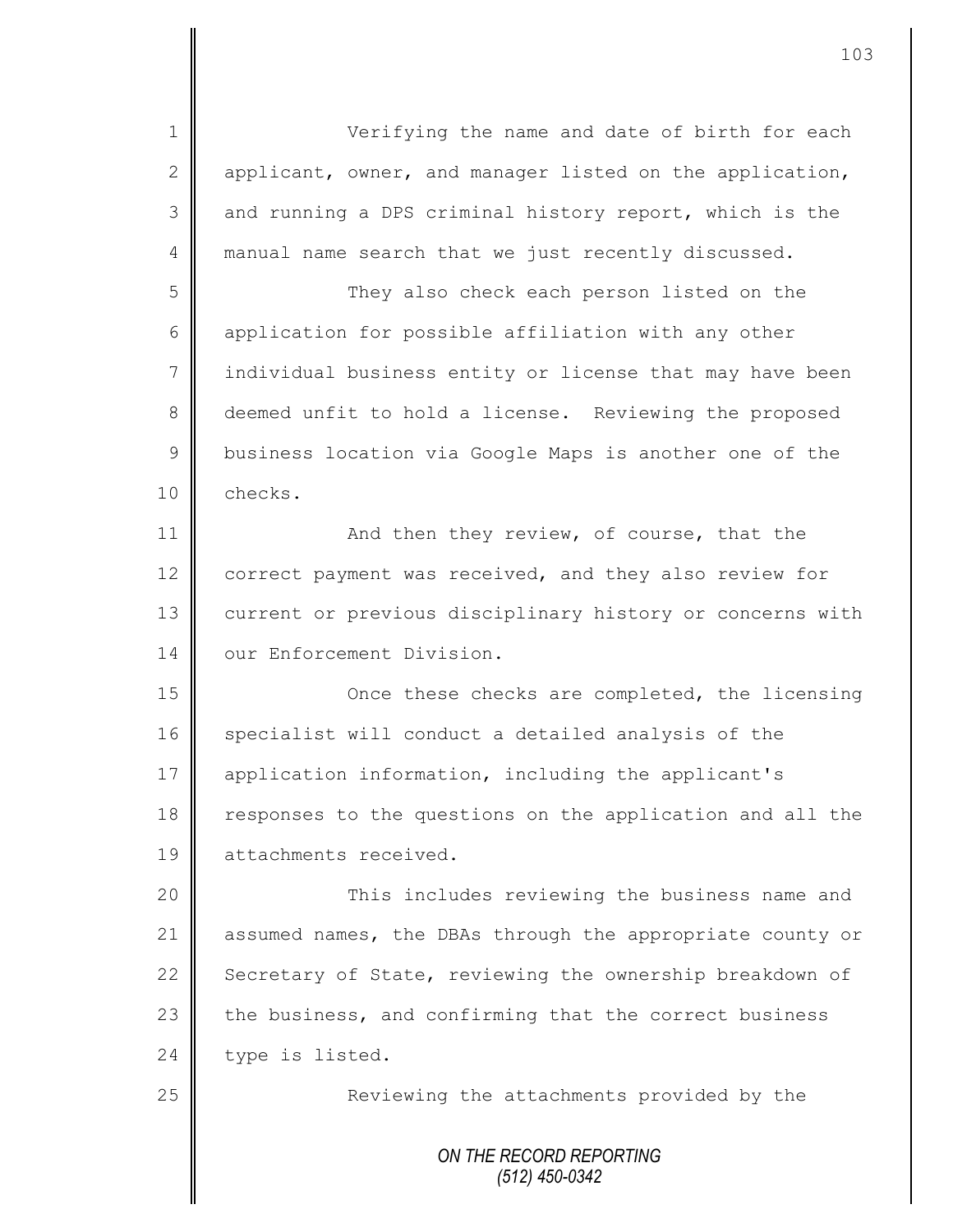1 | application through the eLICENSING system, which include 2 photos of the exterior and interior of the business, the 3 certificate of responsibility, ownership and lease 4 documentation, applicant photo identification, assumed  $5 \parallel$  name and DBA certificates, the surety bond, the 6 certificate of occupancy, and any other required building 7 permits or documents to meet city ordinances, and then a 8 completion certificate of the approved dealer licensing 9 education program, if it is required. 10 If additional documentation or clarification is 11 needed, the licensing specialist sends a deficiency letter 12 to the applicant and then provides proper follow-up and 13 **I** reviews that information as needed. 14 If the application is complete and no other 15 information is needed and there are no concerns with the 16 application, then the licensing specialist will approve 17 the application and creates the license and sends the 18 | license to the applicant. 19 || As part of this application process, TxDMV is 20 | also authorized to obtain criminal history information on 21 | license applicants from the Department of Public Safety  $22$  through the name search feature. 23 We currently perform background checks for all 24 | owners, managers, directors, officers, members, or 25 partners listed in the application using the person's name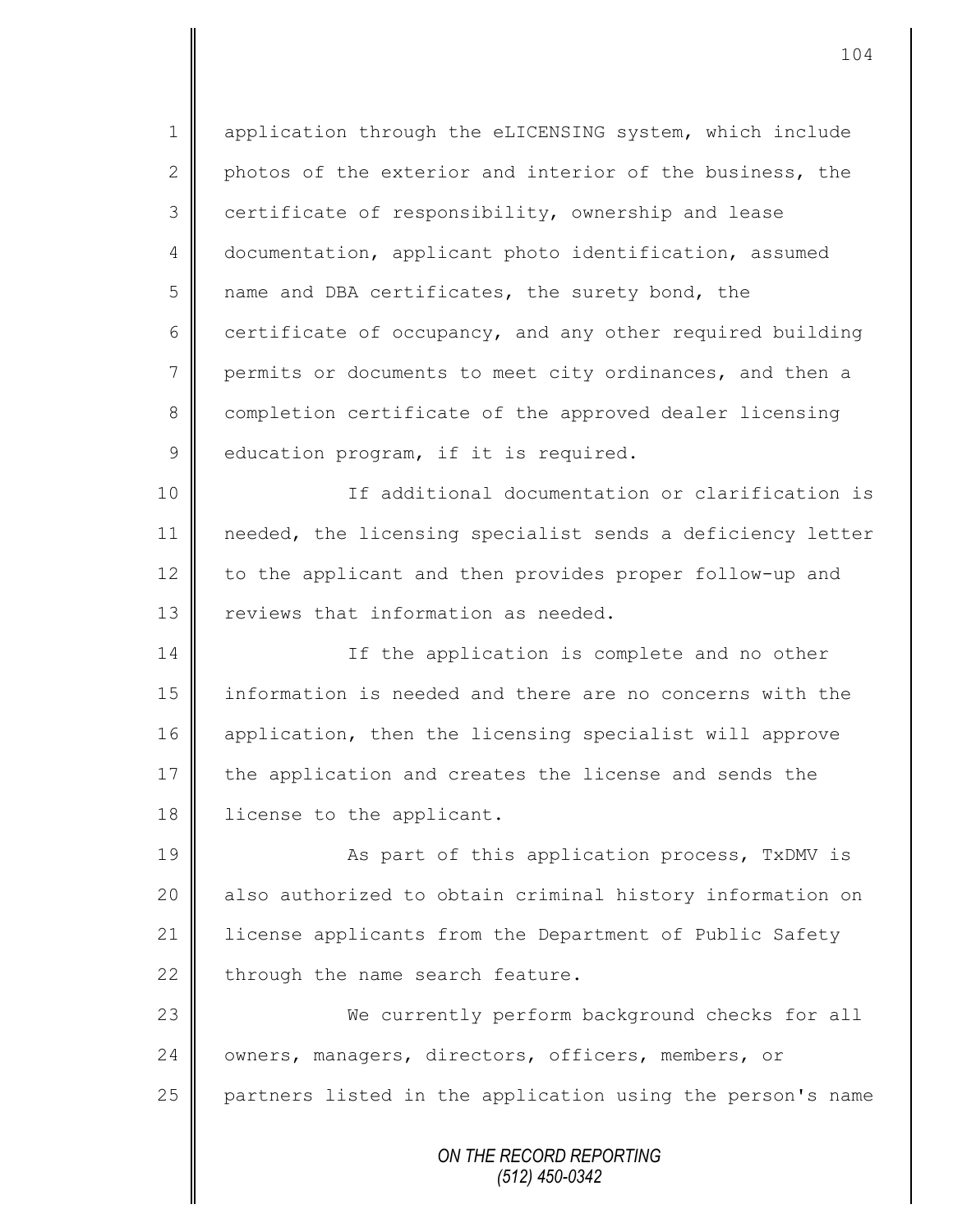1 and date of birth. Each person's driver's license number 2  $\parallel$  and Social Security number are then used to verify any 3 criminal history records found.

4 The Transportation Code and Occupations Code 5 also require that an applicant for a GDN license 6 demonstrate its proposed physical location is an 7 || established and permanent place of business.

8 Under the sections of the code, this requires  $9 \parallel$  that an office must be in a building with connecting 10 exterior walls, may not be located in a residence or hotel 11 or motel, have a desk, two chairs, internet access and a 12 | working telephone number, comply with all applicable 13 | zoning ordinances and deed restrictions.

14 They must be open at least four days per week 15 | for at least four consecutive hours per day. An owner or 16 bona fide employee shall be at the location during those 17 posted hours. Hours must be posted at the main entrance, 18 a permanently mounted sign with letters being at least six 19 inches in height must be posted, and they must have a 20 display area with a room for at least five vehicles 21 | reserved exclusively for the dealer's business.

22 | South 11 If there are any concerns with the location and they cannot verify that an applicant meets these premise requirements, then MVD staff may request that the  $\parallel$  Enforcement Division conduct a site visit to verify the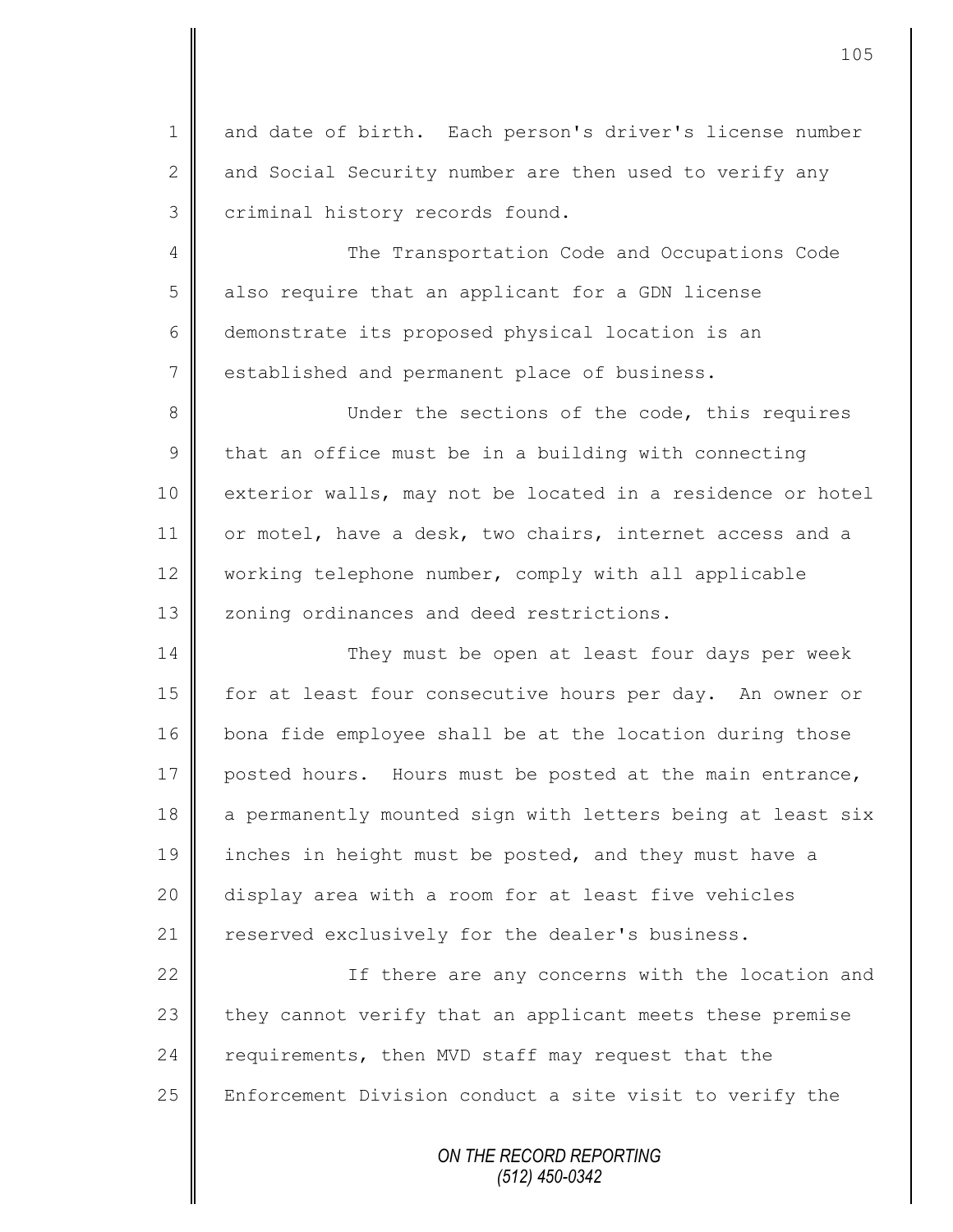1 | location prior to issuing the license.

2 As part of some potential enhancements, MVD has 3 || also identified some options to further improve the 4 pre-licensing procedures for an independent GDN applicant.  $5 \parallel$  These actions are aimed at strengthening fraud 6 deterrence, while also ensuring that legitimate applicants 7 can meet licensure requirements without unnecessary 8 burden.

9 || MVD may recommend the board consider adding the 10 | following requirements for independent GDN dealers in 11 Chapter 215 to further deter fraud.

12 These potential recommendations can also be 13 | found on page 48 of your materials and include 14 | recommendations such as requiring identification for all 15 | owners and managers or other authorized representatives, 16 performing criminal background checks on all persons 17 listed on the application, not just the owners, 18 presidents, and managing partners, requiring a notarized 19 photo affidavit in addition to the photo ID to be 20 Submitted with the identification, requiring that the eTAG 21 administrator listed on the application be the owner or 22 manager and not a different person, requiring a notarized 23 premise affidavit and additional premise photos for new 24 | applicants and current license holders who are relocating 25 which the applicant would have to confirm that they do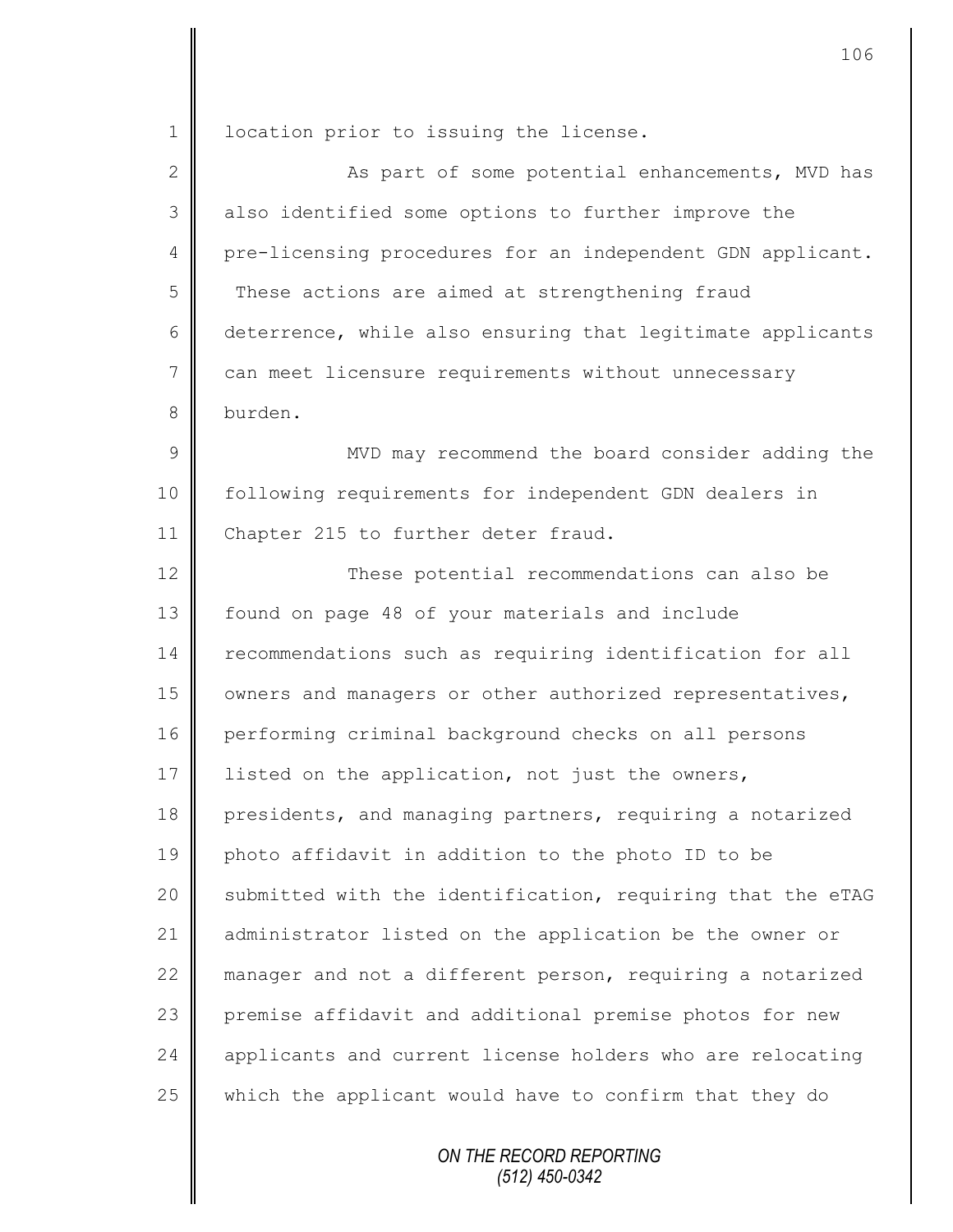1 meet premise requirements and provide sufficient photos to  $2 \parallel$  show that their location is actually an established 3 | location, require a notarized premise affidavit and 4 additional photos to be submitted when a license is up for 5 renewal and that license has a history of complaints 6 celated to premise, and then requiring also the affidavit 7 for those who are going to be relocating to a different 8 **I** location.

9 || And another option that the department is 10 considering is requiring site visits before licensing with  $11$  one owner or manager attending on all new applications, 12 | all office relocations, and any renewal applications with 13 premise complaint history.

14 Of course, some of this might require 15 additional resources that would have to be requested in 16 | order to put these as a requirement for licensure.

17 **As we've already kind of discussed the** 18 fingerprinting. This is another possible enhancement to 19 the licensing process, fingerprinting applicants as part 20 | of the initial application.

21 | Fingerprinting may offer a more comprehensive 22  $\parallel$  and accurate identity and criminal history search of the 23 DPS and FBI databases. In addition, fingerprints would be  $24$  collected through a service that would require the 25 || applicant to be present and show identification prior to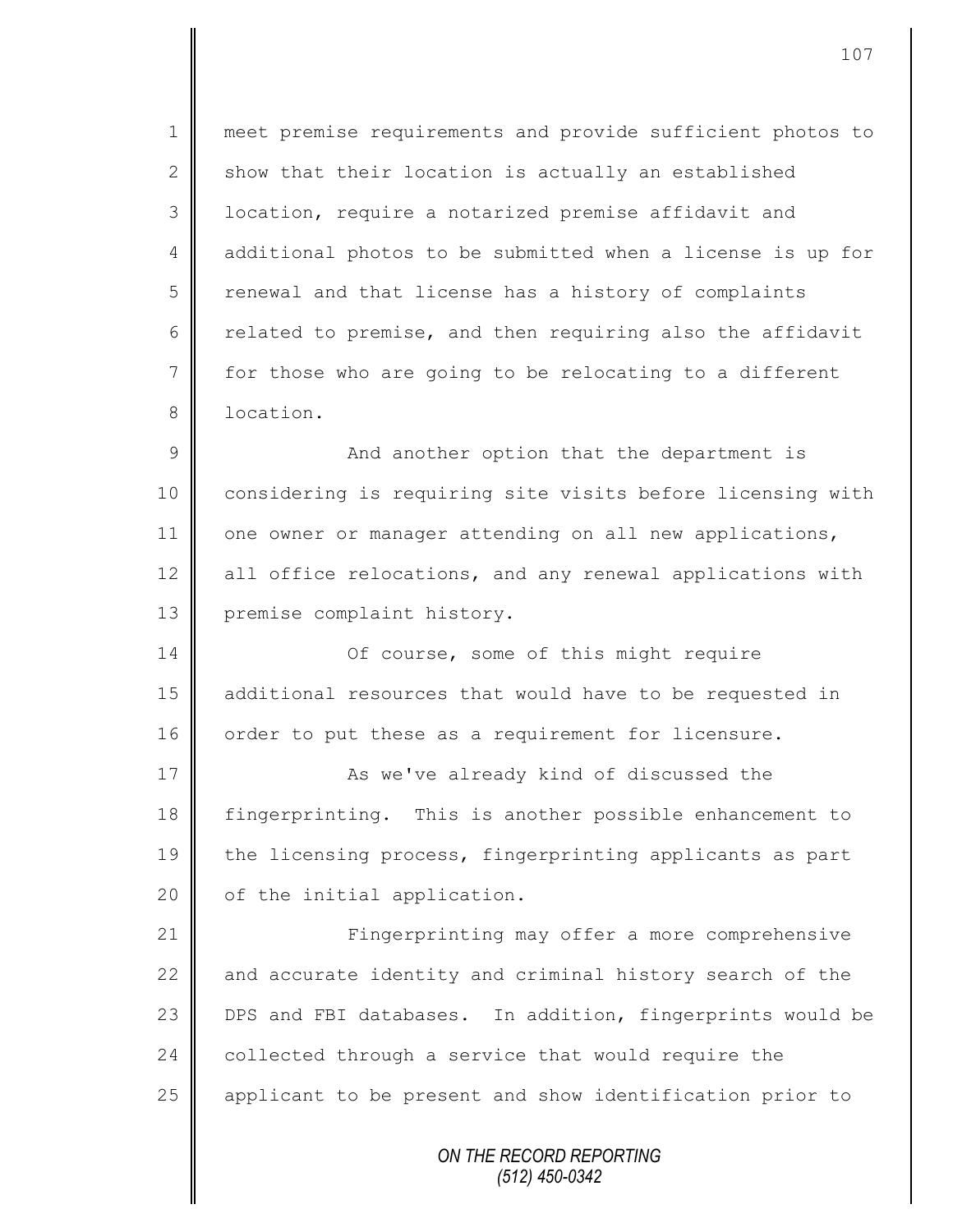1 | having their fingerprints collected electronically. This 2 could possibly deter fraud and ensure an applicant's 3 || identity is fully vetted prior to the issuance of a 4 license.

5 || Solution to that, it's also a more accurate 6 and a complete history of someone's criminal history, and  $7 \parallel$  it's more accurate to ensure that that's the person that 8 you're looking at instead of just doing a name search with 9 Someone's name and date of birth.

10 || We are bringing these potential enhancements, 11 including the possibility of fingerprinting, to the 12 committee for a policy discussion.

13 || Just a couple of things to consider: Adding 14 additional enhancements, of course, could potentially 15 increase the overall processing time for an application 16 || and have an impact on the overall performance measures. 17 There is also a cost relating to fingerprinting that would  $18$  be the responsibility of the applicant.

19 || And Chair Blassingame, this is the end of my 20 presentation, and I'm available for any questions.

21 MR. BRADBURN: Member Bradburn. I have a 22 question.

23 MR. BLASSINGAME: Member Bradburn, you have the 24 floor.

25 || MR. BRADBURN: Thank you.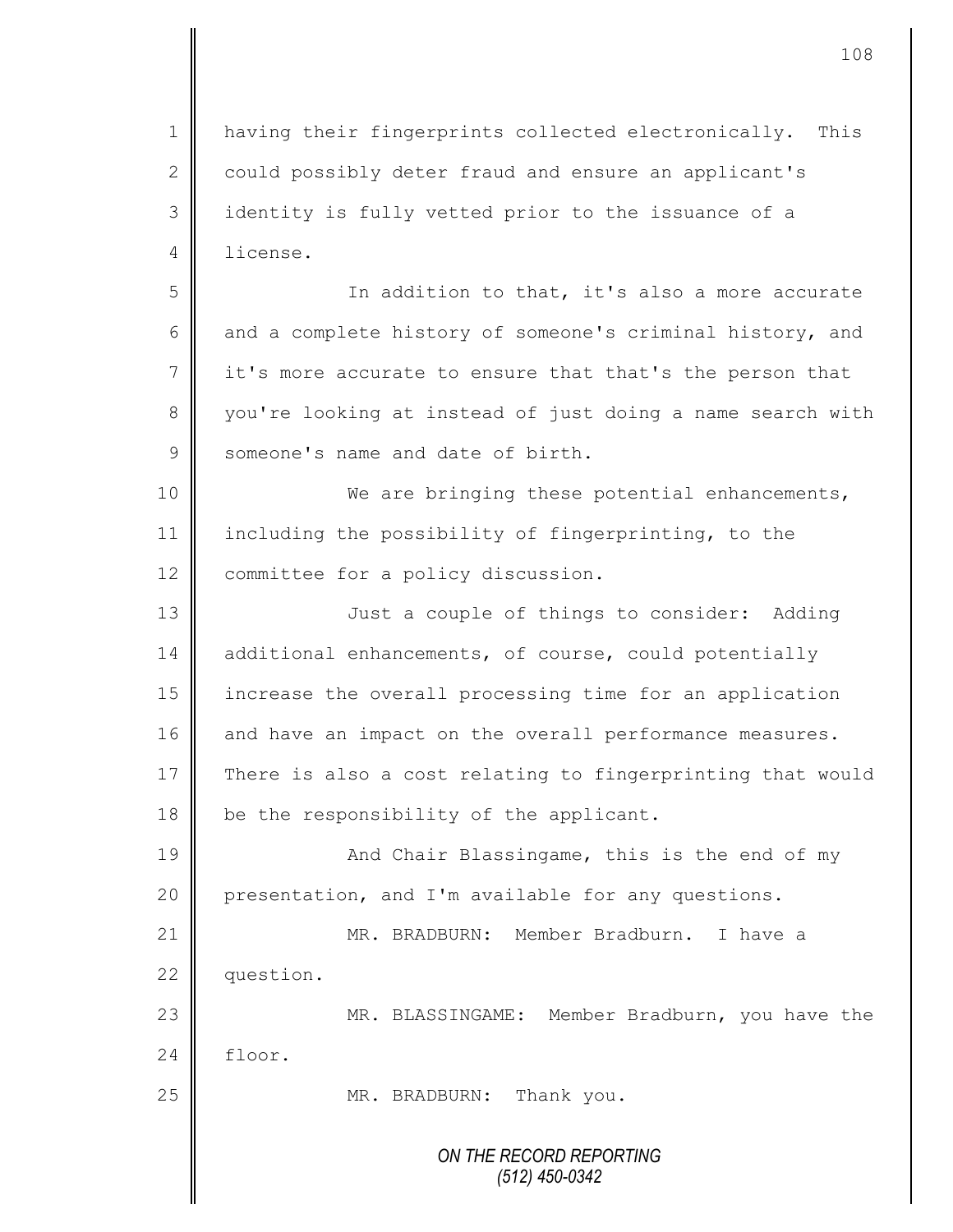*ON THE RECORD REPORTING (512) 450-0342* 1 Regarding the current criminal history process, 2 | if I apply for a GDN and I've got an El Salvadorian ID  $-$ -3 || which is one of these recent ones -- are you only checking 4 Texas criminal history or are you accessing FBI for 5 nationwide history? 6 MS. JOHNSTON: Chair Blassingame, Monique 7 Johnston. May I have the floor? 8 || MR. BLASSINGAME: Ms. Johnston, you have the 9 floor. 10 || MS. JOHNSTON: Thank you. 11 **I** if we have someone who has an out-of-state 12 address, then we do use the LexisNexis search for those 13 | individuals. 14 MR. BRADBURN: All right. Thank you. 15 || MS. JOHNSTON: Thank you. 16 MR. BLASSINGAME: Any other questions for TxDMV  $17 \parallel$  staff? 18 || MR. LUNA: Officer Blassingame, Roland Luna, 19 Vehicle Titles and Registration Division director. May I 20 be recognized? 21 | MR. BLASSINGAME: Director, you have the floor. 22 MR. LUNA: Thank you, Officer Blassingame. 23 **Come of the other items that we do as a fraud** 24 | prevention mechanism in the Motor Vehicle Division is that 25  $\parallel$  the name search would still be conducted, so someone, even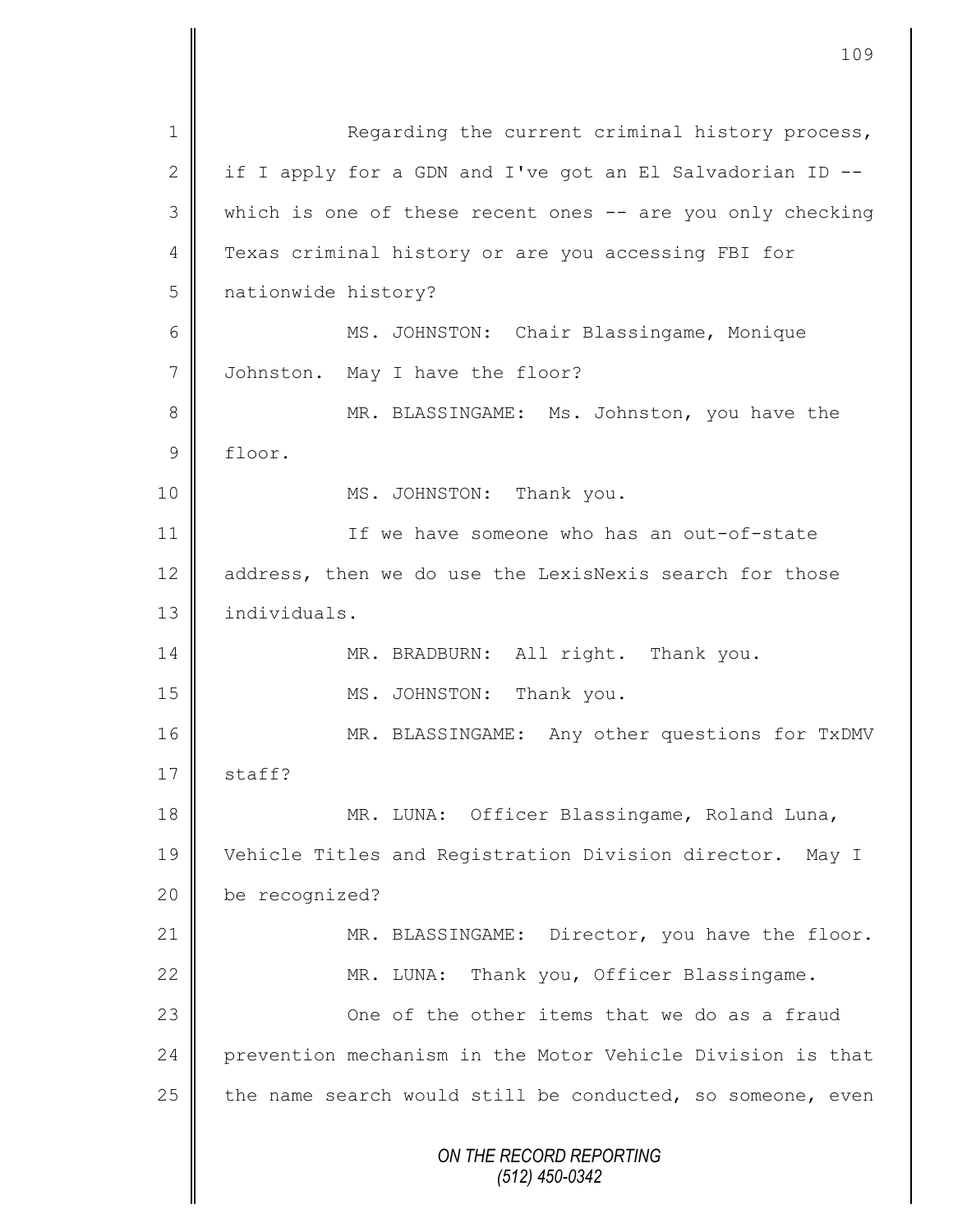1 || though they're an out-of-state license  $-$  if they're a 2 requester from out of state, we're still going to be 3 || running their name through our internal systems to see if 4 there's any link analysis with that name with our 5 Enforcement Division, if there's been any names that have 6 || been associated at that location for a previous license 7 | application or listed anywhere else. 8 So while this may be the initial application  $9 \parallel$  for this out-of-state requester, there is still some 10 internal analysis that is being conducted on the front-end 11 | to try to prevent fraud. 12 MR. BRADBURN: Member Bradburn. I'd like to 13 respond to that. 14 MR. BLASSINGAME: Member Bradburn, you have the 15 floor. 16 MR. BRADBURN: Thank you. 17 || But the problem with that -- I appreciate you 18 doing that -- I can give you a couple of examples. 19 High Country of Houston, one of the IDs was a 20  $\parallel$  flat-out stolen identity, if you ran it it was the person,

21  $\parallel$  if run a check there.

22 | If you look locally, there's a dealer I 23 arrested or our office arrested, he was selling tags at  $24$  about a thousand level. He reopened under his wife's name 25 iust this past summer, but if you ran the license, the

> *ON THE RECORD REPORTING (512) 450-0342*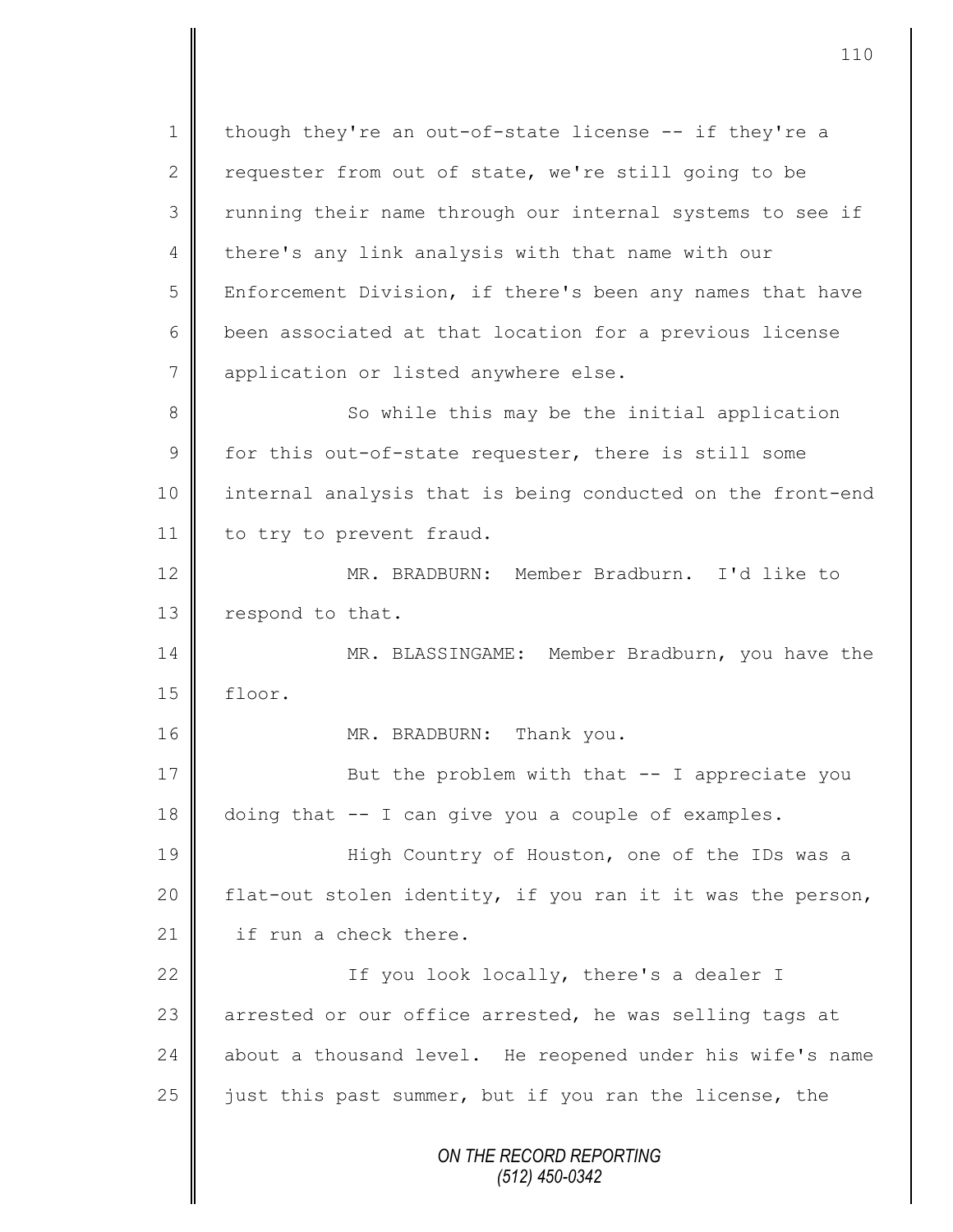*ON THE RECORD REPORTING (512) 450-0342* 1 | application package, it was the same email address, the 2  $\parallel$  same lease in his name, had the same phone number from the 3 || prior GDN you guys revoked. So I'm not real confident 4 Tight now on the process you guys are doing. 5 MR. BLASSINGAME: Director Luna. 6 MR. LUNA: Roland Luna, Vehicle Titles and 7 Registration Division director. May I have the floor. 8 MR. BLASSINGAME: You have the floor. 9 | MR. LUNA: Thank you, sir. 10 We understand that there is some room for 11 | improvement, and we want to continue to work with law 12 enforcement agencies and officials and this committee to 13 | improve this process. 14 One of the things that we also are doing as 15 | well is the link analysis which we have called 16 affiliation. We are looking for affiliated license 17 | requester, so if someone is requesting and submitted an 18 | application for a new license, we are looking at 19 affiliation -- husband, wife, family members -- to ensure 20 | that we're trying to prevent fraudulent activity from 21 continuing to occur. So this is something that we're 22  $\parallel$  continuing to try to enhance to prevent fraud from 23  $\parallel$  occurring in the future. 24 | And thank you for your recommendation. 25 | MR. BRADBURN: I would like to respond if I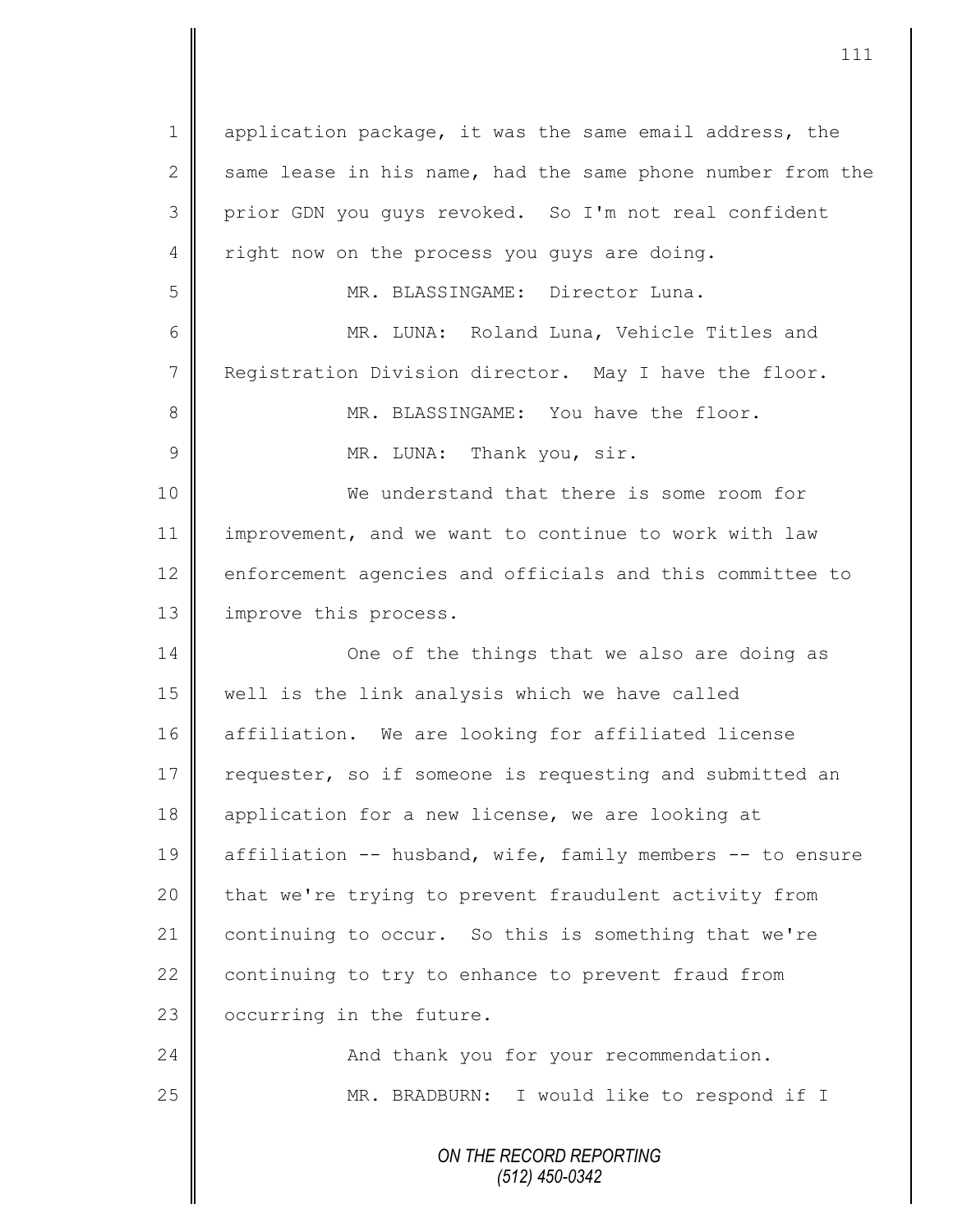$1 \parallel$  may.

2 MR. LUNA: Yes, sir.

*ON THE RECORD REPORTING (512) 450-0342* 3 MR. BRADBURN: Our office is here to work with 4 || you. I mean, the bottom line is unless we get the 5 | fingerprinting done, we're not going to know who the 6 criminals are. It's going to be at their expense, as you  $7 \parallel$  say. 8 And the next most important thing, in my  $9 \parallel$  opinion, is site vetting. We looked at these packages 10 nonstop on the criminal dealers; some of them are flat-out 11 | just photoshopping the application. 12 | And I understand the premise inspection, I used 13 to do it when I was with the DMV, I know it's going to be 14 a burden on the investigators, but without actually 15 physically going to these locations and seeing that they 16 meet the requirements, they're going to slip through. 17 | It is going to be a burden on you, some of that 18 will be an expense, and I just wanted to pass that on. 19 Thank you. 20 | MR. BLASSINGAME: Thank you, Member Bradburn. 21 | Is there any further discussion for TxDMV staff 22 or questions? 23 || (No response.) 24 MR. BLASSINGAME: I'll move on to item 2.B.iii. 25 which will be recommendations of the advisory committee to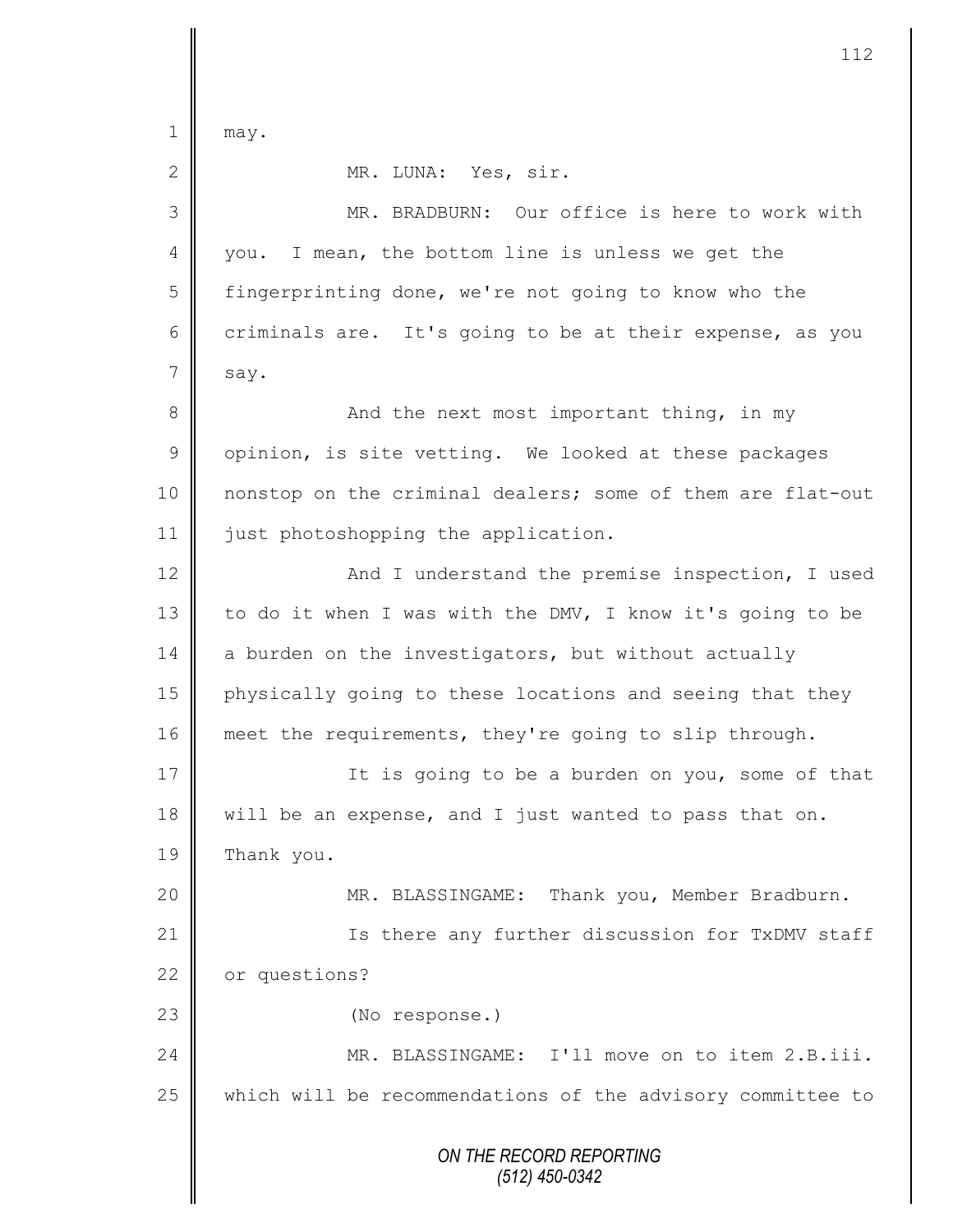| $\mathbf 1$  | the department regarding pre-licensing process for motor   |
|--------------|------------------------------------------------------------|
| $\mathbf{2}$ | vehicle dealers related to applicant verification process, |
| 3            | including fingerprinting and locale verification.          |
| 4            | MR. BRADBURN: Member Bradburn. I'd like to                 |
| 5            | make a motion.                                             |
| 6            | MR. BLASSINGAME: Member Bradburn, you have the             |
| 7            | floor.                                                     |
| 8            | MR. BRADBURN: Thank you.                                   |
| 9            | I'd like to make a motion to bring before the              |
| 10           | Texas Department of Motor Vehicles Board at their next     |
| 11           | regular meeting our recommendation to prevent future fraud |
| 12           | by creating the following two rules. Rule number one, as   |
| 13           | authorized by the Government Code to require all new       |
| 14           | applicants to be electronically fingerprinted at their     |
| 15           | personal expense, with a records review by TxDMV licensing |
| 16           | prior to their being issued a GDN, or general              |
| $17$         | distinguishing number.                                     |
| 18           | And then rule number two, it is our                        |
| 19           | recommendation to the Texas Department of Motor Vehicles   |
| 20           | Board that they conduct in-person onsite premise           |
| 21           | inspections of all non-franchised GDN, or general          |
| 22           | distinguishing numbers, prior to their being issued a      |
| 23           | license to ensure they are in compliance with all the      |
| 24           | TxDMV requirements.                                        |
| 25           | MR. BLASSINGAME: Second?                                   |
|              | ON THE RECORD REPORTING<br>(512) 450-0342                  |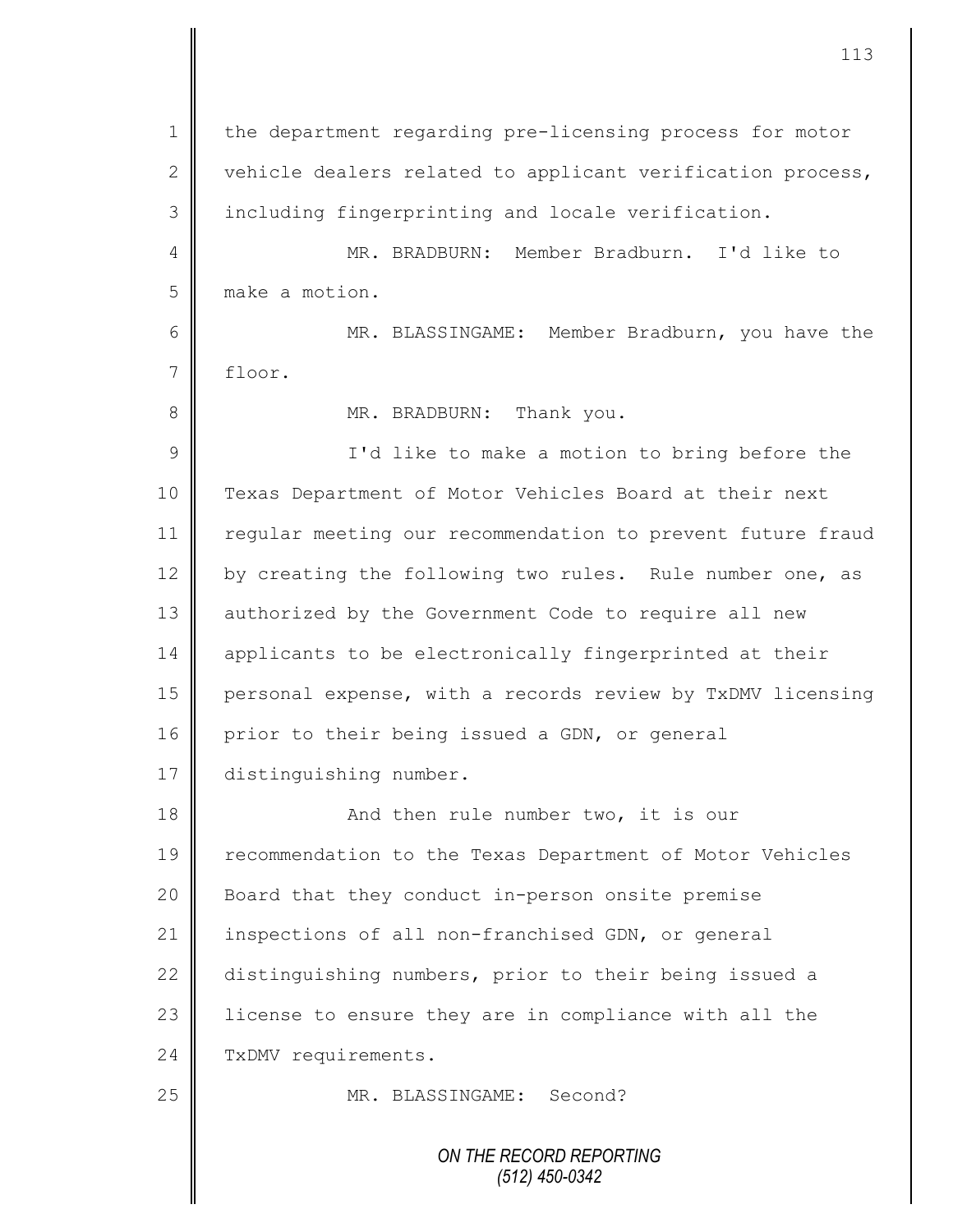|                | 114                                                        |
|----------------|------------------------------------------------------------|
|                |                                                            |
| 1              | MR. HAYTER: This is Russell Hayter. I'll                   |
| $\mathbf{2}$   | second.                                                    |
| 3              | MR. BLASSINGAME: I'm sorry. We have a second,              |
| 4              | and if there's any further discussion, it needs to be held |
| 5              | now.                                                       |
| 6              | MR. PRATHER: This is Steve Prather. May I                  |
| $\overline{7}$ | have the floor?                                            |
| 8              | MR. BLASSINGAME: You may have the floor.                   |
| 9              | MR. PRATHER: Is the motion saying that the                 |
| 10             | fingerprinting an onsite inspection is for all dealers or  |
| 11             | for independent dealers? Could I get clarity on that,      |
| 12             | please?                                                    |
| 13             | MR. BRADBURN: Member Bradburn. I used the                  |
| 14             | term non-franchised. It would be just for the independent  |
| 15             | dealers.                                                   |
| 16             | MR. PRATHER: For all of this it's just                     |
| 17             | independent dealers?                                       |
| 18             | MR. BRADBURN: Correct, just independent                    |
| 19             | dealers. Franchised would not be involved in the premise   |
| 20             | requirement.                                               |
| 21             | MR. PRATHER: What about the fingerprinting?                |
| 22             | MR. BRADBURN: I would believe that all                     |
| 23             | dealers -- the board would have to discuss that.           |
| 24             | Personally, I think it would be going forward, so when     |
| 25             | they would do a renewal they would have someone to get     |
|                | ON THE RECORD REPORTING<br>$(512)$ 450-0342                |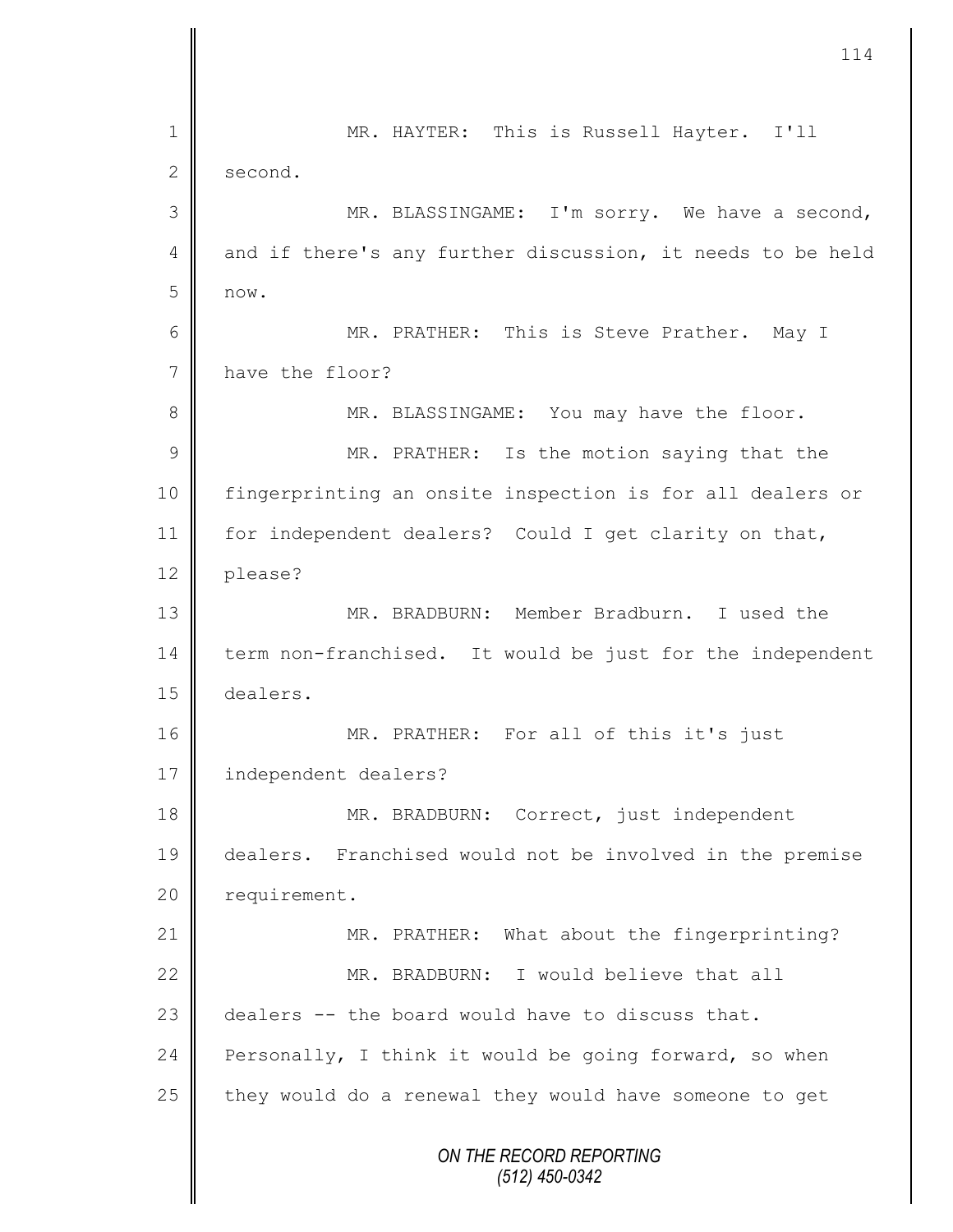*ON THE RECORD REPORTING (512) 450-0342* 1 || fingerprinted. That's something the board could discuss. 2 Honestly, again I can even amend that. The franchised 3 dealers are not the problem here; it is the independent 4 dealers, only the criminal ones. The majority of 5 | independent dealers themselves, they're good law-abiding 6 dealers. 7 || I would like to amend my motion. 8 || MR. PRATHER: Again, the motions say franchised 9 dealers and independent dealers are required to be 10 fingerprinted, or only does the motion say it is only 11 independent dealers? 12 || MR. BRADBURN: Member Bradburn. Can I amend my 13 motion, please? 14 | MR. BLASSINGAME: You may, Member Bradburn. 15 Vou have the floor. 16 MR. BRADBURN: I'd like to amend my motion to 17 specifically say for rule number one and rule number two 18 that I requested, this was for non-franchised dealers or 19 independent dealers only. 20 || MR. BLASSINGAME: We have the amended motion. 21 | Is there any further discussion? 22 MR. RICHARDS: Presiding Officer Blassingame, 23 David Richards, for the record. May I speak, please? 24 MR. BLASSINGAME: Mr. Richards, you have the  $25$  | floor.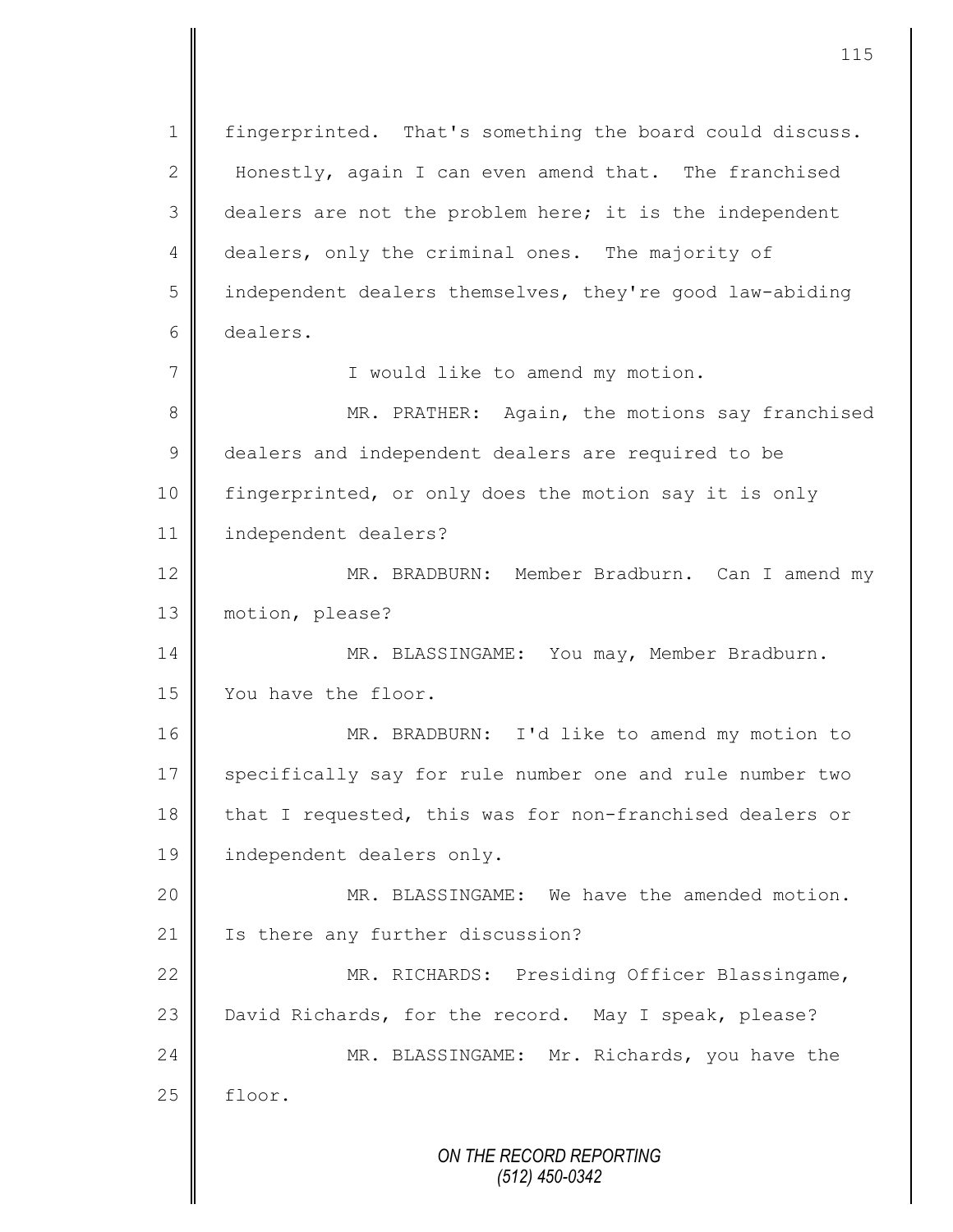| $\mathbf 1$     | MR. RICHARDS: We do, I believe, have David                  |
|-----------------|-------------------------------------------------------------|
| $\mathbf{2}$    | Kohler from the Travis County Sheriff's Office, that may    |
| 3               | want to comment on this fingerprinting item before the      |
| 4               | vote is taken. Is Mr. Kohler still available?               |
| 5               | (Pause.)                                                    |
| 6               | MR. RICHARDS: Mr. Kohler, are you available?                |
| $7\phantom{.0}$ | I believe he's in the Lone Star Room.                       |
| 8               | MR. KOHLER: Can you hear me?                                |
| $\mathsf 9$     | MR. BLASSINGAME: Mr. Kohler, you have the                   |
| 10              | floor.                                                      |
| 11              | MR. KOHLER: Are you able to hear me okay?                   |
| 12              | MR. BLASSINGAME: Yes.                                       |
| 13              | MR. KOHLER: Okay. First, thank y'all very                   |
| 14              | much for your time. Yes, I do work for the Sheriff's        |
| 15              | Office, but I'm not representing the Sheriff's Office.      |
| 16              | I'm representing myself as a law enforcement officer that   |
| 17              | sees fraudulent tags every day when I go to work.           |
| 18              | My first comment, I want to support Member                  |
| 19              | Doran, Donnelly, and Member Bradburn for their comments     |
| 20              | and suggestions. I've testified before this committee       |
| 21              | before, Senate Transportation, House Transportation.        |
| 22              | The original intent of 3927 was never about                 |
| 23              | franchised dealers and legitimate used car dealers.<br>This |
| 24              | was about criminals who have infiltrated the system with    |
| 25              | no vetting or verification and are selling tags. That's     |
|                 | ON THE RECORD REPORTING<br>$(512)$ 450-0342                 |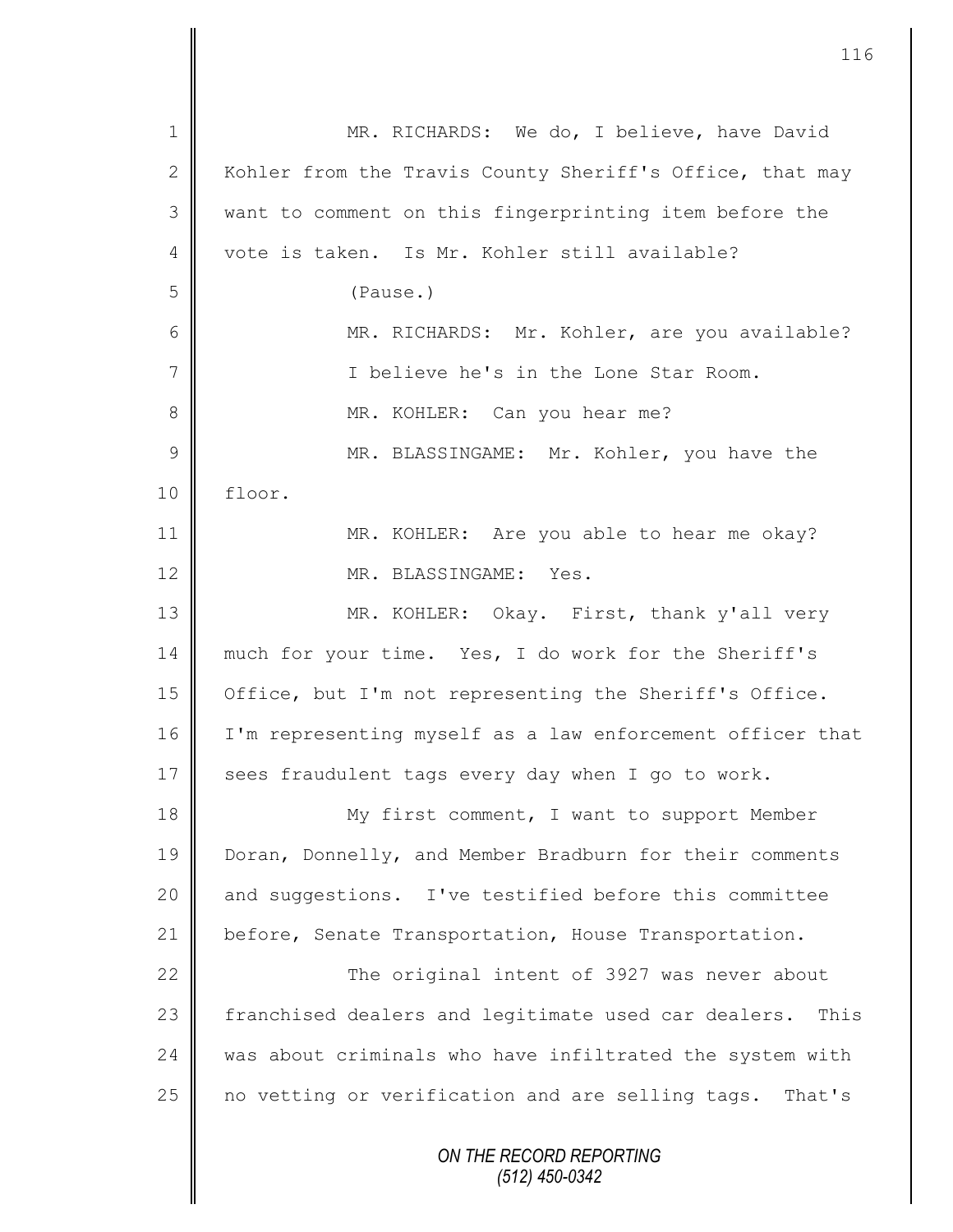$1 \parallel$  all it was about.

| $\overline{2}$ | The euphoria of agenda item 2, I won't go                  |
|----------------|------------------------------------------------------------|
| 3              | there, but you have to verify who you're giving the keys   |
| 4              | to the kingdom to. I can submit a GDN application in       |
| 5              | Member Donnelly's name, using his identification card, and |
| 6              | nobody will ever find me.                                  |
| 7              | And I really do support the motion of                      |
| $8\,$          | fingerprinting and vetting, and I also challenge it not to |
| $\mathcal{G}$  | wait till February for the next board; this should have    |
| 10             | been done five minutes ago and five months ago.            |
| 11             | I'm available for any questions from board                 |
| 12             | members, and thank you for your time.                      |
| 13             | MR. BLASSINGAME: Questions form the members?               |
| 14             | (No response.)                                             |
| 15             | MR. BLASSINGAME: Is there any further                      |
| 16             | discussion?                                                |
| 17             | (No response.)                                             |
| 18             | MR. BLASSINGAME: Members, when I call your                 |
| 19             | name, please state your name for the record and whether    |
| 20             | you support the motion or do not support the motion.       |
| 21             | Member Bradburn?                                           |
| 22             | MR. BRADBURN: Member Bradburn. I support the               |
| 23             | motion.                                                    |
| 24             | MR. BLASSINGAME: Member Brown?                             |
| 25             | (No response.)                                             |
|                | ON THE RECORD REPORTING<br>$(512)$ 450-0342                |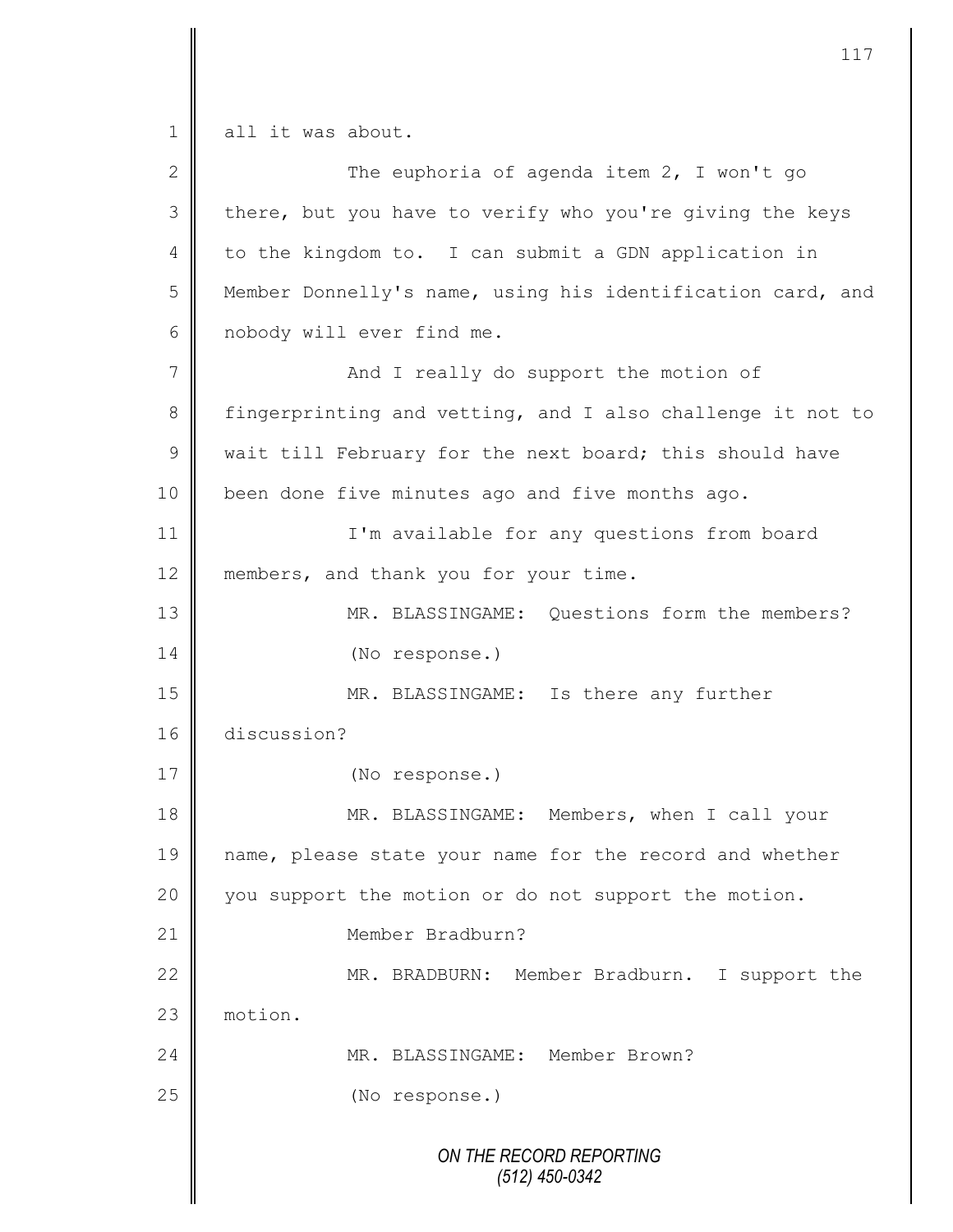|                |                 | 118                                               |
|----------------|-----------------|---------------------------------------------------|
| $\mathbf 1$    |                 | MR. BLASSINGAME: Member Donnelly?                 |
| $\mathbf{2}$   |                 | MR. DONNELLY: Member Donnelly. I support the      |
| $\mathfrak{Z}$ | motion.         |                                                   |
| 4              |                 | MR. BLASSINGAME: Member Doran?                    |
| 5              |                 | MR. DORAN: Member Doran. I support the            |
| 6              | amended motion. |                                                   |
| $\overline{7}$ |                 | MR. BLASSINGAME: That's the motion before us      |
| 8              | right now.      |                                                   |
| $\mathcal{G}$  |                 | MR. DORAN: That's the one I support.              |
| 10             |                 | MR. BLASSINGAME: Member Edwards?                  |
| 11             |                 | (No response.)                                    |
| 12             |                 | MR. BLASSINGAME: Member Elam?                     |
| 13             |                 | MR. ELAM: I support the motion before us.         |
| 14             |                 | MR. BLASSINGAME: Member Ferguson?                 |
| 15             |                 | MR. FERGUSON: I support the motion before us.     |
| 16             |                 | MR. BLASSINGAME: Member Gonzalez?                 |
| 17             |                 | MR. GONZALEZ: Member Gonzalez. I support the      |
| 18             | motion.         |                                                   |
| 19             |                 | MR. BLASSINGAME: Member Greenlaw?<br>Member       |
| 20             | Greenlaw?       |                                                   |
| 21             |                 | (No response.)                                    |
| 22             |                 | MR. BLASSINGAME: Member Hayter?                   |
| 23             |                 | Member Hayter supports the motion.<br>MR. HAYTER: |
| 24             |                 | MR. BLASSINGAME: Member Martin?<br>Member         |
| 25             | Martin?         |                                                   |
|                |                 | ON THE RECORD REPORTING<br>(512) 450-0342         |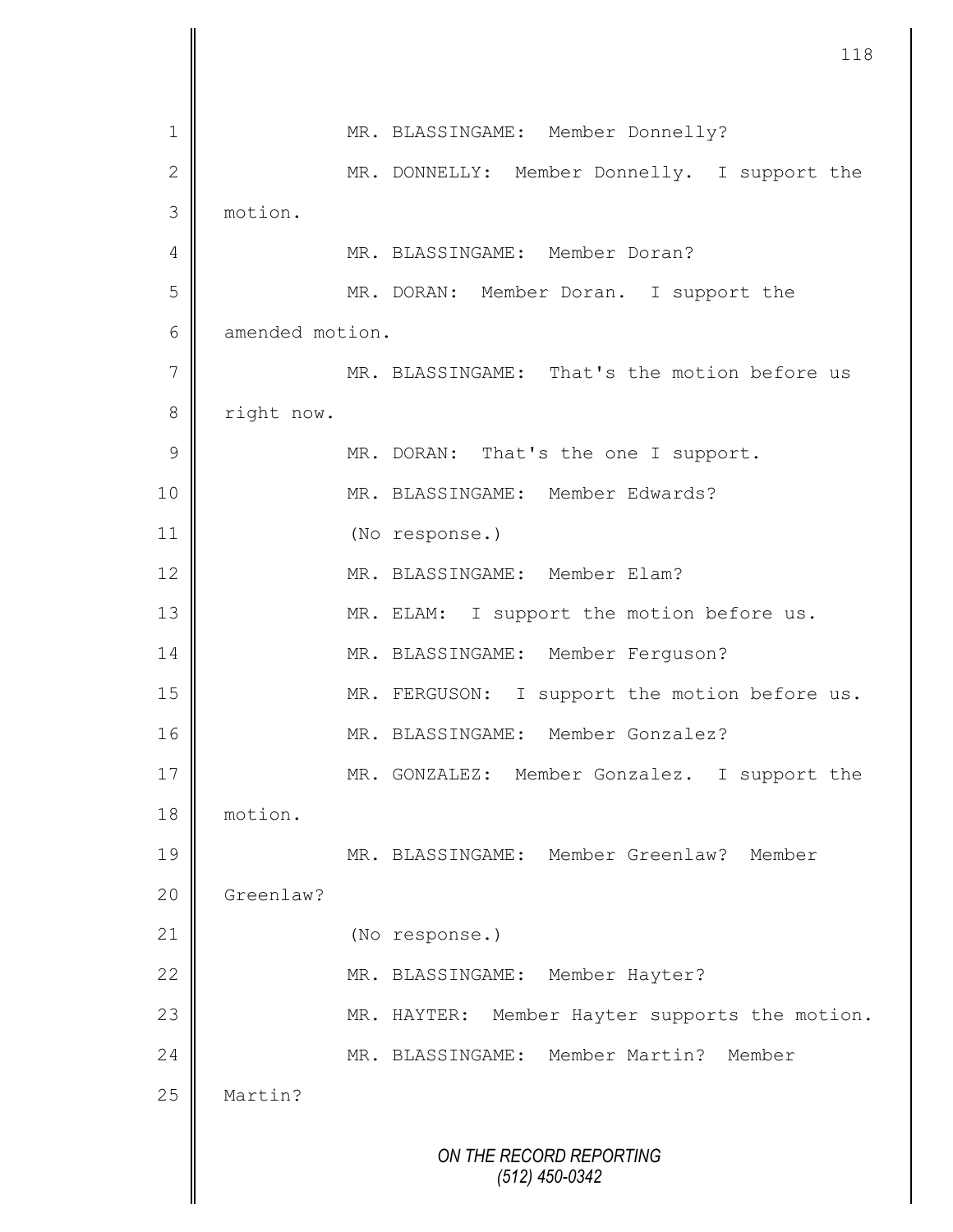|                |         | 119                                            |
|----------------|---------|------------------------------------------------|
| 1              |         | (No response.)                                 |
| $\mathbf 2$    |         | MR. BLASSINGAME: Member Murphy? Member         |
| 3              | Murphy? |                                                |
| $\overline{4}$ |         | (No response.)                                 |
| 5              |         | MR. BLASSINGAME: Member Prather?               |
| $\epsilon$     |         | MR. PRATHER: Member Prather supports the       |
| $\overline{7}$ | motion. |                                                |
| 8              |         | MR. BLASSINGAME: Member Sims? Member Sims?     |
| $\mathcal{G}$  |         | (No response.)                                 |
| 10             |         | MR. BLASSINGAME: Member Sralla? Member         |
| 11             | Sralla? |                                                |
| 12             |         | (No response.)                                 |
| 13             |         | MR. BLASSINGAME: Member Stark?                 |
| 14             |         | MR. STARK: Member Stark. I support.            |
| 15             |         | MR. BLASSINGAME: Member Sullivan?              |
| 16             |         | MR. SULLIVAN:<br>Sullivan supports.            |
| 17             |         | MR. BLASSINGAME: Member Thomas?<br>Member      |
| 18             | Thomas? |                                                |
| 19             |         | (No response.)                                 |
| 20             |         | MR. BLASSINGAME: Member Vitela? Member         |
| 21             | Vitela? |                                                |
| 22             |         | (No response.)                                 |
| 23             |         | MR. BLASSINGAME: Member Zak?                   |
| 24             |         | MR. ZAK:<br>Member Zak supports.               |
| 25             |         | MR. BLASSINGAME: I, David Blassingame, support |
|                |         | ON THE RECORD REPORTING<br>$(512)$ 450-0342    |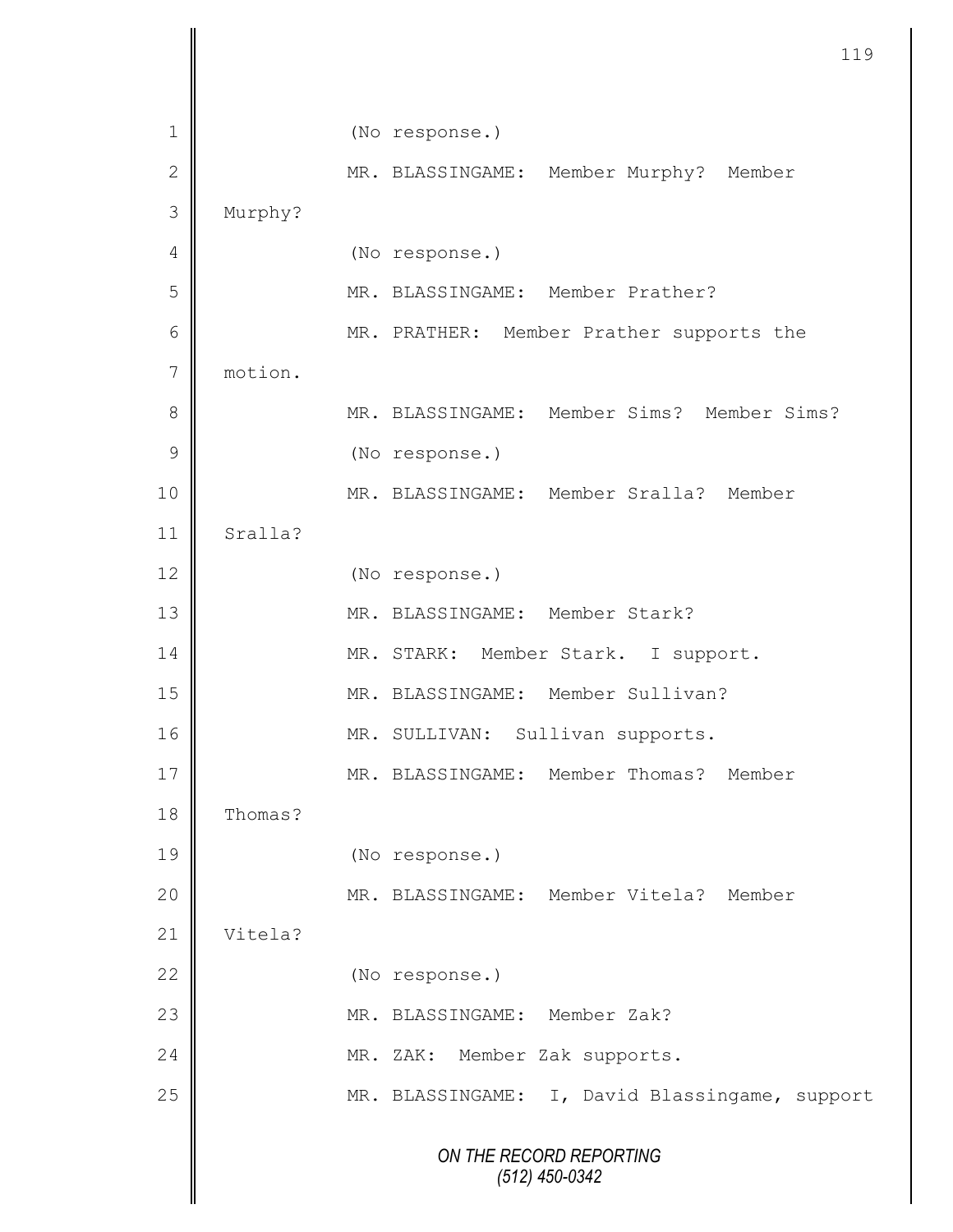*ON THE RECORD REPORTING (512) 450-0342* 1 the motion also, so let the record reflect that there are  $2 \parallel$  ten votes for and no votes against. 3 Members, now we'll move on to agenda item 3. 4 **David Richards, are there any comments from the** 5 public? 6 || MR. RICHARDS: Presiding Officer Blassingame, I 7 believe there is one, Joe Perez. 8 || Mr. Perez, are you on the call still? Mr. 9 Perez, will you raise your hand? 10 (No response.) 11 MR. RICHARDS: Staff, do we know if we still 12 have Mr. Perez on the call? 13 (No response.) 14 MR. RICHARDS: Presiding Officer Blassingame, 15 | David Richards, for the record. 16 We do not have Mr. Perez on the call from all 17 indications, and he would be the last public commenter  $18$  that signed up, so you can move on in the agenda. 19 MR. BLASSINGAME: Okay. So that will move us 20  $\parallel$  on to item number 4. Adjournment of the meeting. 21 | We don't have any comment sheets from the 22 public, so unless there's further business, I would like 23  $\parallel$  to entertain a motion to adjourn. Do I have a motion from 24  $\parallel$  anyone to adjourn this meeting? 25 | MR. STARK: Motion to adjourn.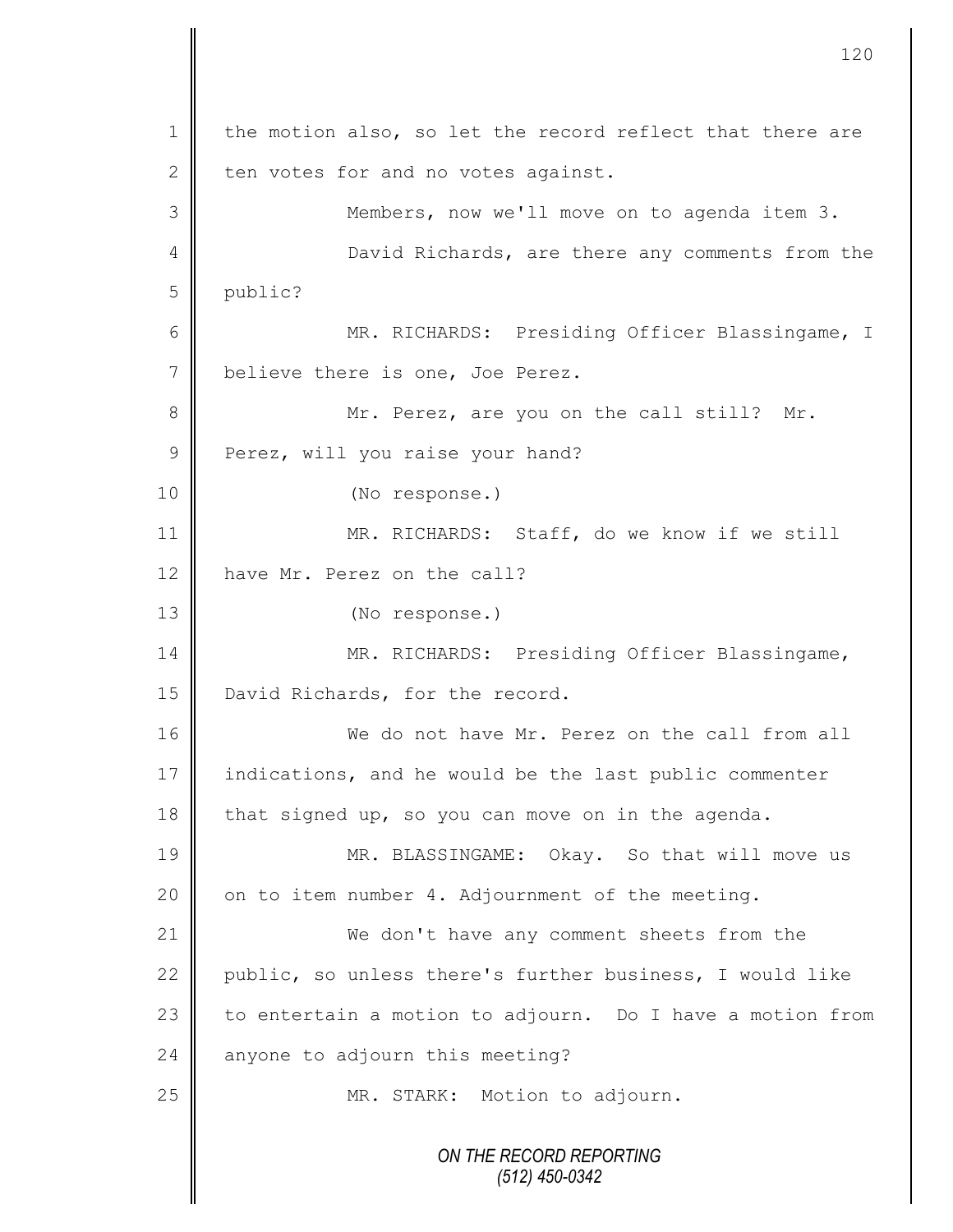|                | 121                                               |
|----------------|---------------------------------------------------|
| $\mathbf 1$    | MR. DORAN: Second. Member Doran.                  |
| $\mathbf{2}$   | MR. BLASSINGAME: Second is Member Doran. Who      |
| 3              | made the motion?                                  |
| 4              | MR. STARK: Member Stark.                          |
| 5              | MR. BLASSINGAME: So we have a motion by Member    |
| $\sqrt{6}$     | Stark and a second by Member Doran. All in favor? |
| $\overline{7}$ | (A chorus of ayes.)                               |
| $\,8\,$        | MR. BLASSINGAME: It is now 11:48 a.m., and we     |
| $\mathsf 9$    | are adjourned.                                    |
| $10$           | (Whereupon, at 11:48 a.m., the meeting was        |
| 11             | adjourned.)                                       |
|                |                                                   |
|                |                                                   |
|                |                                                   |
|                |                                                   |
|                |                                                   |
|                |                                                   |
|                |                                                   |
|                |                                                   |
|                |                                                   |
|                |                                                   |
|                |                                                   |
|                |                                                   |
|                |                                                   |
|                |                                                   |
|                | ON THE RECORD REPORTING<br>$(512)$ 450-0342       |

 $\parallel$